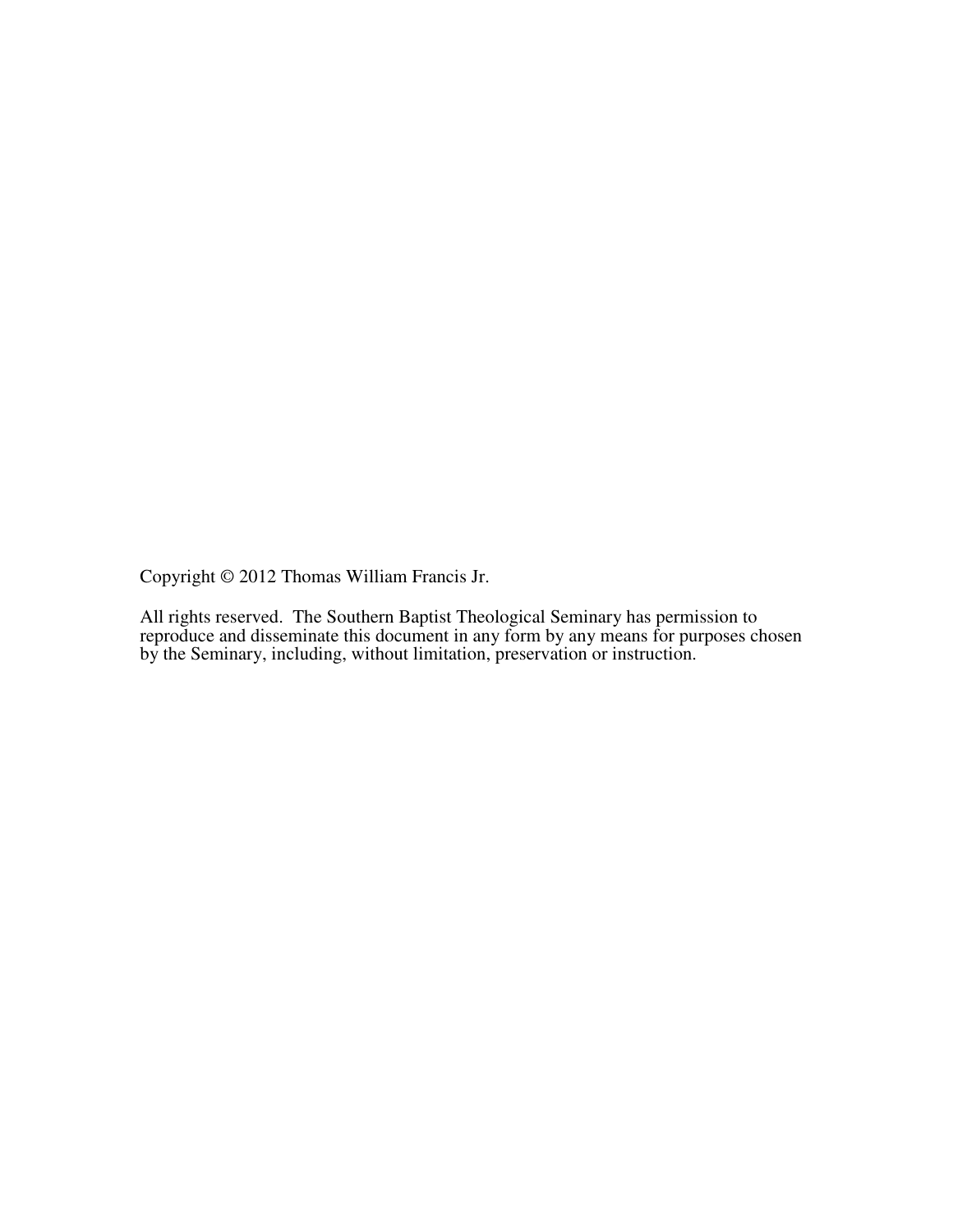## TRAINING CHURCH MEMBERS TO INTEGRATE APOLOGETICS WITH EVANGELISM AT FIRST BAPTIST CHURCH OF WALTON, KENTUCKY

A Project

Presented to

the Faculty of

The Southern Baptist Theological Seminary

In Partial Fulfillment

of the Requirements for the Degree

Doctor of Ministry

by Thomas William Francis Jr.

December 2012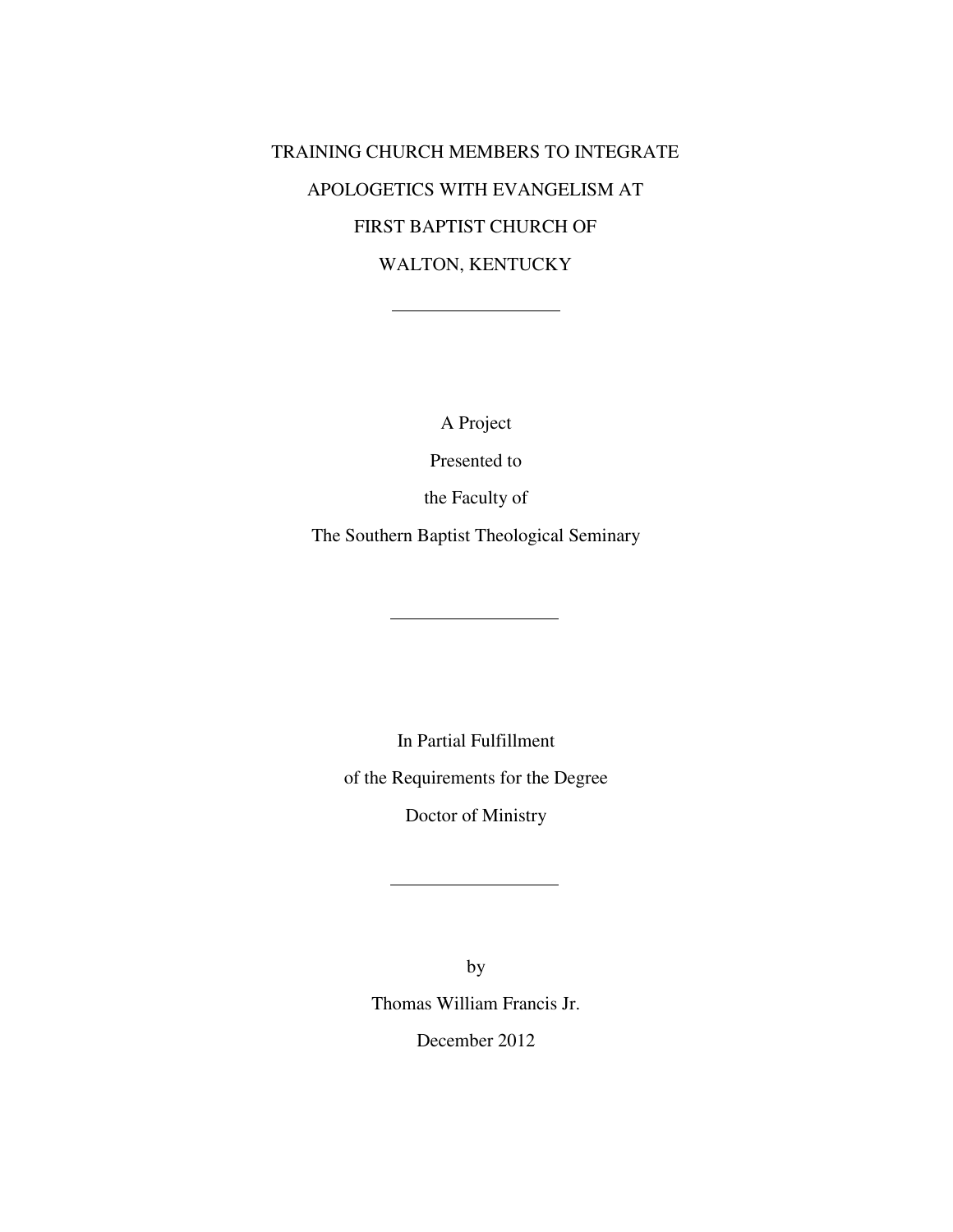## **APPROVAL SHEET**

# TRAINING CHURCH MEMBERS TO INTEGRATE APOLOGETICS WITH EVANGELISM AT FIRST BAPTIST CHURCH OF WALTON, KENTUCKY

Thomas William Francis Jr.

Read and Approved by:

Adam W. Greenway (Faculty Supervisor)

\_\_\_\_\_\_\_\_\_\_\_\_\_\_\_\_\_\_\_\_\_\_\_\_\_\_\_\_\_\_\_\_\_\_\_\_\_\_\_\_\_\_

\_\_\_\_\_\_\_\_\_\_\_\_\_\_\_\_\_\_\_\_\_\_\_\_\_\_\_\_\_\_\_\_\_\_\_\_\_\_\_\_\_\_

Timothy K. Beougher

Date\_\_\_\_\_\_\_\_\_\_\_\_\_\_\_\_\_\_\_\_\_\_\_\_\_\_\_\_\_\_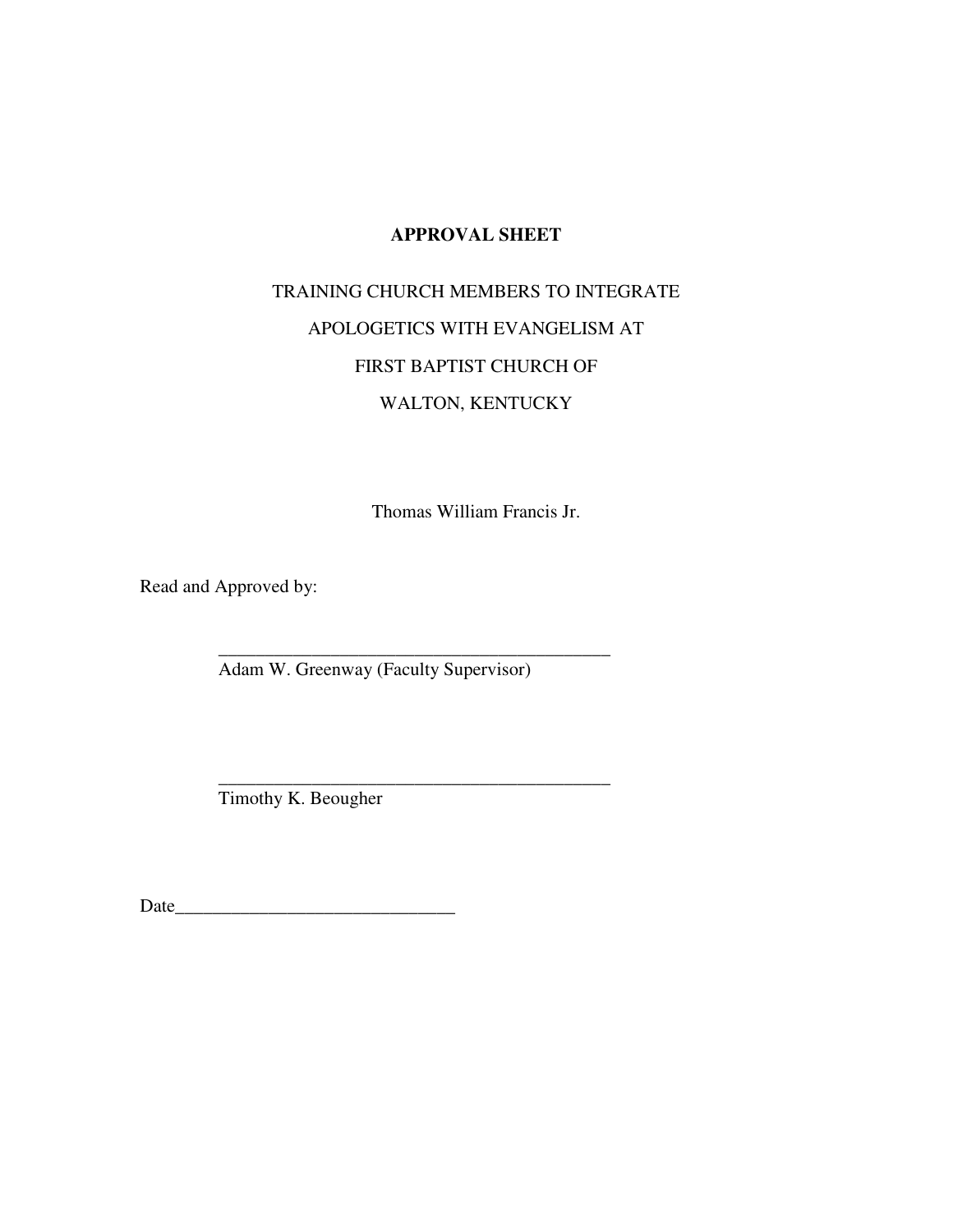To Jamie,

who has faithfully supported,

loved, and encouraged me in life and ministry.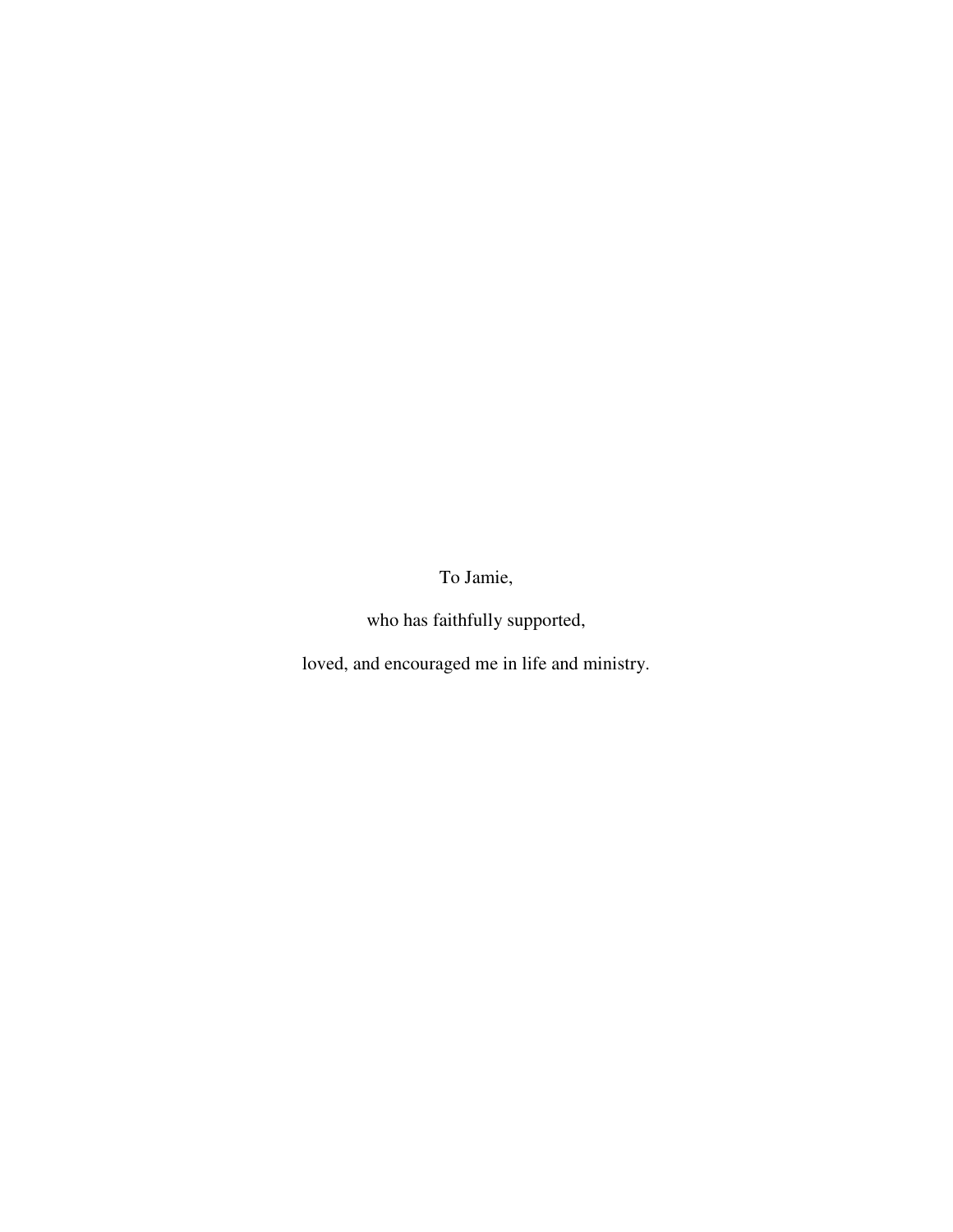## TABLE OF CONTENTS

|                                                                                           | Page           |
|-------------------------------------------------------------------------------------------|----------------|
|                                                                                           | vii            |
| Chapter                                                                                   |                |
|                                                                                           | 1              |
|                                                                                           | 1              |
|                                                                                           | 1              |
|                                                                                           | $\overline{2}$ |
|                                                                                           | 8              |
|                                                                                           | 9              |
|                                                                                           | 11             |
| Conclusion                                                                                | 12             |
| 2. BIBLICAL AND THEOLOGICAL BASIS FOR IMPLEMENTING<br>APOLOGETIC EVANGELISM TRAINING      | 13             |
| The Mandate to Make Disciples: Matthew 28:18-20                                           | 19             |
| The Mandate to Equip Disciples: Ephesians 4:11-12                                         | 25             |
|                                                                                           | 29             |
|                                                                                           | 33             |
| A Model of Apologetic Evangelism: Acts 17:16-34                                           | 35             |
| Conclusion                                                                                | 39             |
| 3. AN EVALUATION OF MAJOR APOLOGETIC METHODS TO<br>FORMULATE A MODEL TO BE IMPLEMENTED IN | 40             |
|                                                                                           | 41             |
| An Overview of Major Approaches to Apologetics                                            | 43             |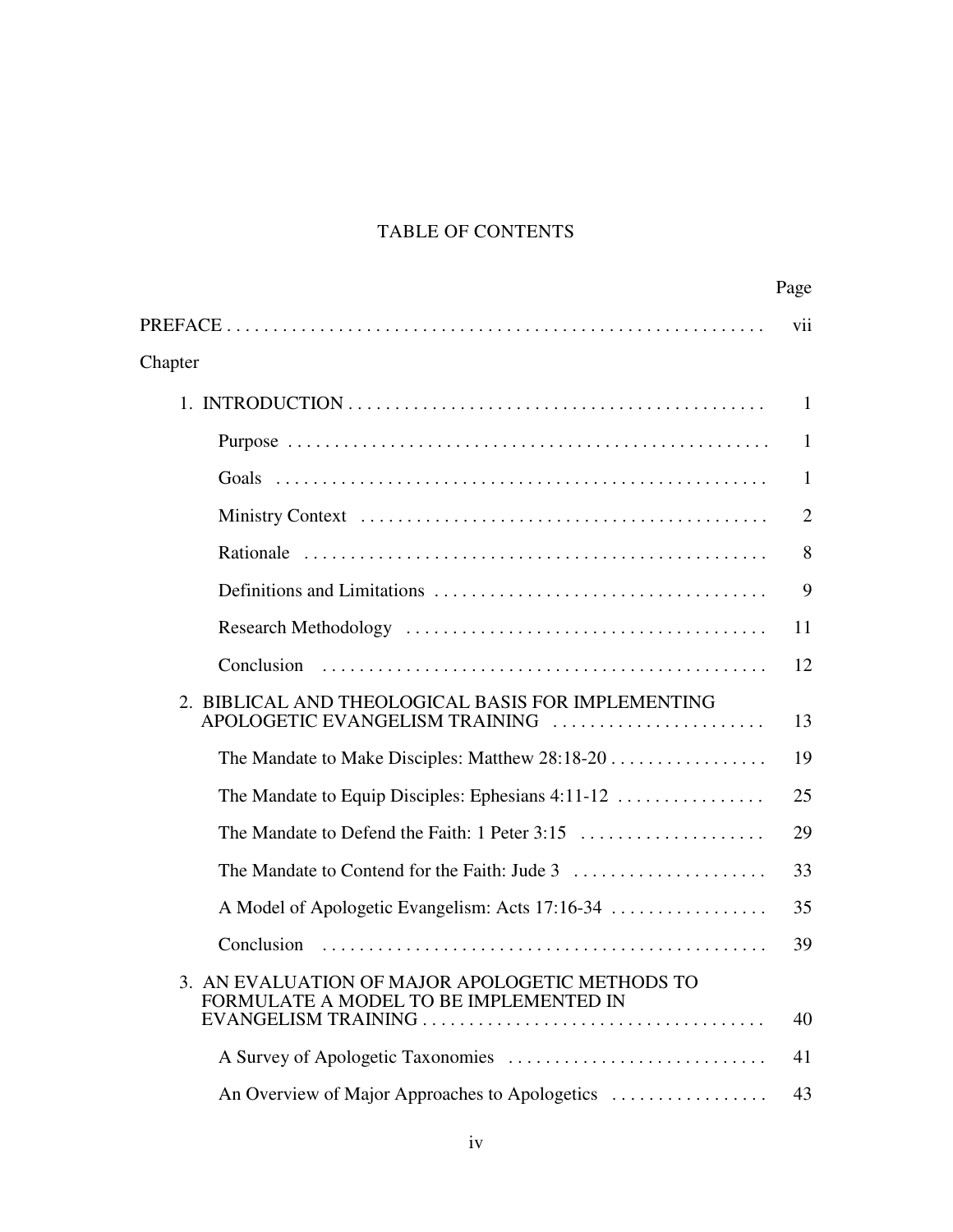| Chapter                                               | Page |  |  |  |
|-------------------------------------------------------|------|--|--|--|
| Integrating Approaches to Apologetics with Evangelism | 48   |  |  |  |
|                                                       | 49   |  |  |  |
| Conclusion                                            | 63   |  |  |  |
| 4. INTEGRATING APOLOGETICS IN EVANGELISM TRAINING     | 65   |  |  |  |
|                                                       | 66   |  |  |  |
|                                                       | 67   |  |  |  |
|                                                       | 72   |  |  |  |
|                                                       | 82   |  |  |  |
|                                                       | 87   |  |  |  |
|                                                       | 88   |  |  |  |
| 5. EVALUATION OF THE PROJECT                          | 90   |  |  |  |
|                                                       | 90   |  |  |  |
|                                                       | 91   |  |  |  |
|                                                       | 93   |  |  |  |
|                                                       | 94   |  |  |  |
|                                                       | 95   |  |  |  |
|                                                       | 96   |  |  |  |
|                                                       | 98   |  |  |  |
|                                                       | 99   |  |  |  |
|                                                       |      |  |  |  |
| Appendix                                              |      |  |  |  |
| 1. PRE AND POST-SERMON SERIES SURVEY                  | 101  |  |  |  |

| 2. PRE AND POST-SEMINAR QUESTIONNAIRE FOR CLASS |  |
|-------------------------------------------------|--|
|                                                 |  |
|                                                 |  |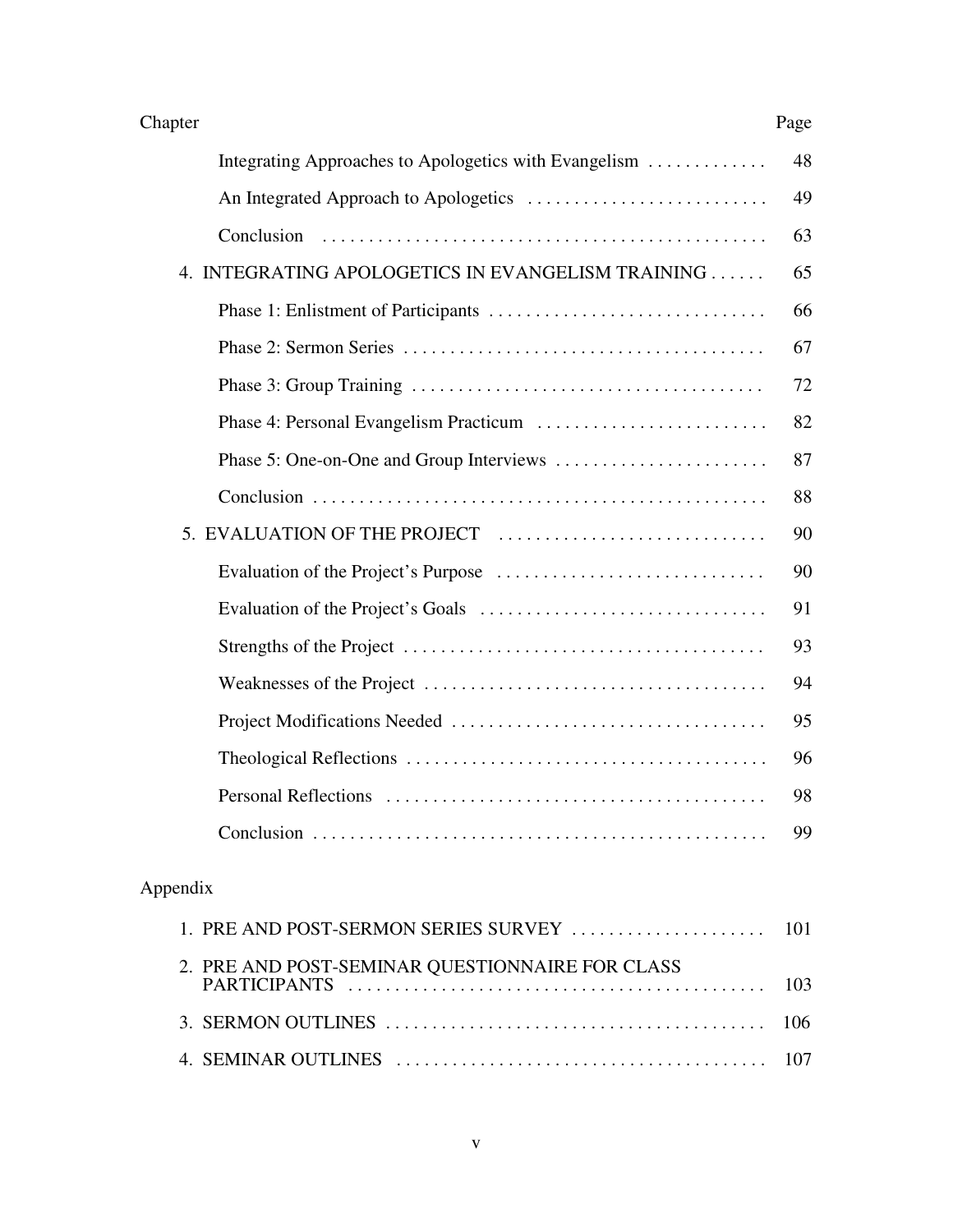| Chapter | Page |
|---------|------|
|         |      |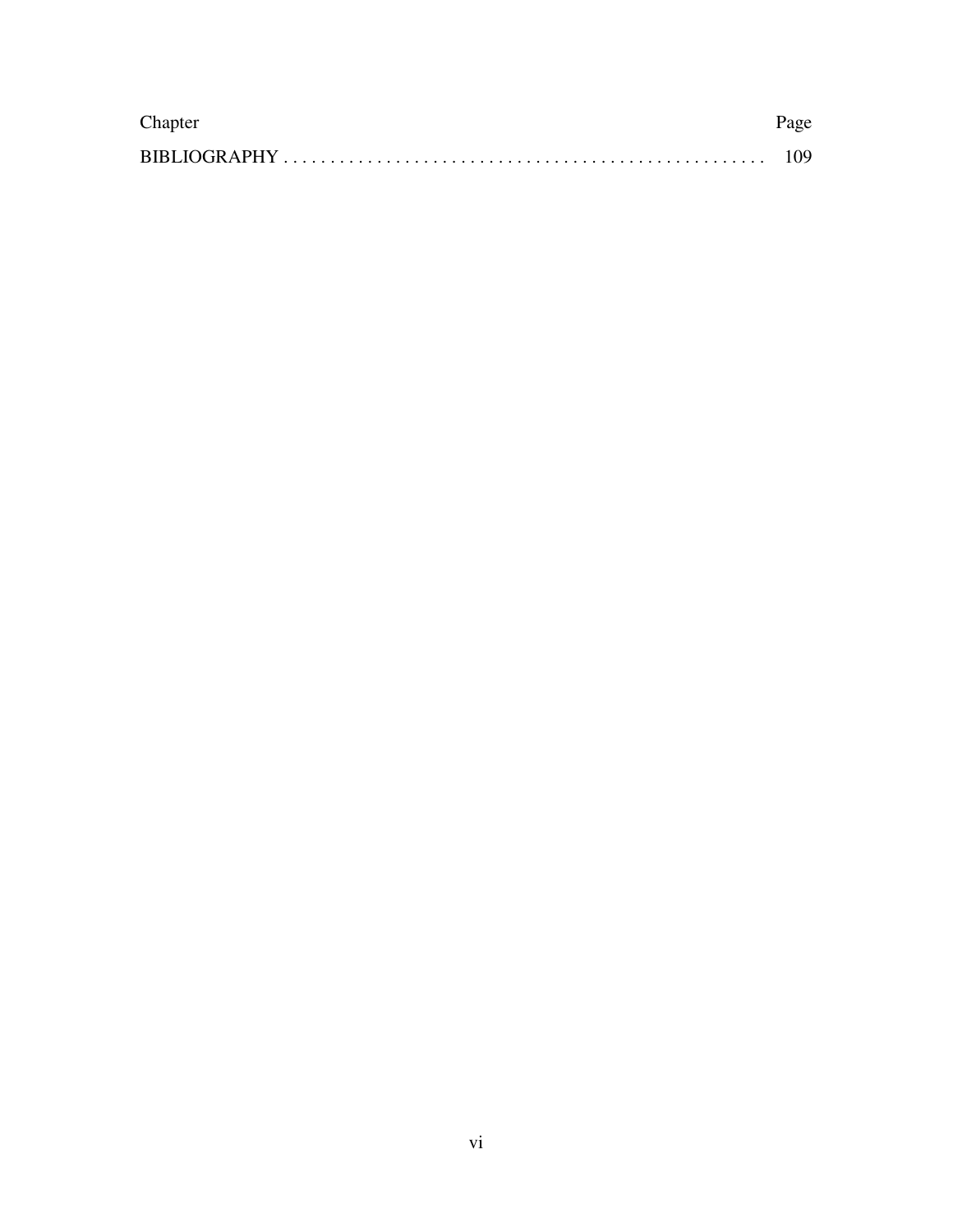## PREFACE

This project was made possible only because of the encouragement, prayers, and guidance from several important people. In his providence, God ensured that I would be surrounded by godly men and women who believed in and challenged me throughout every stage of this project.

Without the loving support and encouragement from my wife and our children, I would not have made it to this point. God has graciously blessed me with a godly wife who has endured every test and trial along the way to ensure my success in completing my doctorate. I am eternally grateful for the love and patience that she has poured into my life. In addition to my wife, our children have encouraged me to be disciplined in completing this project. As they have expressed their excitement at the idea of their father receiving the title of doctor, I was motivated to remain disciplined and complete this project. As a father, my goal has been to simply make them proud.

In addition to her loving and encouraging words, my grandmother, Sally Francis, has made this project possible through her financial support. Along with her family's trust fund, the Kavanagh Educational Trust, my grandmother made it possible for me to pay for both my tuition and books. Her love has been demonstrated in a very real and tangible way and will forever be recorded in my heart.

If it were not for my editors, Jacqueline Hawkins, Sandy Adams, and Josh Landrum, I would have not have made it past the first chapter. Each one was willing to offer guidance, feedback, and open criticism of my work. Their comments, critiques, and suggestions caused me to think through each element of this project. I thank God for their willingness to help me through this difficult and rewarding project.

vii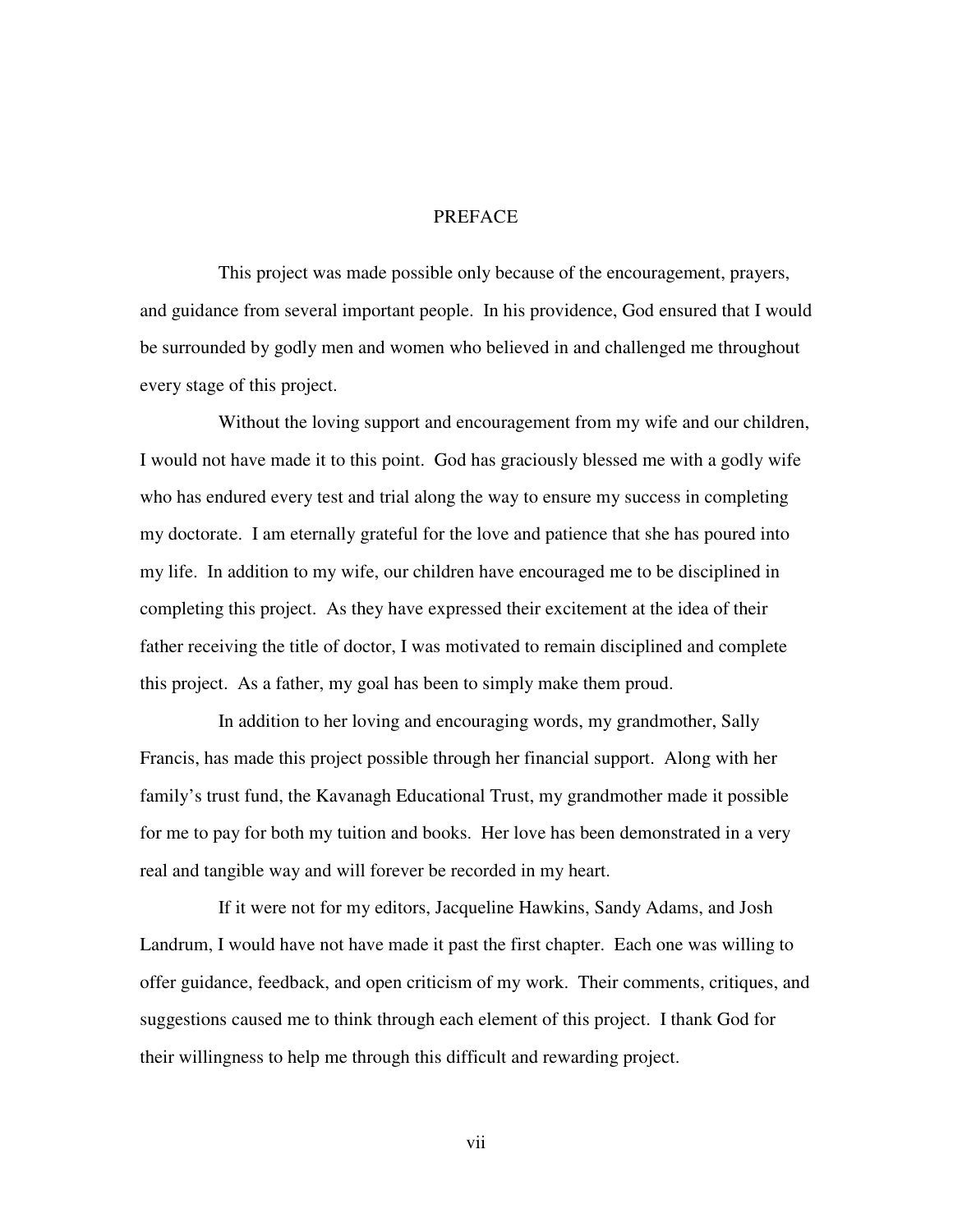Finally, I am thankful for the guidance and mentorship of my faculty supervisor Adam Greenway. His willingness to give direction from his wealth of knowledge in apologetics and evangelism has assisted and challenged me at every stage of this project. I am certain that his investment in my education, life, and ministry will pay great dividends for our Lord's Kingdom.

Thomas William Francis, Jr.

Walton, Kentucky

December, 2012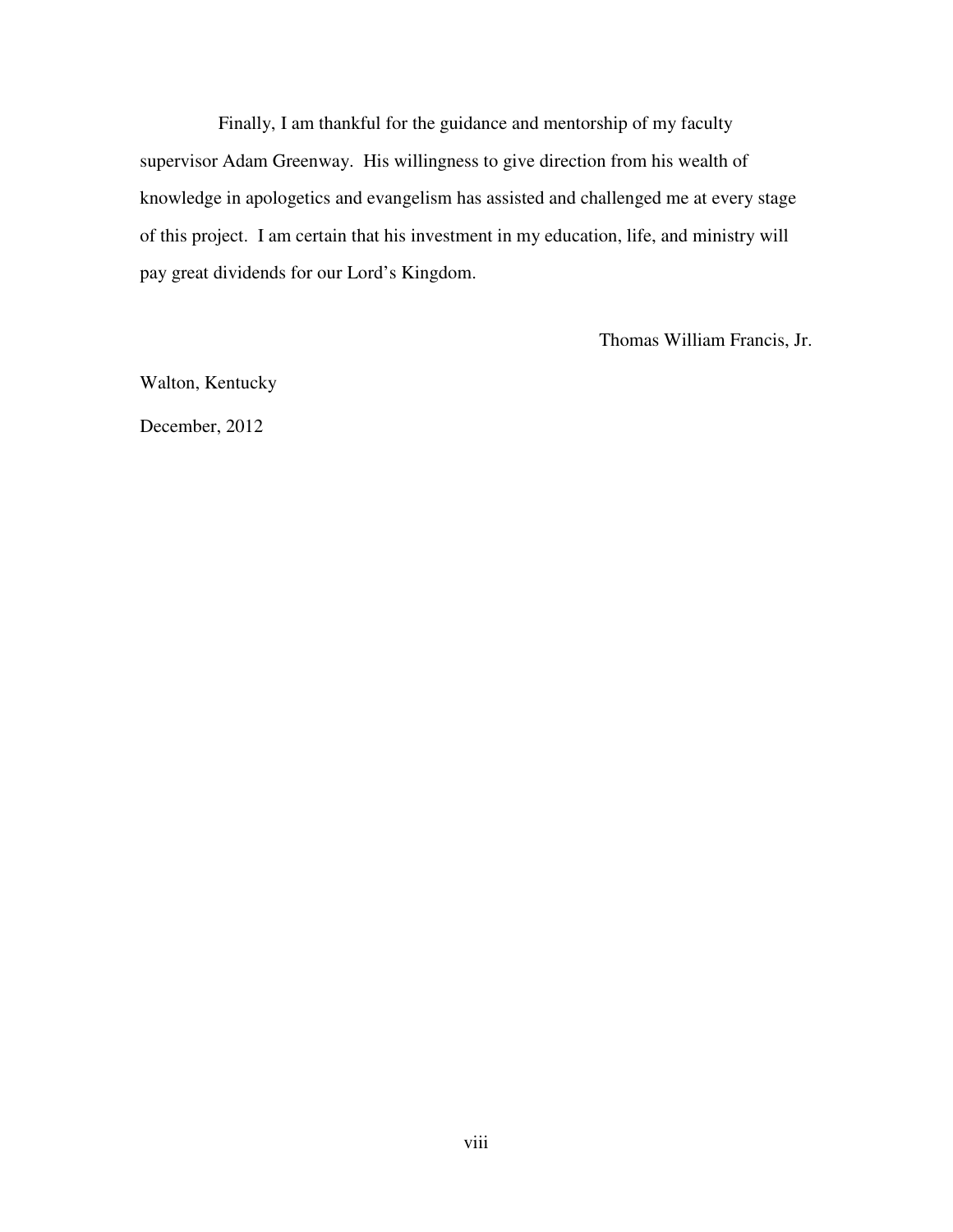### CHAPTER 1

## **INTRODUCTION**

## **Purpose**

The purpose of this project was to equip members of First Baptist Church in Walton, Kentucky, to boldly share the gospel of Jesus Christ by training them in apologetics and evangelism. Additionally, this project provides a reproducible program to be used by other churches to implement evangelism training.

#### **Goals**

The goals for this project were divided into four categories: knowledge goals, attitude goals, skills goals, and my personal goal. The first set of goals was focused on what this project intended to teach the participants. The believers who participated would grow in their knowledge and understanding of the questions that unbelievers are asking about Christianity and Theism. Furthermore, believers would be informed in basic apologetics and personal evangelism, such as how to share their faith in Christ with those who are raising questions about the validity of Christianity's claims. The primary goal was to educate believers through sermons, lectures, reading, and practicum in how apologetics can be used in personal evangelism.

The second set of goals focused on a change in the attitude of the church toward evangelism and unbelievers. At the beginning of the project, the congregation was given a survey that asked questions about how they feel about non-Christians, evangelism, and apologetics. The survey sought to gauge the attitude of the congregation towards evangelism giving specific attention to their attitudes about personal evangelism and unbelievers. In order to impact the entire congregation, five weeks of this project

1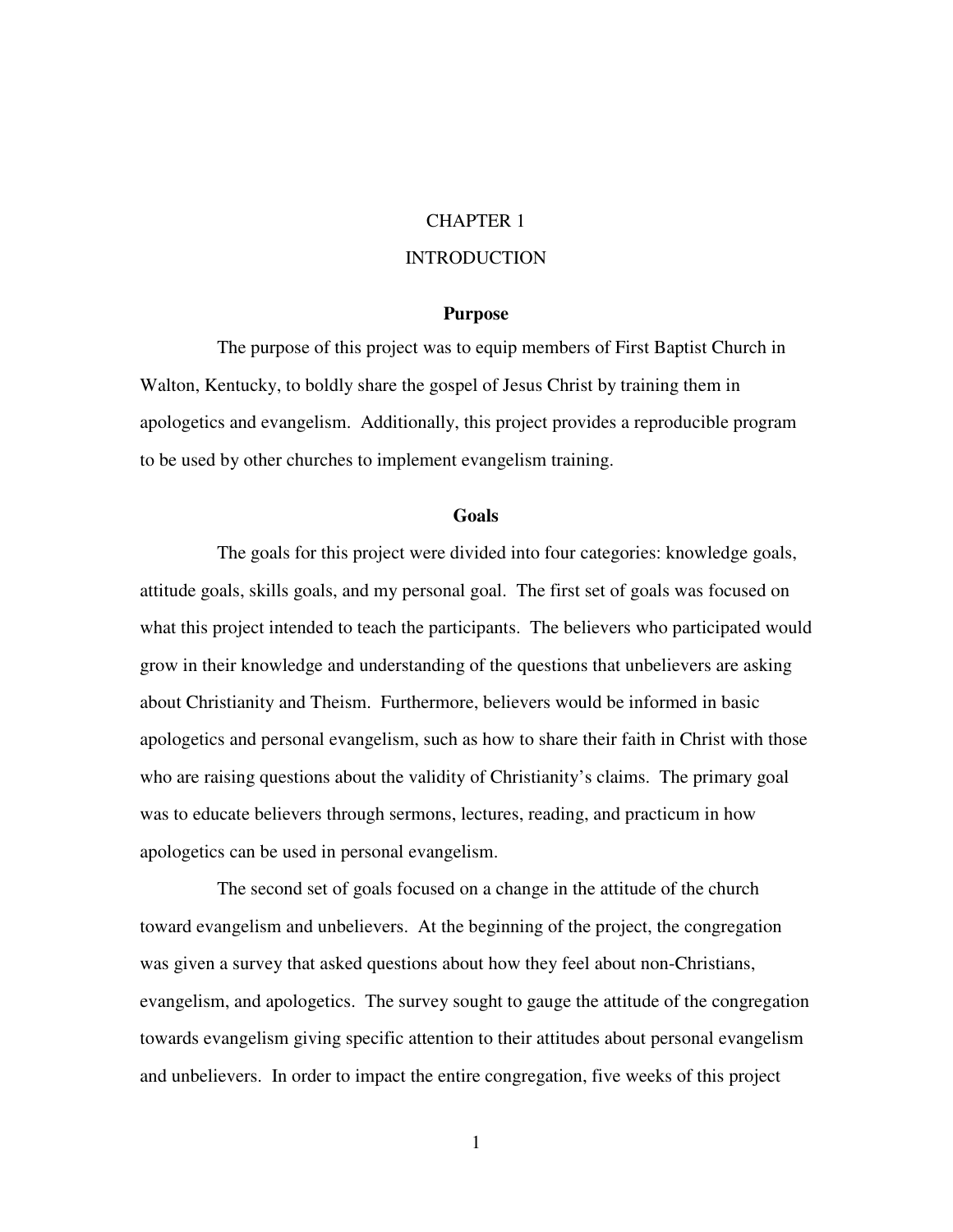were dedicated to a sermon series on the scriptural imperatives of evangelism and apologetics. Furthermore, by empowering believers to effectively share the gospel of Christ, this project helped to remove the fear of witnessing that comes from not knowing how to evangelize. To measure the change in attitude, the church was surveyed with the same questions at the end of the sermon series. Additionally, the fifteen participants were surveyed at the end of the project to evaluate the difference between their attitudes as opposed to those who only heard the five sermons. The principal goal was to change indifferent attitudes toward non-Christians to feelings of compassion for those who are lost without Christ.

Training believers to be skilled in the use of apologetics as a bridge to sharing the message of Christ was another essential goal of this project. Since very few of our members regularly share the gospel with unbelievers, it was beneficial for the participants to be trained in personal evangelism. The goal was that members who complete the project would be skilled in both basic apologetics and personal evangelism.

The final goal was my personal goal. By working through this project I planned to become a leader who is proficient and effective in equipping believers to share the gospel. My passion is to see unbelievers who were once hostile to the gospel be converted as followers of Jesus Christ. Equipping others to effectively share the gospel has enabled me to multiply the impact of my ministry. To measure this goal, I interviewed the participants and encouraged them to be as honest as possible with me about the effectiveness of the training.

#### **Ministry Context**

First Baptist Church of Walton, Kentucky, is located in an area commonly known as Northern Kentucky. Boone County has experienced steady growth due to its proximity to the city of Cincinnati. Walton is approximately thirty miles south of

2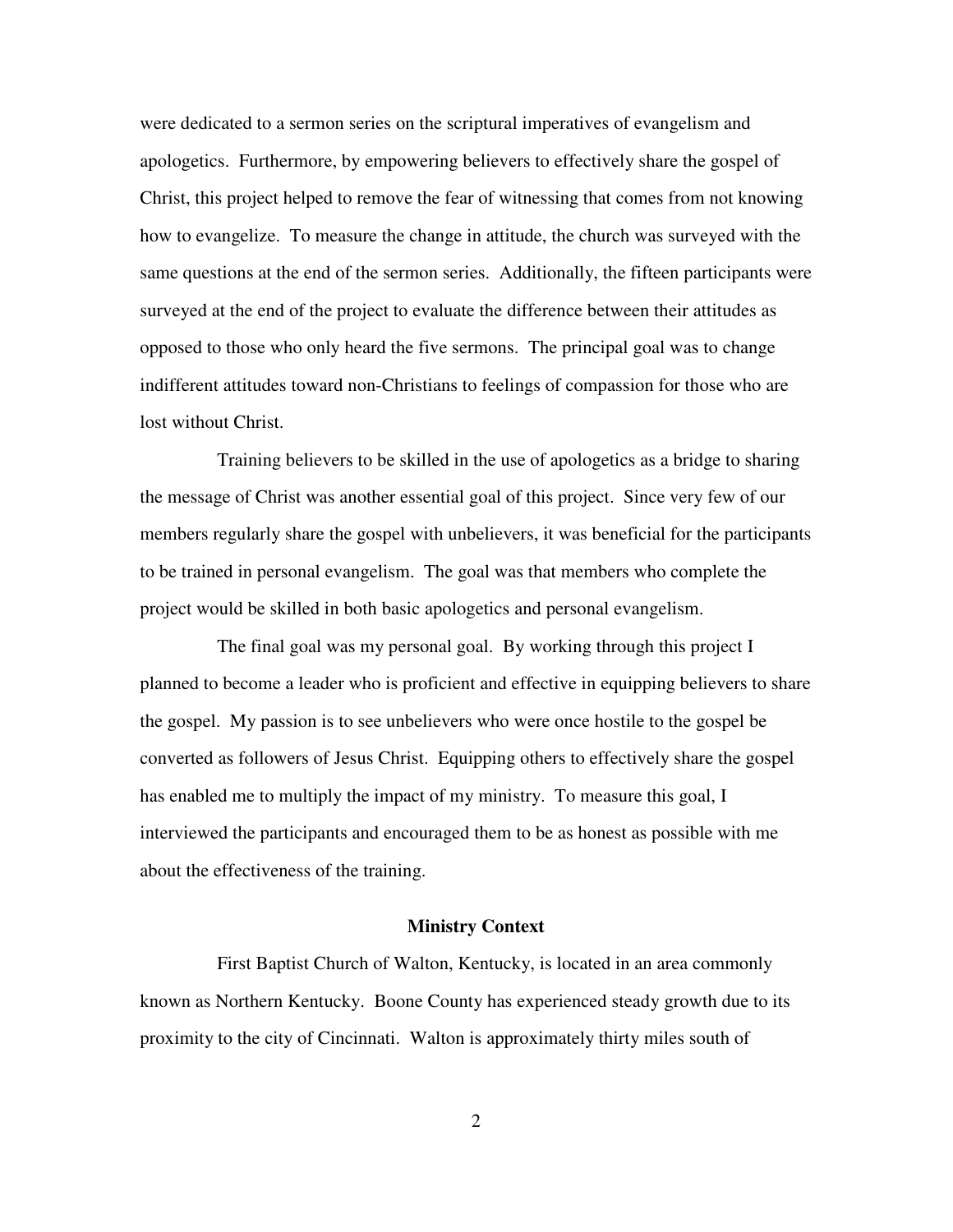Cincinnati, Ohio. With easy access to both Interstates 71 and 75, the community is rapidly changing from rural to suburban.

Nearly 150 years ago, leaders from Concord, Crittenden, New Bethel, Big Bone, and Banklick Baptist Churches organized a meeting for the purpose of planting a church in southeastern Boone County. On August 9, 1866, the Baptist Church of Jesus Christ was organized and chartered in Walton, Kentucky. The church would eventually be known as the First Baptist Church of Walton. From the beginning, the church has been involved in local and foreign missions. By 1867, the church had already begun to raise money for home missions in the amount of seven dollars and fifty cents. Additionally, in 1882, the church organized a Sunday school to reach unchurched children in the community. Finally, in 1896, the church launched the Woman's Missionary Union to educate and equip believers to support home and foreign missions.

Over the past century and half, First Baptist has had a passion for reaching unbelievers with the gospel. This passion led the church to grow and prosper, reaching its apex under the leadership of Rev. Joseph R. Tackett (1955-1967). After the departure of Pastor Tackett, the church plateaued, with short seasons of growth in attendance and financial viability until the year 2000. During the past ten years, the church has slowly declined in attendance and baptisms.

During the past decade, the population within a five mile radius of the church has grown more than 31 percent. The rapid growth is projected to slow over the next five years to around 11.5 percent.<sup>1</sup> On the one hand, the community is growing in population and wealth with a nearly 25 percent increase in the average annual household income. Conversely, the community is growing younger. With 45 percent of the community under the age of 34, the values, religious beliefs, and direction of the community continue

<sup>1</sup> ESRI Business Information Solutions Inc., *U.S. Bureau of the Census*. 2000 Census of Population and Housing forecasts for 2010 and 2015.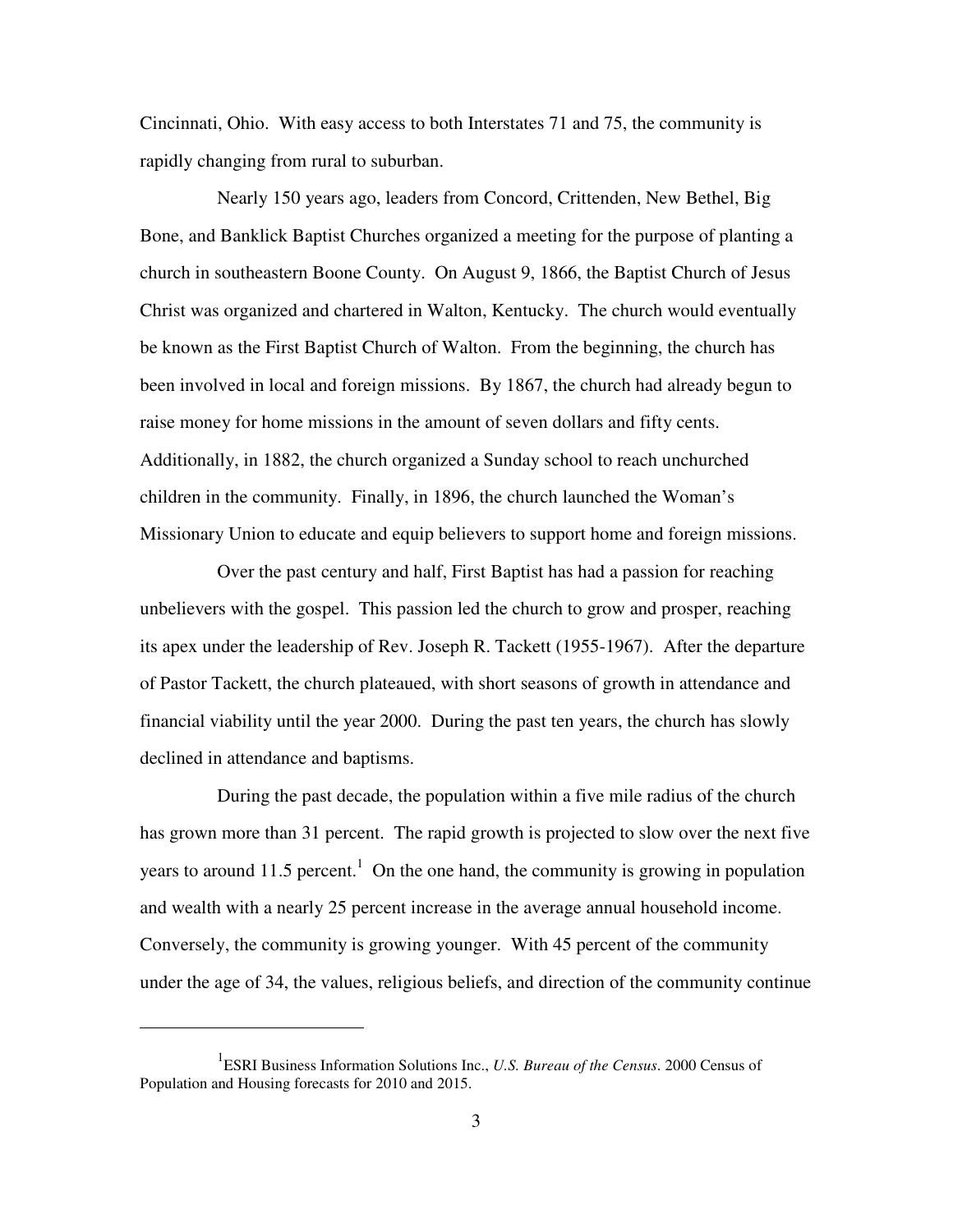to change.<sup>2</sup> With the addition of several new subdivisions and numerous contractors who continue to build new homes, the 25 to 34 year old age group has grown by more than 34 percent.<sup>3</sup>

Walton and the surrounding area is over 95 percent Caucasian, with a growing Hispanic minority that is projected to double over the next five years. $4$  The membership of First Baptist Church is primarily Caucasian; however, the church has one multi-culture family, an Asian child who was adopted, an African-American intern, and one Hispanic woman.

After five consecutive years of decline in baptisms and worship attendance, the leadership of the church decided it was time for change. After the deacons asked the pastor to leave, all of the ministerial staff resigned and left the community. Seeking direction and not wanting the church to continue to decline and eventually close, the members called Tom Townsend to serve as interim pastor. Townsend led the church through the process of refocusing on missions and evangelism. During his tenure, the church brought in consultants from the Kentucky Baptist Convention to assist the congregation in resolving the conflicts and developing tangible goals for the future.

In December 2009, the church called me as the new pastor. During the interview process, it became apparent that for years the church had been lacking evangelistic leadership. Conversion and transfer growth have been down substantially over the previous ten years, with a rapid decline in the past five years. First Baptist had only 29 baptisms and 36 transfers of letter since 2005. During this five-year period the baptism ratio was approximately 50 to 1. For every 50 active members, the church was only baptizing 1 person a year, with the average number of baptisms per year being less

 $\mathrm{^{2}Ibid.}$ 

 $\overline{a}$ 

<sup>3</sup>Ibid.

4 Ibid.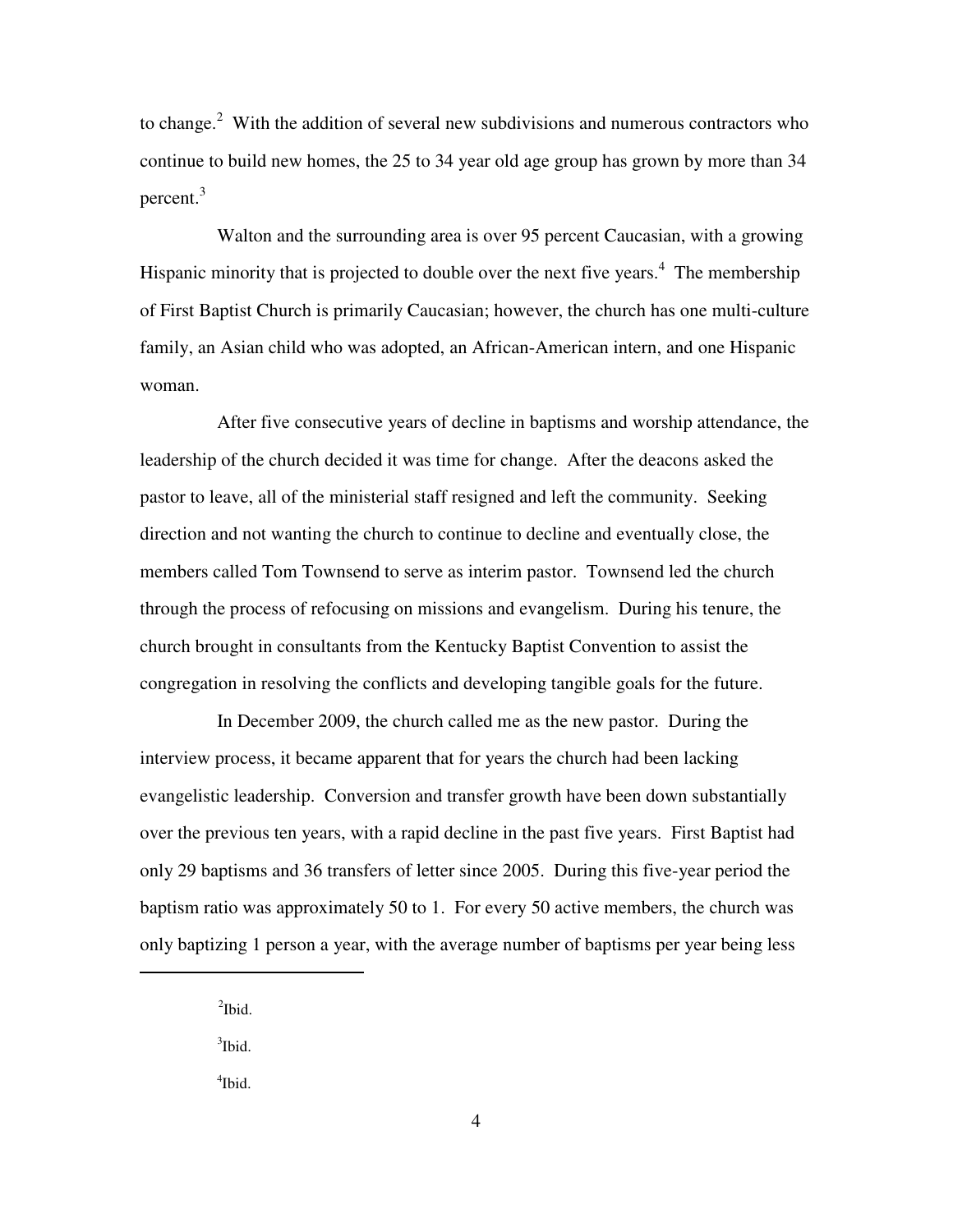than 6. According to church growth expert Thom Rainer, a healthy and growing church should have a ratio of less than 20 to 1, with at least 24 baptisms a year.<sup>5</sup> Even worse, the baptism numbers had fallen off drastically in the previous three years with only 11. The drop in baptisms over that three year period had pushed the church ratio to nearly 100 to 1. Additionally, in the previous two years, the church has had only 4 new members through transfer growth. Not only was the church not reaching the community, members were leaving in large numbers because of conflict and lack of vision on the part of the leadership.

In February 2010, the church gathered on a Sunday night to hear the pastor's analysis and evangelism strategy for the next three years. The strategy called for some radical changes to be made, as well as the addition of new staff. The congregation unanimously adopted the strategy and began to implement the plan right away. A new staff position was created for an associate pastor of student ministries who would oversee ministry from newborns to college age students. Creating a coherent ministry that focused on training members to serve in student ministries, as well as discipling the children at every stage of life, were the main responsibilities for the new associate pastor.

Since February 2010, the church has created numerous ways to track and follow up on visitors. A new website allows visitors to fill out information before they attend. This information is then forwarded to the staff who then provide the information to the welcome center volunteers. One welcome center was added several months after the new strategy, and second center was added a year later. Visitors are encouraged to fill out cards by offering them gifts at the welcome center. The next week, the visitors receive between 10 and 15 cards in the mail, as well as emails and phone calls from the ministerial staff. This method has allowed the church to add over 100 new members to the church in the past two years.

<sup>&</sup>lt;sup>5</sup>Thom Rainer, *Breakout Churches: Discover How to Make the Leap* (Grand Rapids: Zondervan, 2005), 20-21.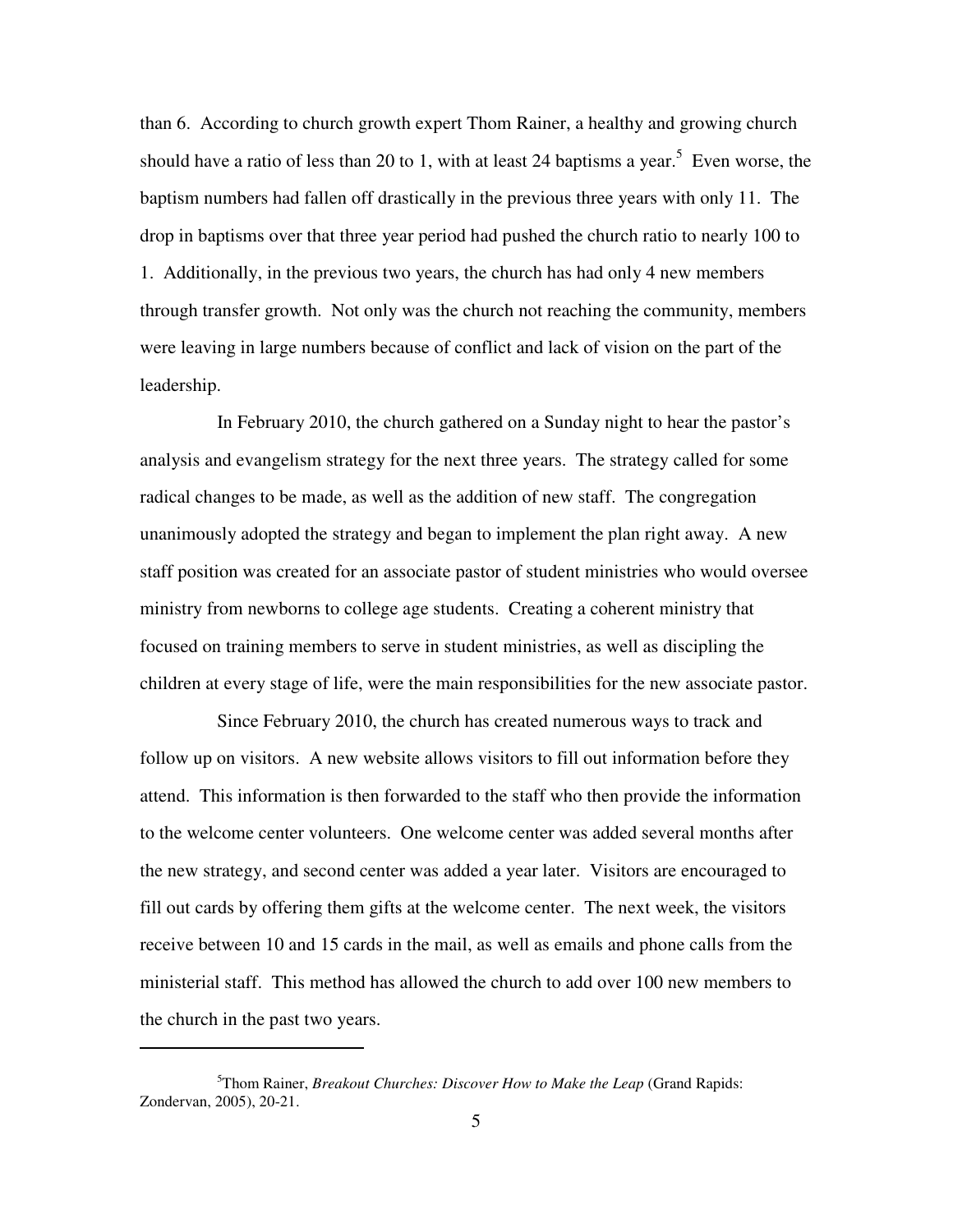The church is doing a great job of attracting Christians who are looking for a congregation that is serious about evangelism and discipleship; however, the church has not been as effective at reaching the unchurched and lost in the community. Since January 2010, the church has baptized 39 new believers. Nearly 3,000 gospel tracts, Bibles, and information bags have been handed out in the community with little response. While the church has dramatically grown in Sunday school and worship attendance, the church is still not reaching a significant number of lost people in the community. Currently, the church is involved in nearly a dozen evangelistic projects and ministries in the surrounding community. These evangelistic efforts have produced larger attendance numbers in the youth and children's ministries but have not yielded substantial conversions and baptisms.

Recently, the church participated in an anonymous theological survey that revealed nearly 40 percent of the adults surveyed did not believe that Jesus Christ was the only way for a person to be saved. The survey was required as part of the applied ministry portion of the Doctor of Ministry program at The Southern Baptist Theological Seminary. The results of the survey revealed some of the reasons that the church is not reaching lost people. Since the survey, all new leaders are required to interview with one of the pastors concerning their conversion and doctrinal position. Furthermore, existing leaders have been questioned about their doctrinal positions, which have led to some stepping down from leadership and teaching responsibilities. Currently the church requires all new members to go through a "Baptist Basics" class with the pastor before joining the church. Along with this class, the leadership is developing a curriculum that would train new and prospective leaders in the essential doctrines of Christianity.

Furthermore, the theological survey included questions about missions and evangelism. Nearly half of the adults surveyed believed that evangelism is not a mandate for all believers. This response, coupled with the fact that nearly twenty-five percent believed that all religions are essentially the same, has led to a climate where evangelism

6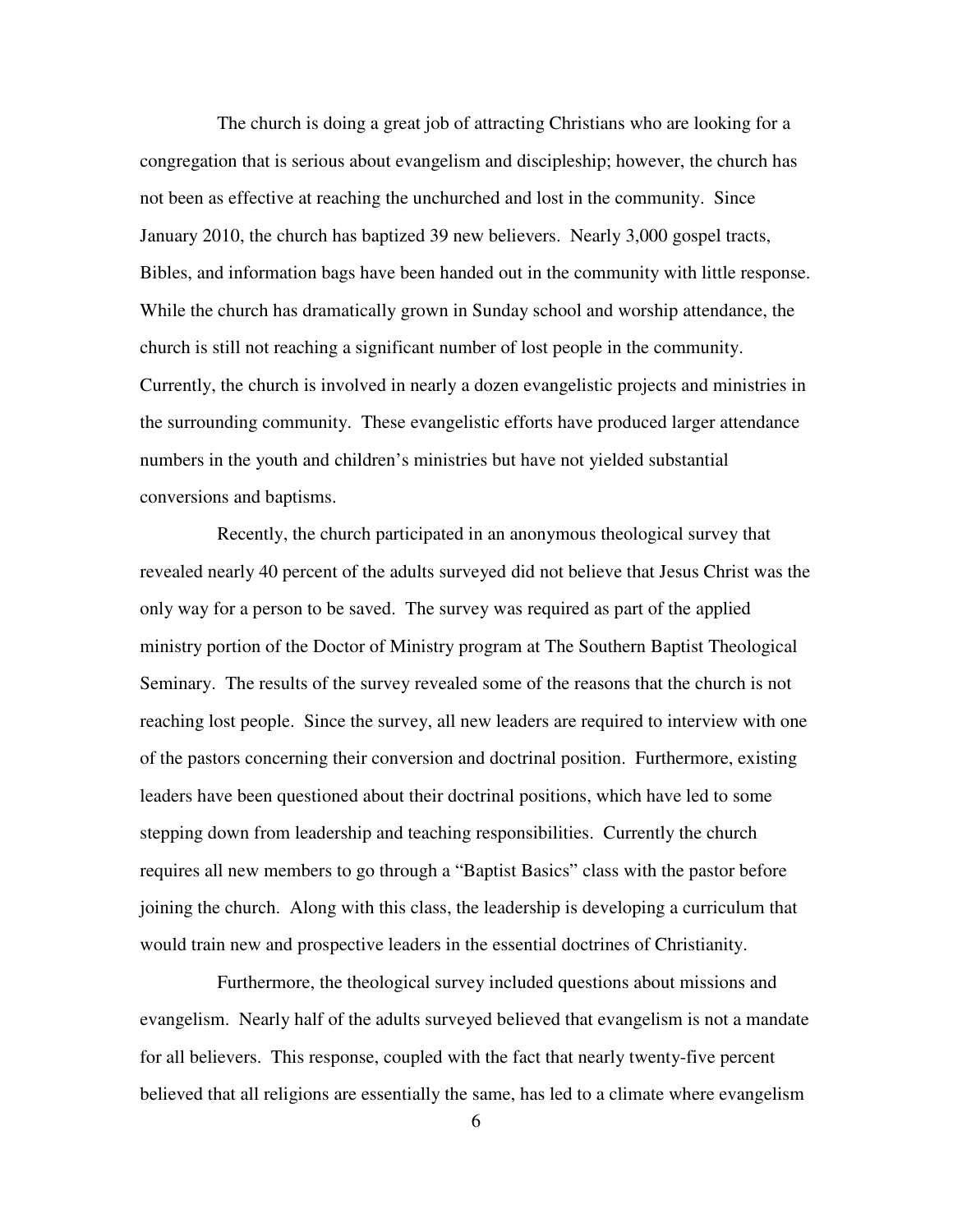is not seen as essential by all. On the other hand, many in the church have expressed a desire to be more evangelistic and have willingly participated in the church's outreach ministries. Many who have been interviewed by the pastor have expressed a desire for evangelism training that would help them share their faith in Christ with atheistic and agnostic family and friends. Additionally, several church members have expressed brokenness over children and grandchildren who have walked away from the faith because of unanswered questions about God, Jesus, Christianity, and the Bible.

The church's ineffectiveness in evangelism is rooted in years without sound biblical preaching and teaching and no lifestyle and personal evangelism being modeled by leadership. In the past, the church has not been equipped to defend what they believe, because as a whole the church was not sure what they believed. Adding to the problem of not fully understanding what they believe, the body at large has been infected with liberal theology, open theism, easy believism, and universalism. Furthermore, the church has lacked a leader who demonstrated for the congregation a model of personal evangelism.

Several ministries have been added and modified to ensure that sound doctrine is being taught to all ages. The pulpit ministry is focused on expository preaching that challenges members to know and live according to God's Word. The Sunday school department, mission programs, and Wednesday night ministries have all been modified to ensure that orthodox and biblical Christianity is being taught in a relevant and age appropriate manner. This project has served to bridge the teaching ministries to the evangelistic ministries of the church.

#### **Rationale**

The rationale for this project is based on the Great Commission to "make disciples of all nations" (Matt  $28:19$ ), <sup>6</sup> the imperative to "make a defense to everyone

<sup>&</sup>lt;sup>6</sup>Unless otherwise noted, all Scripture quotations are taken from the New American Standard Bible.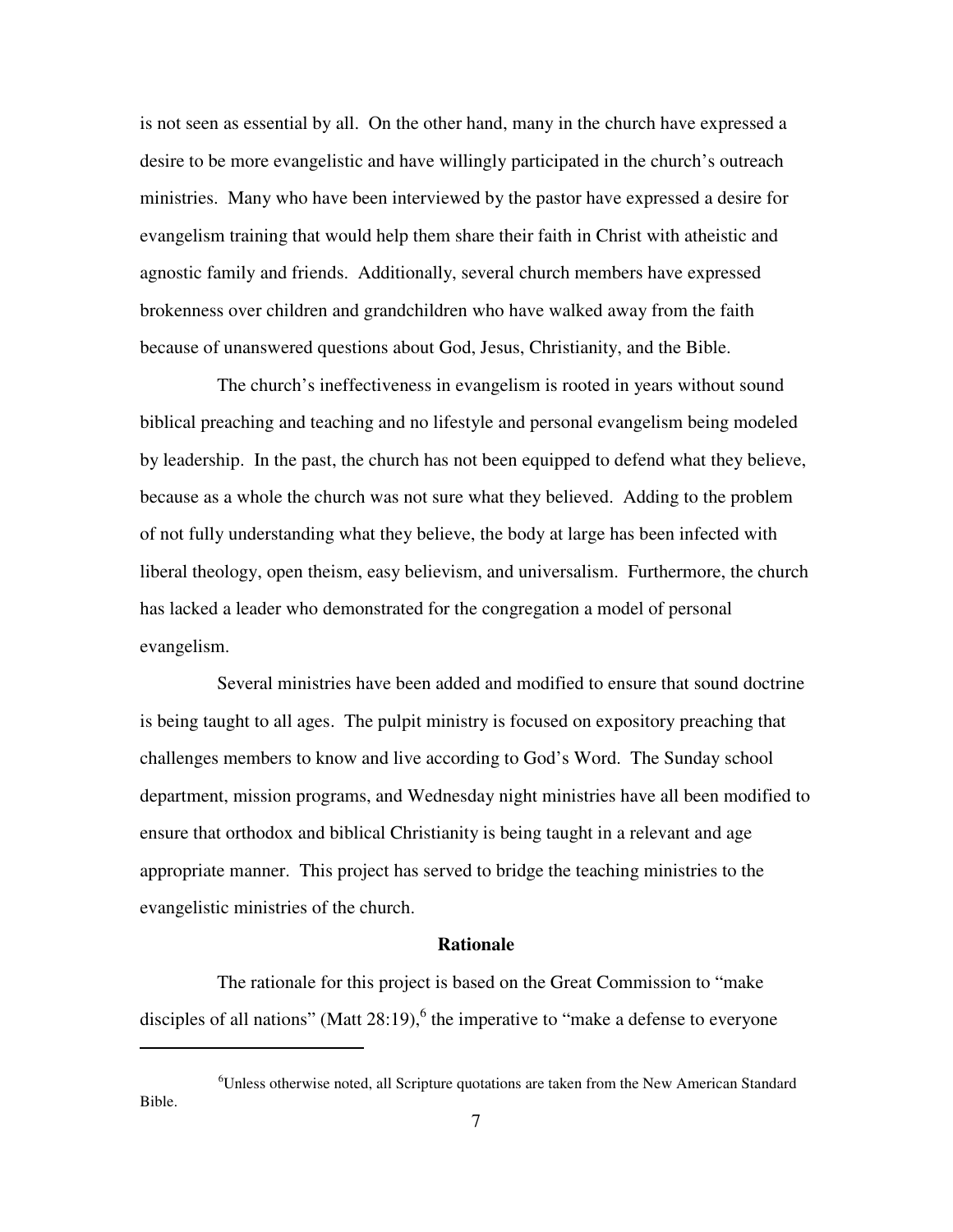who asks you to give an account for the hope that is in you" (1 Pet 3:15), and the call to "contend earnestly for the faith which was once for all handed down to the saints" (Jude 3). Apologetics and evangelism are not options in the Christian life, but are necessary elements of living in obedience to the Word of God. It is the responsibility of church leadership to equip the members to carry out the work of evangelism and ministry (Eph. 4:11). Unfortunately, the paradigm has been reversed where leadership is expected to do the work while members stand aside and cheer them on. Furthermore, those members who are attempting to engage the culture are struggling to find relevant and effective ways to share the gospel. For the most part, many of them are attempting to share the gospel with those who do not hold a Judeo-Christian worldview. As the culture around the church has continued to change, so have beliefs about God, the Bible, and Jesus.

First Baptist Church is not reaching a significant number of unbelievers in the surrounding community, but the problem is not a lack of desire on the part of the church. The issue is instead a lack of training. If the church is allowed to become comfortable with reaching a very small number of unbelievers, it will revert to the status quo of failure disguised as faithfulness. Members who desire to live in obedience to the Great Commandment (Luke 10:27) and the Great Commission (Matt 28:18-20) lack the necessary training to effectively defend the Christian faith. The ability to defend what they believe will empower members to effectively answer the questions and objections to Christianity. This project served to equip Christians to use questions and objections as a bridge to sharing the gospel in a culturally relevant way that remains faithful the Bible.

## **Definitions and Limitations**

The purpose of this project was to equip Christians to confidently share the gospel of Jesus Christ with neighbors, friends, and family. The *gospel* is the good news that Jesus Christ, the eternal Son of God, was born into humanity, lived a perfect life, died on the cross as a sacrificial death, and after three days was resurrected from the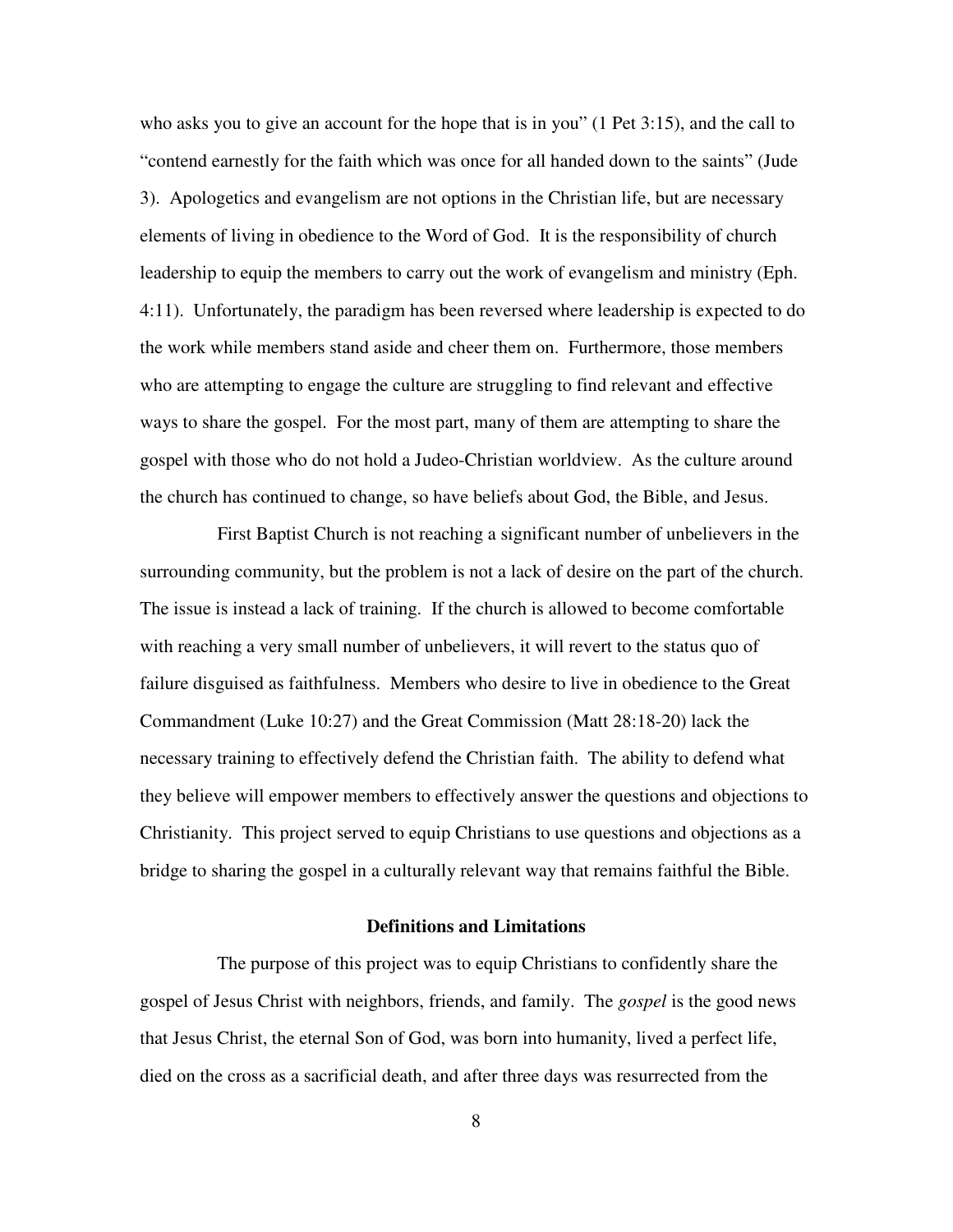grave. The gospel begins with an orthodox<sup>7</sup> understanding of humanity's fall into sin. In Genesis chapter three, Adam and Eve are tempted and deceived by the serpent to disobey God. At the heart of the temptation was an appeal to their intellectual appetite. Satan was offering what they believed was a form of godhood, or to be like God. It appears that the first couple did not fully realize that the only way they would be like God was in knowing good and evil. By choosing to sin, Adam and Eve consciously and willfully disobeyed God which resulted in their eyes being opened to their nakedness. Immediately, their relationship with God was transformed from fellowship to fear, and the God, whom they knew as innocent beings, in their fallen state was one to be feared. As a result of original sin all of humanity has had imputed to them this fallen and sinful nature (Ps 51:5; Rom 5:12). The bad news is that in Adam all have sinned (Rom 5:12) and deserve death (Rom 3:23). In direct contrast to the bad news of judgment and condemnation, the good news offers hope. Salvation is made possible because God became a man (John 1:14), lived the perfect life (2 Cor 5:21) and offered himself as a sacrifice for the sins of mankind (Rom 5:18). Those who repent of their sins (Mark 1:15), believe that Jesus Christ died for their transgressions and resurrected from the grave (1 Cor 15:3-4), and confess him as Lord and Savior (Rom 10:9-10) will become children of God (John 1:12).

Additionally, this project sought to train believers to use the objections of unbelievers as a means to make a case for the Christian faith. The discipline known as apologetics is based on 1 Peter 3:15: "But sanctify Christ as Lord in your hearts, always being ready to make a defense to everyone who asks you to give an account for the hope that is in you, yet with gentleness and reverence." The original Greek phrase that is sometimes translated "make a defense" or "give an answer" is the word *apologia*, which

<sup>&</sup>lt;sup>7</sup>Gregg R. Allison, *Historical Theology: An Introduction to Christian Doctrine* (Grand Rapids: Zondervan, 2011), 24. Allison defines orthodoxy as what the New Testament refers to as "sound doctrine" (1 Tim 1:10; 2 Tim 4:3; Titus 1:9; 2:1), that which rightly reflects in summary form all the teaching of Scripture and which the church is bound to believe and obey.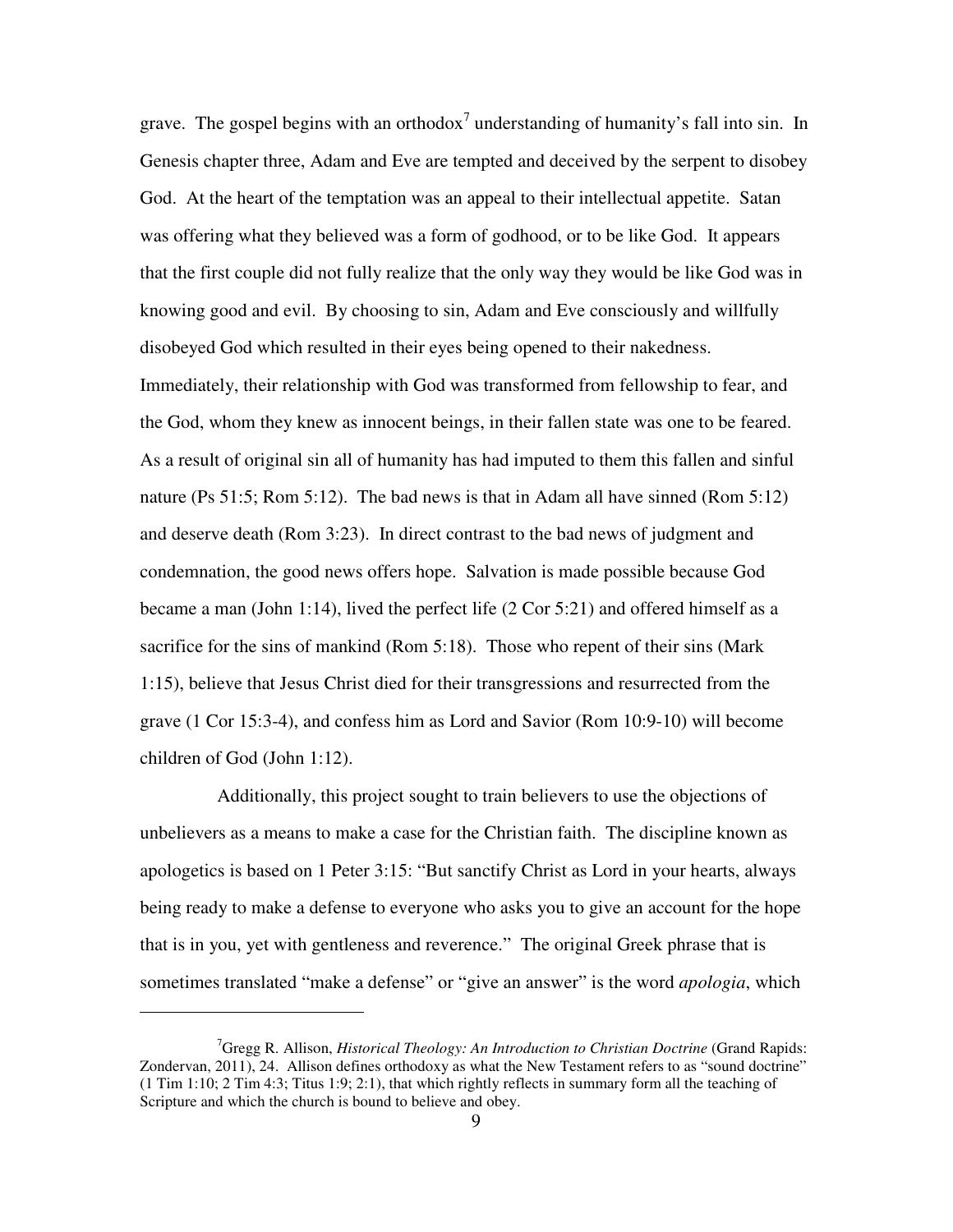means "a speech of defense."<sup>8</sup> Thus, *apologetics* is a mandate for all Christians to defend the faith in response to questions, objections, and attacks. In a postmodern world, the church must use apologetics as one way to undergird its evangelism ministry. Norman Geisler contends that "the artificial separation of evangelism from apologetics must end. Many evangelistic methods die when those evangelized ask questions related to apologetics."<sup>9</sup>

*Evangelism* can be defined simply as a Christian sharing the gospel of Jesus Christ with an unbeliever. This project requires a fuller definition in order that the reader will have a better understanding of what is involved in evangelism. The Lausanne Covenant contends that evangelism is spreading the good news of Jesus Christ.

To evangelize is to spread the good news that Jesus Christ died for our sins and was raised from the dead according to the Scriptures, and that as the reigning Lord he now offers the forgiveness of sins and the liberating gifts of the Spirit to all who repent and believe. Our Christian presence in the world is indispensable to evangelism, and so is that kind of dialogue whose purpose is to listen sensitively in order to understand. But evangelism itself is the proclamation of the historical, biblical Christ as Savior and Lord, with a view to persuading people to come to him personally and so be reconciled to God. In issuing the gospel invitation we have no liberty to conceal the cost of discipleship. Jesus still calls all who would follow him to deny themselves, take up their cross, and identify themselves with his new community. The results of evangelism include obedience to Christ, incorporation into his Church and responsible service in the world.<sup>10</sup>

The above definition presupposes those being evangelized are theist, or those who believe in a god. No definition, however, can adequately provide a paradigm that takes into consideration every worldview. For the purpose of this project, the Lausanne definition will provide a working description of evangelism.

Due to the depth of material covered this project was limited to adults and youth who are in high school who will commit to participate for the entire fifteen weeks.

<sup>8</sup>Norman L. Geisler and Chad V. Meister, *Reasons for Faith: Making a Case for the Christian Faith* (Wheaton, IL: Crossway, 2007), 18.

 $^9$ Ibid., 404.

 $10$ <sup>10</sup>The Lausanne Committee for World Evangelization, "The Lausanne Covenant" [on-line]; accessed 9 March 2011; available from http://www.lausanne.org; Internet.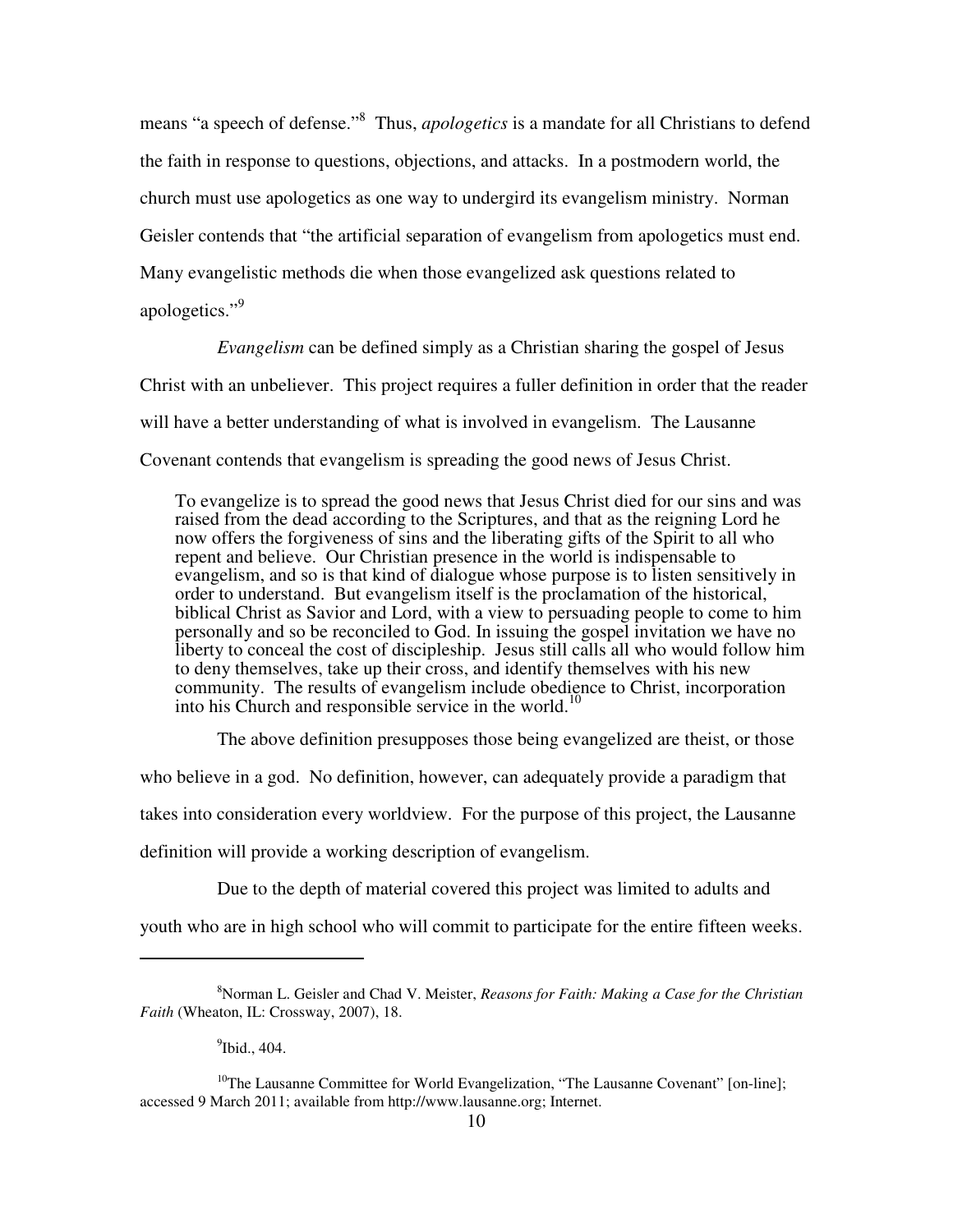Since part of the project required each participant to go with the pastor to share the gospel with people in the community, the number of participants was limited to fifteen.

The project was limited to fifteen weeks to meet the requirements for the Doctor of Ministry in Evangelism and Church Growth at the Southern Baptist Theological Seminary. This limitation meant that this project could not deal with every answer and objection to the Christian faith. Instead, this project focused on four key objections: (1) the existence of God, (2) the historical reliability and inspiration of the Bible, (3) the deity and exclusivity of Jesus Christ, and (4) the problem of evil.

## **Research Methodology**

The research methodology included pre-, mid-, and post-project surveys, interviews, sermons, assigned reading, lectures, and practicum. The pre-project surveys were used to determine each participant's level of biblical knowledge of basic doctrines, evangelism and apologetics. Each participant was interviewed before the project to ensure that he or she is willing to commit to each aspect of the training. Prior to the project, a portion of the congregation was given a survey to evaluate their attitude towards apoplectics, evangelism, and unbelievers. After the five week sermon series, the members were given the same survey to track whether their attitudes have changed as a result of the preaching series. The fifteen participants were given both of the previous surveys as well as one at the end of the apologetic evangelism training.

During the fifteen weeks, participants were asked to attend Sunday morning worship, as well as the training sessions during weeks 7 through 13. Following the seven-week class, each participant was assigned a time during week 14 to go with the pastor to observe and participate in personal evangelism. The week of practicum allowed the pastor to observe the believers putting into practice what they have learned in the course. Having the pastor with them ensured that even if the class member began to stumble in the presentation, someone was there to assist him or her in presenting the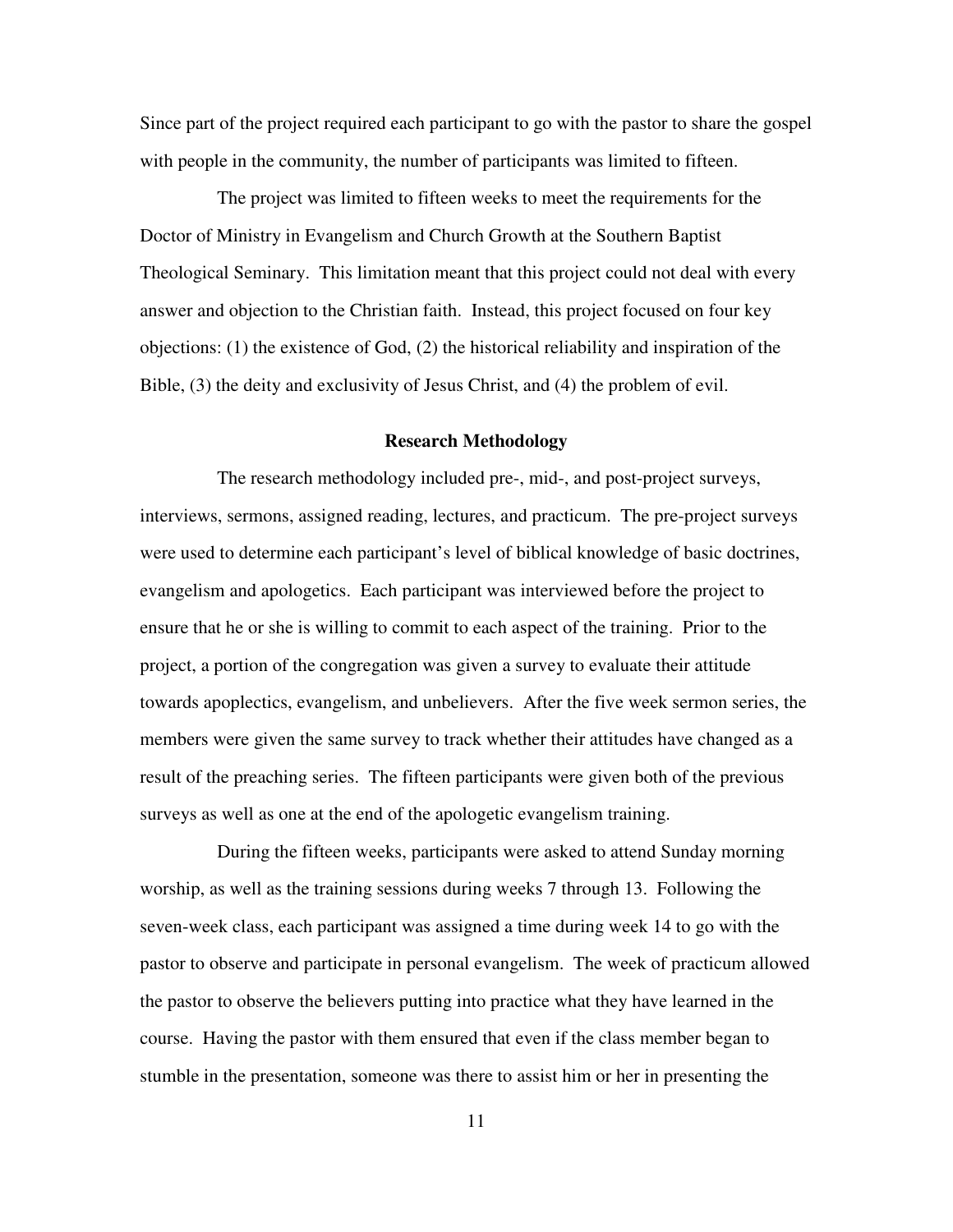gospel. The final week involved a post-project survey and interview with the pastor. During the interview the class member was encouraged to share what he or she learned, as well as recommendations for the class in the future.

To ensure the project would continue to impact and equip believers at First Baptist Church of Walton, each member of the class was asked to verbally commit to mentoring a fellow believer in apologetic evangelism after completing the training. The long-term success of this project hinges on believers who have been equipped to share Christ teaching others to do likewise.

## **Conclusion**

 This project was designed to offer a biblically based approach for training believers to confidently communicate the gospel of Jesus Christ. Even though the surveys, sermons, seminars, and interviews are all structured to fit within a fifteen-week training period, all of them contributed to the goal of equipping believers to use apologetics as a bridge to sharing the good news.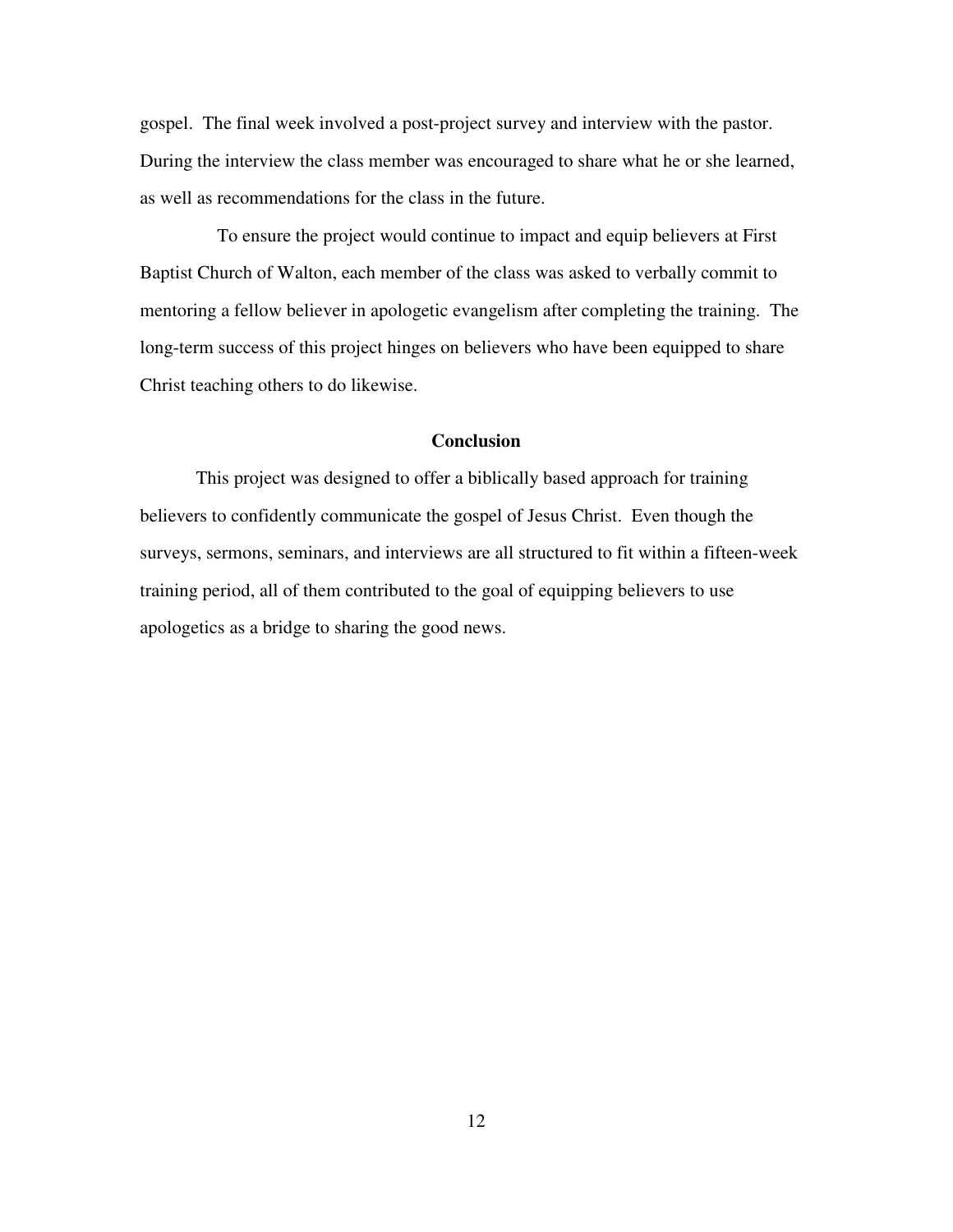## CHAPTER 2

## BIBLICAL AND THEOLOGICAL BASIS FOR IMPLEMENTING APOLOGETIC EVANGELISM TRAINING

The separation of apologetics and evangelism has created a stifled Christian witness. In *When Apologetics Was Evangelism*, James Holding states, "What we call 'apologetics' was, in fact, what the apostolic church would have called 'evangelism.'"<sup>1</sup> Two millennia after the founding of the church, in a world where postmodernity has taught individuals to doubt, or at least question every truth claim, Christians who are not trained to offer logical and biblical answers will not be taken seriously. The vast majority of atheists, agnostics, and non-religious persons assume that religion cannot offer answers to life's most basic questions.

Life's most basic questions form one's worldview. One may question, "Why am I here?," "What is my purpose in life?," and "What awaits me after this life?" Ronald Nash defines a worldview as "a conceptual scheme by which we consciously or unconsciously place or fit everything we believe and by which we interpret and judge reality."<sup>2</sup> Naturalism, the "philosophical theory that nature is all that exists,"<sup>3</sup> cannot offer meaningful answers to life's most important questions. Furthermore, naturalistic answers to life's ultimate questions will inevitably lead one to adopt *nihilism,* advocating

<sup>&</sup>lt;sup>1</sup>James P. Holding, "When Apologetics Was Evangelism," Christian Research Institute [online]; accessed 7 September 2011; available from http://www.equip.org/articles/christian-evangelismapologetics-and-evangelism, html; Internet

<sup>2</sup>Ronald H. Nash, *Faith & Reason: Searching for a Rational Faith* (Grand Rapids: Zondervan, 1988), 24.

<sup>&</sup>lt;sup>3</sup>C. Stephen Evans, *Pocket Dictionary of Apologetics and Philosophy of Religion* (Downers) Grove, IL: InterVarsity Press, 2002), 79.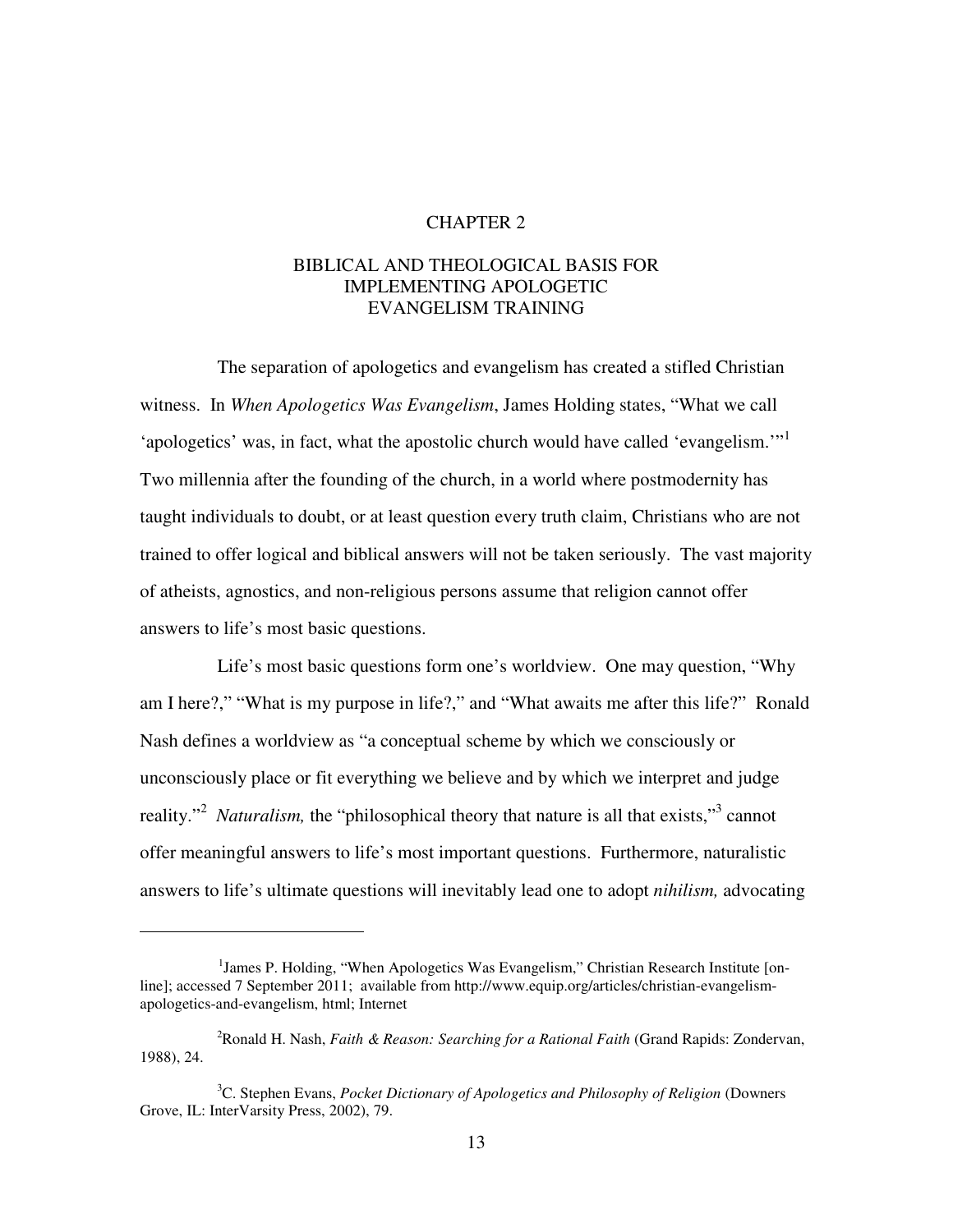that everything is meaningless. Any attempt to evangelize those who have been affected by naturalism or nihilism will require more than just an alternative biblical worldview. Christians must be equipped to demonstrate the hopelessness of these flawed philosophical systems. Even in the midst of adversity and opposition, Christians are commanded to be "ready to make defense to everyone who asks you to give an account for the hope that is in you" (1 Pet 3:15). Evangelistic efforts that are not grounded in apologetics will result in frustration and repel unbelievers.

The following questions are just a few of the objections Christians face when sharing the gospel. How do we know God exists? Can the Bible be trusted? If God is good, then why is there so much evil? Questions such as these should not be perceived as road blocks to proclaiming the good news. Questions, as well as objections, can serve as a bridge for sharing the gospel; therefore, it is imperative that believers be ready to offer answers and deal with objections to the Christian faith.

The nature of evangelism requires Christians to be prepared for confrontations where they will encounter opposing worldviews and ideas. Sharing the gospel with non-Christians must be understood as more than simply exchanging ideas or debating views; it is spiritual warfare. Due to the nature of this warfare, preparation for effective evangelism requires more than biblical and apologetic training; it also demands serious spiritual preparation. Christians who desire to obediently fulfill the mandate of Christ must not underestimate the importance of a personal prayer and devotional life. Hence, the greatest preparation for evangelism is personal Bible study and a robust prayer life.

Preparation for personal evangelism typically involves a professionally packaged program. However, the training programs currently utilized in churches today fail to equip Christians to answer objections concerning the nature and existence of God, the deity of Jesus Christ, and the reliability of the Bible. In the same manner, some Christians do not consider apologetics as an important or necessary element of effective

14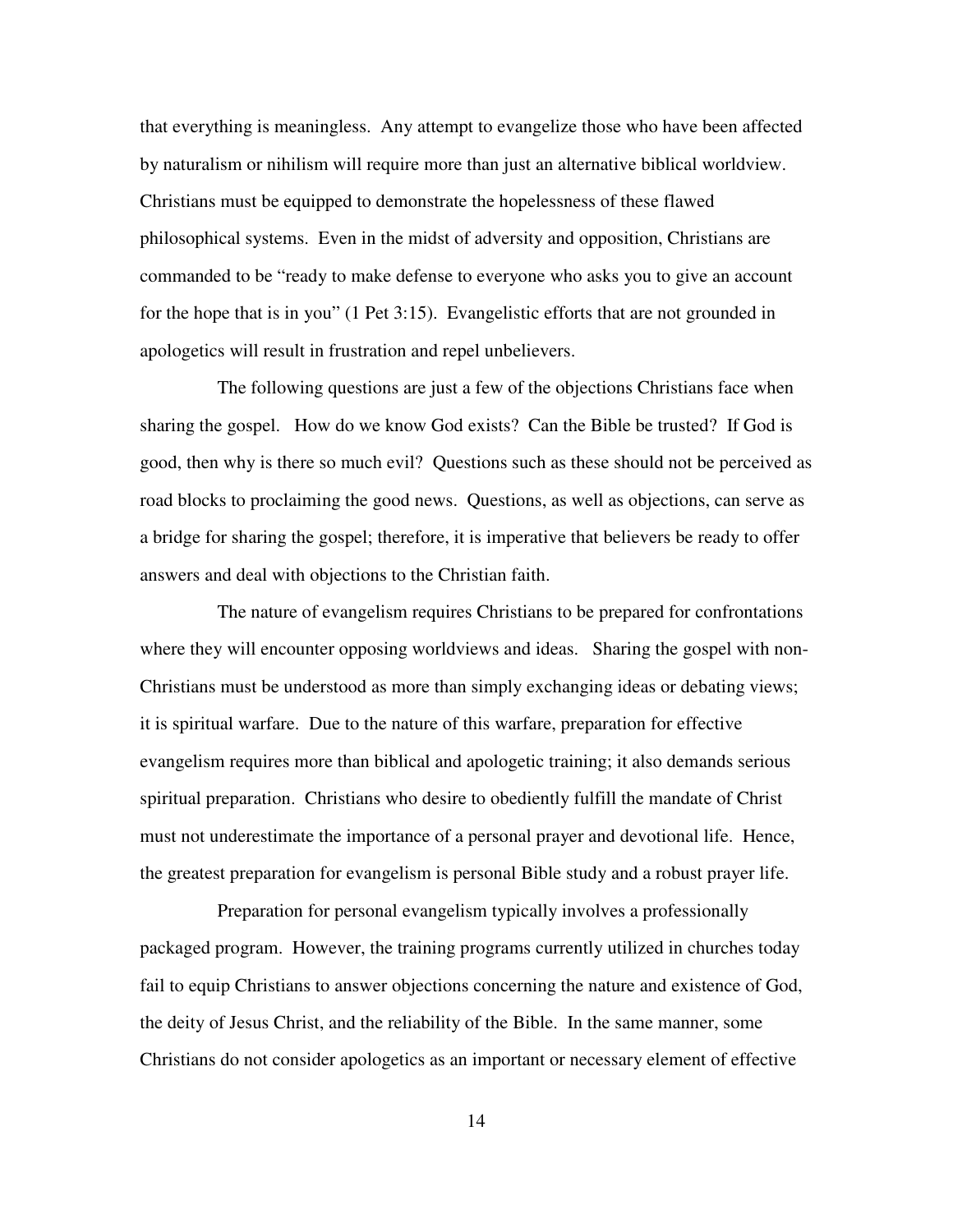evangelism.<sup>4</sup> Addressing the false dichotomy of evangelism and apologetics, Norman Geisler states, "The artificial separation of evangelism from apologetics must end. Many evangelistic methods die when those evangelized ask questions related to apologetics."<sup>5</sup> This separation has hindered Christians in presenting the gospel because they are unable to offer reasonable answers to the most common and simplistic objections to the Christian faith. A believer's preparation and knowledge would in no way be seen as a negation of the sovereignty of God in the work of salvation. Conversely, the sovereign will of God must not be used as an excuse for being unprepared to effectively communicate the gospel to unbelievers. The responsibility to preach the gospel is united with the requirement to be prepared when given the opportunity; therefore, evangelism training must incorporate apologetics as a means to effectively overcome objections to the gospel.

In order to understand evangelism training, one must understand that evangelism is the proclamation of the gospel of Jesus Christ to all nations and all people. According to J. I. Packer, "Evangelism is just preaching the gospel, the evangel. It is a work of communication in which Christians make themselves mouthpieces for God's message of mercy to sinners."<sup>6</sup> Proclaiming God's message is accomplished both through mass and personal evangelism. Peter's preaching at Jerusalem (Acts 2:14-41) is an example of mass evangelism, while Philip's encounter with the Ethiopian Eunuch (Acts 8:34-39) is an instance of one-on-one evangelism. In both cases, Peter's preaching to the crowd and Phillip's witnessing to one individual, evangelism took place. Fulfilling

<sup>4</sup>Kenneth D. Boa and Robert M. Bowman Jr., *Faith Has Its Reasons: An Integrative Approach to Defending Christianity* (Colorado Springs, CO: NavPress, 2001), 363. Some fideists utterly reject the use of apologetics.

<sup>5</sup>Norman L. Geisler and Chad V. Meister, eds., *Reasons for Faith: Making a Case for the Christian Faith* (Wheaton, IL: Crossway, 2007), 404.

<sup>6</sup> J. I. Packer, *Evangelism & The Sovereignty of God* (Downers Grove, IL: IVP Academic, 1961), 41.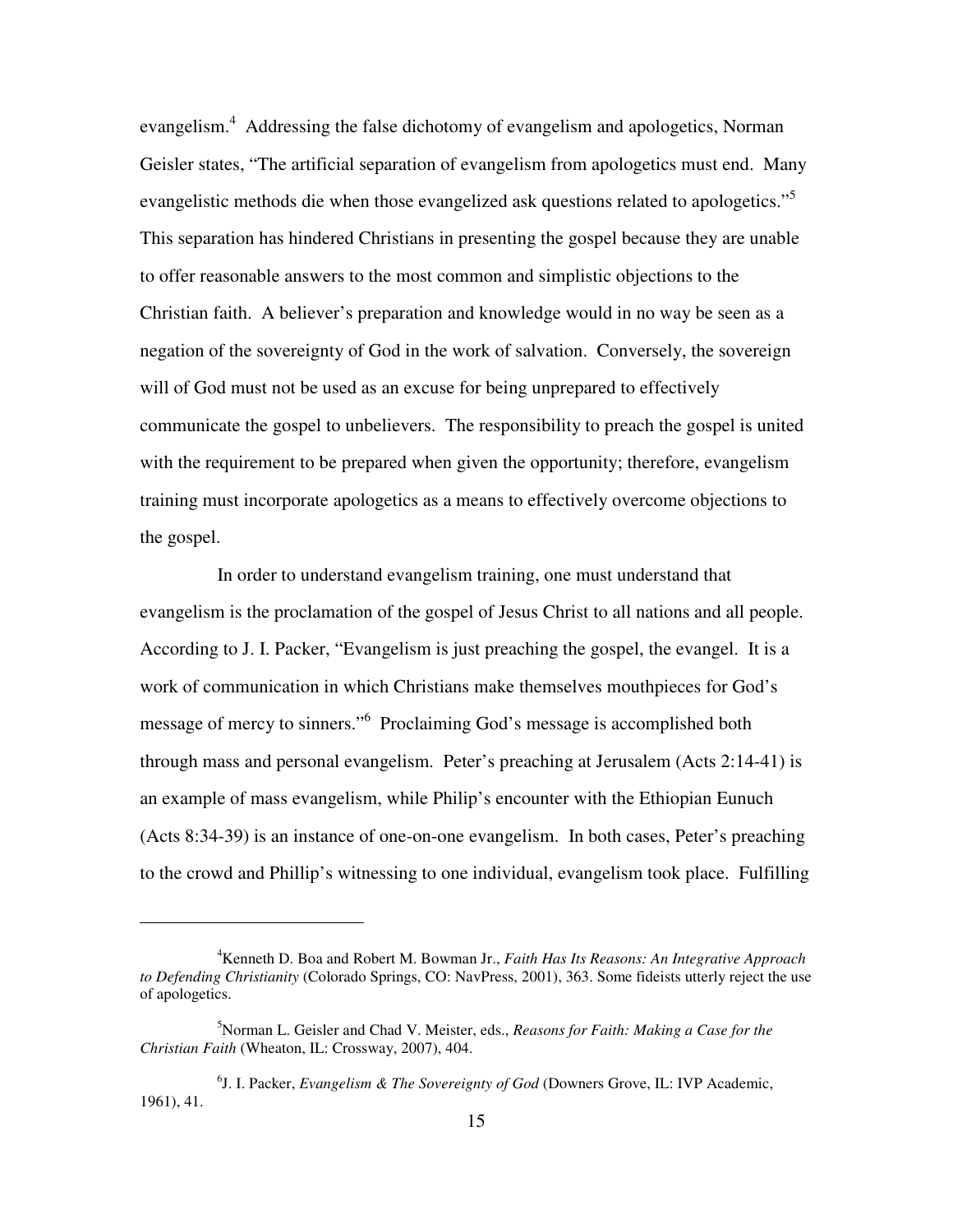the mandate of Christ to "preach the gospel to all creation" (Mark 16:15) demands that the church use both mass and personal evangelism to share the gospel.

The majority of definitions and methods of evangelism presuppose that the person being evangelized is a theist, or one who at least believes in some form of a god. Inserting apologetics into evangelism does not necessarily require a new definition of evangelism; however, any definition must recognize the essential role of apologetics in a world dominated by *postmodernism*, a philosophical system that questions everything including the existence of truth. Effective evangelism must include a clear case for the existence of God. In his book *Reasonable Faith*, William Lane Craig instructs readers to memorize the arguments supporting the existence of God. Furthermore, Craig believes the results will give Christians "tremendous confidence and boldness in talking about [their] faith with non-believers."<sup>7</sup> Furthermore, Craig believes natural theology is essential to effective evangelism because "most unbelievers are ignorant of natural theology and have never confronted a Christian who is ready to offer carefully formulated arguments for his belief in God."<sup>8</sup> A good definition of evangelism should create a framework for sharing the gospel with unbelievers who have a theistic worldview as well as those who subscribe to a nontheistic worldview. Such a definition should include the following statements: (1) in some cases evangelism must begin by presenting a case from the laws of logic in order to demonstrate that absolute truth exists and is knowable to those who believe truth is subjective or cannot be known; and (2) in many cases, evangelism will require an argument from natural theology (general revelation) for the existence of God to atheists and agnostics as the foundation for spreading the good news.

<sup>&</sup>lt;sup>7</sup>William Lane Craig, *Reasonable Faith: Christian Truth and Apologetics*,  $3<sup>rd</sup>$  ed. (Wheaton, IL: Crossway, 2008), 190.

<sup>8</sup> Ibid.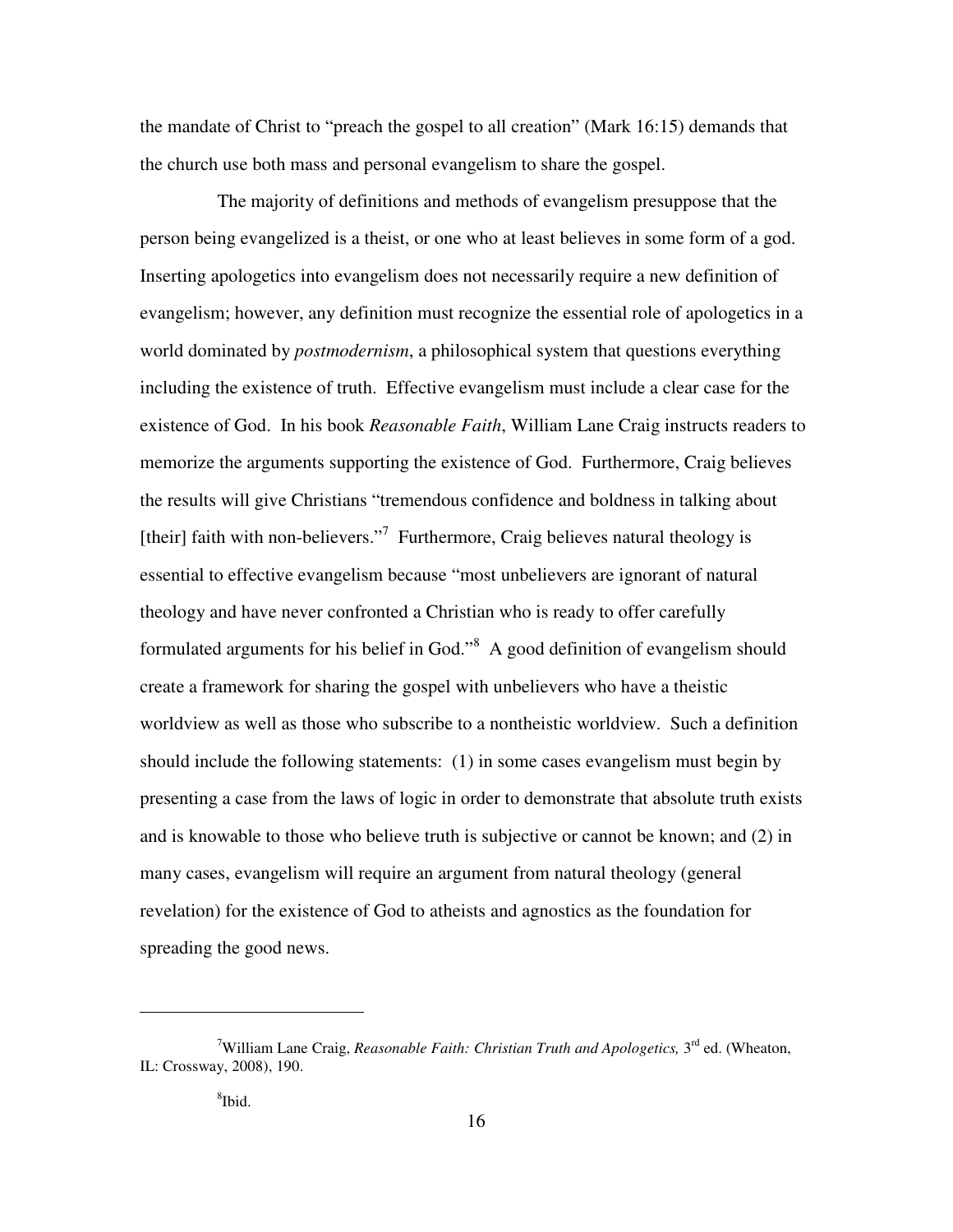Evangelistic efforts that operate solely on the premise that the target audience holds to a Judeo-Christian worldview lack the ability to address objections raised by nontheists. Moreover, as the segments of western society who base their decisions on a Judeo-Christian foundation diminish, churches must find relevant ways to share the gospel. The paradigm must shift from preaching like Peter (Acts 2:14-41), who spoke to a primarily Jewish audience that held to similar philosophical and religious beliefs, to preaching like Paul at Athens (Acts  $17:16-34$ ). Like the Athenians, many westerners have adopted worldviews based upon atheistic, agnostic, or deistic ideas. As modern civilizations become more secularized and skeptical toward religion, and especially hostile towards biblical Christianity, evangelistic efforts must include apologetics. Like Paul at Athens, believers must be prepared to offer a defense of the Christian faith to atheists, agnostics, and deists by first making a case for the existence of the God of Christianity.

This chapter, therefore, will establish a biblical and theological basis for integrating apologetics with evangelism training. First, this chapter will establish the imperative for all believers to participate in evangelism by demonstrating that the Lord Jesus Christ commanded all of his followers to engage all cultures with the gospel (Matt 28:18-20), reversing Christ's original command to his disciples to only go to the house of Israel (Matt 10:5-6). This directive to preach the gospel to all nations, or literally to all ethnicities, does not only apply to Gentiles, but must include both Jews and Gentiles (Rom 1:16; Gal 3:28). In order to demonstrate the Great Commission's universal scope and nature, this chapter will give a detailed explanation of the commission (Matt 28:18- 20). In addition, it argues that the command to Christians to make disciples (Matt 28:19),

<sup>&</sup>lt;sup>9</sup> James P. Holding, "When Apologetics Was Evangelism." According to Holding, Peter's preaching did employ apologetics by presenting three matters of historical record: miracles, the resurrection of Jesus, and the fulfillment of Old Testament prophecy. He states, "It is on the basis of these three facts that Peter called on his hearers to repent." This author contends that while Peter's preaching was apologetic, his audience held to a similar worldview in that they believed in an all-powerful Creator.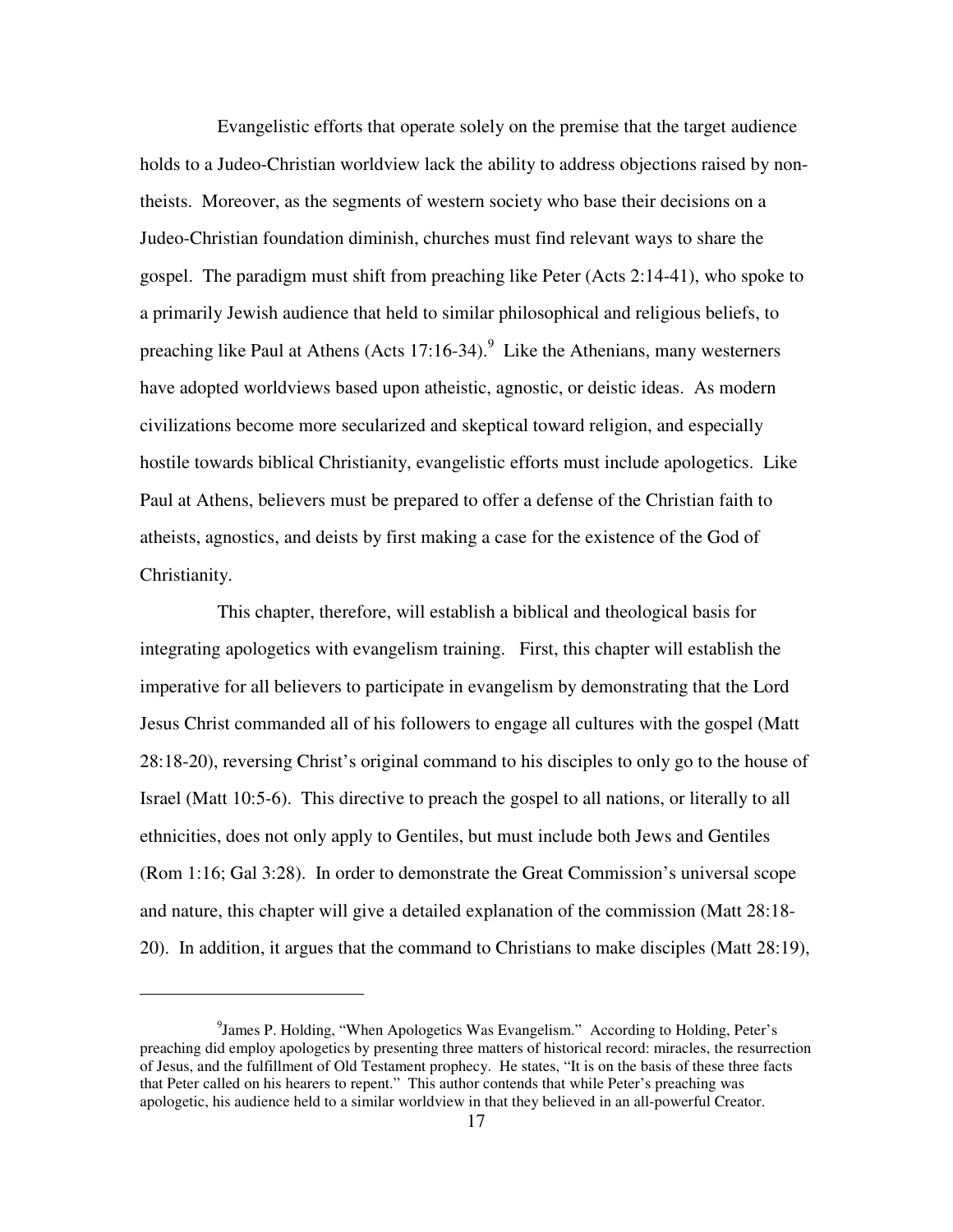also referred to as winning disciples<sup>10</sup> must be understood to fall to every believer, with the mandate for the pastor-teacher to equip the church to actively participate and take ownership of ministry (Eph 4:11-12).

Throughout Christendom today, two reasons exist for the lack of evangelism. The first is a lack of training on how to properly defend the Christian faith. The second is professionalism creeping into churches, leaving evangelism solely to the paid staff. All believers are called to share the gospel and to make a defense of the Christian faith before an unbelieving and hostile world (1 Pet 3:15). The imperative to make the case for the gospel is accompanied by the mandate to do so in a humble and respectful manner. Apologetic evangelism is not to be viewed as entering into a conflict with people, but rather with ideas, false philosophical systems, and flawed worldviews. As believers understand the conflict for the gospel is not with people, but spiritual warfare over falsehoods, they must converse with respect.

Additionally, Jude teaches that Christian apologetics will include a defense of the gospel by stating believers must "contend earnestly for the faith which was once for all handed down to the saints" (Jude 3). It is not enough for the evangelist to preach the gospel of Jesus Christ and not understand Christian doctrine. He must know what the gospel is, why people need to hear it, and how to faithfully proclaim it. In other words, the evangelist must be prepared to defend the faith to those who would pervert the purity of the gospel.

Finally, this chapter will use the model of the Apostle Paul in Athens to demonstrate the necessity of establishing the superiority of the theistic worldview to an atheistic, pantheistic, or agnostic culture in order to effectively present the gospel of Jesus

l

<sup>10</sup>Thomas P. Johnston, *Mobilizing a Great Commission Church for Harvest: Voices and Views from the Southern Baptist Professors of Evangelism Fellowship* (Eugene, OR: Wipf & Stock Publishers, 2011), 5. According to Johnston, the phrase translated "to make disciples" in Matt 28:19 should be translated "to win disciples." Additionally, he states that the text "speaks of conversion, not of discipleship."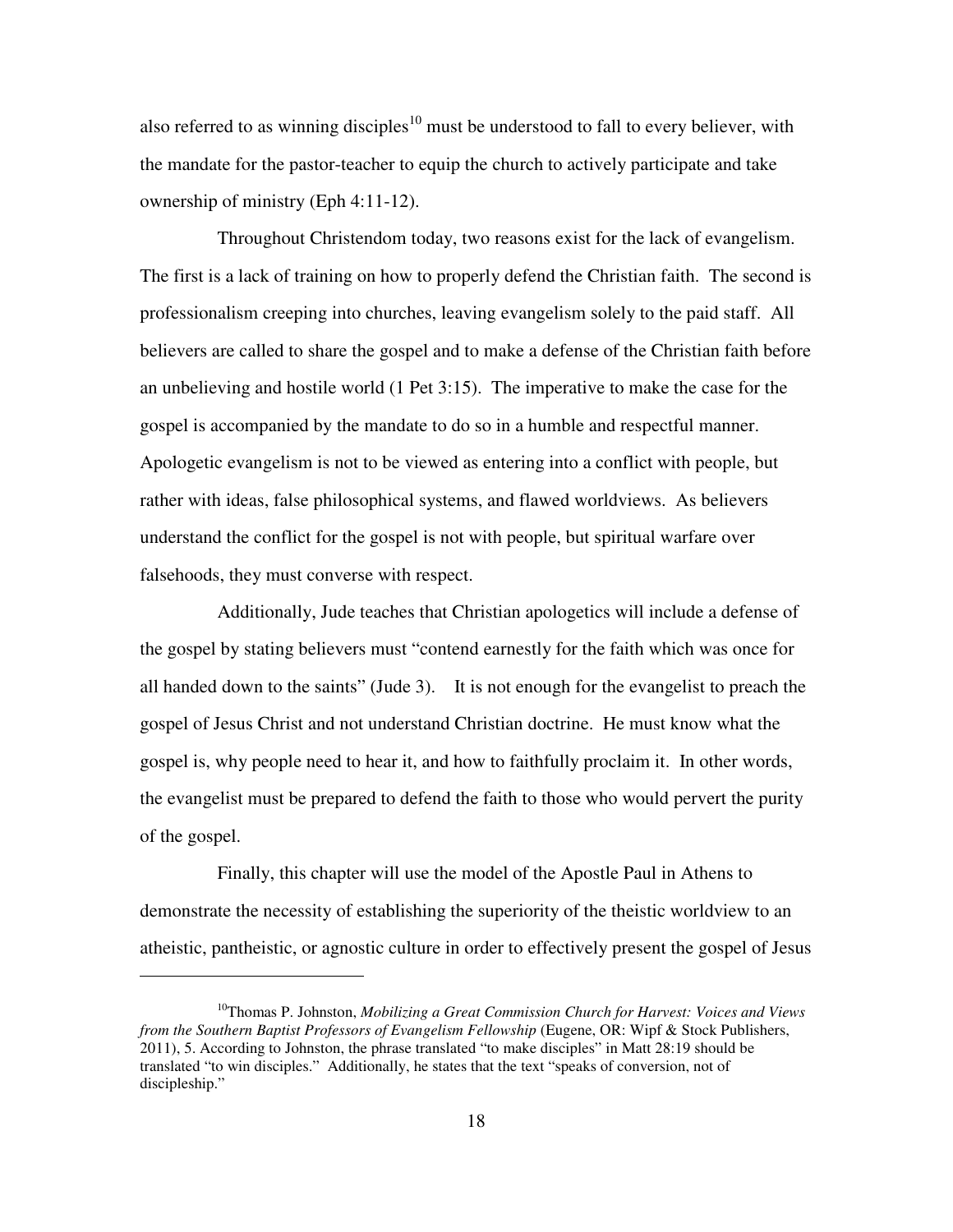Christ (Acts 17:16-34). Using the comparison of Paul's sermon in Athens to his teachings in Jewish synagogues (Acts 9:19-22; 13:15-43) and Peter's proclamation at Jerusalem (2:14-41), this chapter will demonstrate an effective way to present the gospel to non-Christians. Since Paul uses natural theology and logic to transition to the resurrection of Jesus Christ, this chapter will examine some the major arguments for the existence of God.

#### **The Mandate to Make Disciples: Matthew 28:18-20**

After his resurrection and before his ascension, Jesus Christ gave his followers what is known as the Great Commission.<sup>11</sup> As recorded in Matthew 28, Jesus said, "Go therefore and make disciples of all nations, baptizing them in the name of the Father and of the Son and the Holy Spirit, teaching them to observe all that I command you; and lo, I am with you always, even to the end of the age" (Matt 28:19-20). As churches minimize or misunderstand the Great Commission, unbiblical attitudes and approaches toward unbelievers result. In order to properly understand the Great Commission, one must be able to answer the following questions: on what authority did Jesus command the conversion of the nations and what did Jesus commission his followers to do?

## **The Authority of Jesus Christ in the Great Commission**

l

The Great Commission has been identified as Matthew 28:19-20; however, by not including verse 18 in the commission, the foundation is overlooked. John MacArthur states, "Jesus first established His absolute, pervasive authority, because otherwise the command would have seemed hopelessly impossible for the disciples to

 $11$ Commentators are divided on whether this gathering included the five hundred mentioned in 1 Cor 15:6. Robert Mounce, *Matthew*, New International Biblical Commentary (Peabody, MA: Hendrickson, 1991, 267. Mounce states, "It has been suggested that those who doubted were not the eleven but some of the 'more than five hundred brethren' mentioned in 1 Cor 15:6. That Jesus arranged to meet them there would account for the large group."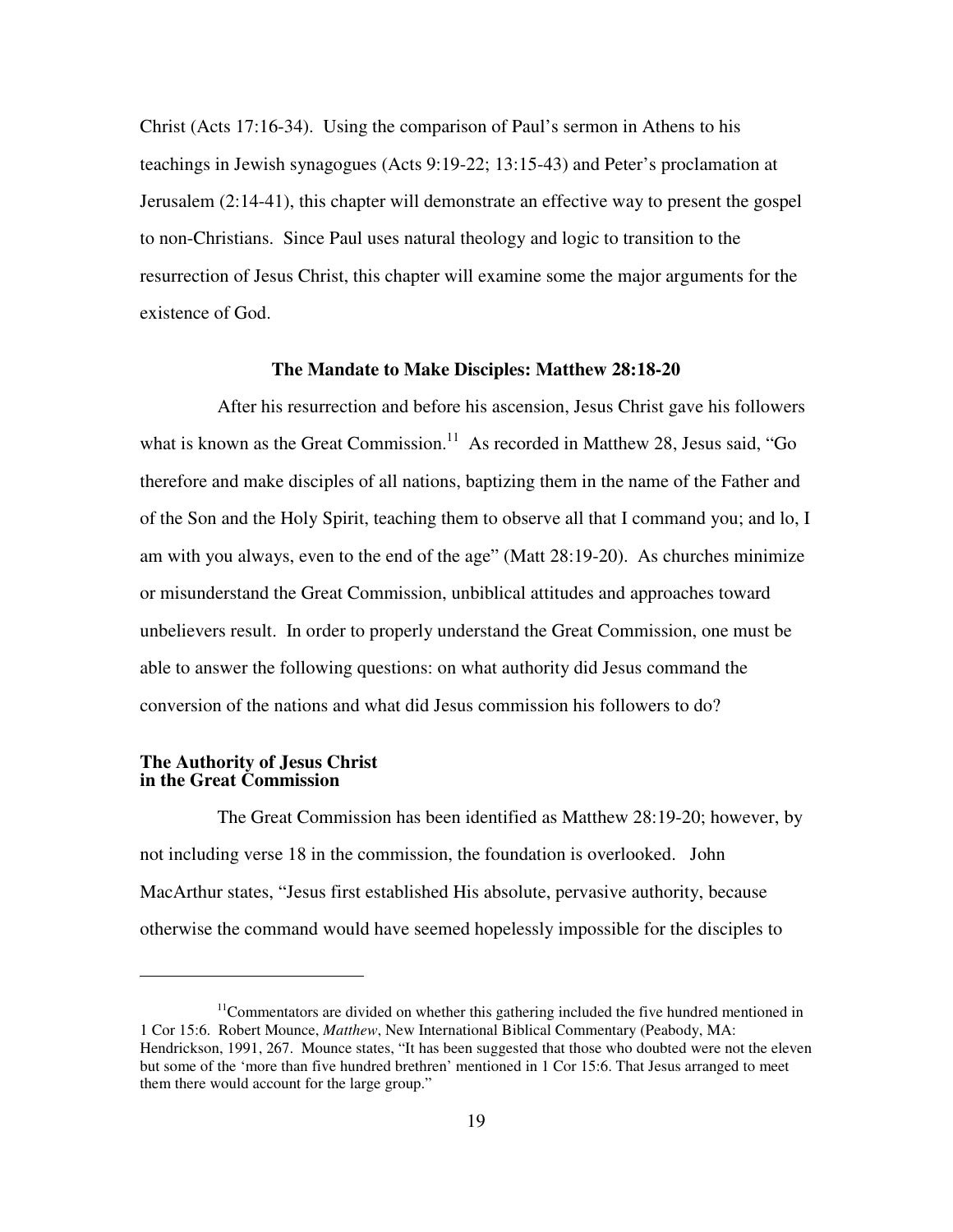fulfill, and they might have ignored it."<sup>12</sup> Thus, the authority of Christ in the Great Commission should serve as not only the motivation for obedience to the command, but also as a warning against disregarding it. Disobediently, Christ's instructions, have been taken lightly or simply ignored by many Christians. This disobedience is possibly due to lack of understanding of Christ's authority, ignorance of the full scope of the imperative to make disciples, or blatant insubordination on the part of Christians. Because of the lack of evangelism on the part of many Christians, one could conclude that there has been a failure to communicate that the Great Commission is a command for all believers, everywhere, at all times. Based upon the authority of Christ, Christians must heed the commission of Jesus to "go into all the world and preach the gospel to all creation" (Mark 16:15). Christian leaders, pastors, and teachers must proclaim that Jesus' instructions are not merely a suggestion, but a call that must be obeyed absolutely and sacrificially. Furthermore, Christian leaders must demonstrate obedience to the Great Commission through sacrificially giving to missions, promoting missions education inside the church, participating in local and foreign missions, praying for missionaries, and praying for the thousands of unreached people groups.

Jesus' authority to commission his followers in conquering the world with the gospel is based upon his person. As the eternal Son of God, Jesus has been given "all authority" (Matt 28:18) to insist that his will be carried out exactly as he prescribes. According to MacArthur, "*Exousia* (authority) refers to the freedom and right to speak and act as one pleases."<sup>13</sup> The King James translators selected the word "power" to describe what the Son had received from the Father; however, power does not fully describe the foundation for Jesus' authority to make such a demand of his followers. Claiming to have "all power" (Matt 28:18 KJV) does not effectively communicate the

<sup>12</sup>John MacArthur, *Matthew 24-28, The MacArthur New Testament Commentary* (Chicago: Moody, 1989), 339.

<sup>13</sup>Ibid., 338.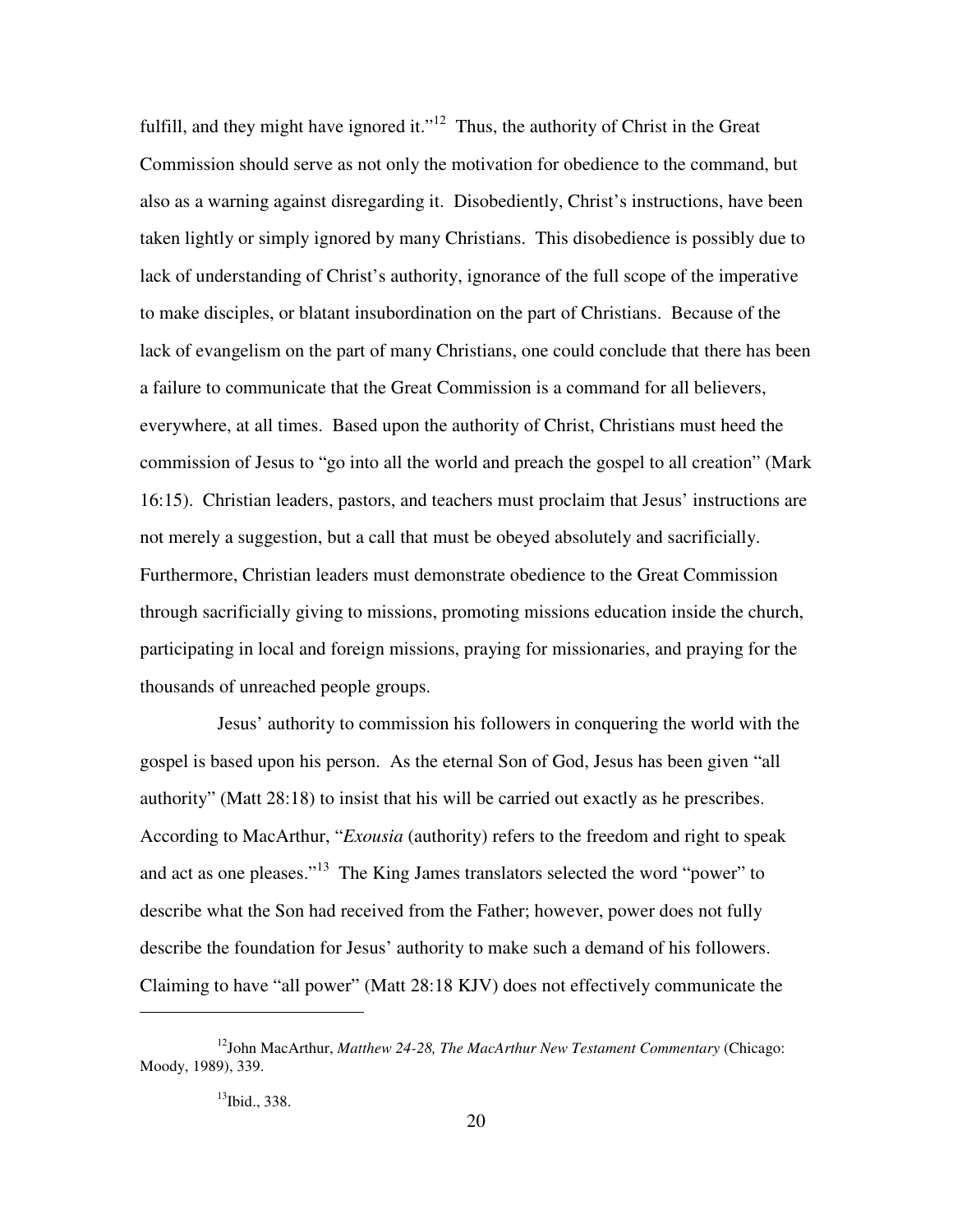fact that Christ has the absolute right to require obedience to whatsoever he commands. His absolute sovereign authority is not limited to his followers, but is universal in scope. Jesus announces that his authority has no geographic limitations; that is, his jurisdiction has no boundaries. He is the supreme ruler of heaven and earth. As the supreme ruler, he has the power to command his followers to carryout whatever he desires. Calvin states, "No ordinary authority would here have been enough, but sovereign and truly divine government out to be possessed by him who commands them to promise eternal life in his name." $14$ 

The dominion of Jesus Christ is not like the temporal and finite kings whose authority died with them. His authority was "given" (Matt 28:18) to him by the eternal Father whose power and dominion are limitless, and whose kingdom is not limited to any one geographical region. As Creator, God the Father has absolute supremacy over his creation (Isa 44:6-8, 24; 45:5-7), and has given to the Son complete control over all of creation (John 5:22; Acts 2:36; 1 Cor 15:28; Phil 2:9-11; Col 1:15-18; Heb 1:1-3; Rev 5:1-5). Calvin believes the power described by Jesus is what motivates the disciples to attempt the impossible and states, "But when they [learned] that he to whom they owe their services is the Governor of heaven and earth, this alone was abundantly sufficient for preparing them to rise to superior to all opposition."<sup>15</sup> Subsequently, because there is nothing outside of his sovereign control, including humans, and no geographical boundaries to his kingly reign Christ has the right to command his followers to "make disciples of all nations" (Matt 28:19). In addition, the disciples are told that Jesus would not leave them alone as the obediently responded to his commands (Matt 28:20), because they would be indwelt and empowered by the Holy Spirit (John 14:16; Acts 1:8).

<sup>14</sup>John Calvin, *Commentary on a Harmony of the Evangelists, Matthew, Mark, and Luke,* vol. 3, trans. William Pringle (Grand Rapids: Baker Books, 2009), 381-82.

 $15$ Ibid., 382.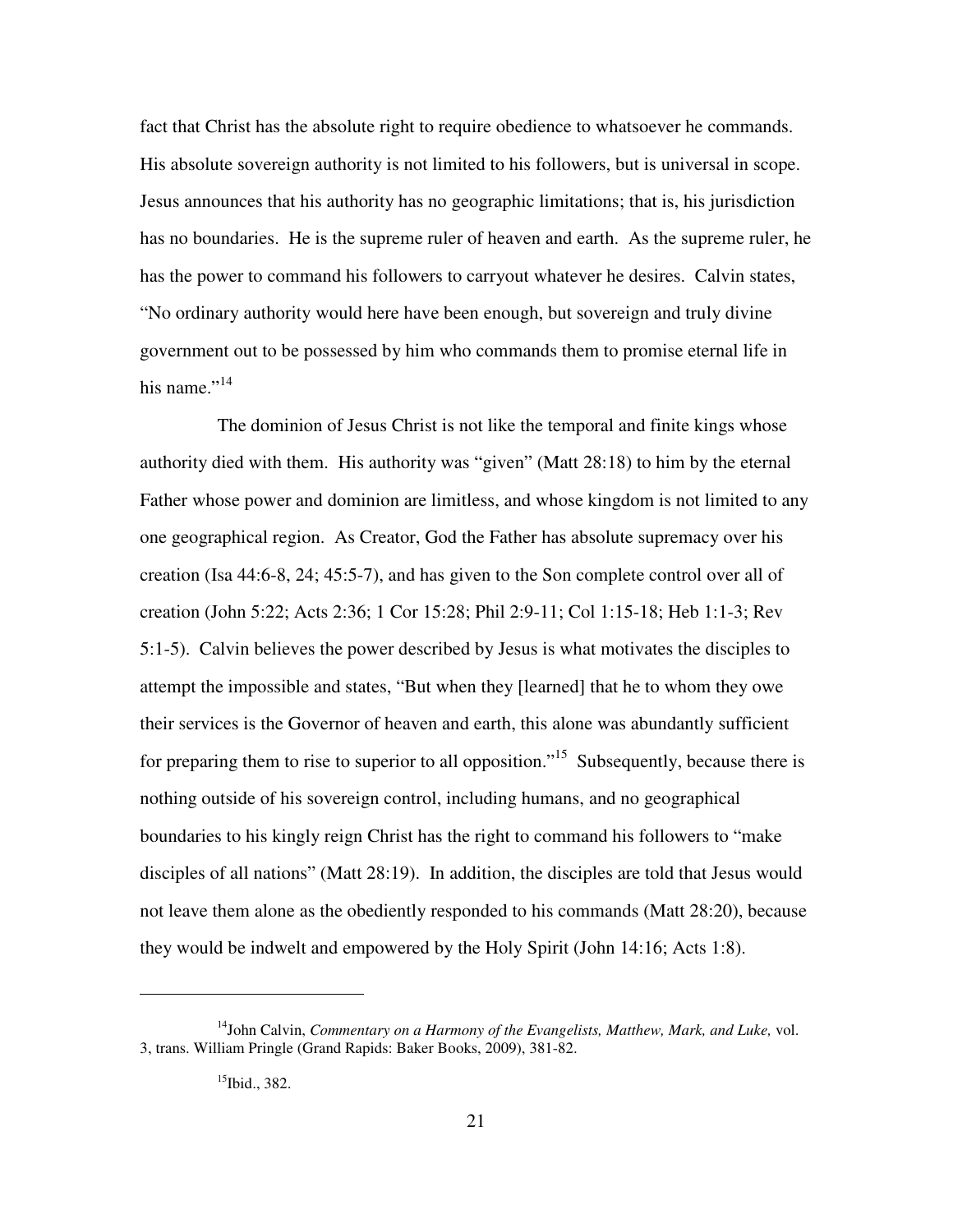## **The Essential Elements of the Great Commission**

The Great Commission appears to offer four essential imperatives for carrying out the Lord's mandate. Reading Matthew 28:19 in an English translation can easily give one the impression that Jesus commanded four equal actions: go, make disciples, baptize, and teach. In the Greek text, however, the one imperative is (mathēteusate), or "make disciples," and the words go, baptize, and teach are important participles that instruct one as to how the commission is to be completed. According to MacArthur, "The specific requirements Jesus gives for making disciples involve three participles: going (rendered here as go), baptizing, and teaching.<sup>16</sup> Every aspect of the commission is to be obediently carried out; however, misunderstanding the subordinate role of the commands to go, baptize, and teach to the imperative make disciples creates a dysfunctional understanding of the Lord's instructions. One common misunderstanding emphasizes "go" as an immediate command, but considers "make disciples" to be something that takes place over a long period of time. The false separation of the command to "go" and the imperative "make disciples" can easily create an overemphasis on either the going or the making of disciples, when in fact they are inseparable. Commenting on the misunderstanding of the relation between the phrases "go" and "make disciples," Craig Blomberg states,

Too much is made of it when the disciples' "going" is overly subordinated, so that Jesus' charge is to proselytize merely where one is. Matthew frequently uses "go" as an introductory circumstantial participle that is rightly translated as coordinate to the main verb—here "Go and make" (cf. 2:8; 9:13; 11:4; 17:27; 28:7). Too little is made of it when all attention is centered on the command to "go," as in countless appeals for missionary candidates, so that foreign missions are elevated to a higher status of Christian service than other forms of spiritual activity. To "make disciples of all nations" does require many people to leave their homelands, but Jesus' main focus remains on the task of all believers to duplicate themselves wherever they may be.<sup>17</sup>

 $\overline{a}$ 

j

<sup>16</sup>MacArthur, *Matthew 24-28,* 342.

<sup>&</sup>lt;sup>17</sup>Craig Blomberg, *Matthew*, The New American Commentary, vol. 22 (Nashville: Broadman & Holman, 2001), Oak Harbor, WA: Logos Library System, 431.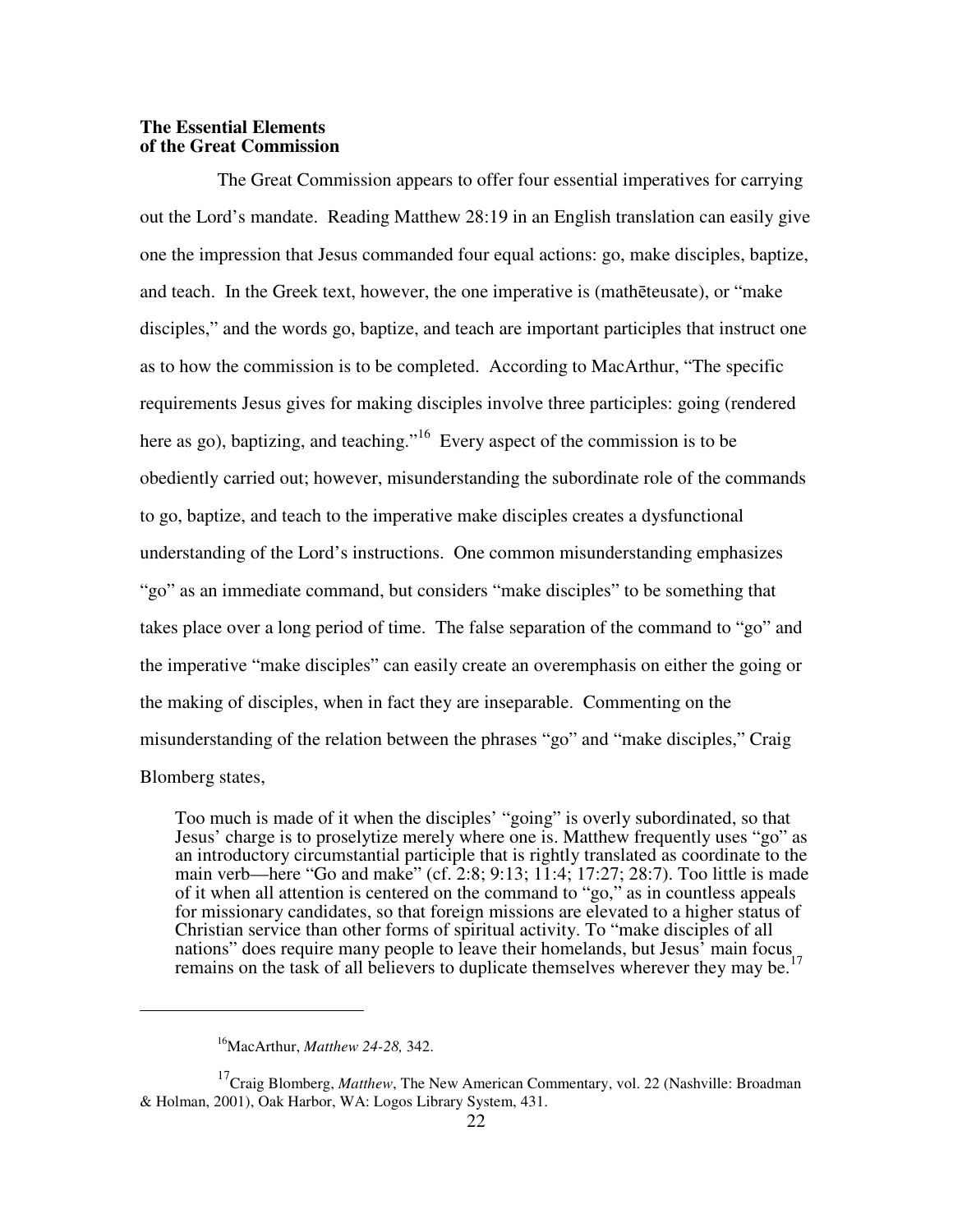Along with obedience to Christ's commission, believers must recognize that the scope of his command includes every nation (ethnē), or literally, "every ethnicity." Thus, the instruction to make disciples requires believers to be evangelistic in their own communities as well as proclaiming the gospel to the ends of the earth. When Christians stop participating in both the "going" and the "making disciples," the commission of Christ is violated. The first act of obedience is to "go" and preach the gospel to unbelievers wherever they can be found. "The first requirement," according to MacArthur, "makes clear that the church is not to wait for the world to come to its doors but that it is to go to the world."<sup>18</sup> Obedience to the Great Commission requires believers to be consciously aware of the necessity to share the gospel with unbelievers they encounter in their daily lives. A greater awareness in one's own sphere of influence will help to create a passion for both local and foreign missions, whereas, it is not logistically possible for every member of a local church to leave home and move to a foreign land. A few Christians may not be physically able to participate in door-to-door evangelism; however, every believer can share the gospel with his or her family and friends. Regardless of one's financial or physical condition, all believers are required to participate in local and global missions.

Obedience to Christ's command starts with a willingness to proclaim the message of Jesus Christ to every person in every region, but requires more than an enthusiastic heart. Such a commitment will necessitate that believers give of their time, use their spiritual gifts, and give sacrificially and willingly in order for missionaries to be sent around the world. Christianity is essentially an intrinsically missional religion; thus, Christians should naturally see themselves as missionaries.<sup>19</sup>

<sup>18</sup>MacArthur, *Matthew,* 342.

<sup>&</sup>lt;sup>19</sup>John A. Broadus, *Commentary on Matthew* (Grand Rapids: Kregel, 1990), 593.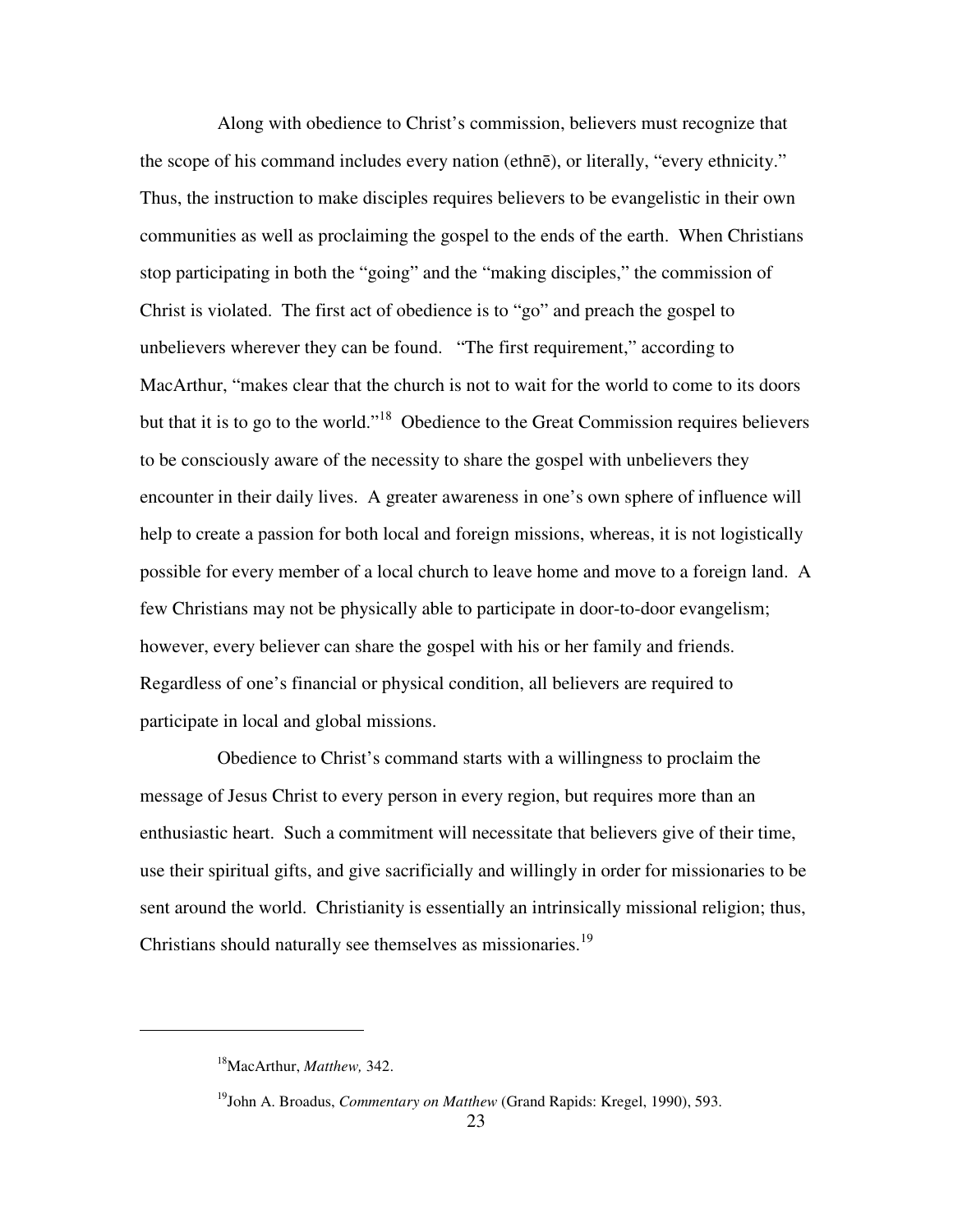Similar to the decree "to go," the principles of baptizing and teaching are explicitly linked to the imperative to "make disciples."<sup>20</sup> Christians must refrain from the belief that obedience to the commission is complete when an unbeliever is converted and becomes a follower of Christ. The initial act of going and proclaiming the gospel is what is referred to as the evangelization of non-Christians. Once a person repents of his or her sins and believes in Jesus Christ the Son of God as Lord and Savior, he or she needs to be integrated into a local body of believers. The assimilation of new believers begins with baptism, which constitutes a public testimony stating that they are now committed followers of the Lord Jesus Christ. On this point, Spence states, "the present participle denotes the mode of initiation into discipleship. Make them disciples by baptizing them."<sup>21</sup> Within Christendom, there exists a great amount of debate surrounding the proper mode and age for baptism; however, there is nearly universal agreement that baptism serves as one's inauguration into the church.

New believers must not be left alone, but unfortunately, some proselytes are left to themselves to discover the teachings of Christ. Jesus makes it clear that those who become his followers are to be fully assimilated into the body and completely indoctrinated in his teachings. In Matthew 28:20, Jesus says that the process of making disciples continues by "teaching them to observe all that I commanded you." Blomberg argues that, "Teaching obedience to all of Jesus' commands forms the heart of disciple making." He goes on to say, "If new converts are not faithfully and lovingly nurtured in the whole counsel of God's revelation, then the church disobeyed the other part."<sup>22</sup>

l

<sup>&</sup>lt;sup>20</sup>Robert H. Mounce, *Matthew*, The New International Biblical Commentary, vol. 1 (Peabody, MA: Hendrickson, 1991), 268. Mounce states, "The Greek verb *math*ē*teu*ō means "to make a learner" (coming, as it does, from *manthan*ō*,* "to learn"). A disciple is not simply one who has been taught but one who continues to learn."

<sup>&</sup>lt;sup>21</sup>H. D. M. Spence, *St. Matthew*, The Pulpit Commentary, vol. 2 (Bellingham, WA: Logos Research Systems, 2004), 645.

<sup>22</sup>Blomberg, *Matthew*, 433.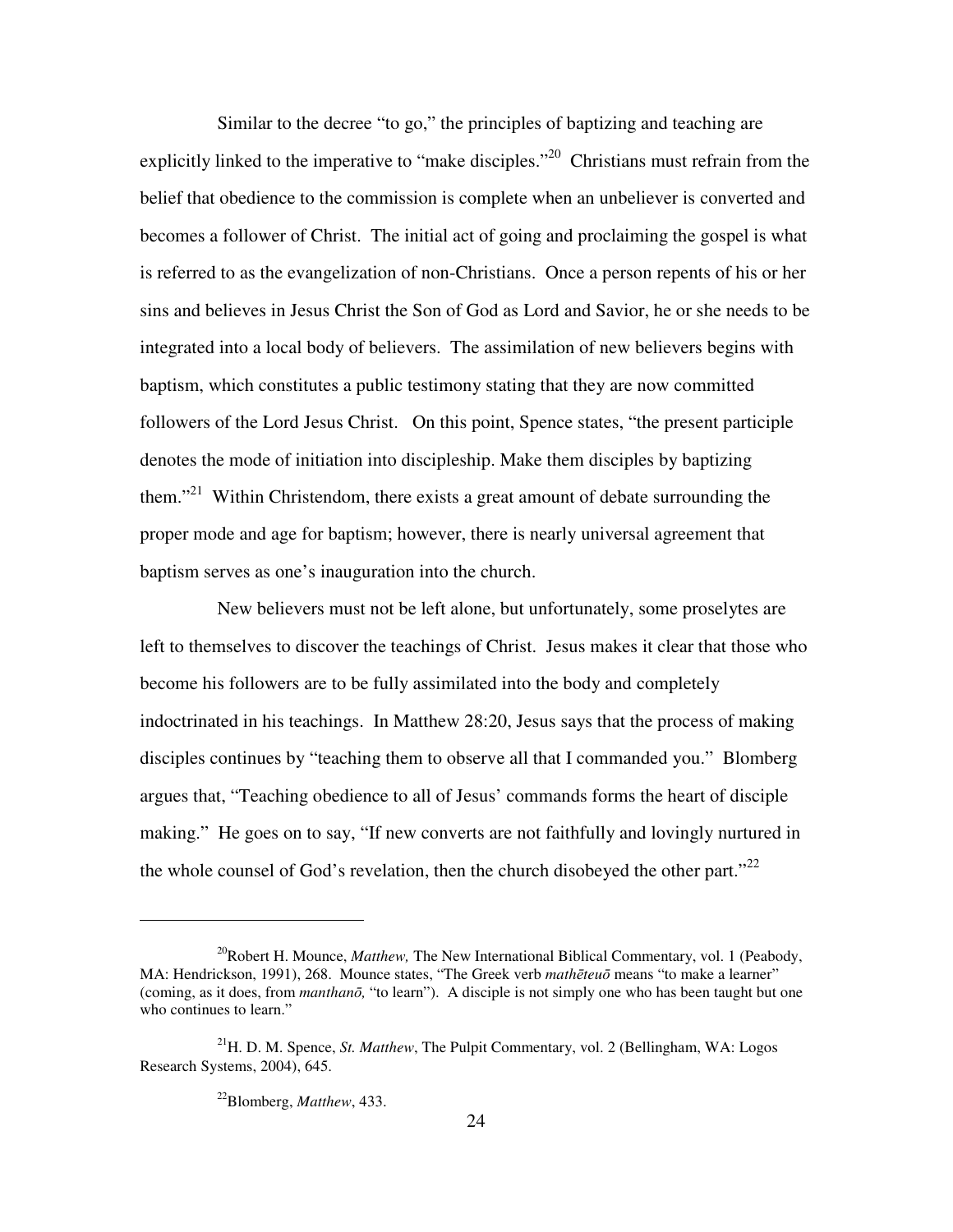Being a disciple of Jesus Christ not only entails a commitment to life-long learning, but also an obligation to instruct others in the faith. Fulfilling the commission begins with a clear presentation of the gospel that calls for people to repent and believe, but does not end with a decision to become a disciple. The ongoing education of Christians is an essential component of satisfying Christ's instructions. As MacArthur points out, "The church's mission is not simply to convert but to teach."<sup>23</sup>

A detailed examination of the Great Commission (Matt 28:19-20) reveals that the mission of all Christians is to make disciples of every ethnicity (people group) requires the following: (1) evangelizing them with the gospel; (2) baptizing each one into the body of Christ; and (3) teaching them the whole counsel of God. Ignoring or neglecting any component of the Lord's command will have negative consequences on both Christians and unbelievers. When believers do not heed Christ's instructions, they are in danger of God's chastening hand (Heb 12:6), and worse, unbelievers remaining in darkness.

#### **The Mandate to Equip Disciples: Ephesians 4:11-12**

For the church to fulfill the mandate of Christ to "make disciples of all nations" (Matt 28:19) believers must be trained in evangelism. Bryan Chapell states that the Father expects leaders "to use their gifts to equip God's people for the works of service, and these works of service to build up the body."<sup>24</sup> In Ephesians 4, Paul establishes the model for equipping Christians for service, stating, "And He gave some as apostles, and some as prophets, and some as evangelists, and some as pastors and teachers, for the equipping of the saints for the work of service, to the building up of the body of Christ" (Eph 4:11-12). In order to expand the kingdom of Christ, Paul explained that the building up must be done according to God's plan. As MacArthur points out,

<sup>23</sup>MacArthur, *Matthew,* 345.

<sup>&</sup>lt;sup>24</sup>Bryan Chapell, *Ephesians* (Phillipsburg, NJ: P&R Publishing, 2009), 191.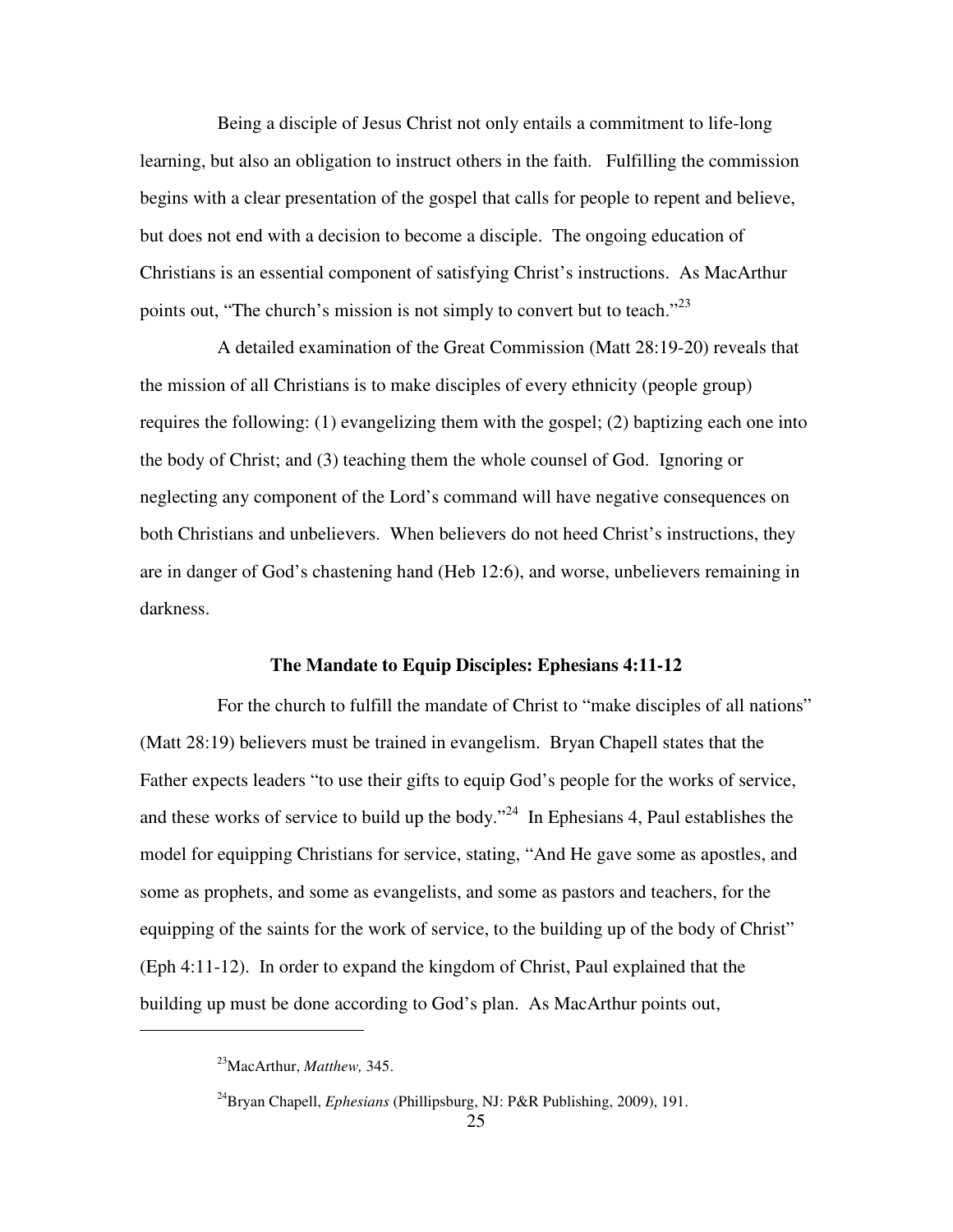"Attempting to build the church by human means only competes with the work of Christ."<sup>25</sup> In other words, endeavoring to reach unbelievers without properly training the laity to effectively communicate the gospel will hinder the work. The model found in Ephesians 4:11-12 directs those who have been called, gifted and trained to equip others to effectively "preach the gospel to all creation" (Mark 16:15). Three aspects of the training process are identified in Ephesians 4:11-12: the role of the equipper, the responsibility of the laity, and the goal of the training.

## **The Pastor-Teacher as Equipper**

 $\overline{a}$ 

Every Christian is called to serve others for the purpose of sharing the gospel; however, pastors have the unique responsibility of training Christians to evangelize unbelievers to ensure the expansion of Christ's kingdom. The mandate to train laypersons to fulfill the Great Commission is an essential aspect to pastoral ministry.

Two important aspects of the pastor's ministry will affect the missional and evangelistic activity of the church. First, for the pastor to fulfill his role in evangelism training, he must first demonstrate a passion for non-Christians and actively engage them with the gospel. Demonstration is vital in the equipping process because people are less likely to join with a leader if his daily life does not model what he teaches. Furthermore, a pastor must be able to teach believers to successfully engage the culture with the message of Christ. This teaching must be based on knowledge the pastor has obtained through study and personal experience. A Christian leader who lacks field experience in evangelism will lack credibility. Thus, for pastors, it is essential that they actively involve themselves in missions and evangelism.

The pastor-teacher must constantly keep the goal of his training church members in mind. Pastors have been given the privilege to lead God's people to reach

<sup>25</sup>John MacArthur, *Ephesians, The MacArthur New Testament Commentary* (Chicago: Moody, 1986), 152.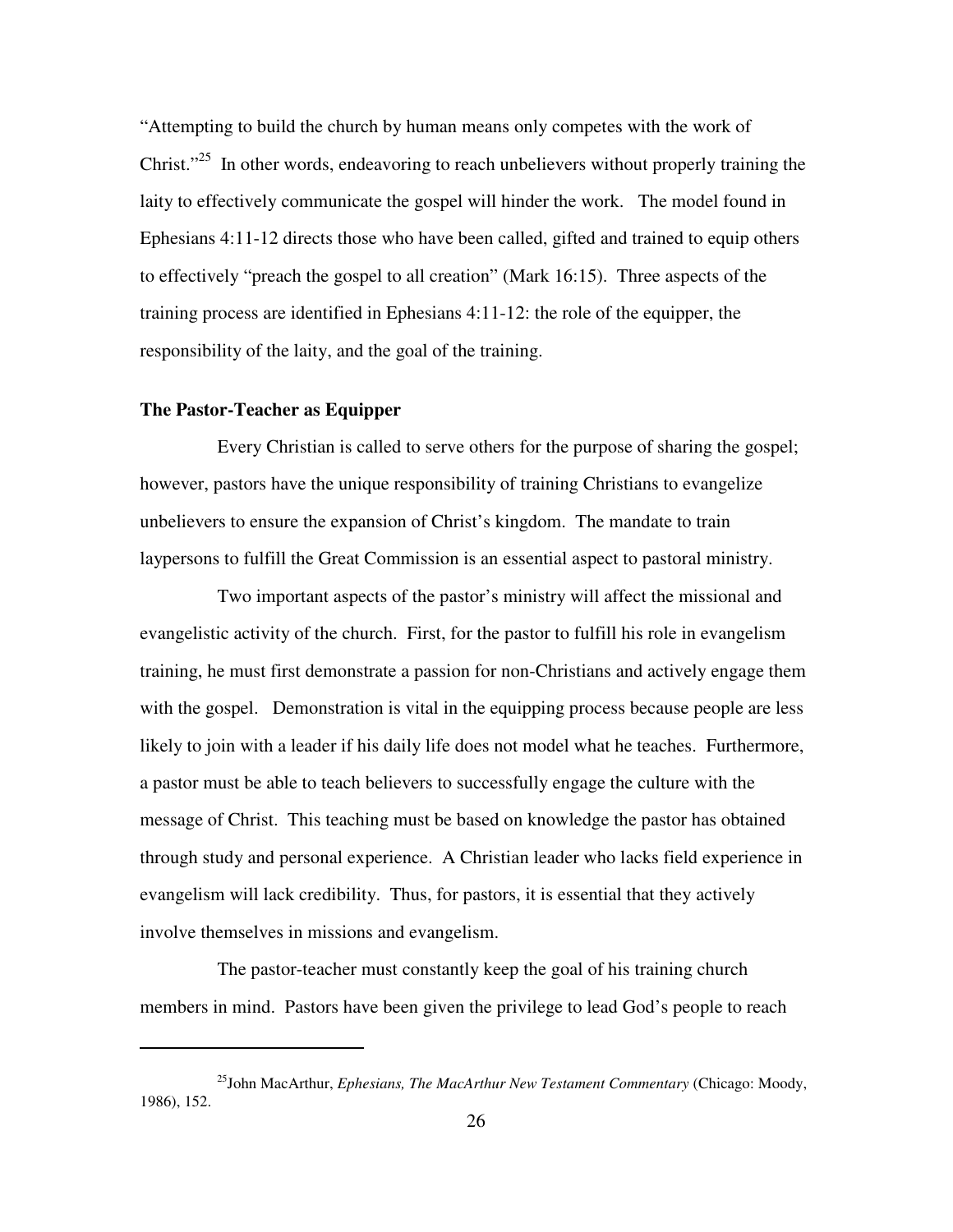out to the perishing through the only means of salvation, the gospel of Jesus Christ. As he faithfully trains the congregation to evangelize, the body of Christ will grow through conversion of lost souls to Christ. Furthermore, by training Christians to evangelize, pastors are fulfilling the mandate of Christ to "teach them all that I have command you" (Matt 28:20).

As pastors prayerfully consider the fact that unbelievers are in a state of condemnation and will perish without Christ (John 3:18), that burden for the lost should motivate pastors to equip as many Christians as possible to proclaim the gospel. Such a burden will be born out of many hours of praying, studying God's word, and personally evangelizing in the community.

The pastor-teacher has been given the task of calling God's people to be obedient to the Lord's Word and thus must equip believers with the gospel of Jesus Christ. To equip means "to prepare or to put right and the phrase carries with it the idea of restoring something to its original condition or to make something complete. The full meaning of the passage is discovered in the two Greek terms *katartismos* which was used to describe the setting of a broken bone and *katartiz*ō which described the mending of a broken net."<sup>26</sup> A church that is not actively participating in local evangelism as well as global missions is operating like a body with a broken bone. This deficiency might be the result of a lack of training rather than a lack of passion for the lost. Thus, the first step in repairing what has been broken in the church is the pastor's committed investment of the time and energy required to train believers in evangelism.

Pastor-teachers must understand that evangelism divided from apologetics results in churches fishing with a net gaping with holes. The call to equip necessitates that Christian leaders recognize deficiencies in the church's outreach, develop a plan to address the holes, and aggressively work to close the holes. In order to put the church on

l

<sup>26</sup> A. Skevington Wood, *Ephesians,* in vol. 11 of *The Expositor's Bible Commentary,* ed. Frank E. Gaebelien (Grand Rapids: Zondervan, 1978), 58.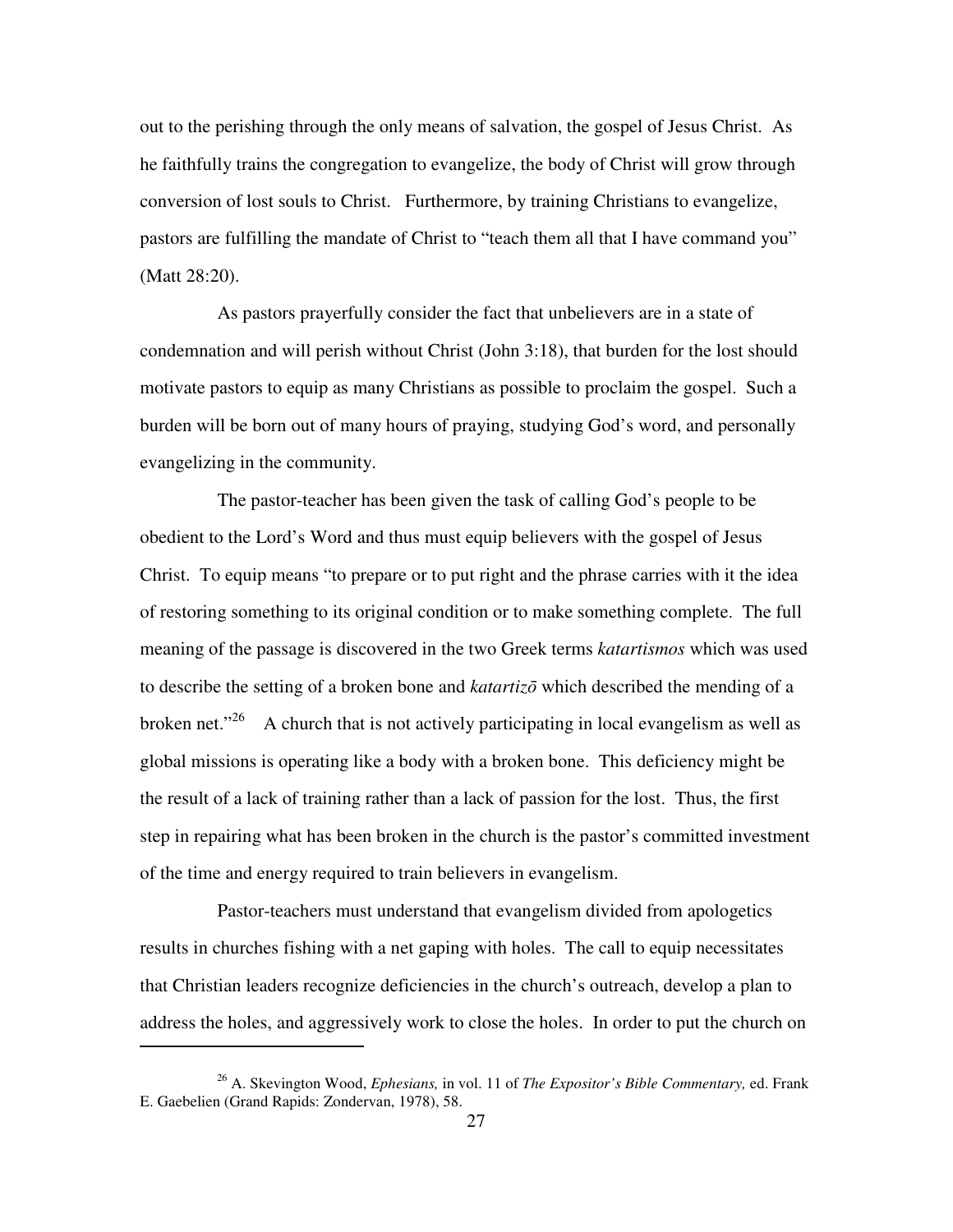the right track, the pastor-teacher must faithfully and patiently preach the Word of God, declaring the necessity for God's people to faithfully reach out to the lost. Additionally, he must be a man of prayer who intercedes for the lost and on behalf of the congregation, asking the Lord to "send workers into His harvest" (Matt 9:38).

#### **The Role of Laity in Ministry**

Christians use a variety of excuses to keep from participating in evangelism. One of the chief excuses Christians give for not participating in outreach is they don't believe they have the gift of evangelism. As Darrell Robinson emphatically declares, "There is no such thing as the gift of evangelism."<sup>27</sup> All Christians are called to "make" disciples of all nations" (Matt 28:19) as well as participate in the ministry of reconciliation (2 Cor 5:17-20). The Bible does not provide any loopholes in the command for those who have been reconciled to Christ (5:17) to serve as ambassadors for Christ (5:20). Ambassadors carry the message of their king to other nations, regions, and peoples in order to expand the king's influence and prestige. Christ requires his followers to serve as his ambassadors by "making an appeal" that unbelievers would be "reconciled to God" (5:20). The proper response to this directive requires that laity submit themselves to evangelism training, and consequently, participate in scheduled church outreaches and evangelistic events, and to engage non-Christian family members, neighbors, co-workers, and people they meet during the routine activities.

# **The Goal of Ministry Training**

 $\overline{a}$ 

As pastors train congregations, they must clearly explain the goal of evangelism. Is church growth the goal, and if so what kind of growth? In light of the Great Commission, the purpose of evangelism is the conversion of souls to the kingdom

 $^{27}$ Darrell W. Robinson, "Understanding the Gift of the Evangelist in the Local Church," in *Mobilizing a Great Commission Church for Harvest*, ed. Thomas P. Johnston (Eugene, OR: Wipf & Stock, 2011), 77.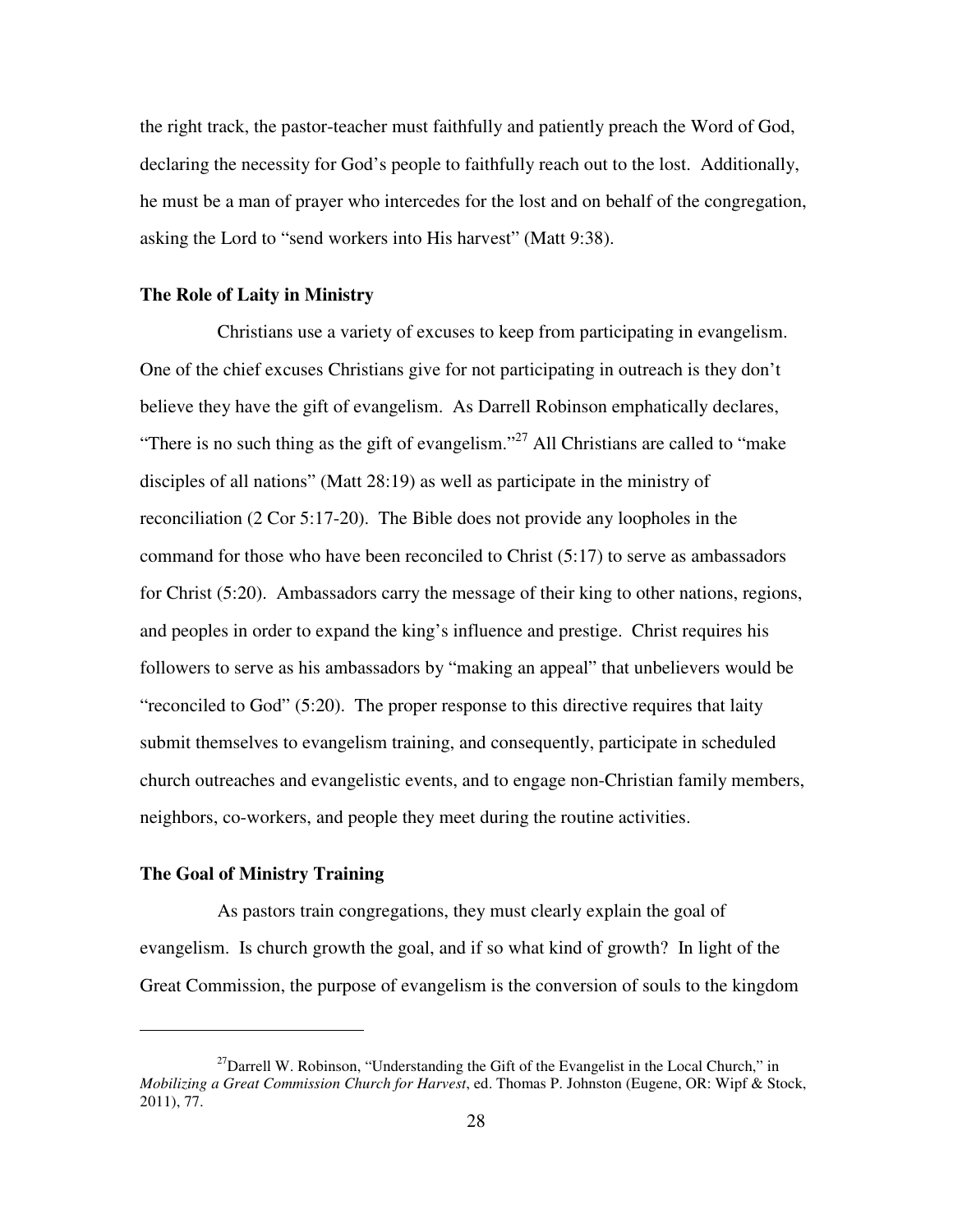of Christ, which will in turn involve numerical growth of congregations and the possible need to plant new churches. On one hand, Ephesians 4:11-12 supports the growth of congregations through conversions as the goal of evangelism. Conversely, the goal of equipping in Ephesians appears to be the unity of the church (4:3, 13, 16) which leads to the building up of the body (4:12). When church leaders are passionate about reaching the lost and training Christians to do likewise, the members of the church will embrace the responsibility to proclaim the gospel, uniting the church behind the goal of fulfilling the Great Commission. Genuine unity does more than complement the primary goal; it serves to undergird it. This unity requires every church member to submit to the authority of Christ, embrace his or her role in evangelism, and commit to a common vision of impacting the world with the gospel.

#### **The Mandate to Defend the Faith: 1 Peter 3:15**

Speaking about the importance of apologetics, Nancy Pearcy declares that "defending the faith is not only for professionally trained apologists. Not only are Christians obligated to share the gospel with the lost, they also are called to give reasons supporting the credibility of the gospel message."<sup>28</sup> In a postmodern world, defending the Christian faith is more than an academic discipline reserved only for the university or seminary trained believer. According to the apostle Peter, all believers are required to defend the faith as he emphatically says, "but sanctify Christ as Lord in your hearts, always being ready to make a defense to everyone who asks you to give an account for the hope that is in you, yet with gentleness and reverence" (1 Pet 3:15). The word "defense" is translated in the NIV as "answer," which softens the original meaning of the Greek word *apologia.* The word *apologia* was often used to mean a formal or informal defense of self or beliefs. MacArthur gives an example of both the formal judicial use of

<sup>28</sup>Nancy Pearcy, *Total Truth: Liberating Christianity from Its Cultural Captivity* (Wheaton, IL: Crossway, 2005), 124.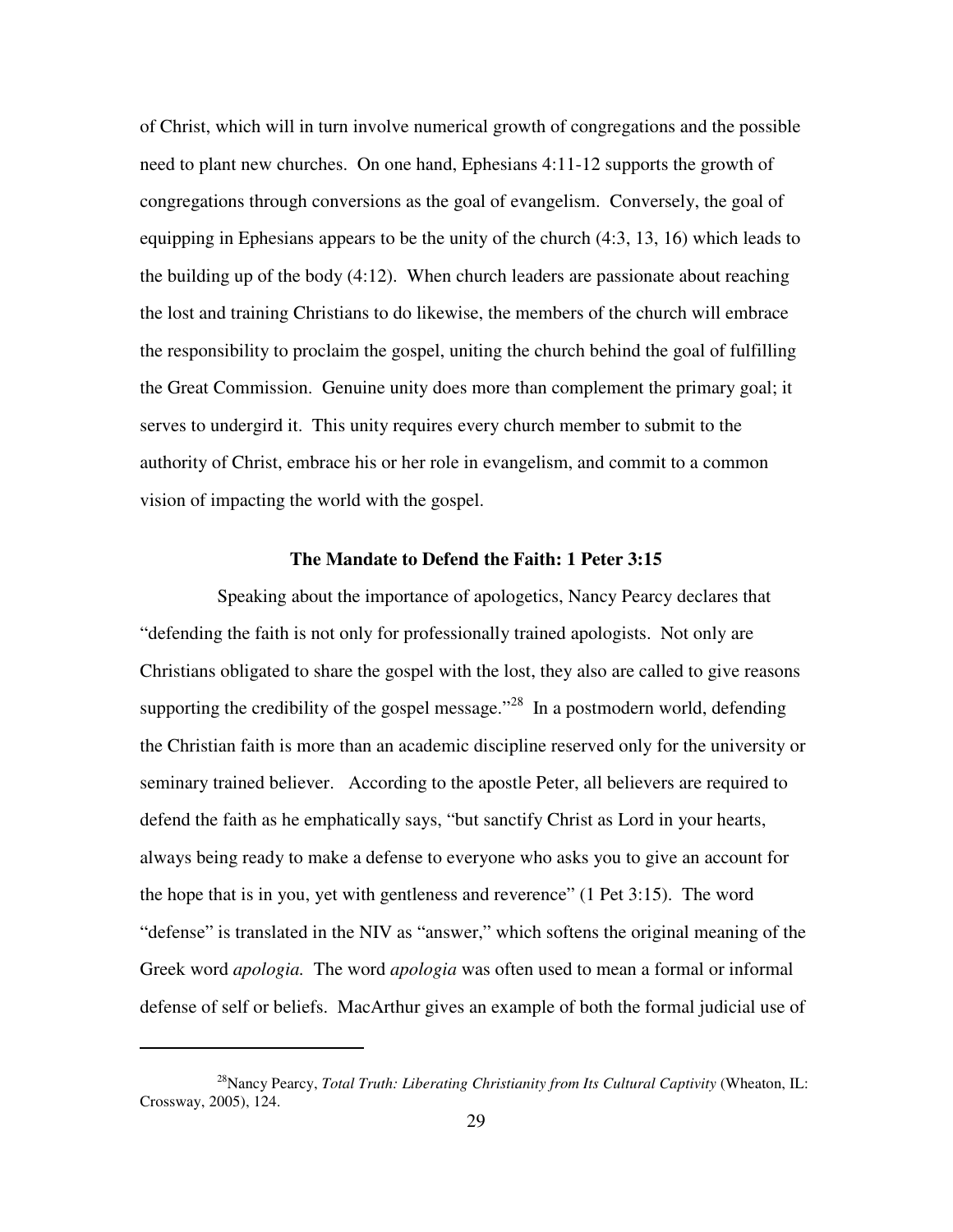the word in Acts 25:16 and 2 Timothy 4:16, as well an informal example of Paul defending himself in Philippians 1:16<sup>29</sup> The discipline of apologetics derives its name from the Greek word *apologia* and can be defined as a defense of "one's position or worldview as a means of establishing its validity and integrity."<sup>30</sup>

Christians must be ready to engage in philosophical and theological conversations extending to such topics as: epistemology, natural theology, the historicity of the Bible, as well as the deity and resurrection of Jesus Christ. Christians can no longer subscribe to the anti-intellectualism that has held the church captive since the Second Great Awakening. According to Craig, "Having logically valid, clearly formulated arguments is going to make you look smart and increase your credibility in their eyes, which will only make your witness more effective."<sup>31</sup>

## **The Role of Sanctification in Apologetics**

One often overlooked, but essential aspect of apologetics is the role of sanctification in the life of the apologist. *Sanctification* is the process by which the Holy Spirit progressively conforms a believer's mind, will, and emotions to be in line with the person of Christ. The process involves willfully submitting one's self to the authority of God's Word as well as the leadership of the Holy Spirit. The primary emphasis of sanctification is surrender to the sovereign lordship of Jesus Christ. Situations, such as suffering, may tempt believers to doubt. Believers are called to be evangelistic in the midst of all difficulties, and this will require a correct perspective and attitude concerning Christ's lordship. Jesus' sovereign promise to never abandon believers must be firmly established in every Christian's mind (Heb 13:5).

<sup>29</sup>John MacArthur, *1 Peter*, *The MacArthur New Testament Commentary* (Chicago: Moody, 2004), 201.

<sup>30</sup>H. Wayne House and Dennis W. Jowers, *Reason For Our Hope: An Introduction to Christian Apologetics* (Nashville: B&H Academic, 2011), 2.

<sup>31</sup>Craig, *Reasonable Faith,* 190.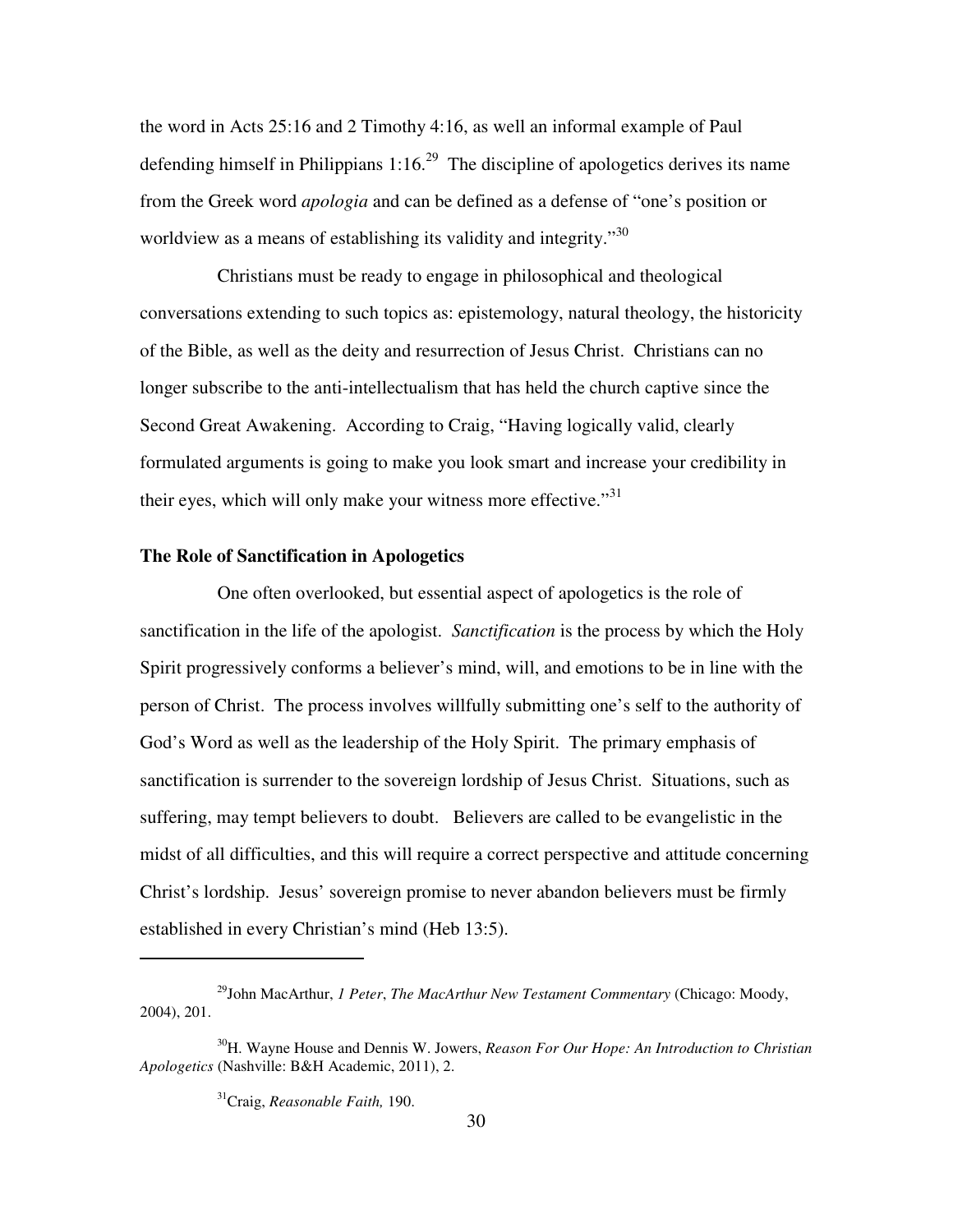Setting apart Christ in one's heart is more than an emotional decision; it is a mental verdict. In Romans, Paul instructs the believer to offer him or herself as "a living and holy sacrifice, acceptable to God" (12:1). He goes on to instruct them on how this takes place, by insisting that they stop allowing themselves to be conformed to the world. Instead, Christians are to "be transformed by the renewing" (12:2) of their minds. The renewing of the mind involves not only rejecting the false ideas and systems of the world, but requires embracing the authority of Scripture. By studying, reflecting upon, and applying the Word of God in one's life, a believer is grounded as to how to think and react to every situation. Furthermore, as believers are saturated by God's Word, they will begin to think, live, and act more like Jesus.

Apologetics is more than debating ideas; it is spiritual warfare, and the believer who is not actively being sanctified by the work of the Spirit of Christ will become frustrated and powerless. Paul declared that he could "do all things through Him [Christ] who strengthens me" (Phil 4:13) because he had yielded his life to God. Christians who seek to engage unbelievers must first submit themselves to the lordship of Jesus Christ.

## **The Imperative to Defend Christianity**

Christians will engage in two types of apologetics which are commonly referred to as "offensive (or positive) apologetics and defensive (or negative) apologetics. Offensive apologetics seeks to present a positive case for Christian truth claims, offers evidence to validate the life, ministry, and message of Christ. Defensive apologetics seeks to nullify objections to those claims."<sup>32</sup> House and Jowers describe the dual aspects of apologetics using the terms "destructive" and "creative." Destructive apologetics dismantles arguments that are opposed to Christianity. On the other hand, creative apologetics seeks to offer evidence in support of biblical Christianity.<sup>33</sup> Creative

<sup>32</sup>Craig, *Reasonable Faith*, 23.

<sup>33</sup>House and Jowers, *Reason for Our Hope*, 3.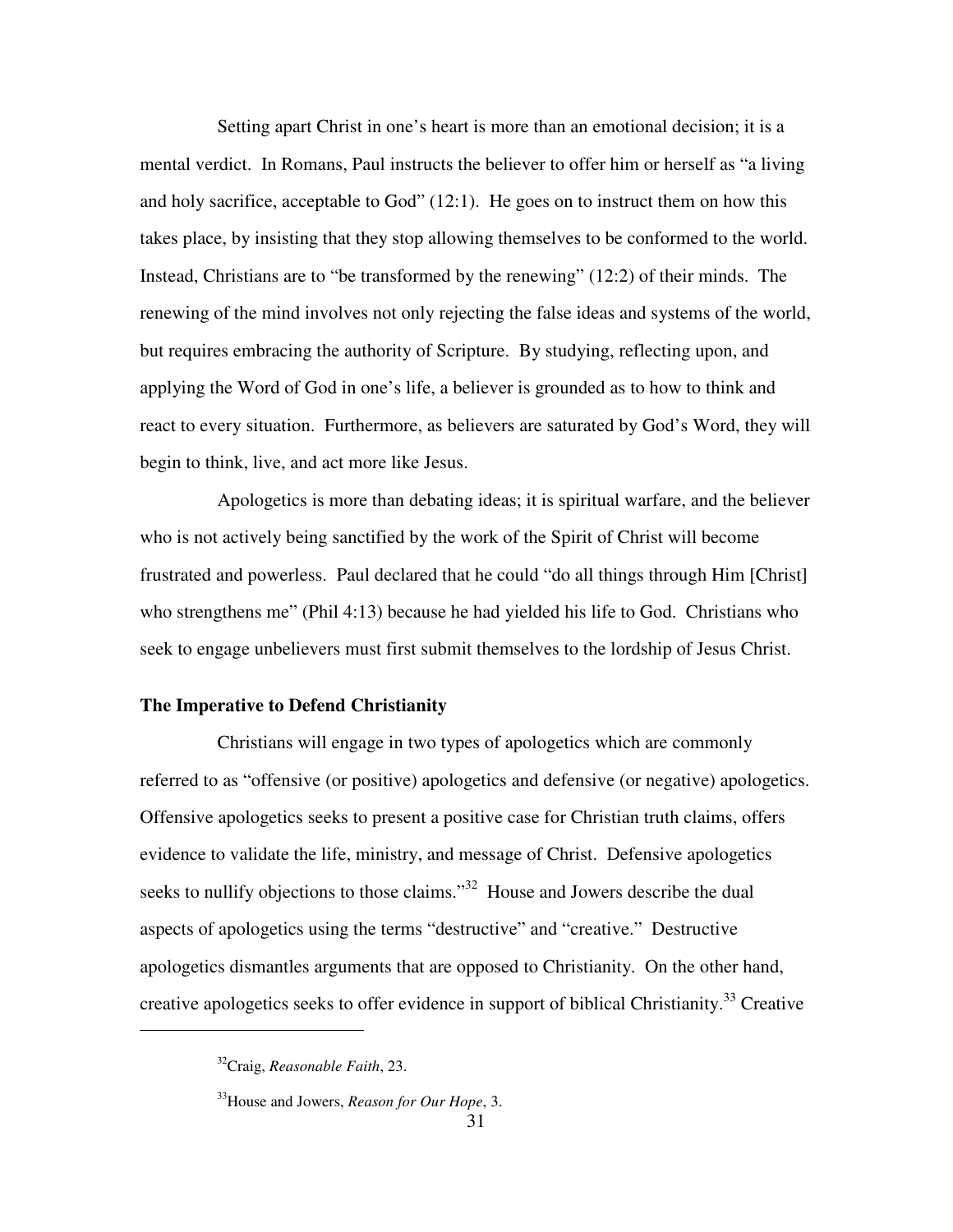and destructive apologetics should not be understood as independently deployed methods, but instead as interchangeable techniques that one uses to evangelize unbelievers. Thus, Christians must not only be prepared to offer reasons for belief in Christ, but be ready to defend its truth against attacks. In many cases, destructive apologetics will enable a believer to transition to creative apologetics, which will provide an opportunity for sharing the gospel of Jesus Christ. Believers must keep in mind that even though the Bible commands them to defend the faith, apologetics is not an end in itself. Apologetics is a means to make a logical and comprehensive case for Christianity so that the apologist can share the gospel.

# **The Proper Attitude in Apologetic Evangelism**

 $\overline{a}$ 

Commenting on 1 Peter 3:15 Schreiner states, "When believers encounter a hostile world and are challenged concerning their faith, the temptation to respond harshly increases."<sup>34</sup> Realizing the human tendency to lash out or retaliate when persecuted, Peter implores Christians to acknowledge the questions or attacks as an opportunity to share Christ in word and in deed. The directive to defend the faith is coupled with a Christ-like attitude of showing unbelievers respect. Peter instructs Christians to give an account for their faith with a spirit of "gentleness and reverence" (1 Pet 3:15). Gentleness is not weakness, but instead it means not having a dominant or arrogant attitude. Furthermore, reverence is an attitude of respect for God and for one's fellow man. If a Christian comes under the verbal attack of an unbeliever, he or she is to engage the person with a logical and biblical defense of Christianity, but it must done in a respectful manner that does not return evil for evil. Responding to a critic with anger or malice will undermine the credibility of the evangelist; however, refusing to take the attacks personally will keep the conversation focused on the facts. Christians must be careful to

<sup>34</sup>Thomas R. Schreiner, *1, 2 Peter, Jude,* The New American Commentary, vol. 37 (Nashville: Broadman & Holman, 2003), 175.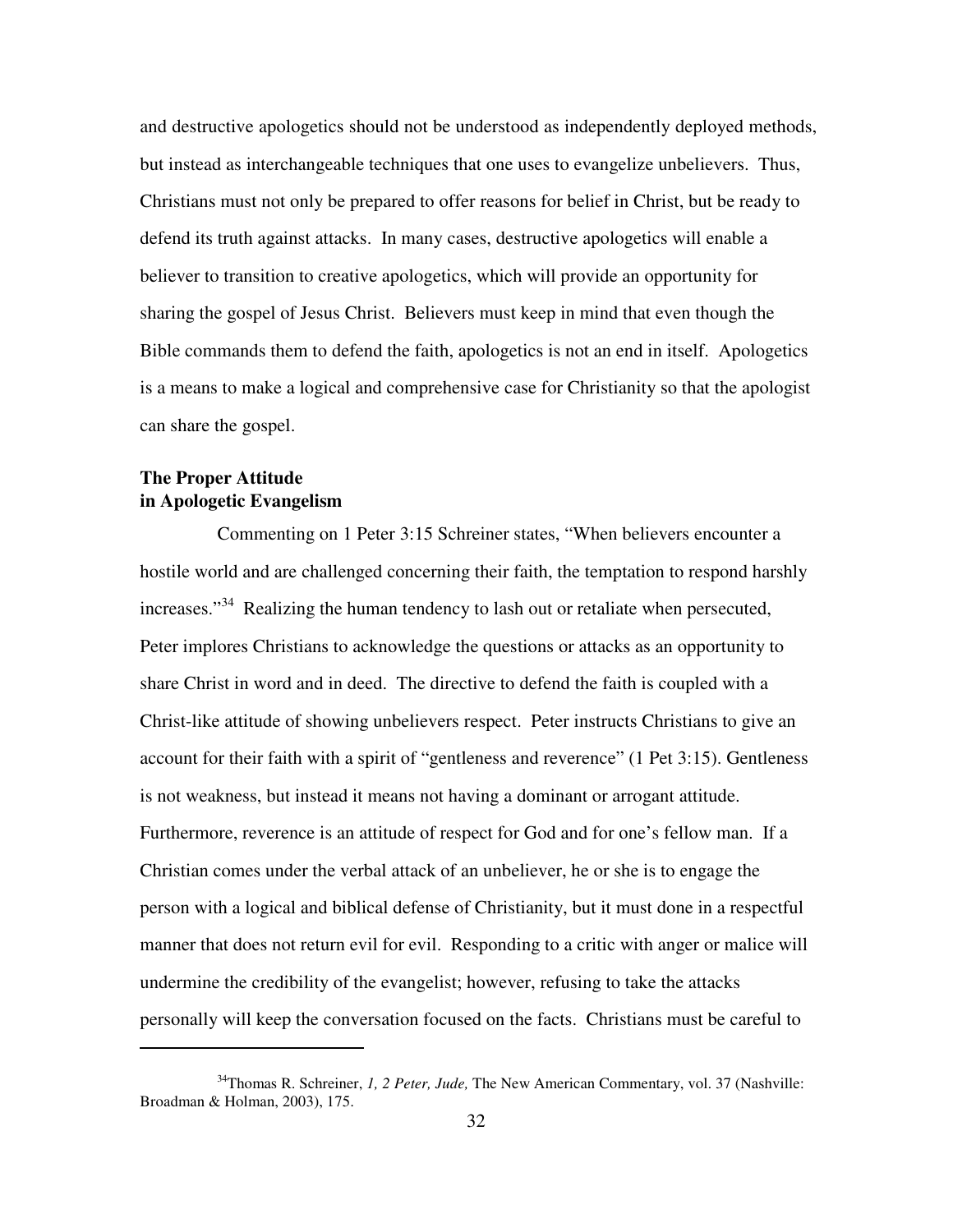not allow their emotions to deter them from the message and lash out at unbelievers. If the facts of the gospel are not presented or become drowned out through the negative attitude of the evangelist, it is unlikely that the encounter will bear any fruit. Thus, if a Christian reacts with anger, the unbeliever may become even more unwilling to listen to other believers in the future. Explaining this truth, Craig states,

We mustn't be quarrelsome with a non-believer, or we'll only succeed in alienating him. Having solid arguments will actually help you to remain calm in the face of angry attacks because you will realize how misled many people are and will respond to them with compassion. When you have good reasons for what you believe and know the answers to objections to your arguments, then there's just no reason to get hot under the collar. $35$ 

### **The Mandate to Contend for the Faith: Jude 3**

On one hand, apologetics involves making a case for Christianity before a hostile and unbelieving world, but on the other hand, the mandate to contend for the faith requires believers to make a case for orthodox Christian doctrine. According to House and Jowers, "Apologists must not only concern themselves with those who are outside the Christian church but must contend for the faith against those inside the church who would pervert the purity and clarity of the gospel."<sup>36</sup>

The Christian message has been firmly established in the Word of God, and is not to be changed. In both missions and evangelism, the presentation of the gospel must be communicated in a way that the audience can understand and believe the message without changing any aspect of the gospel. Nevertheless, contextualizing the gospel is not the same as altering the message. The gospel, by nature, is confrontational and because of that fact, some within Christianity have attempted to make it more appealing by softening or worse, deleting aspects of the message. Additionally, as House and Jowers state, "Often the teaching of Christian leaders in liberal denominations and

<sup>35</sup>Craig, *Reasonable Faith,* 190.

<sup>36</sup>House and Jowers, *Reason for Our Hope*, 14.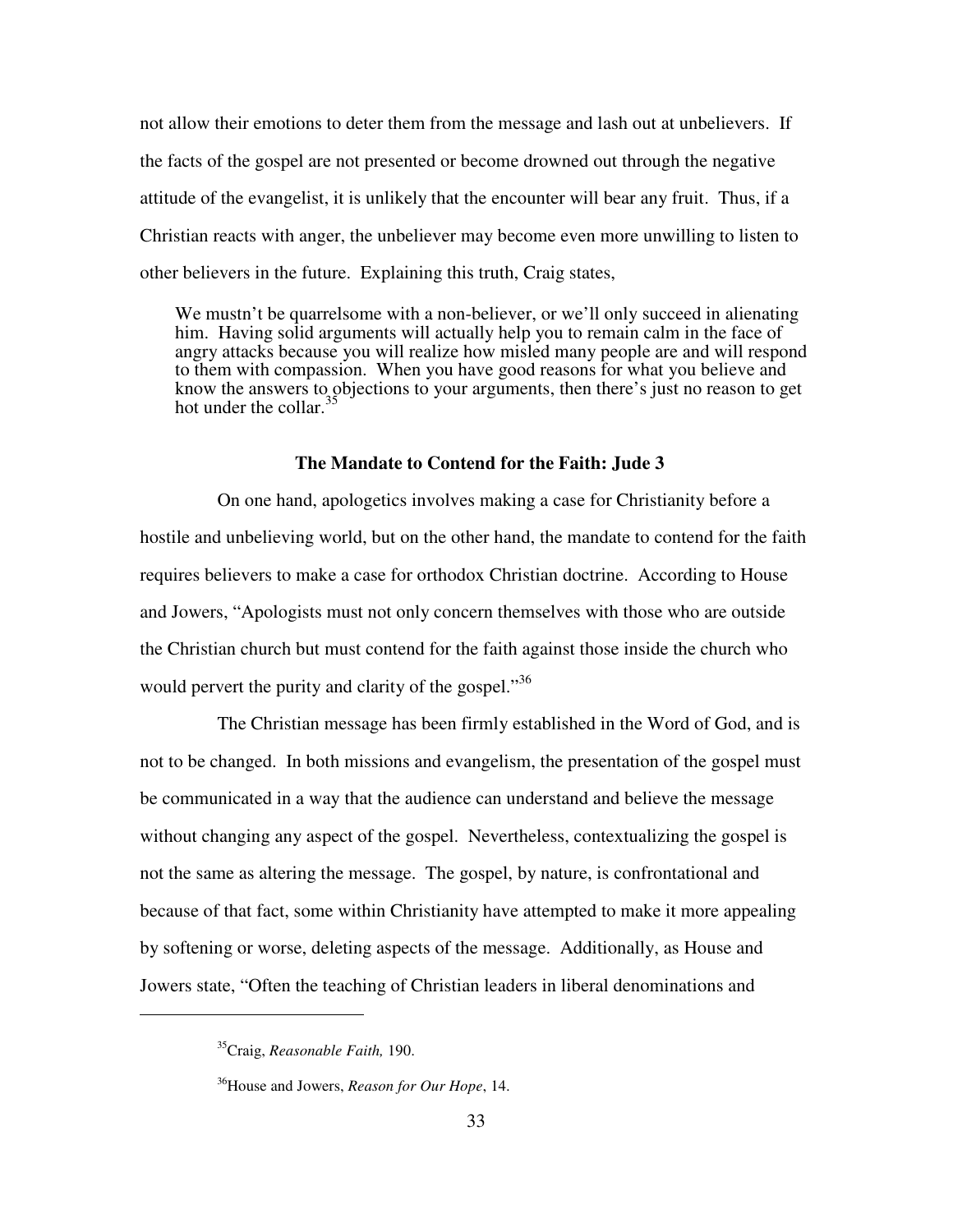heretical groups on the fringe of the Christian movement is more successful in leading Christians astray than pseudo-Christians cults, world religions, or movements like the Jesus Seminar."<sup>37</sup> In contrast, the book of Jude encourages believers to take a stand for the "faith which once for all handed down to the saints" (Jude 3). His call is in effect, a battle cry to "contend earnestly" (Jude 3) for sound doctrine against those who would pervert the teachings of Christianity.

The struggle for the purity of the gospel is not a secondary issue. Many people have erroneously held that theology and doctrine have nothing to do with sharing the gospel. This division is baseless because the gospel is founded on theology and is in itself a doctrinal position. A gospel message without a position on the person and work of God is meaningless. Additionally, sharing the gospel with an unbeliever is based on a doctrinal belief that he or she is lost and is in need of a savior. The gospel is steeped in doctrines such as the fall of man, the justice and wrath of God, and substitutionary atonement, to name just a few. Claiming Jesus as the Son of God and asking an unbeliever to repent and believe in him as Lord and Savior is a theological statement. Consequently, believers must not only know Christian doctrine, but must be prepared to defend it.

Explaining Jude's use of the phrase, "contend earnestly," Nathaniel Williams states, "It was used with reference to the striving of men in the Greek games to win the prize. As applied to that, it signifies the utmost effort of the will, through nerve and muscle, to overcome all competitors. MacArthur adds, "The verb form is a present infinitive, showing that the Christian struggle is to be continuous.<sup>38</sup> From the beginning believers were given the directive to defend orthodox doctrine and to guard the truth of

<sup>&</sup>lt;sup>37</sup>Ibid.

<sup>38</sup>John MacArthur, *2 Peter & Jude,* The MacArthur New Testament Commentary (Chicago: Moody, 2005), 155.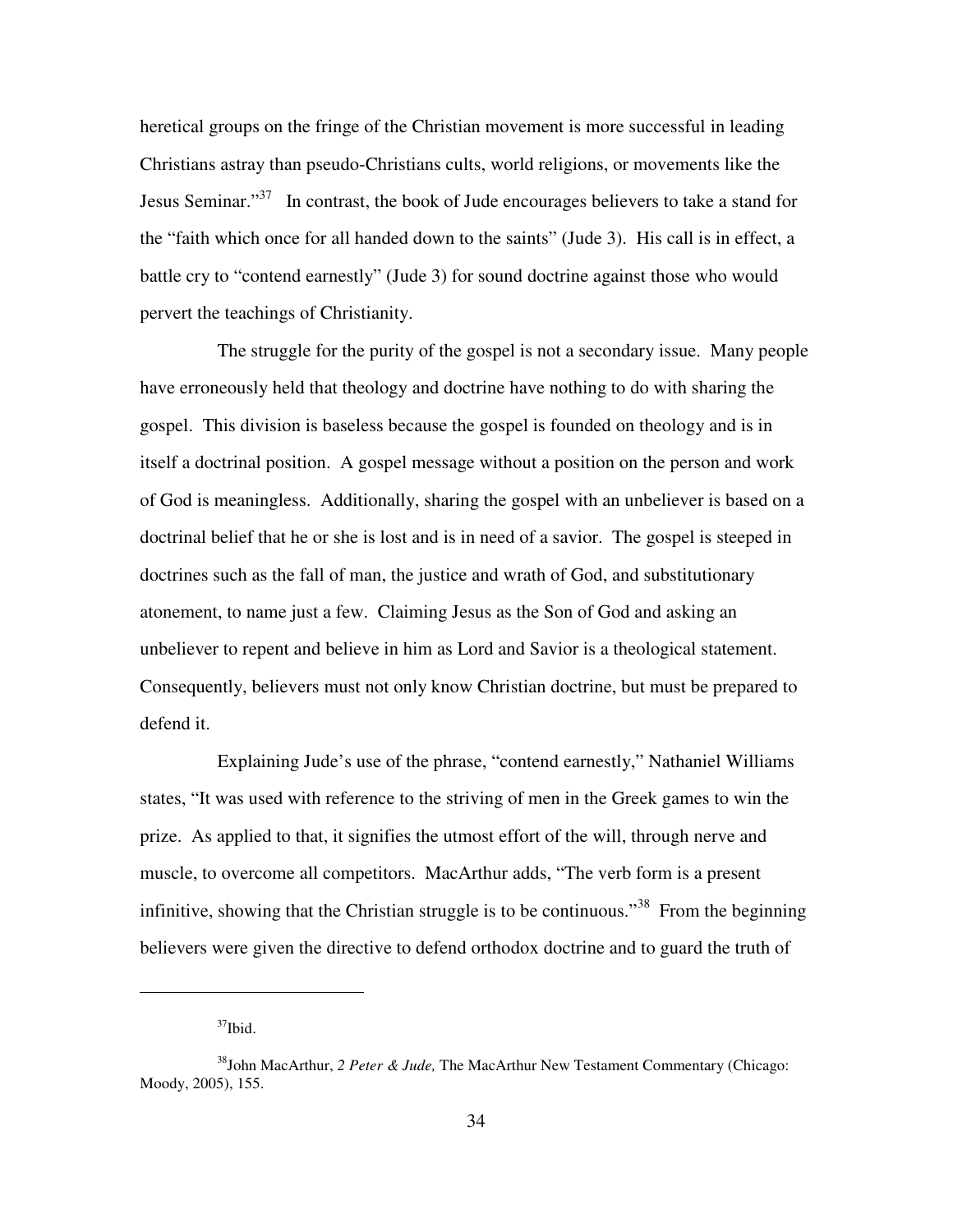the gospel. The struggle for doctrinal purity and theological correctness is vitally important and deserves a Christian's full attention. The integrity of the gospel stands at the very center of evangelism.

One component of evangelism involves arguments for the existence of God; however, a biblically based soteriology is essential for a proper gospel presentation. Christian leaders must know and teach sound doctrine. Paul declared that a day was coming when men would not want to hear truth and would instead desire to have their ears tickled with false teachings (2 Tim 4:3-4). Also Pearcy states, "Every time a minister introduces a biblical teaching, he should also instruct the congregation in ways to defend it against the major objections they are likely to encounter."<sup>39</sup> Contending for the purity of the gospel will dictate that Christian leaders not only teach doctrine, but also communicate why it is important and how to defend it.

## **A Model of Apologetic Evangelism: Acts 17:16-34**

The city of Athens had at various times served as the intellectual and religious capital of the ancient world. According to MacArthur, "Athens had been the greatest city in the world. Socrates, his brilliant student Plato, and Plato's student Aristotle, perhaps the greatest and most influential philosopher of all times, taught there. So also did Epicurus, founder of Epicureanism, and Zeno, founder of Stoicism, two dominant philosophies."<sup>40</sup> As the intellectual capital of the ancient world, Athens was known for its love of new philosophy as well as its religious diversity. According to H. Leo Eddleman, "One estimate maintains that Athens had no fewer than  $30,000$  idols."<sup>41</sup>

<sup>39</sup>Pearcy, *Total Truth*, 127.

<sup>40</sup>John MacArthur, *Acts 13-28*, *The MacArthur New Testament Commentary* (Chicago: Moody, 1996), 129.

<sup>&</sup>lt;sup>41</sup>H. Leo Eddleman, *An Exegetical and Practical Commentary on Acts* (Dallas: Books of Life Publishers, 1974), 244.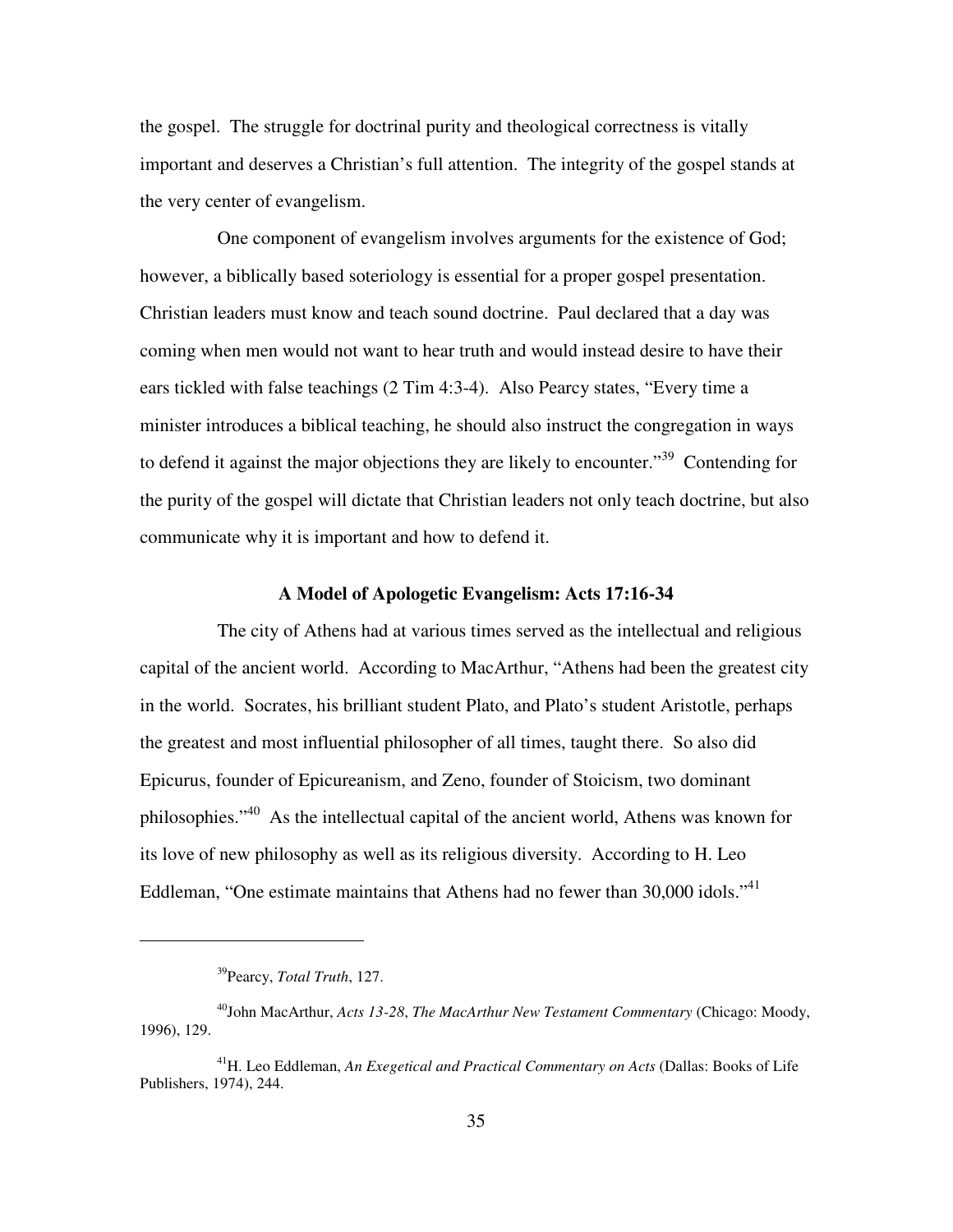Additionally, MacArthur contends that nearly "every public building was dedicated to a god, and statues of gods filled the city."<sup>42</sup> Paul's proclamation of the gospel in the midst of this ancient cosmopolitan city serves as an exceptional model for engaging the postmodern culture of the twenty-first century. His interaction with the Greeks included several universal principles for engaging polytheistic and atheistic cultures. First, he was able to contextualize the message, which allowed him to communicate foreign concepts in a way that his audience could comprehend and apply. Second, he was familiar with the beliefs, customs, and religious practices of his audience. Paul's familiarity with the Greek poets and philosophers gave him access to their worldviews, aspects of which he used as bridges to sharing the gospel. Finally, before proclaiming the resurrection of Jesus, Paul made a case for God using logic and natural theology. In the end, every aspect of Paul's interaction with the Athenians was a means to sharing the message of the resurrection.

### **Contextualizing the Gospel**

Proclaiming a message which was delivered more than two thousand years ago can be difficult if not impossible if one does not interpret it for a modern audience. "Christians need to learn how to be bilingual, translating the perspective of the gospel into language understood by our culture," says Pearcy.<sup>43</sup> The truth is the gospel never changes; however, cultures, languages and customs are always fluctuating. Paul's presentation at the Areopagus is the ideal example of how the message should be communicated to polytheistic, atheistic or agnostic peoples. We witness Paul's respect for the people and the culture in his compliments to the community for being zealous about religion (Acts 17:22). Furthermore, he shows regard for their beliefs by quoting from several of their poets (17:28). Paul's commitment to contextualizing the gospel (1

<sup>42</sup>MacArthur, *Acts 13-28,* 130.

<sup>43</sup>Pearcy, *Total Truth,* 67.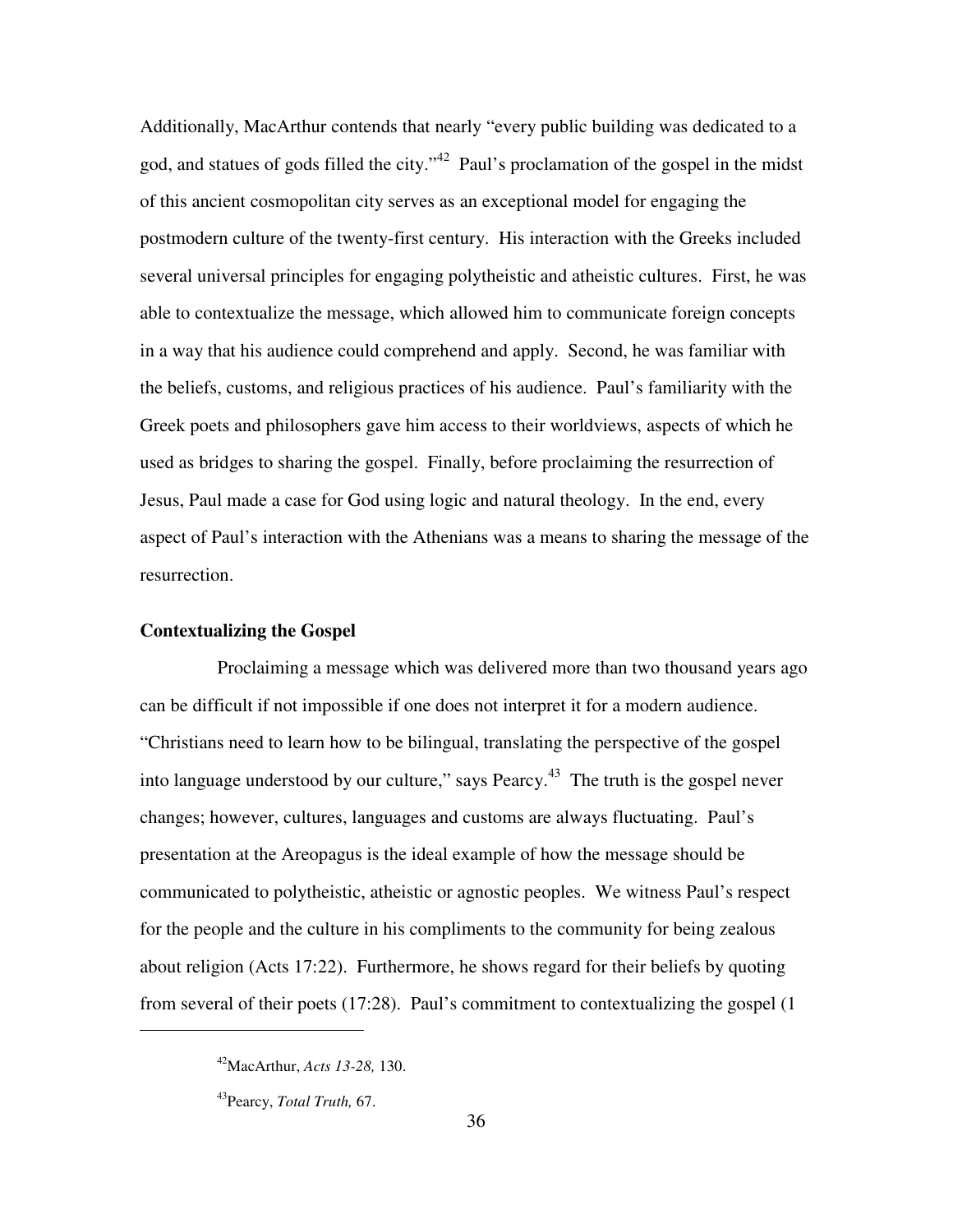Cor 9:22-23) is displayed in missionary efforts to Greeks at Athens. Thus, in the model of Paul's preaching at Athens, believers must recognize the importance of understanding and appreciating the culture as means for effectively preaching the gospel.

### **Three Evangelistic Methods Compared and Contrasted**

When addressing the Jews, Paul, like Peter, would begin with the Old Testament. Both audiences shared a common background, which allowed the Apostles to move directly to Jesus as the fulfillment of the Old Testament prophecies. Both Peter and Paul use the Old Testament prophecies as a basis for proving that Jesus was the promised Messiah (Acts 2:17-20, 25-28, 34-35; 13:33-41). Likewise, both refer to the resurrection as the primary proof that Jesus is the son of God (Acts 2:32; 13:30-31). Each one declares that the resurrection of Jesus was a historical fact by pointing to the eyewitness of the account (Acts 2:32; 13:31). Neither Paul nor Peter included natural theology in their sermons to primarily Jewish audiences, which is logical because the existence of God was a central aspect of both Jewish religion and culture.

Over the past several hundred years, the majority of preaching and witnessing in Europe and America did not need to include arguments from natural theology, as belief in a divine being was inherently part of the culture. God was part of the public square, with Christianity as a centerpiece in schools, civics, and politics. For the most part religion was understood as necessary for a moral and prosperous society. As a result, preaching focused on the need for repentance and personal faith in Jesus Christ. Over the past century, western cultures have shifted drastically from a Judeo-Christian worldview to a more Greco-Roman perspective, removing God and religion from public life.

Fulfilling the mandate of Christ will require believers to study the primary difference between the way Paul addressed the Jews in the synagogues and the way he addressed the Greeks at the Areopagus. Commenting on Paul's sermon at the Areopagus, Dulles says, "This popular type of natural theology prepares for Paul's apologetic to the

37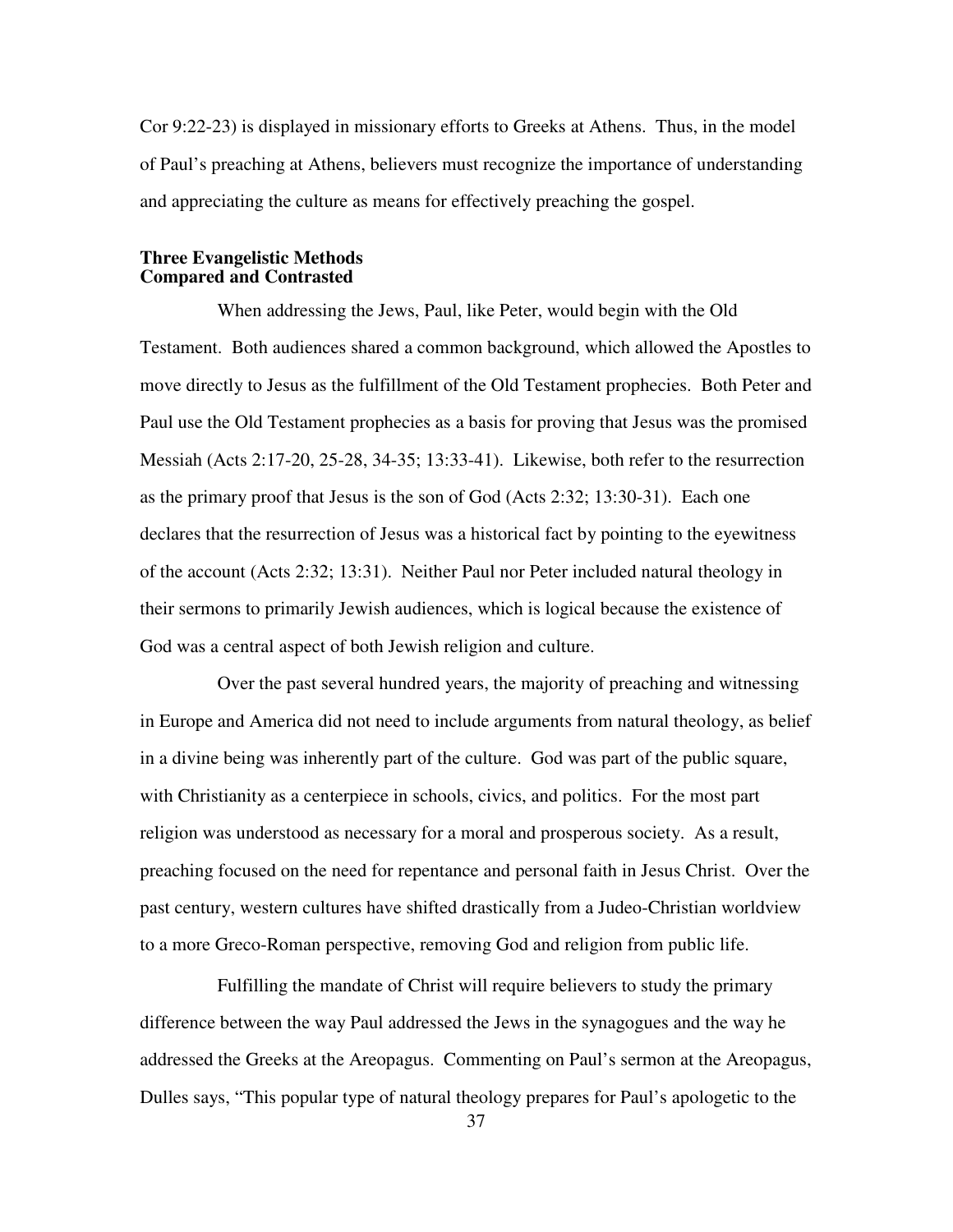cultured Greeks at Athens."<sup>44</sup> Dulles believes that Paul begins to adapt his approach after Acts 11 as the focus shifted to the Gentile world. He states, "In chapter 14 [of Acts] Luke begins to show the shape that Christian proclamation took when confronted by paganism."<sup>45</sup> Concerning Paul's approach at Athens, Pearcy asks, "When Paul addressed secular Greek philosophers in Acts 17, the Stoics and Epicureans on Mars Hill, where did he begin?"<sup>46</sup> Paul began with what he had left out of his message to the Jews, namely a case for the existence of God. Paul knew that Greek philosophical and religious beliefs did not begin with the eternal and transcendent god of monotheism. Consequently, Paul began by establishing the existence of the Creator.

## **Arguments for the Existence of God**

As Paul made the case for the existence of God, he sought to find common ground with his audience in their culture. His knowledge of the Greek poets demonstrates how important it is for Christians to understand the beliefs of the culture that they seek to reach for Christ. According to Dulles, Paul's use of the Greek poets Epimenides and Aratus demonstrates that "God is intimately near to each man."<sup>47</sup> Like Paul, believers must recognize "in an age of increasing atheism and agnosticism," says Craig, "we cannot afford to forgo an apologetic for this most of all Christian beliefs: the existence of God."<sup>48</sup>

Like Paul, believers must be prepared to use natural theology as a primer for presenting a case for the resurrected Jesus. The three primary arguments for the existence of God that can be easily assimilated into a gospel presentation are the

 $\overline{a}$ 

<sup>47</sup>Dulles, *A History of Apologetics,* 11.

<sup>48</sup>Craig, *Reasonable Faith,* 196.

<sup>44</sup>Avery Dulles, *A History of Apologetics* (Eugene, OR: Wipf & Stock, 1999), 10.  $45$ Ibid.

<sup>46</sup>Pearcy, *Total Truth,* 89.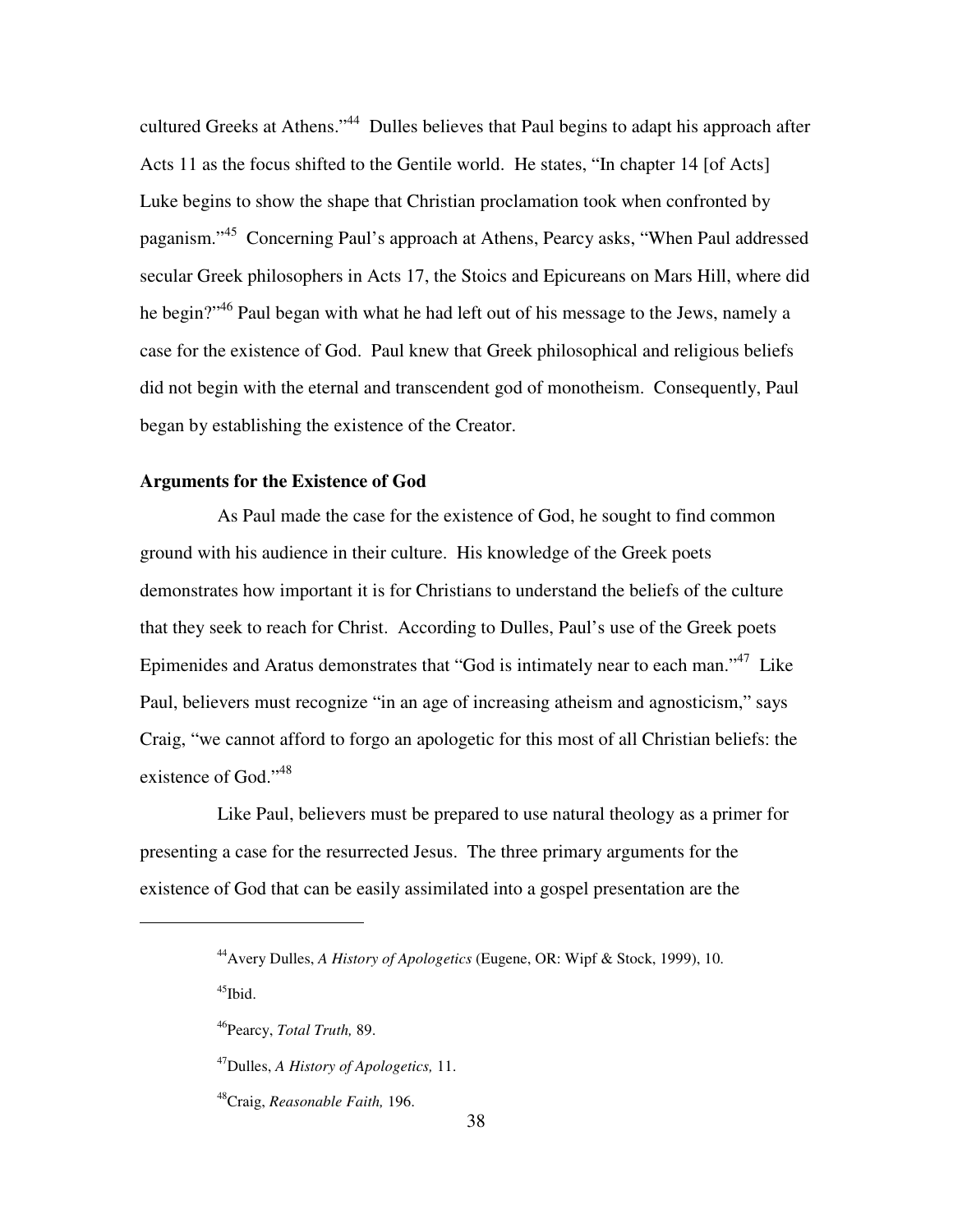cosmological, the teleological, and the moral. The cosmological argument forces unbelievers to answer the question of the first cause. Since the universe had a beginning, it had to have a cause. The most plausible explanation for the first cause is an uncaused divine being. The teleological argument challenges the atheist with the complexity of the universe and the obvious design of life. The only plausible answer to the complex and orderly structure of the universe is a divine designer. Finally, the moral argument confronts the unbeliever with the question of right and wrong. If there is no absolute standard established by a perfect and holy God, then there is simply no basis for referring to something as evil. Thus, even the question of evil can be used to establish the existence of God. While it is unlikely that every situation will call for presenting evidence for the existence of God, believers must be prepared when the situation arises.

# **Conclusion**

In conclusion, this chapter has established a biblical and theological basis for integrating apologetics in evangelism training by pointing to five passages of the New Testament. In Matthew 28:18-20, all believers are commanded to participate in the work of the Great Commission. Paul's preaching at Athens in Acts 17:16-34 provides a model for evangelizing polytheistic or atheistic cultures. Additionally, Paul's instructions to the church at Ephesus establish the importance of training in ministry. Finally, both Jude 3 and 1 Peter 3:15 call for believers to defend the faith both inside the church and to those on the outside. This list is not an exhaustive study of apologetics in the Bible; however, it does provide a biblical basis for assimilating apologetics into evangelism training.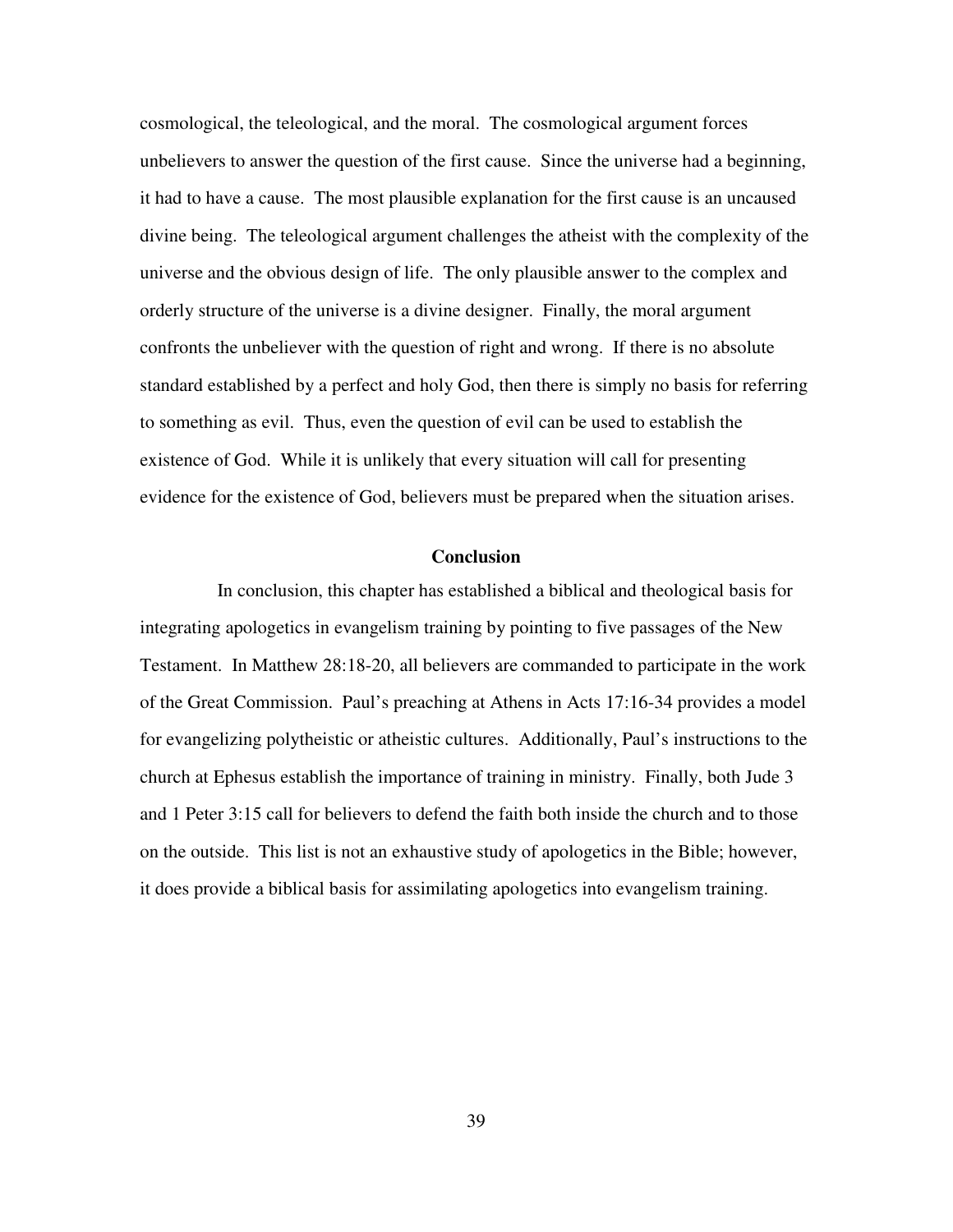### CHAPTER 3

# AN EVALUATION OF MAJOR APOLOGETIC METHODS TO FORMULATE A MODEL TO BE IMPLEMENTED IN EVANGELISM TRAINING

The previous chapter proposed a biblical mandate for integrating apologetics with evangelism. That directive did not provide a comprehensive approach considering the major methods of apologetics. Therefore, this chapter offers a brief survey of the major approaches to apologetics. The field of Christian apologetics lacks a universal taxonomy; according to Steve Cowan, of all the "books on apologetic methodology, no two classify the various methods in exactly the same way."<sup>1</sup> In other words, the diversity in apologetic approaches is matched only by the assortment of classifications of methods. To understand the different approaches to apologetics, this chapter briefly explains the methods proposed by Geisler in *Christian Apologetics*,<sup>2</sup> House and Jowers in *Reasons for* Our Hope,<sup>3</sup> Cowan in *Five View on Apologetics*,<sup>4</sup> Boa and Bowman in *Faith Has Its Reasons,*<sup>5</sup> and Groothuis in *Christian Apologetics.*<sup>6</sup>

<sup>3</sup>H. Wayne House and Dennis W. Jowers, *Reasons for Our Hope* (Nashville: B&H Publishing, 2011).

<sup>4</sup>Cowan and Gundry, *Five Views on Apologetics*.

<sup>&</sup>lt;sup>1</sup>Steve B. Cowan, "Introduction," in *Five Views on Apologetics*, eds. Steve B. Cowan and Stanley N. Gundry (Grand Rapids: Zondervan, 2000), 9.

<sup>2</sup>Norman L. Geisler, *Christian Apologetics* (Peabody, MA: Prince Press, 2003).

<sup>5</sup>Kenneth D. Boa and Robert M. Bowman Jr., *Faith Has Its Reasons: An Integrative Approach to Defending Christianity* (Colorado Springs, CO: Navpress, 2001).

<sup>6</sup>Douglas Groothuis, *Christian Apologetics: A Comprehensive Case for Biblical Faith* (Downers Grove, IL: IVP Academic, 2011).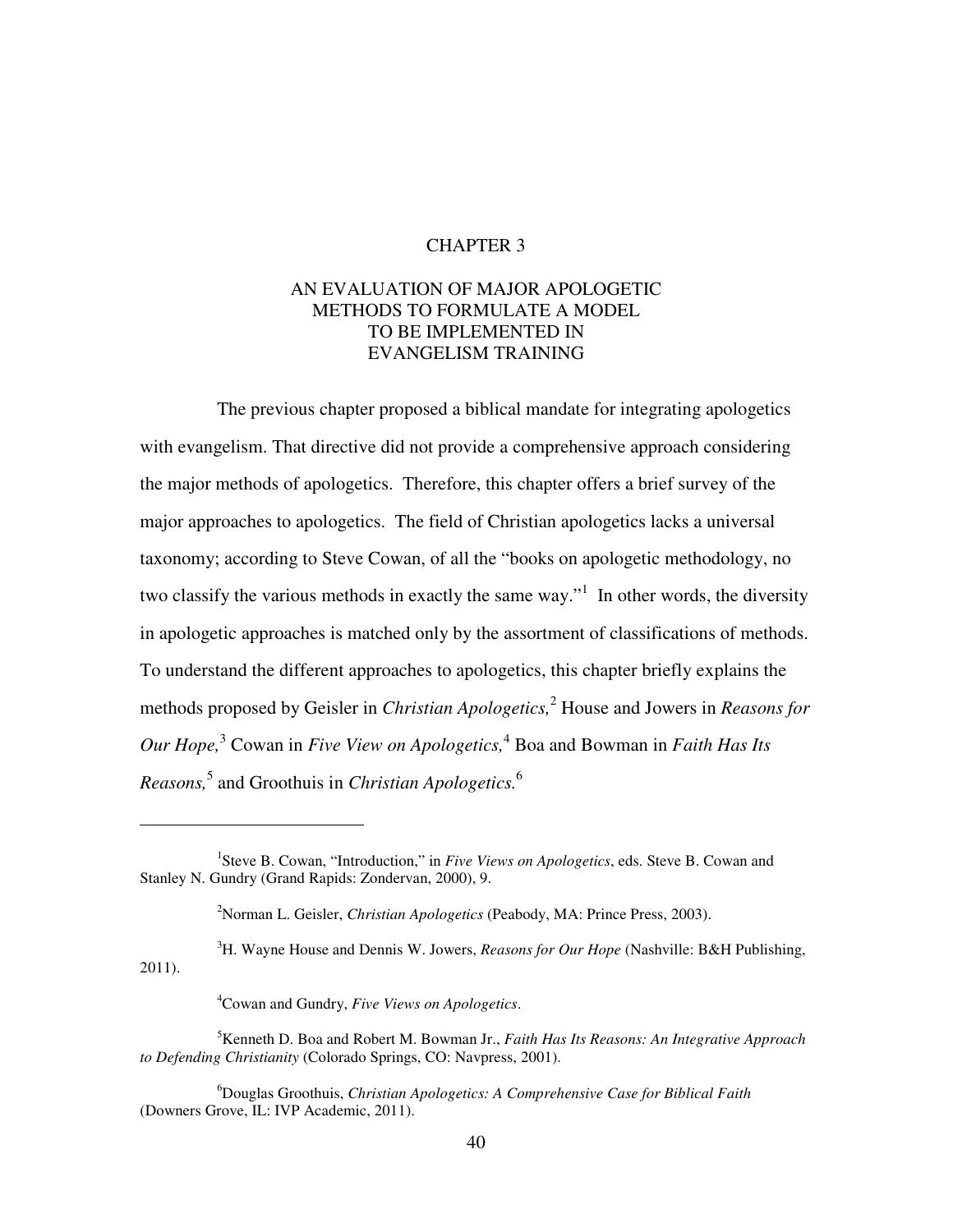In addition to surveying the primary approaches to apologetics, the majority of this chapter outlines how an integrated approach to apologetics will be used in this project. The proposed integrated method will be a hybrid of the classical approach that will, in various places, blend aspects from other leading methods of Christian apologetics. To accomplish this goal, this chapter provides an explanation of how an integrated approach will be employed in evangelistic engagements with unbelievers by members of First Baptist Church of Walton, Kentucky.

### **A Survey of Apologetic Taxonomies**

Any survey on the taxonomies in apologetics must include the contributions of Norman Geisler. In his book on apologetics, he reviews the philosophical systems that seek to answer the question of God's existence, including *agnosticism*, the belief that humanity's knowledge of God or his existence to be unknowable, and *rationalism*, the belief that the only truth is what is knowable or demonstrated by human reason.<sup>7</sup> While both methods are used to answer the question concerning the existence or nonexistence of God, neither will be included in the list taken from Geisler's book because both are opposed to supernaturalism as revealed in the Bible. The reader is left with the following approaches: fideism, experientialism, evidentialism, combinationalism, and Geisler's version of classical apologetics.

The paradigm proposed by House and Jowers divides approaches to apologetics into the following four classifications: classical, rational evidential, fideistic/experiential, and presuppositional. The combination of fideism and experientialism is justified by House and Jowers on the basis that both views reject human reason in favor of the experience of faith. $8<sup>8</sup>$ 

<sup>7</sup>Geisler, *Christian Apologetics,* 29.

<sup>8</sup>House and Jowers, *Reasons for Our Hope,* 42.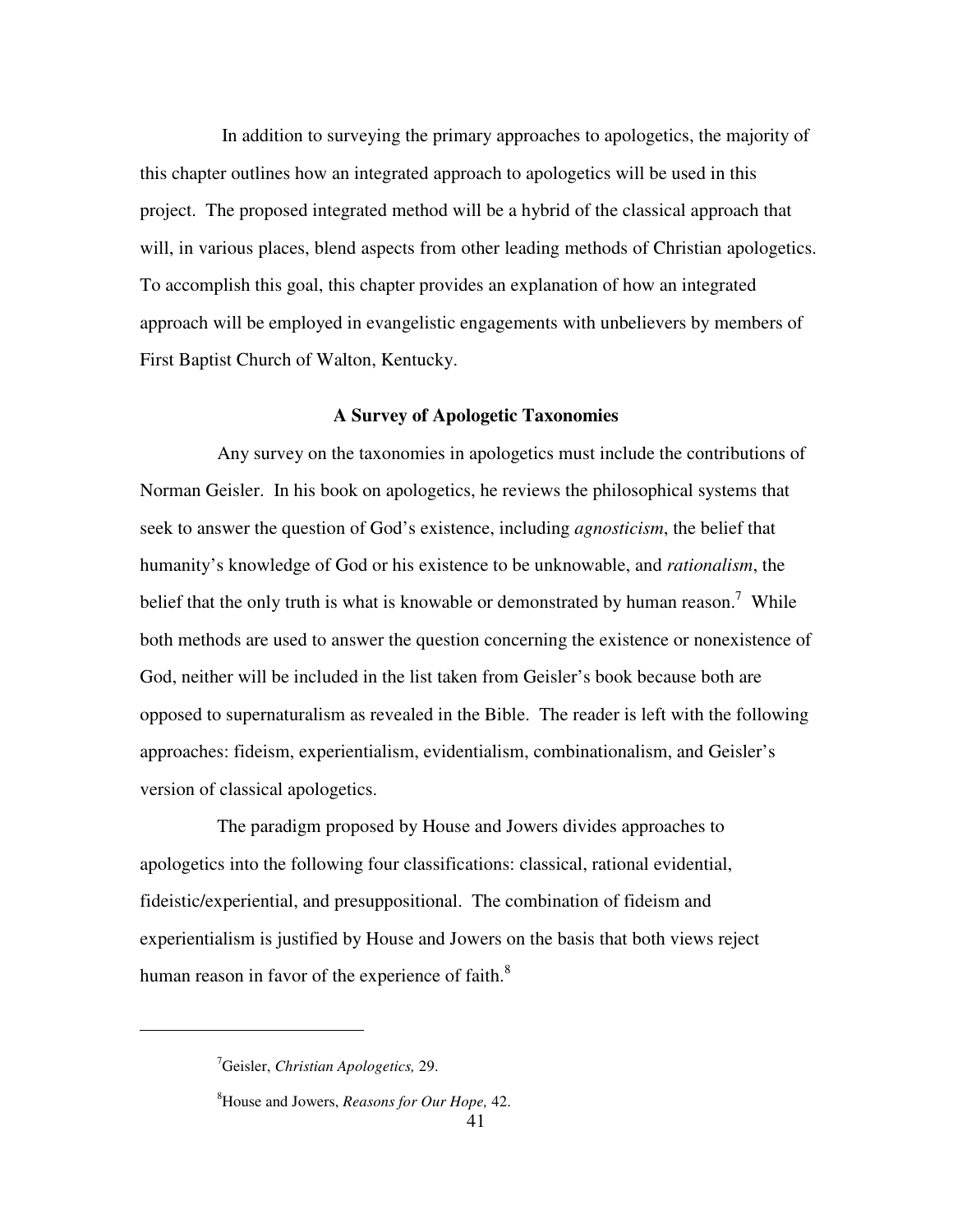Cowan offers a taxonomy that is divided into five leading methods. Classical, evidential, cumulative case, and presuppositional methods are classified as the "big four" because, according to Cowan, these methods are "where the debate has raged in recent years."<sup>9</sup> The final addition to the tentative taxonomy is reformed epistemology, whose arrival Cowan calls, "One of the most dramatic developments" in apologetics.<sup>10</sup>

Unlike Cowan, who divides the classical and evidential methods, Groothuis combines them into one view in his classification because both are dependent on historical facts. According to Groothuis, the primary difference is that the classical apologist employs arguments for the existence of God to make the intellectual move to Christianity easier, while the evidentialist "either minimizes or dispenses with arguments for the God's existence from nature and instead opts for a one-step argument for Christianity."<sup>11</sup> In addition to evidentialism, Groothuis' taxonomy consists of fideism, presuppositionalism, and reformed epistemology.

Finally, Boa and Bowman base their fourfold division of apologetic methods on Edwin Burtt's "four principal methods of pursuing theological questions: the rationalistic, the empirical, the authoritarian, and the intuitive."<sup>12</sup> Hence, each category is appropriately labeled to coincide with Burtt's division. Boa and Bowman's categorization includes "classical (rationalistic), evidentialism (empirical), reformed apologetics (authoritarian), and fideism (intuitive)."<sup>13</sup> Additionally, the authors present an integrated approach to apologetics.

<sup>9</sup>Ibid.

 $\overline{a}$ 

 $10$ Ibid., 19.

<sup>11</sup>Groothuis, *Christian Apologetics,* 69.

<sup>12</sup>Edwin A. Burtt, *Types of Religious Philosophy* (New York: Harper & Row, 1939), 448, quoted in Kenneth D. Boa and Robert M. Bowman Jr., *Faith Has Its Reasons: An Integrative Approach to Defending Christianity* (Colorado Springs, CO: Navpress, 2001), 56.

<sup>13</sup>Boa and Bowman, *Faith Has Its Reasons,* 56.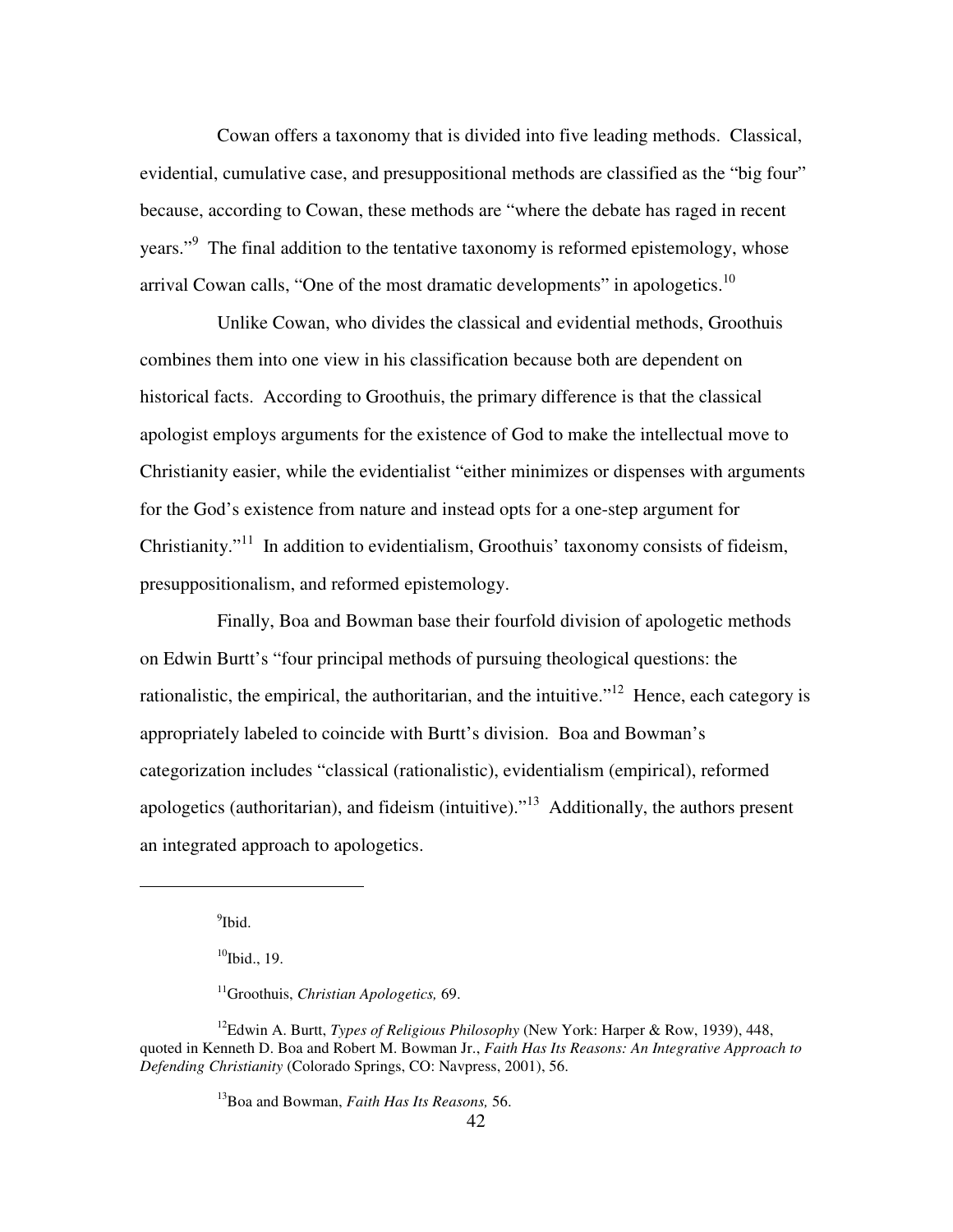None of the above taxonomies is an exhaustive list of the approaches to apologetics; however, each model covers the most notable classifications. Cowan believes that the fivefold division proposed in his book constitutes "the most-well known and popular argumentative strategies in the scholarly apologetics community."<sup>14</sup> Based on the taxonomies of the other books mentioned, Cowan's proposal is accurate. The main variation between Cowan and the other authors is his combination of multiple approaches into one category. For the purposes of this project, the classification of methods will be divided into four categories. The first category is apologetics that employ reason, which is commonly known as the classical approach. Evidential and cumulative case methods are grouped together in apologetics that employ evidence. The reformed view that appeals to revelation as the primary apologetic includes presuppositional and reformed epistemology. Finally, the method that appeals to faith apart from evidence is known as fideism.

## **An Overview of Major Approaches to Apologetics**

Like approaches to personal evangelism, apologetic methods should only be used as a template or a framework for making a case for Christianity. The danger in apologetic evangelism is adopting a method for merely pragmatic reasons. The goal in examining different types of apologetics is not to find the one that works the best, but instead to discover the approaches that are in line with one's biblical and theological convictions.

## **Classical**

 $\overline{a}$ 

Classical apologetics is a two-step approach. First, the apologist makes a case for the existence of God by means of reason. In the first step, typically no appeal is made to Scripture. Instead, the apologist appeals to reason by using one or more of the major

<sup>14</sup>Cowan and Gundry, *Five Views on Apologetics*, 20.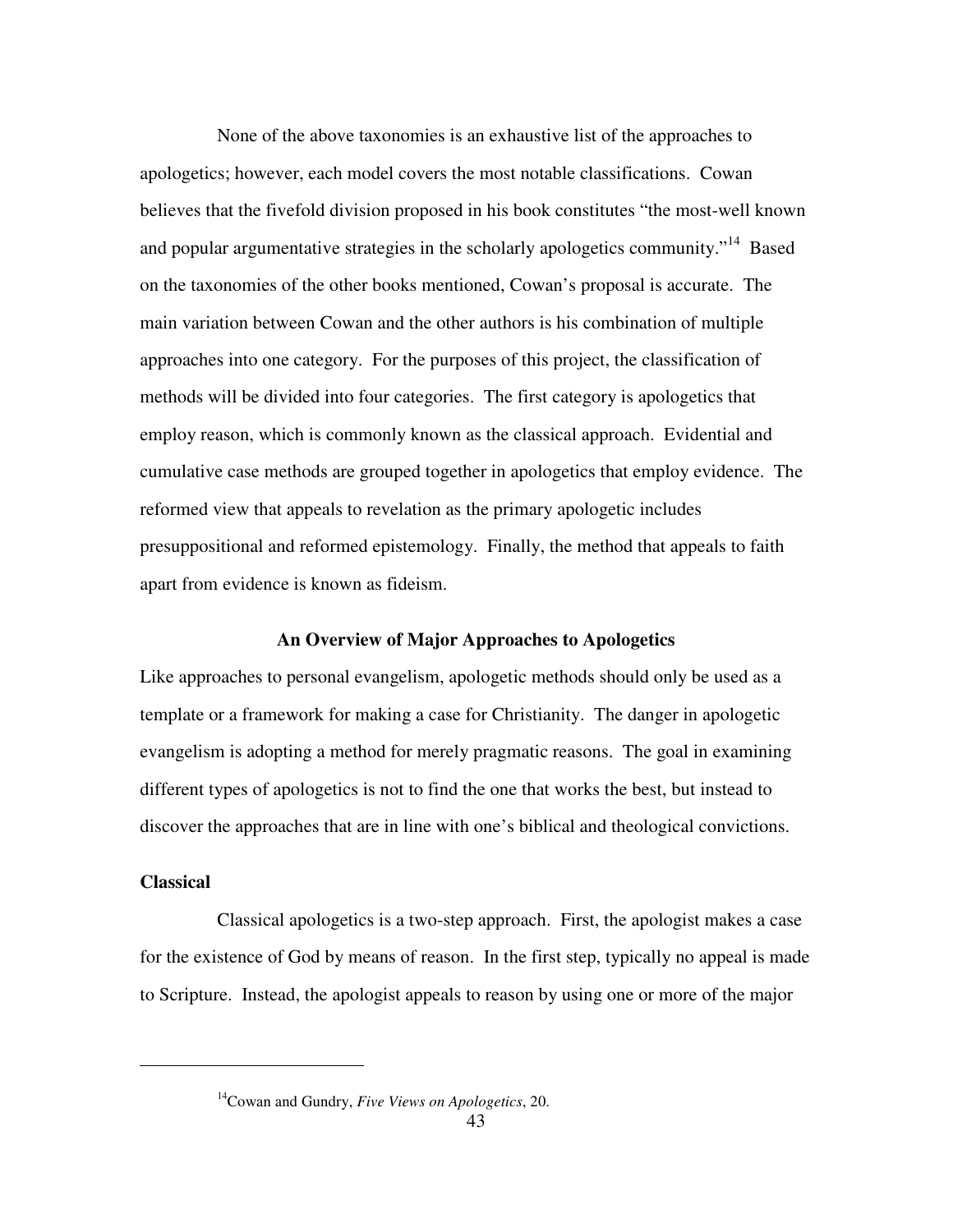philosophical arguments for the existence of God. The most common theistic arguments are the cosmological, teleological, ontological, and moral.

The cosmological argument makes the claim that everything that has come into existence must have been caused by something greater than itself, since no effect can be greater than the cause. According to this argument, the universe had a beginning. The universe, therefore, must have a cause, and that cause is God. The teleological argument stands upon the complexity of the universe and all that it contains as evidence of design. If the universe has the appearance of design, then it seems to reason there must be a designer. According to classical apologists, the most plausible conclusion to the appearance of design is God.

According to Boa and Bowman, the ontological argument is the "only philosophical theistic proof that reasons in a purely *a priori* fashion."<sup>15</sup> This approach was first made popular by Anslem the Archbishop of Canterbury in the eleventh century. He believed that a necessary being could not be proven to be impossible because that would contradict what one knows about creation. Furthermore, he claimed that a necessary being's existence could not be possible and not necessary since that was a selfcontradiction.<sup>16</sup> Thus, Anslem concludes that the only plausible explanation is that a necessary being necessarily exists.<sup>17</sup>

Finally, apologists employ an argument for the existence of God from morality, which according to Boa and Bowman is "part of a larger argument known as the anthropological argument."<sup>18</sup> The basic moral argument appeals to certain universal

 $16$ Ibid.

 $\overline{a}$ 

 $17$ Ibid.

<sup>15</sup>Boa and Bowman, *Faith Has its Reasons*, 117.

 $18$ Ibid., 116.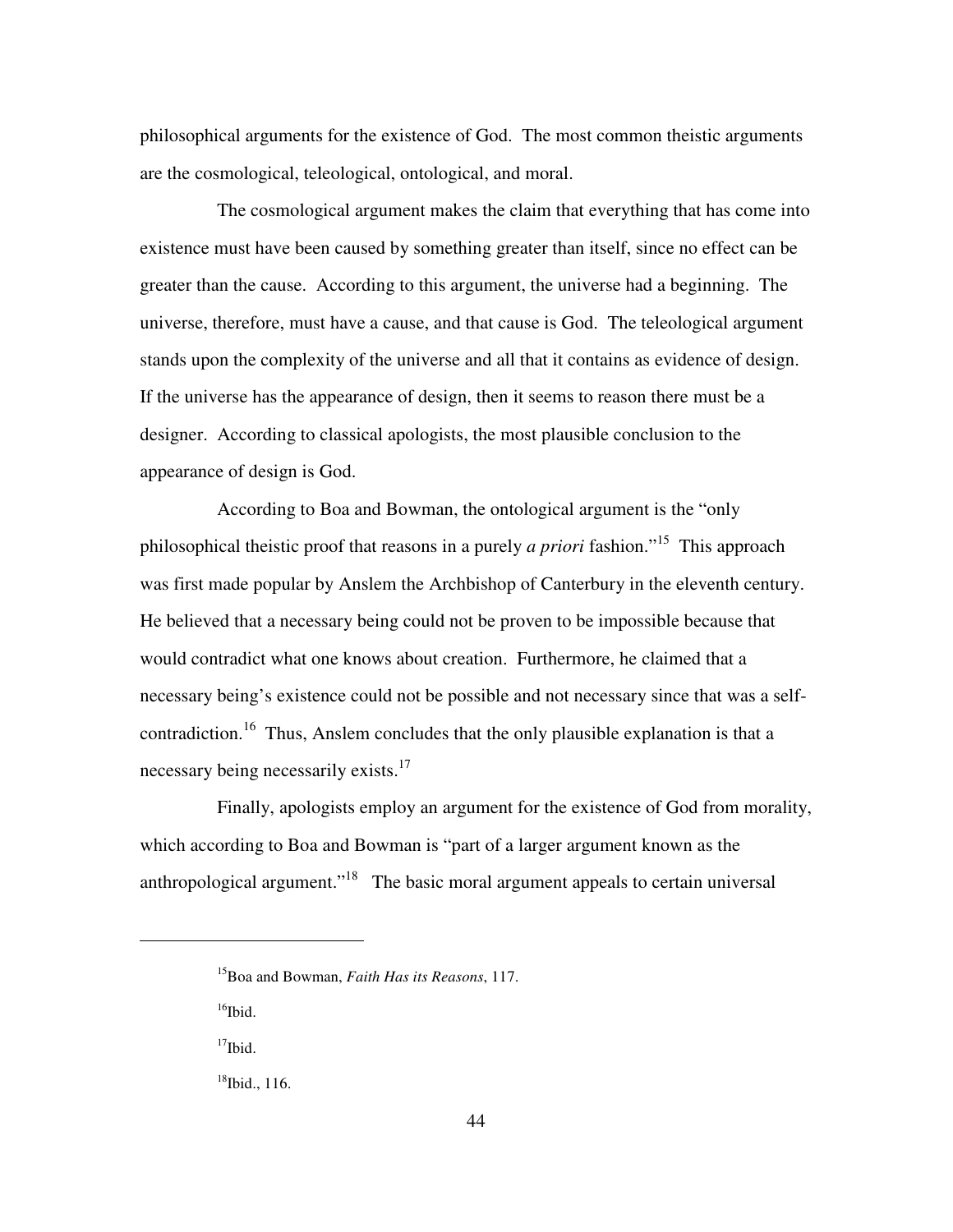moral standards to make a case for an absolute standard for morality. The goal of the moral argument is to establish that morality is not subjective but objective by appealing to the universal truths like murder and genocide being wrong. The apologists might ask, "Why is it wrong to murder?" When the unbeliever makes an appeal for justice in the case of murder, he or she recognizes the act as unjust because of a universal code of morality. Since evolution has no real or meaningful answers for the basis of morality, the Christian apologist is able to make a case for an absolute standard that can only come from a perfect and holy God.

According to the *Baker Encyclopedia of Christian Apologetics,*<sup>19</sup> the second step employed by the classical apologists is to "compile historical evidence to establish such basic truths of Christianity as the deity of Christ and the inspiration of the Bible."<sup>20</sup> One of the primary focuses of this second step is an appeal to the resurrection of Jesus as an accurate and historically verified event.<sup>21</sup> In his or her defense of the Christian faith, the classical apologist uses a combination of reason and historical evidence.

### **Evidential and Cumulative Case**

Since the classical approach employs two steps in apologetics, evidentialism is commonly known as the one step approach. Furthermore, it is the approach to apologetics that "argues that the most significant historical events in Christianity particularly the resurrection of Jesus—are matters that can be established through proper historical argumentation, even apart from any prior arguments for the existence of

<sup>19</sup>Norman L. Geisler, *Baker Encyclopedia of Christian Apologetics* (Grand Rapids: Baker Academic, 1999).

 $20$ Ibid., 154.

 $2^{21}$ For a more detailed look at how the historical evidence of the resurrection is used in classical apologetics, see William Lane Craig, *Reasonable Faith: Christian Truth and Apologetics*, 3<sup>rd</sup> ed. (Crossway: Wheaton, 2008).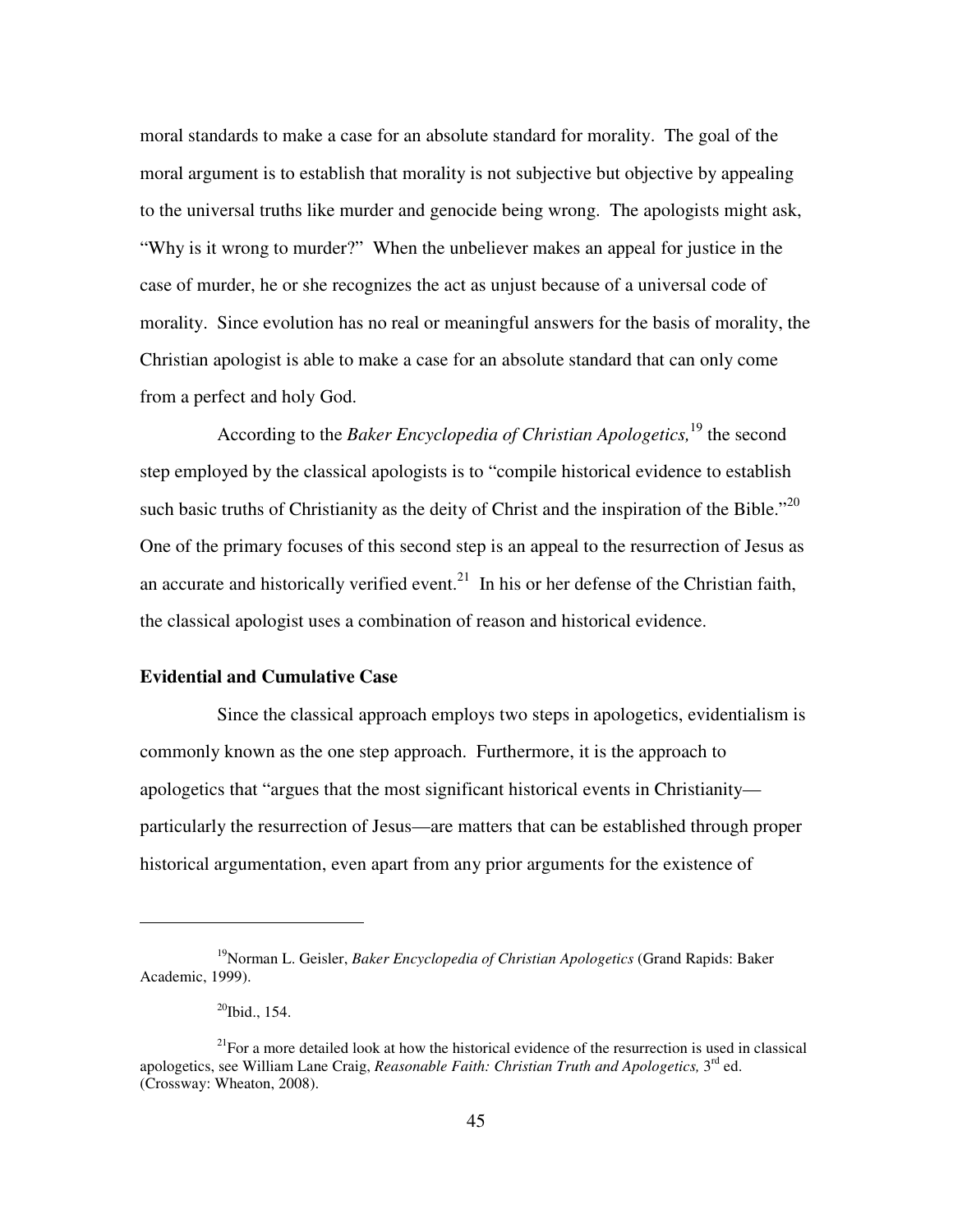God."<sup>22</sup> The evidential approach, like cumulative case, appeals to historical evidence to make a case for Christian theism. Proponents of the cumulative case approach will appeal to a broad range of evidence so that if one argument fails to convince an unbeliever or if the evidence is not convincing, the apologetic for Christianity will still be the most plausible worldview. Paul Feinberg contends that an apologetic for the Christian faith is not to be "found in the domain of philosophy or logic, but law, history, and literature."<sup>23</sup> Both the evidential and the cumulative case apologists appeal to evidence as a credible case for Christianity; thus they are grouped together as evidential approaches.

# **Presuppositional and Reformed Epistemology**

Both presuppositional and reformed epistemology apologetics were propagated by theologians such as Cornelius Van Til and Gordon Haddon Clark due to their theological conviction that the apologist must begin by presupposing Christianity. In the reformed epistemological method, evidence is viewed as unnecessary, and belief in God requires neither evidence nor argument.<sup>24</sup> The definition of reformed epistemology offered by House and Jowers can be applied to presuppositional apologetics because both methods contend that "an intellectually responsible person might accept Christianity without first demanding evidence for its truthfulness."<sup>25</sup> Based on this definition, the reformed approach could be identified with fideism; however, unlike fideism, reformed apologetics "requires a person to take seriously (and to rebut) objections to the Christian

 $\overline{a}$ 

<sup>25</sup>House and Jowers, *Reasons for Hope*, 85.

<sup>22</sup>Groothuis, *Christian Apologetics,* 69.

<sup>23</sup>Paul D. Feinberg, "Cumulative Case Apologetics," in *Five Views on Apologetics,* eds. Steven B. Cowan and Stanley N. Gundry (Grand Rapids: Zondervan, 2000), 151.

<sup>24</sup>Cowan, *5 Views,* 19-20.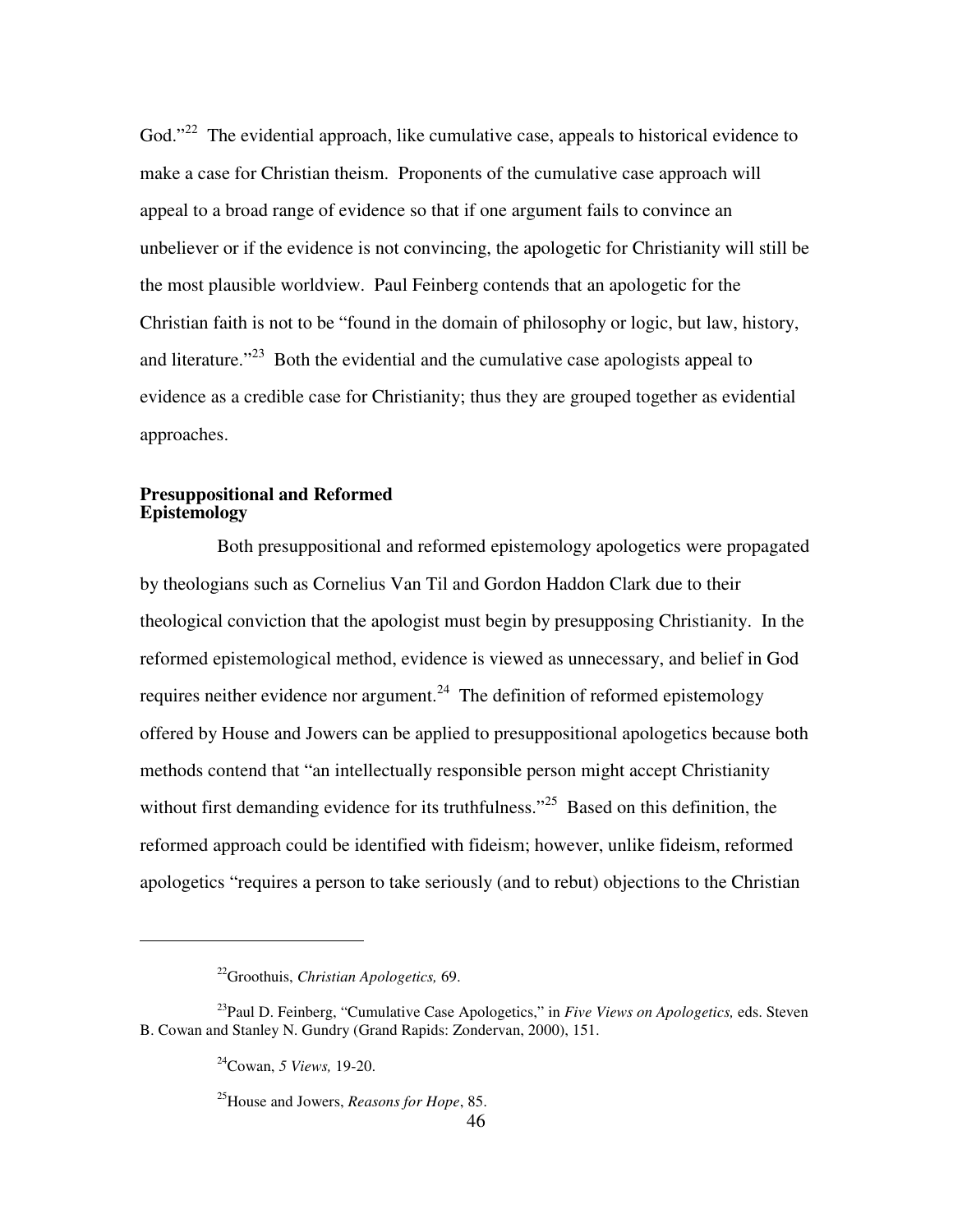faith."<sup>26</sup> Both views believe that non-Christian thought is unreasonable; thus, there is no common ground for the Christian to build upon. As a result, the reformed approach does not employ classical arguments for the existence of God. Both reformed epistemology and presuppositional approaches insist that the evangelist begin with the belief that the Christian worldview is correct and that the unbeliever cannot "make sense of the world morally, logically or scientifically, since Christianity alone supplies the required conditions for these areas of life to be intelligible."<sup>27</sup>

### **Fideism**

Fideism is the view that faith is exercised apart from evidence. Accordingly, the fideist believes that using human reason in evangelism "constitutes preaching with the wisdom of words, which according to Paul, makes the cross of Christ of no effect."<sup>28</sup> According to Groothuis, "Fideism is an attempt to protect Christian faith against the assaults of reason by means of intellectual insolation and isolation."<sup>29</sup> Since fideism is opposed to the use of reason and evidence, it appears to be of little use in apologetics. Moreover, fideism is hard to classify as an apologetic for Christianity. By rejecting the use of historical apologetics, declaring that philosophy and faith are diametrically opposed, and stating that science does not support Christianity but instead undermines it, fideism is only left with an appeal to experience.<sup>30</sup> The basis for our confidence in the Christian faith is our experiencing salvation and the work of the Holy Spirit. The fideist is left with only one defense of Christianity, which is his or her own personal faith.

 $^{26}$ Ibid., 85.

<sup>27</sup>Groothuis, *Christian Apologetics,* 62.

<sup>28</sup>House and Jowers, *Reasons for Our Hope,* 84.

<sup>29</sup>Groothuis, *Christian Apologetics,* 60.

<sup>30</sup>Boa and Bowman, *Faith Has Its Reasons,* 436.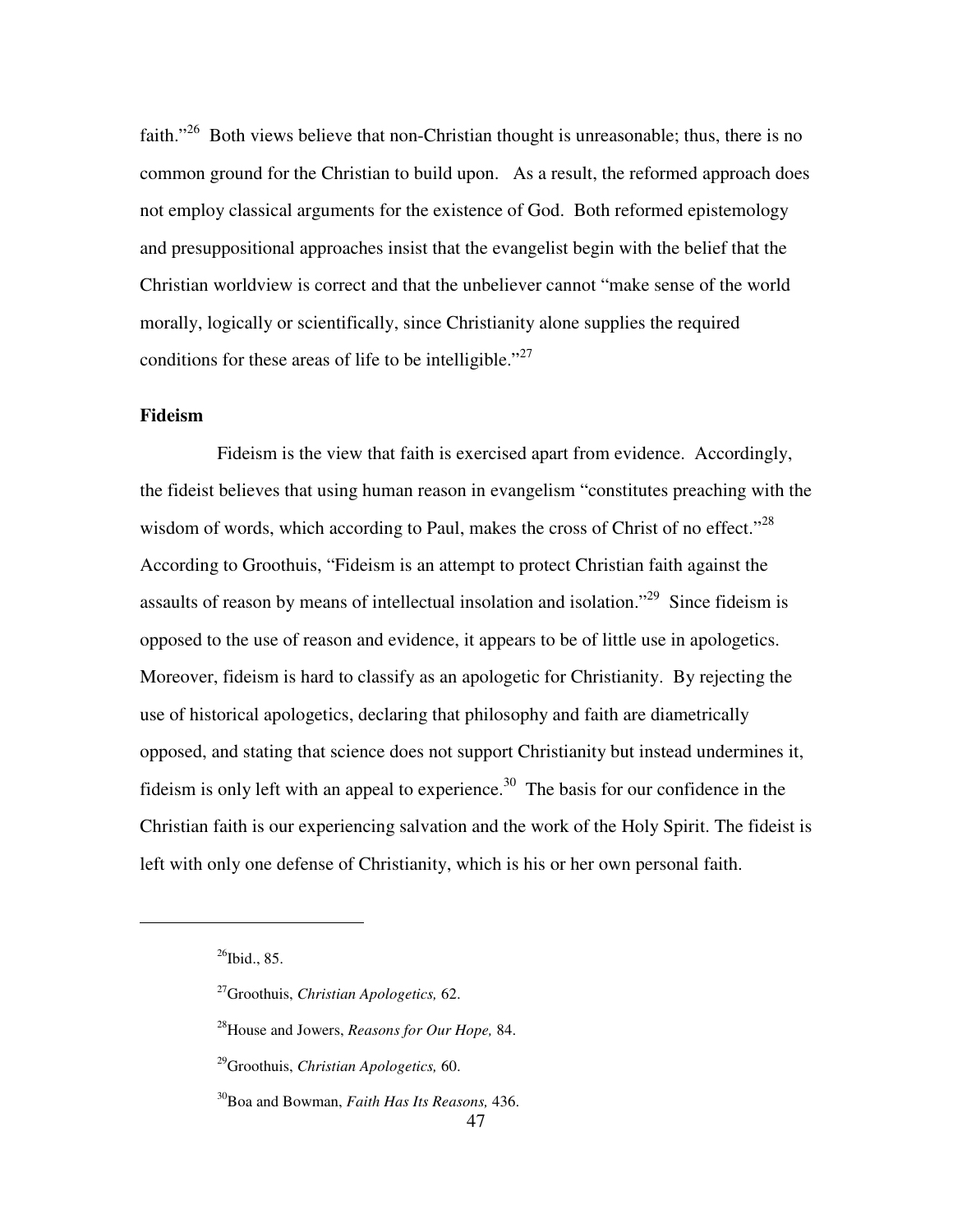## **Integrating Approaches to Apologetics with Evangelism**

Constructing a rigid and strict method for using apologetics in evangelism is not plausible for this project for several reasons. First, every encounter with an unbeliever is a unique experience that will involve a variety of circumstances, questions, and responses. Additionally, the notion that only one approach is acceptable limits the evangelist to a prescribed framework that might not work in every situation. For example, an atheist is unlikely to listen to a Christian quote or refer to Scripture. In this case, an appeal to reason, such as is found in the classical approach, will allow the Christian to defend theism without directly appealing to special revelation. Integrating apologetic methods cannot be justified purely for pragmatic reasons; however, an encounter with a non-Christian theist will not require arguments for the existence of God. Instead the evangelist can use the historical or evidential approach. Furthermore, it is not uncommon to find theists who do not reject Christianity for historical reasons but do so for what they believe to be inconsistencies between what Christians claim and how they live. In this instance, aspects of the experiential approach can be integrated. The evangelists can appeal to the self-authenticating work of the Spirit and call the person to repentance and faith in Christ as the only way to experience genuine Christianity.

Furthermore, limiting oneself to merely a single method of apologetics can potentially hinder the work of the Holy Spirit. There is no guarantee that the Holy Spirit has been working in an unbeliever's life; however, it is possible that the Spirit will use apologetics to open the unbeliever's mind to the message of Christ. Thus, it is possible that apologetics can be used by the Spirit of God to remove barriers to faith in Christ. For this reason, Christians must not be limited to just one approach in apologetics. Instead, like the carpenter who employs numerous tools to build a house, evangelists must carefully and discerningly use the appropriate method of apologetics in order to share the gospel. The Christian's commitment is not to the system of apologetics, but to

48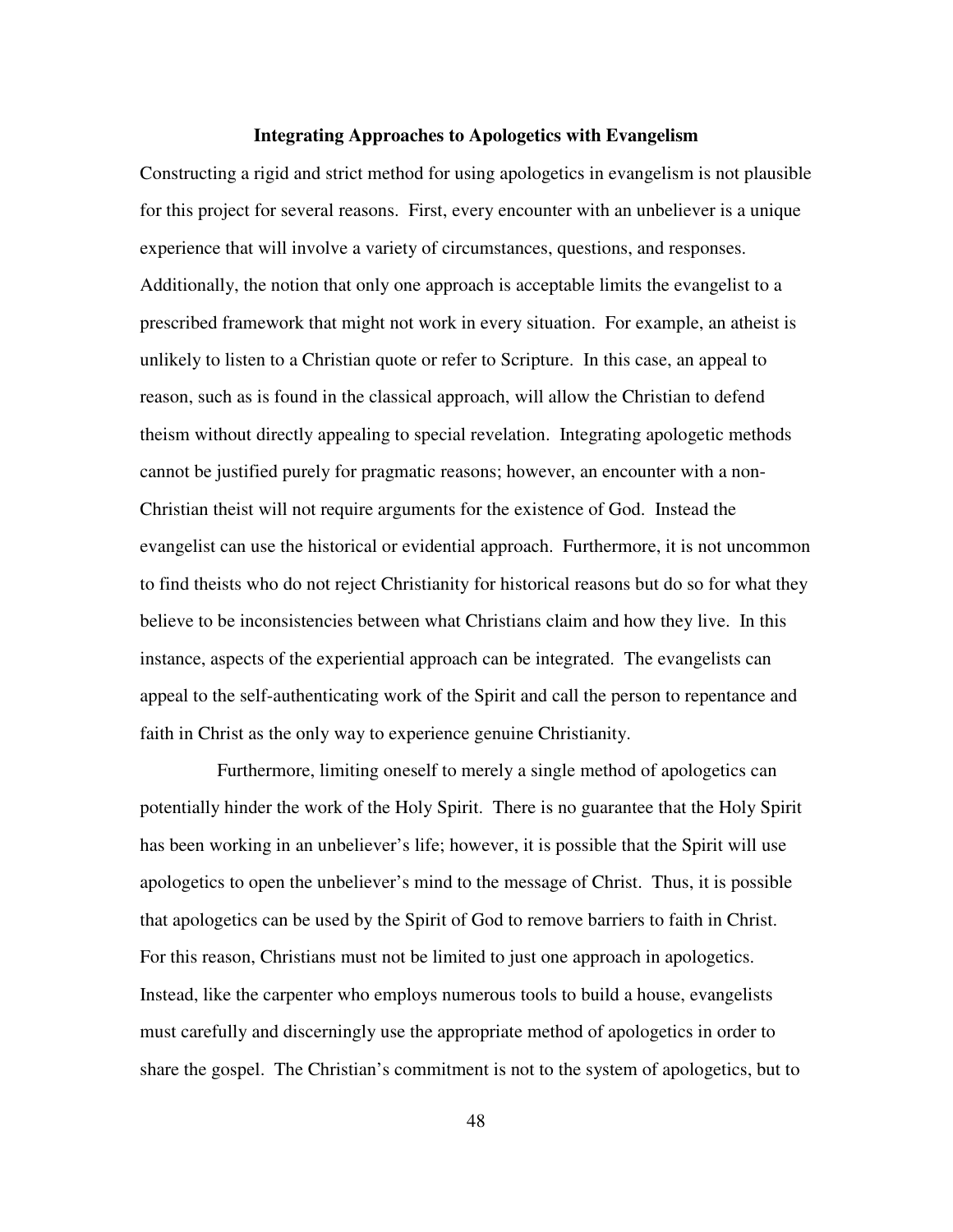the directives to defend the faith (1 Pet 3:15) and to make disciples of all ethnic groups (Matt 28:19). Apologetic evangelism training, according to Adam Greenway, should be customized to the needs of the local church's context.<sup>31</sup> The approach used in this project will do just that; it will be customized to equip the church to combat the primary objections to Christianity in the surrounding community.

## **An Integrated Approach to Apologetics**

When approaching an unbeliever with the goal of sharing the gospel, certain presuppositions are essential in apologetic evangelism. The first presupposition is that God has revealed Himself in both general and special revelation. Natural theology can be used in a ministerial role to special revelation, but on its own does not contain enough information to bring a person to a saving knowledge of the Son of God. The second presupposition is that making a case for the existence of God alone is not enough. Acknowledging the existence of God cannot redeem a person from the effects of the fall (Gen 3), because even the demons acknowledge it (Jas 2:19). Natural theology or general revelation is only a means or a tool to be used to direct the unbeliever to the special revelation of God. The call to make disciples of all ethnicities (Matt 28:19) demands that the evangelist proclaim more than the existence of God. Obedience to the Great Commission requires that Christians proclaim the exclusivity of Jesus Christ as revealed in Scripture (John 14:6). The third presupposition is that historical evidence particularly the resurrection of Jesus Christ—is a necessary element of defending the Christian faith. Without the resurrection of Jesus Christ, Christianity fails to be different than other theistic religions. A common objection to Christianity is that dead men do not rise. Thus, making a case for the bodily resurrection of Jesus is equivalent to making a

 $31$ Adam W. Greenway, "Apologetics: The Key to Revitalizing Personal Evangelism," in *Mobilizing a Great Commission Church for Harvest: Voices and Views from the Southern Baptist Professors of Evangelism Fellowship,* ed. Thomas P. Johnston (Eugene, OR: Wipf & Stock, 2011), 154.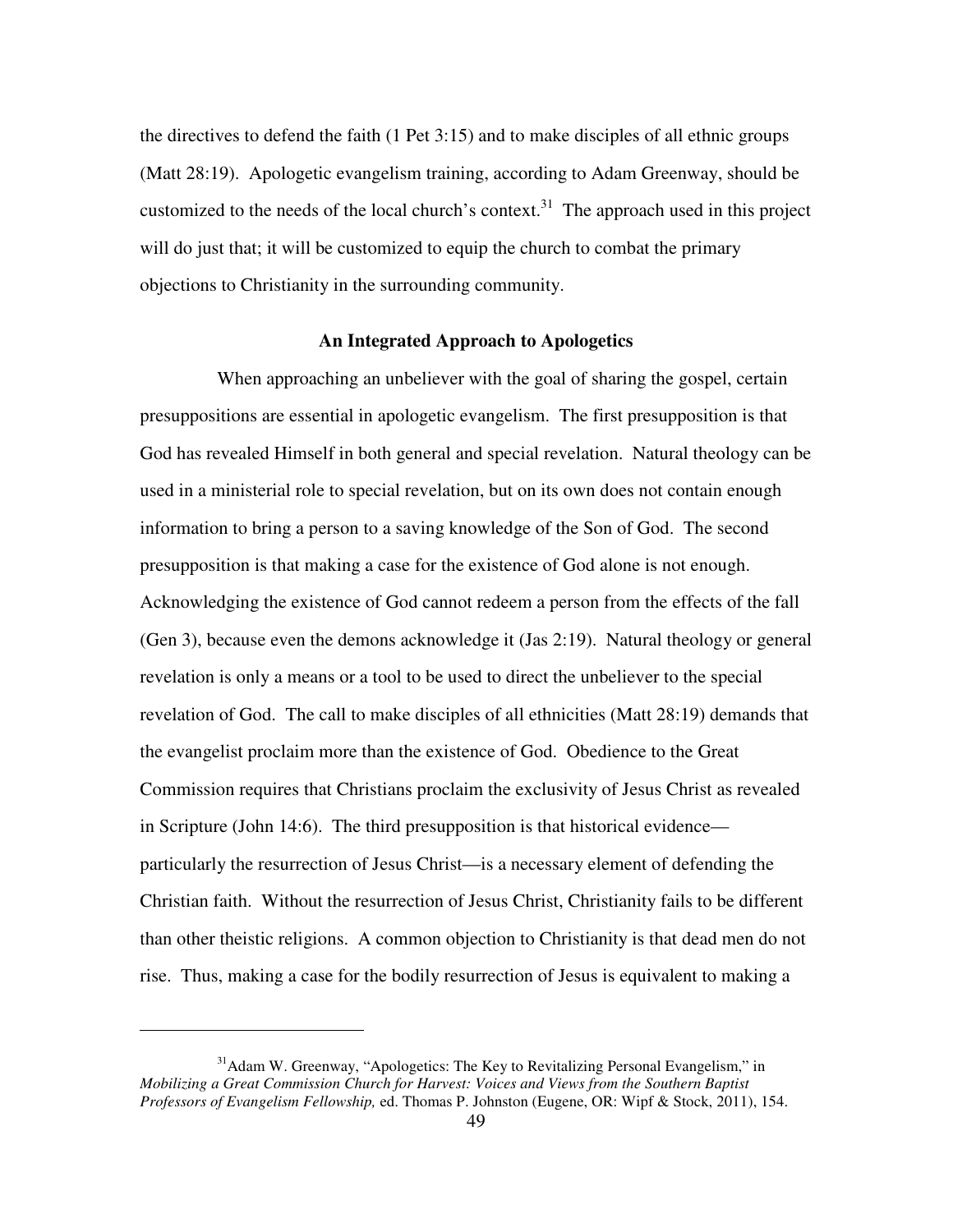case for biblical Christianity. The final presupposition is that any objection to Christianity posed by an unbeliever can be an opportunity for sharing the gospel. Arguments against the Christian faith are often self-refuting or based on fundamental misunderstandings about Christianity, and therefore can be used as a means to declare the truth of the gospel (1 Pet 3:15).

## **Arguments for the Existence of God**

An encounter with an atheist or an agnostic will often require a case for the existence of God. At this point, the evangelist must carefully explain to the unbeliever that there are logical reasons to believe that God exists. Many agnostics, those who claim that one cannot possess enough knowledge to determine if God exists or not, do not see their view as self-refuting. Once the evangelist explains that the agnostic claims superior knowledge of God in stating that knowledge of God is unknowable, his argument has been defeated. The agnostic, like the atheist, should be engaged with one of three arguments focused on proving the existence of God. Before explaining the case for theism, it is important to note that any argument for the existence of God is not a fact, but a logical conclusion based on reasons and one's interpretation of the evidence. The primary argument for theism within the classical approach is known as the cosmological argument. As Norman Geisler states, "the cosmological argument is the argument from the beginning of the universe. If the universe had a beginning, then the universe had a cause."<sup>32</sup> Additionally, William Lane Craig has popularized a version known as the Kalām cosmological argument, which states,

- 1. Whatever begins to exist has a cause of its existence.
- 2. The universe began to exist.

<sup>32</sup>Norman L. Geisler and Frank Turek, *I Don't Have Enough Faith to Be an Atheist* (Wheaton, IL: Crossway, 2004), 75.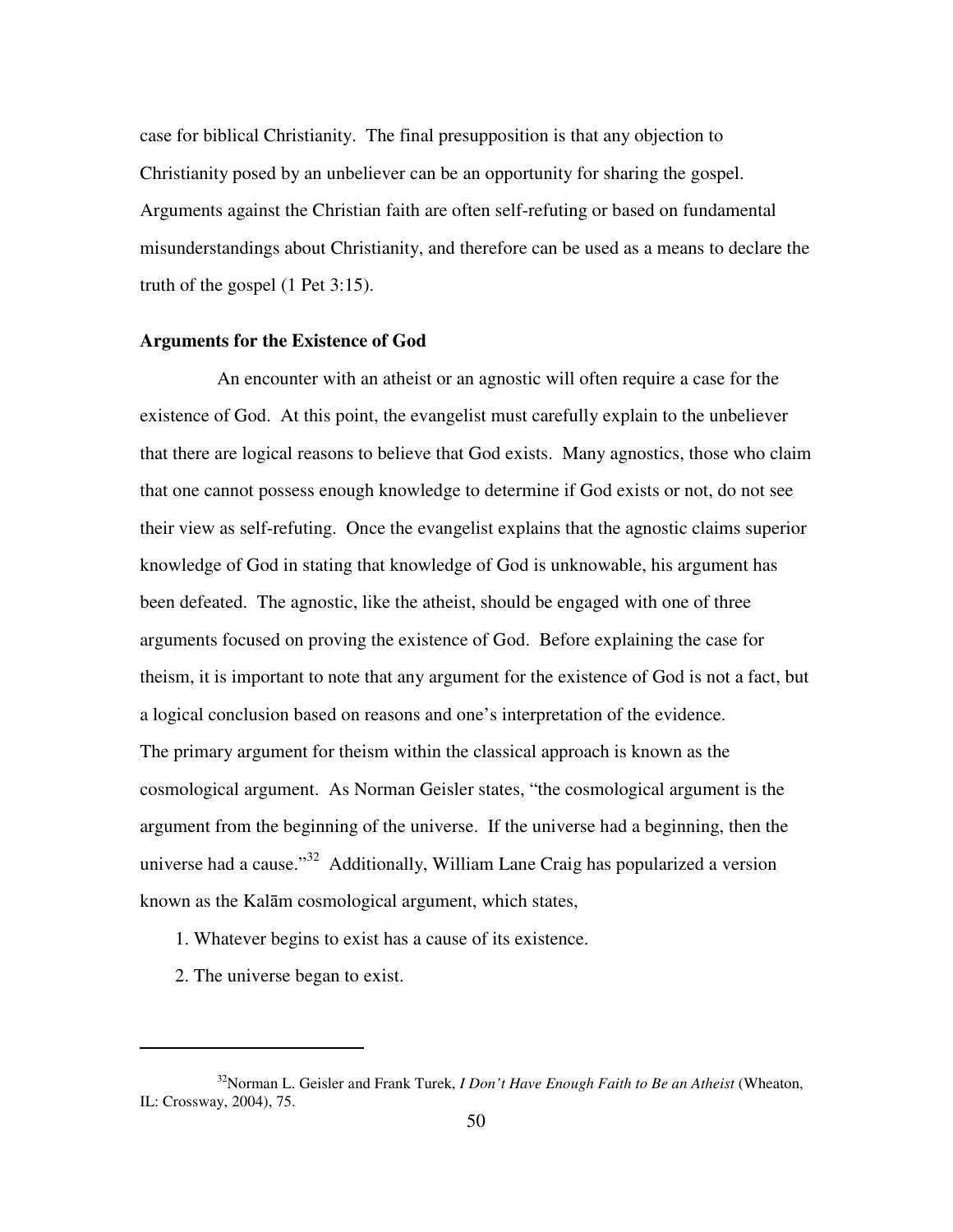3. Therefore, the universe has a cause of its existence. $^{33}$ 

The cosmological argument, in all its forms, is built on the premise that everything that had a beginning had a cause, which is substantiated by the Law of Causality.<sup>34</sup> The major premise of Geisler's version of the cosmological argument is based on this first principle of causality. *The Baker Encyclopedia of Christian Apologetics* defines the principle of causality as:

- 1. Every effect has a cause.
- 2. Every contingent being is caused by another.
- 3. Every limited being is caused by another.
- 4. Everything that comes to be is caused by another.
- 5. Nonbeing cannot cause being.<sup>35</sup>

Based on what is observable in creation, one can conclude that the first premise of the cosmological argument is "self-evident or reducible to the self-evident."<sup>36</sup> To deny the law of causality would require one to deny "the fundamental principle of science, and to deny rationality."<sup>37</sup> According to Geisler, this denial would require one to reject the process of rational thinking, which is putting together thoughts (the causes) that result in conclusions (the effects).<sup>38</sup> Since the first premise is easily established, in order for the cosmological argument to be logically consistent, the minor premise that the universe had a beginning must be defended.

In order to defend the second premise of the cosmological argument, the apologist can utilize a leading atheistic scientist who believes the universe had a

<sup>35</sup>Geisler, *Baker Encyclopedia of Christian Apologetics*, 120.

 $36$ Ibid.

<sup>&</sup>lt;sup>33</sup>William L. Craig, *On Guard: Defending Your Faith with Reason and Precision* (Colorado Springs, CO: David C. Cook, 2010), 74.

<sup>34</sup>Geisler and Turek, *I Don't Have Enough Faith to Be an Atheist*, 75.

<sup>37</sup>Geisler and Turek, *I Don't Have Enough Faith to Be an Atheist,* 75.

 $38$ Ibid.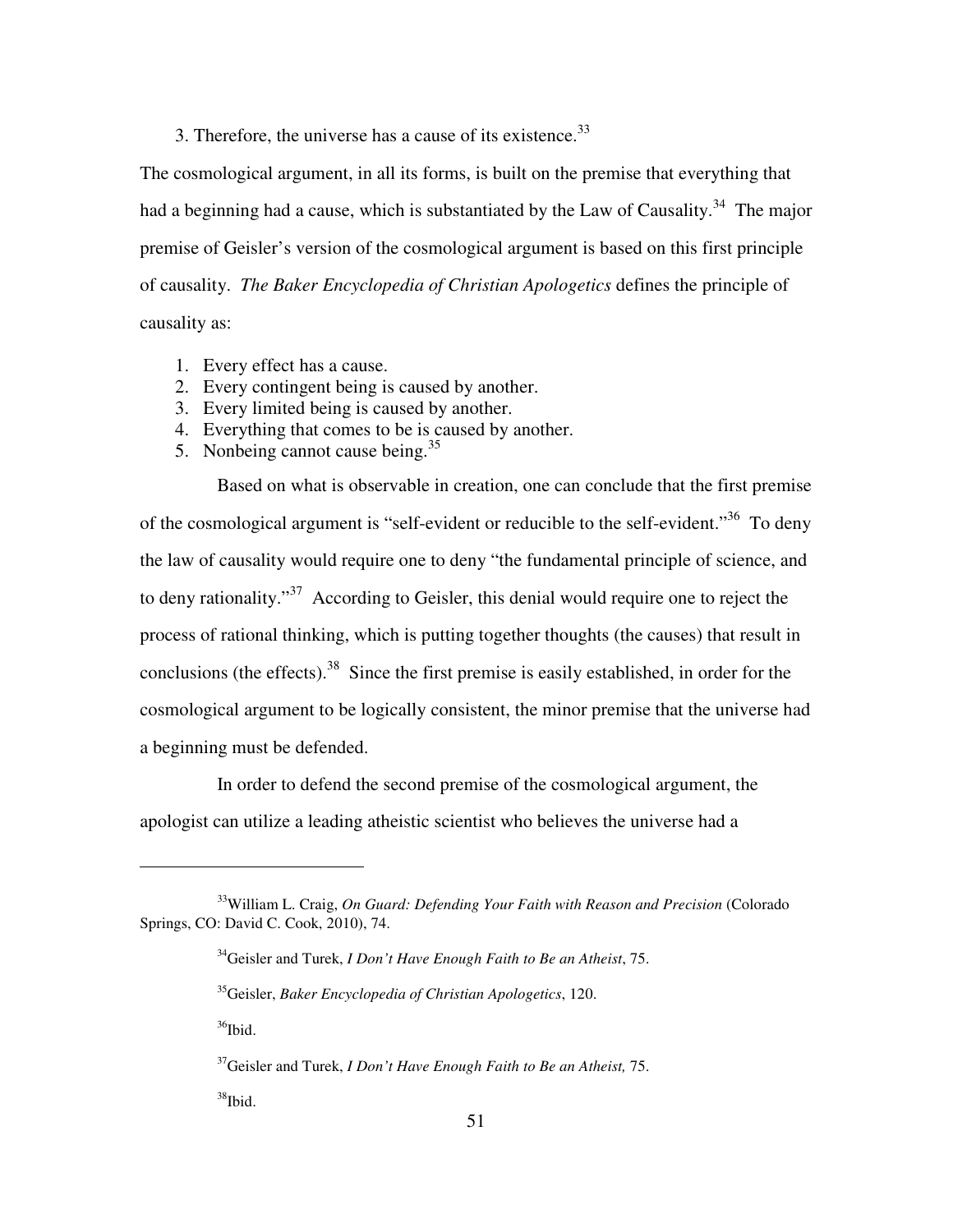beginning. When Paul preached the gospel to the Greeks at Athens, he quoted pagan poets and philosophers to make a case for the existence of God (Acts 17: 16-32). For example, one of the most well-known naturalists, Stephen Hawking, believes that the universe is not eternal and had a beginning.<sup>39</sup> Therefore, if it had a beginning, according to the cosmological argument, it had a cause. Thus, the Christian apologist can use Hawking's conclusion about the universe to make a case for theism. Additionally, the case can be made that if the universe had no beginning then there was no beginning of time. This concept, however, is illogical because an actual infinite regress is impossible. As Craig observes, "If you can't count to infinity, how could you count down from infinity?" $40$  If the universe is eternal, then today would not be possible. Since creation exists in time, and today is the last day in history, then it follows that time began. Based on the observable evidence, the most logical conclusion is that the universe had a beginning, and if there was a beginning there had to be a cause. The cosmological argument gives the evangelist a solid foundation for presenting the God of Christianity.

Another argument the Christian apologist can use for theism is the teleological argument, or argument from design. The design argument seeks to demonstrate the necessity of an intelligent and divine being by calling attention to the fine-tuning of the universe and life. Naturalists might contend that the universe does appear to be designed, but it is the result of chance. By appealing to chance, the naturalist incorrectly proposes the theory that life appeared, flourished, and is sustained by random or accidental events, and that this theory is superior to the design argument. In other words, the naturalist's position is that the appearance of design is only an illusion. Naturalistic philosophical presuppositions are presented as scientific fact and are presented as superior to the

 $39$ Stephen W. Hawking, "The Origin of the Universe," Stephen W. Hawking [on-line]; accessed 18 November, 2011; available from http://www.hawking.org.uk/index.php/lectures/ publiclectures/94, html; Internet.

<sup>40</sup>Craig, *On Guard,* 84.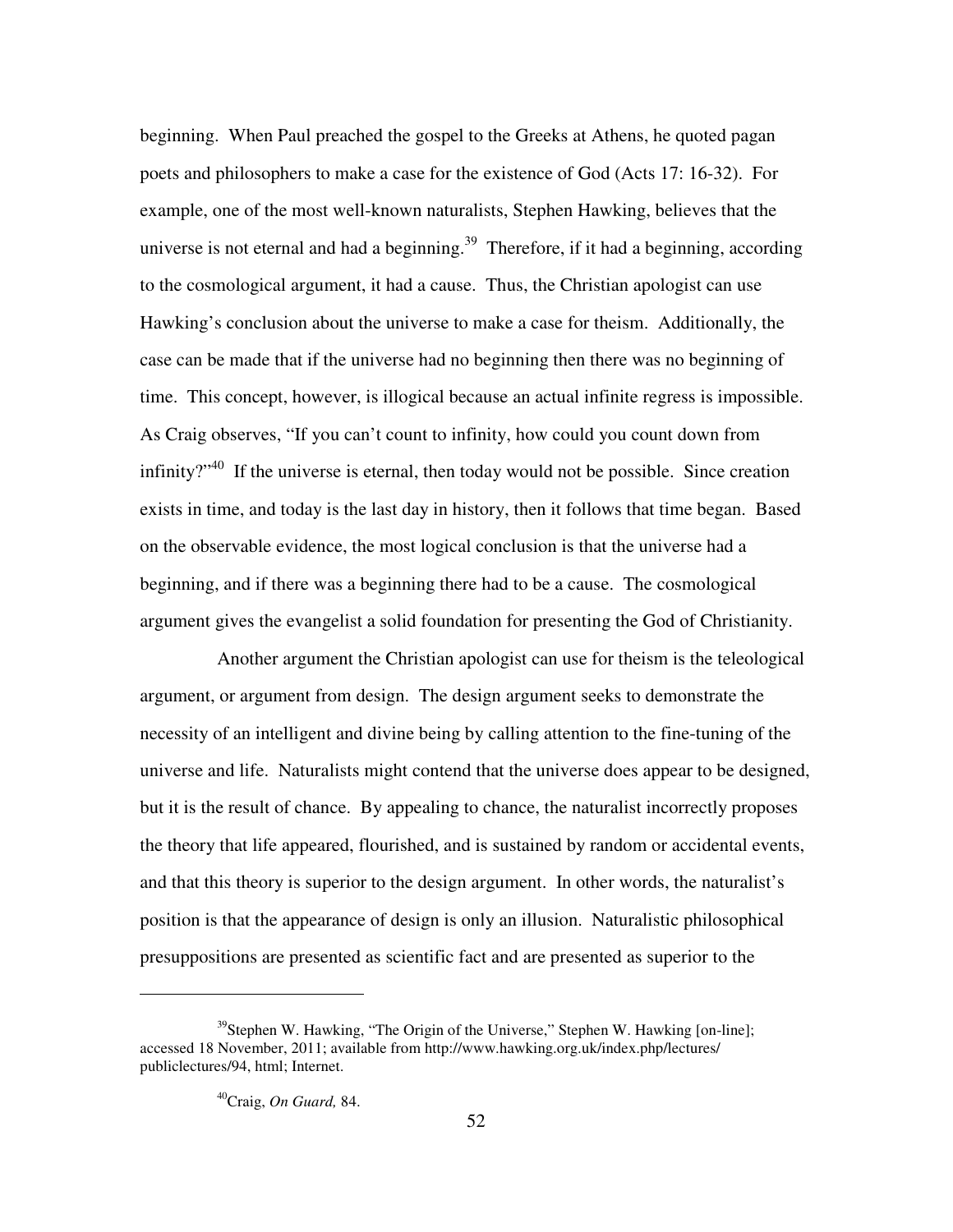evidence of design. Scientific evidence, however, can be used to make a compelling case for a divine designer. Defending this argument, Craig offers an example of fine-tuning:

The so-called weak force, one of the four fundamental forces of nature, which operates inside the nucleus of an atom, is so finely tuned that an alteration in its value by even one part out of 10100 would have prevented a life-permitting universe! Similarly, a change in the value of the so-called cosmological constant, which drives the acceleration of the universe's expansion, by as little as one part in  $10^{120}$  would have rendered the universe life-prohibiting.<sup>4</sup>

Craig's comprehensive example illustrates that the naturalistic worldview, arguing against a divine designer, can be refuted with scientific evidence. Philosophers, such as Craig, are able to recall and employ very detailed and scientific arguments for the existence of God. Most Christians, however, are not as skilled to state such complex arguments when engaging unbelievers. In that case, the evangelist can use the following syllogism:

- 1. Every design had a designer.
- 2. The universe has highly complex design.
- 3. Therefore, the universe had a Designer. $^{42}$

The teleological argument can be made through deduction; however, an abductive argument can bolster the case. An abductive argument presents the conclusion of the design argument as the best possible explanation of the evidence as opposed to presenting it as a concrete conclusion. House and Jowers contend that using the design argument abductively will make it more credible to educated unbelievers.<sup>43</sup> In fact, it would be unwise to present any theistic argument as fact. Instead, Christians must honestly present their conclusions as the most plausible based on the evidence. Since logic and reason are tools used by fallible and finite creatures, any use of them must be

<sup>41</sup>Ibid.*,* 109.

<sup>42</sup>Geisler and Turek, *I Don't Have Enough Faith to Be an Atheist*, 95.

<sup>43</sup>House and Jowers, *Reasons for Our Hope*, 266.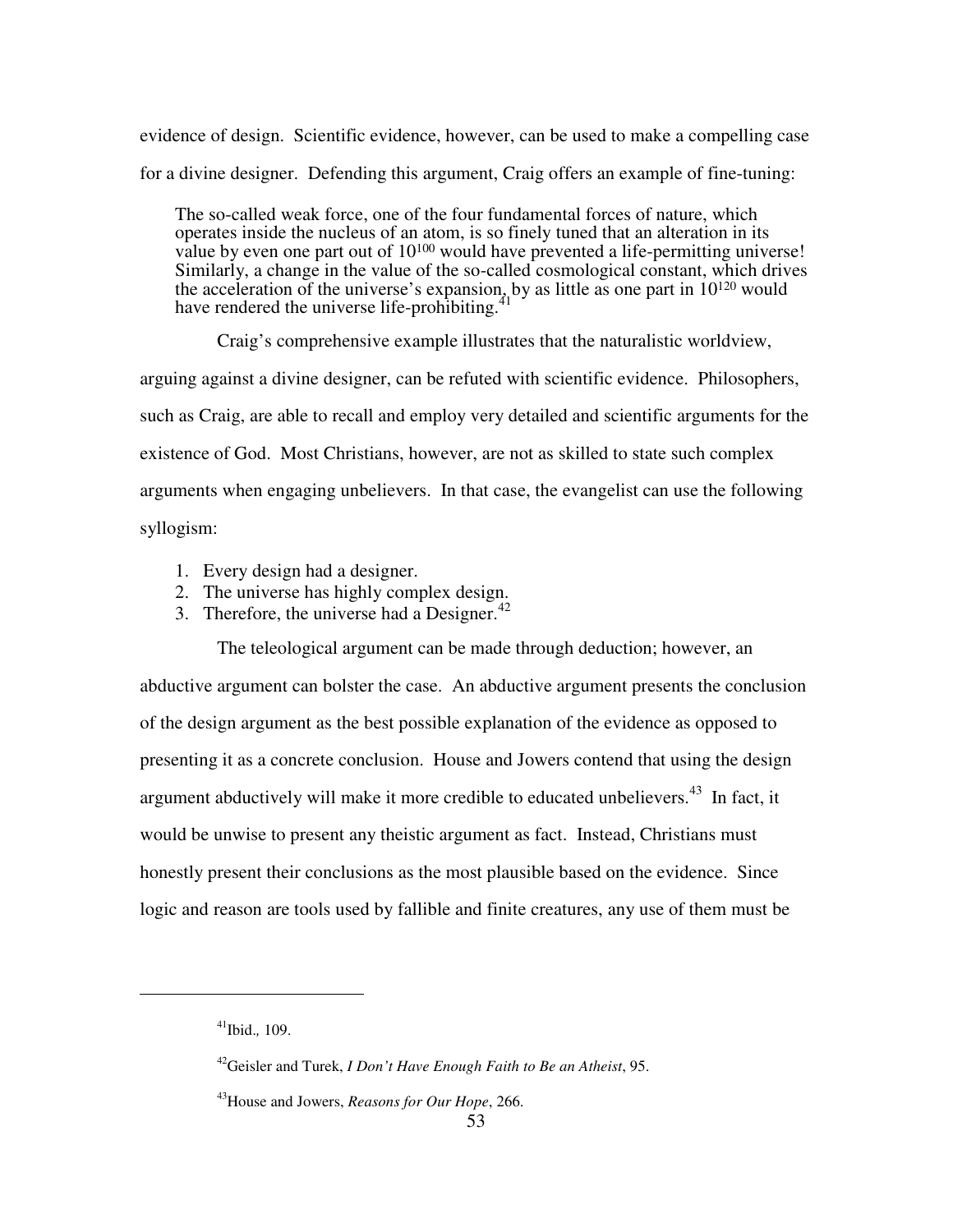only for the purpose of directing an unbeliever to the perfect revelation of God found in Scripture.

The final argument for theism is made by appealing to universal moral standards. The moral argument is not to be used to prove that atheists or non-Christians are immoral, but instead to demonstrate through reason that if God does not exist, then there is no basis for objective values and duties. The moral argument, as presented by Craig states:

- 1. If God does not exist, objective moral values and duties do not exist.
- 2. Objective moral values and duties do exist.
- 3. Therefore, God exists.<sup>44</sup>

Objections to the moral argument are primarily focused against objective morality. Unbelievers who contend that morality is subjective, or based on one's opinion, typically live as if it is objective. To demonstrate that unbelievers live as if objective values and duties exist, Craig says to ask unbelievers how they feel about the Hindu practice of suttee, a religious ceremony where the widow of the deceased is burned alive.<sup>45</sup> If no objective moral values exist, then it follows that one cannot denounce any inhumane practices of other cultures or religions as evil. Occasionally, it is possible to find an atheist completely committed to his or her worldview who will not denounce such acts as the holocaust of World War II or the genocides that took place in Rwanda and Sudan. The majority of unbelievers will label these events as evil and unjust, at which point, the evangelist must challenge them to present a basis for why murder and genocide are wrong. The crux of this argument is that without God there is no foundation for declaring any act evil. If, as Geisler and Turek point out, "everyone knows that there are absolute moral obligations,"<sup>46</sup> then it follows that an absolute moral law exists, originated

<sup>44</sup>Craig, *On Guard*, 129.

 $45$ Ibid., 141.

<sup>46</sup>Geisler and Turek, *I Don't Have Enough Faith to Be an Atheist,* 171.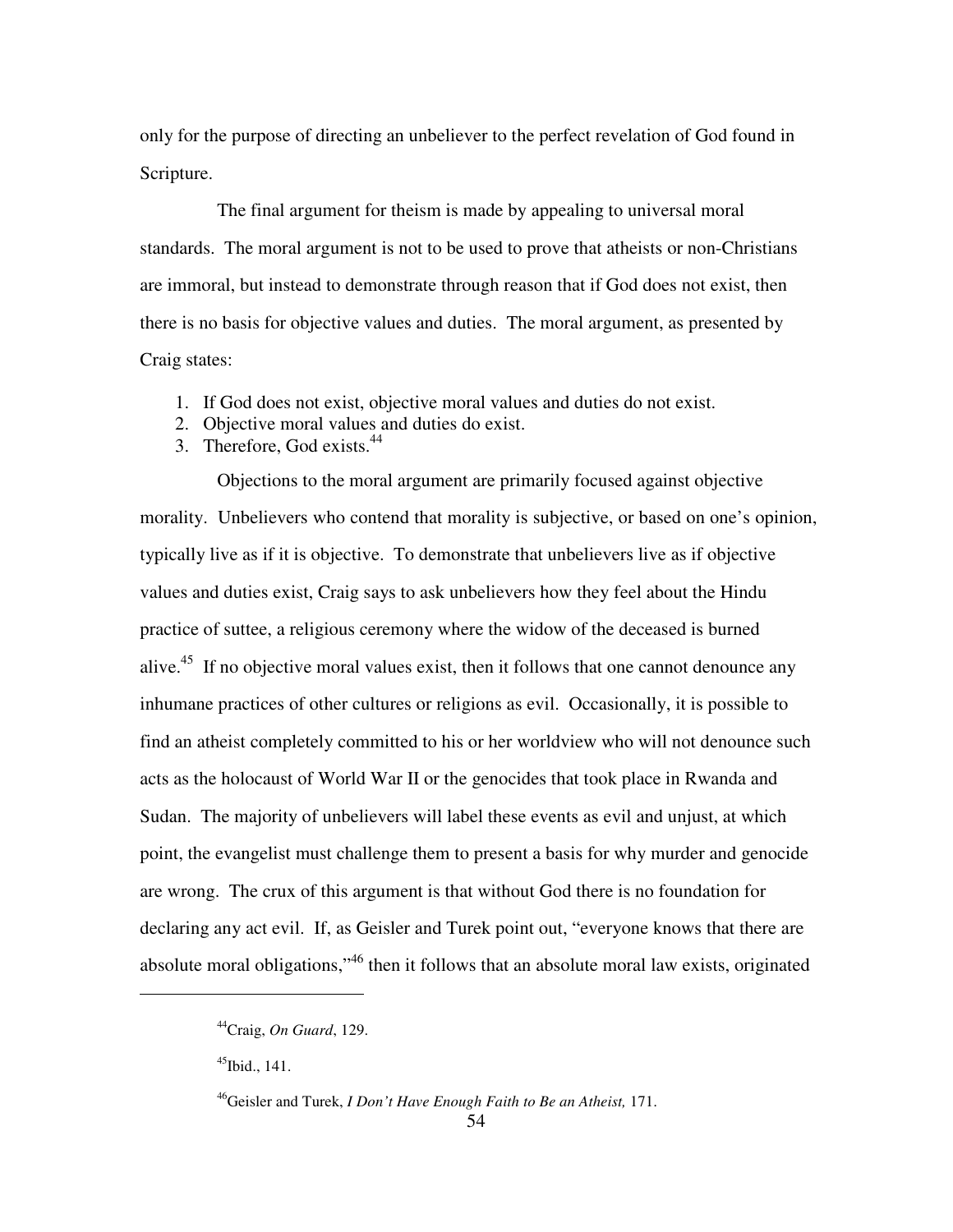by something other than man himself. It is apparent that there is a moral law, and since every law has a law giver, then it is reasonable to state that a moral law giver exists. $47$ 

The cosmological argument demonstrates that there was a first uncaused cause, and the design argument reveals this uncaused entity must be intelligent; the moral argument demonstrates that this intelligent uncaused cause is also perfectly good. Used together, these three arguments serve as a solid basis for presenting the God of the Bible to unbelievers with the ultimate goal as presenting the gospel of Jesus Christ. The evangelist must use the preceding philosophical case as a bridge to special revelation. Transitioning from a purely philosophical case for theism to the gospel of Christ can be done by employing evidential apologetics. The next step, therefore, is to present historical evidence for the reliability of the New Testament.

# **Historical Evidence for the Reliability of the New Testament**

In evangelistic encounters, it is not uncommon to meet theists who are not followers of Christ because they do not believe that the New Testament is the most reliable source of information on the life of Jesus of Nazareth. Objections are presented in various forms; however, one of the most common is a belief that the authors of the New Testament were not eyewitnesses of the recorded events. Since the New Testament, especially the four Gospels, is the most reliable historical account of the life of Jesus, then it follows that an argument for the reliability of the canonical Gospels will precede a case for the resurrection and divinity of Christ.

To establish the historicity of the New Testament documents, Craig proposes the evangelist use the criteria of authenticity, which are "signs of historical credibility."<sup>48</sup> In other words, the evidence will provide strong support that the events recorded in the

<sup>47</sup>Ibid., 171.

<sup>48</sup>Craig, *On Guard*, 194.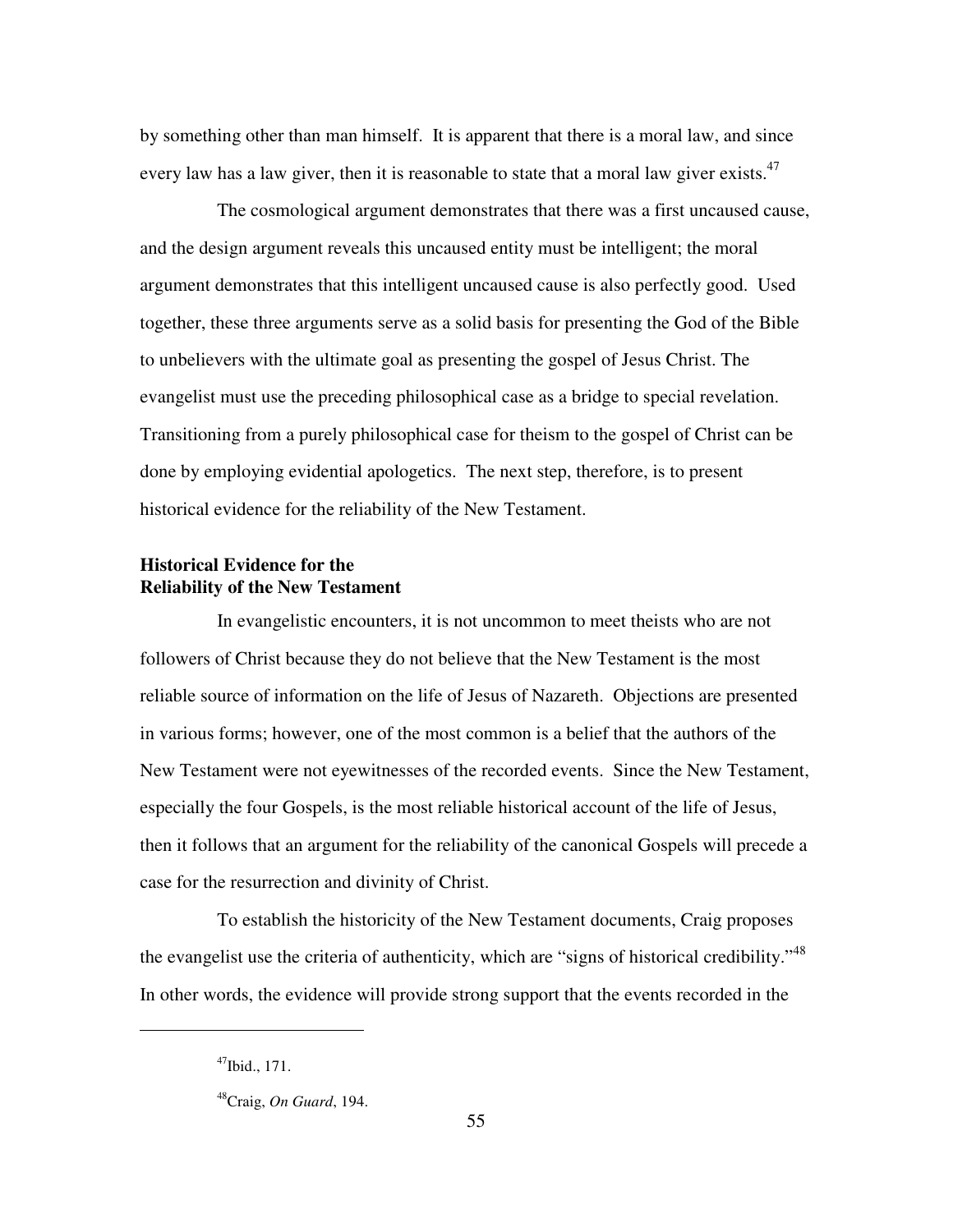Gospels are mostly likely historically accurate. Craig's list includes six criteria; however, only four of these are necessary to present a strong case for the trustworthiness of the New Testament. The first of Craig's criteria asks if the events recorded in the Gospels fit the facts of the time and place. Luke, the historian and author of Luke and Acts, "displays and incredible array of knowledge of local places, names, environmental conditions, customs, and circumstances that befit only an eyewitness contemporary with the time and events,"<sup>49</sup> according to Geisler and Turek. The accuracy of events, persons, and places demonstrated by Luke and other authors of the New Testament provides ample evidence for the first criterion.

The second criterion for evaluating a historical document requires early and independent sources of the events. The four canonical Gospels along with passages such as Philippians 2:5-7 and 1 Corinthians 15:1-8, which both appear to be based on Christian creeds and confessions that predate the New Testament, meet the above criteria. Matthew's Gospel is believed to be written by the apostle of the same name, also known as Levi (Matt 9:9; Mark 2:14); both Mark and Luke were associates of Apostles and recorded their Gospels within forty years of the events, and the fourth gospel is believed to have been written by the apostle John (John 1:14; 20:30-31). The above passages reveal that early Christians believed that Jesus was the Son of God and that he had bodily and visibly resurrected from the grave. The evidence of multiple and independent sources helps to establish the plausibility of the events recorded in the New Testament.

The third criterion proposed by Craig is the principle of embarrassment. This principle is established through events recorded in the New Testament that portray the disciples as dim-witted doubters who often misunderstand Jesus' teachings and who would eventually abandon him after his arrest. Since these events could possibly be embarrassing to the early church, it is unlikely that the accounts are fabricated.

<sup>49</sup>Geisler and Turek, *I Don't Have Enough Faith to Be an Atheist,* 256.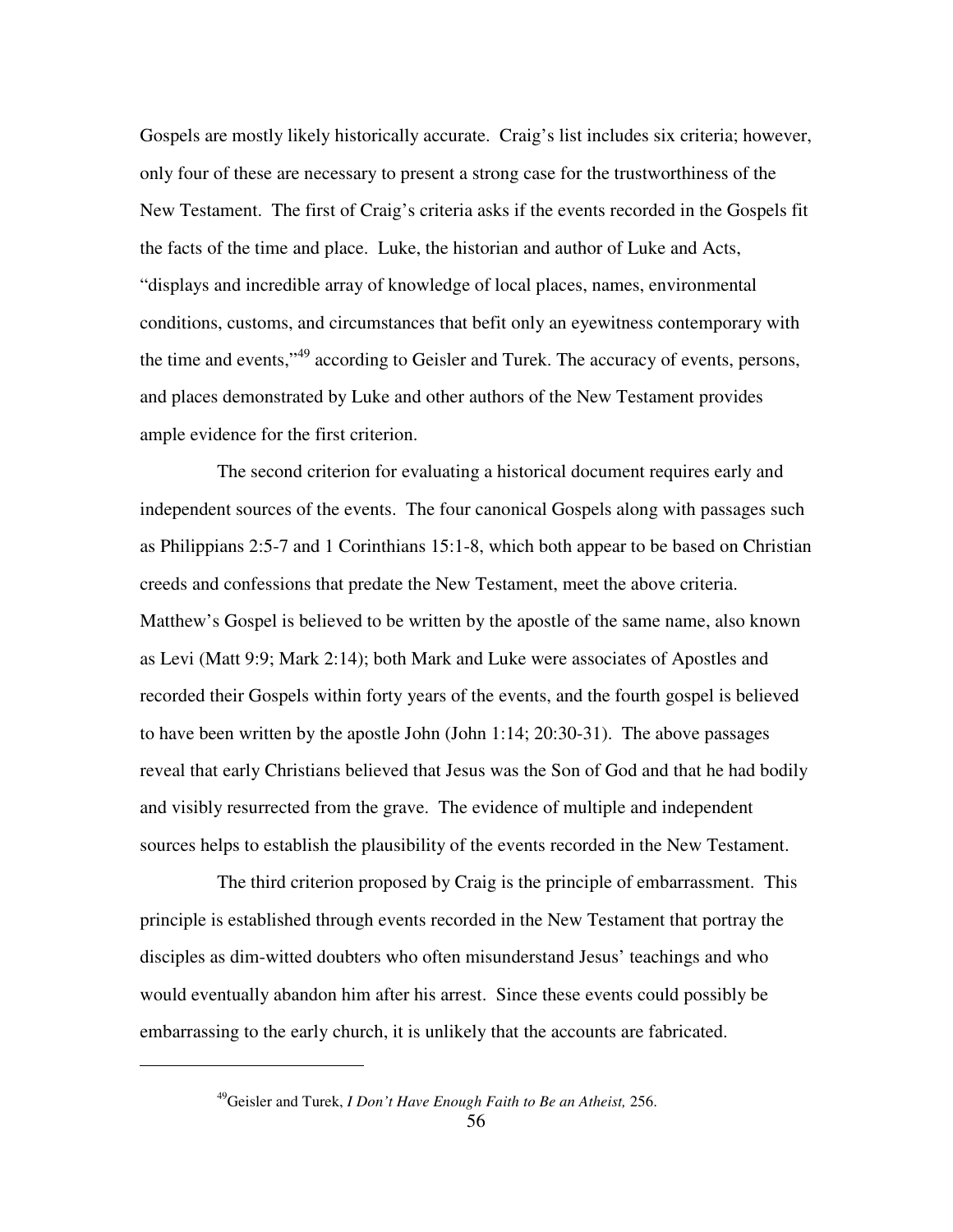Furthermore, events such as Jesus referring to Peter as Satan (Matt 16:23) are not what one would normally expect from a non-eyewitness author who is attempting to perpetrate myths as truth in hope of furthering Christianity. The first people to see the risen Jesus were women (Matt 28:1-10), and not the disciples. Since the testimony of women was not considered reliable by the Jews in the first century, and since the account portrays the disciples as lacking faith, it must be taken serious as being historically accurate. Furthermore, perhaps the most embarrassing event recorded in the Gospels is the unbelief and fear displayed by the disciples compared to the dedication of the women who remained with Jesus until the end of his life. These events caused humiliation to the Christian community and required greater explanation; thus they are unlikely to have been added at a later date.

While this embarrassment criterion does help establish historically reliable events, the principle cannot be applied in reverse, meaning one cannot claim that an event is not historically accurate if it does not meet the criterion of embarrassment. This third criterion, like the others, assists apologists in making a cumulative case for the reliability of the New Testament.

One of the objections to the historicity of the resurrection of Jesus is the hypothesis that the disciples had sincerely hoped Jesus would resurrect from the grave. That hope is what caused them to believe that he had resurrected even though he was still in the grave. To answer that objection, we can examine Craig's fourth criterion for determining historical reliability, the criterion of dissimilarity, as "the incident is unlike earlier Jewish ideas and/or unlike later Christian ideas."<sup>50</sup> For example, this objection to the resurrection of Jesus lacks credibility because the argument goes against the first century Jewish theology that understood the resurrection of the dead to be a general resurrection that would occur at the end of the age. Therefore, the individual resurrection

<sup>50</sup>Craig, *On Guard*, 195.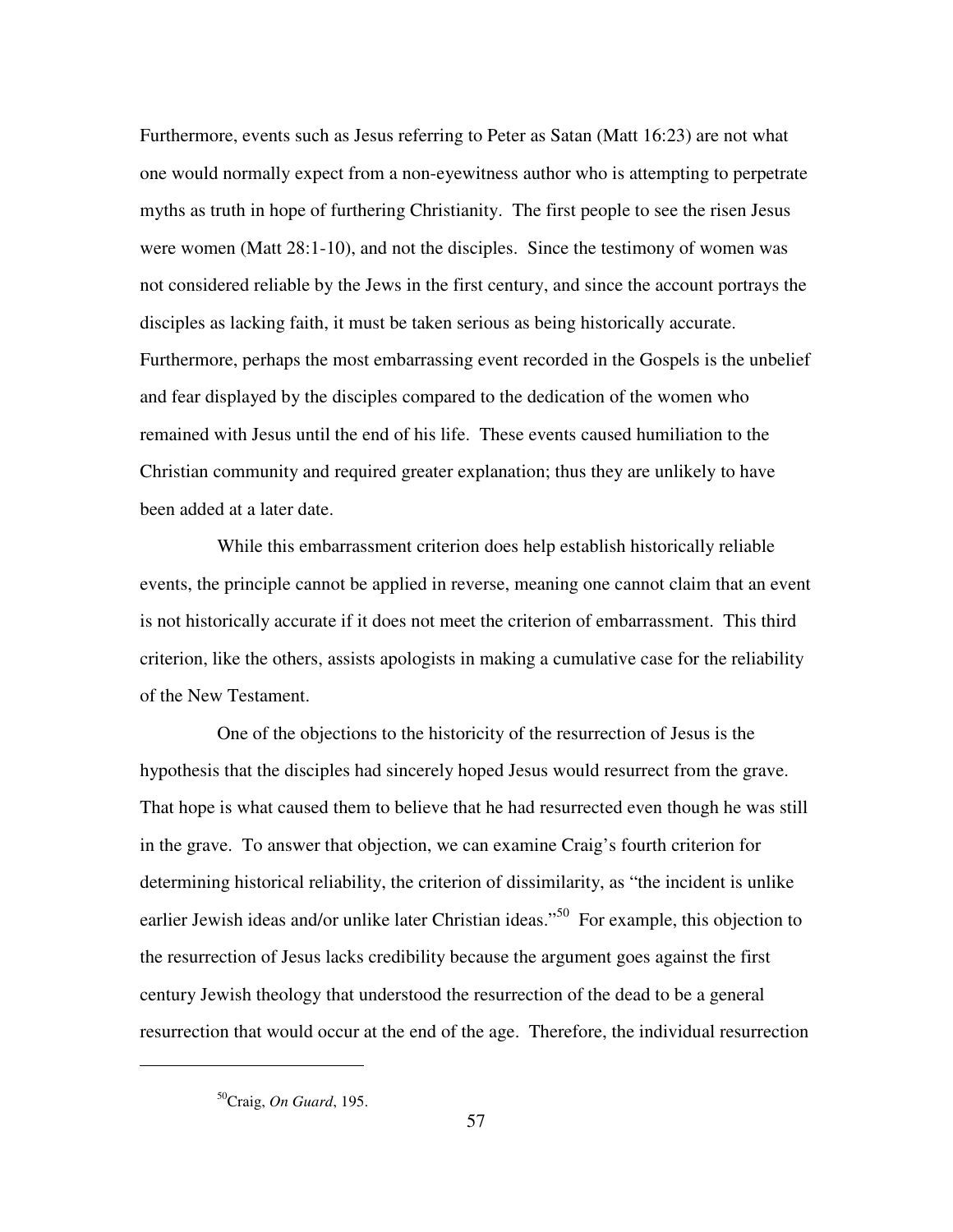of one Jew would not have been a theological hope of the disciples. To the contrary, the behavior of the disciples after the death of Jesus reveals they had no expectation of his resurrection. The resurrection, like many other theological concepts in the Gospels meets the criterion of dissimilarity.

In addition to meeting Craig's numerous criteria for authenticity, the New Testament's trustworthiness is furthered established through the abundance and early date of its manuscripts. Wegner states that "there are at least 5,400 known extant fragments or manuscripts of the New Testament text."<sup>51</sup> Geisler agrees and bolsters the case for the historical reliability of the New Testament, when he says, "There is more abundant and accurate manuscript evidence for the New Testament than for any other book from the ancient world."<sup>52</sup> Establishing the historical accuracy and overall trustworthiness of the Bible is challenging; however, the antiquity, accuracy, and number of manuscripts for the New Testament will strengthen the argument.

The historical accuracy and credibility of the New Testament help the evangelist establish that the Gospels' accounts are reliable. This allows the evangelist to make a case for the divinity of Christ when he or she encounters a skeptic who refuses to believe that Jesus was anything more than a man. This case can be made by appealing to two lines of evidence: examining the claims that Jesus made about himself as recorded in the Gospels, and evaluating the evidence for Jesus' resurrection as recorded by the eyewitness in the Gospels, as well as Paul's apologetic found in 1 Corinthians 15. There are no recorded personal writings of Jesus; thus one must depend upon the New Testament as the primary source for accounts of his ministry.<sup>53</sup> Establishing the

<sup>51</sup>Paul D. Wegner, *The Journey from Texts to Translations: The Origin and Development of the Bible* (Grand Rapids: Baker Academic, 1999), 235.

<sup>52</sup>Geisler, *Christian Apologetics*, 306.

<sup>53</sup>Craig, *On Guard,* 184.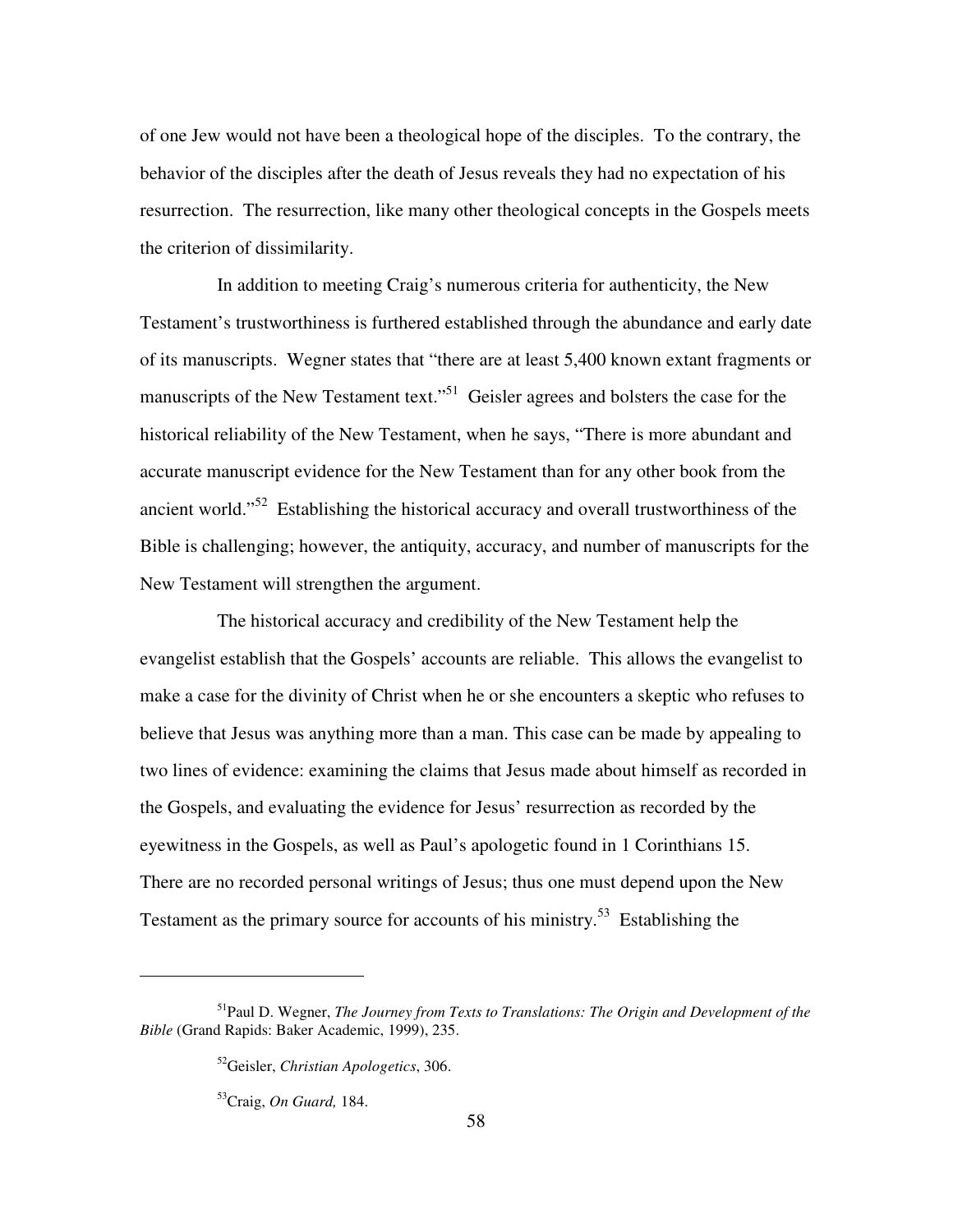trustworthiness of the New Testament then is a necessary prerequisite before transitioning to the claims of Jesus to be the Son of God. The deity of Christ, as Geisler accurately states, "Is absolutely essential to true Christianity. If it is true, then Christianity is unique and authoritative. If not, then Christianity does not differ in kind from other religions."<sup>54</sup> The purpose of all the preceding philosophical and historical arguments was to lay a foundation for presenting the unique and unparalleled fact that Jesus of Nazareth was God in the flesh (John 1:1-2, 14; 1 John 1:1-2). In order to defend the claim that Jesus announced equality with God, Geisler suggests several claims made by Jesus.<sup>55</sup>

To prove that Jesus claimed to be Jehovah, Geisler compares Old Testament passages that speak exclusively of Jehovah to New Testament passages where Jesus makes statements that appear to make him equal with God. An important note, however, is that cults like Jehovah's Witnesses attempt to combat this argument by claiming others misunderstood who Jesus was and incorrectly ascribed to him the status of deity. One example of this alleged misunderstanding was when Thomas saw the resurrected Jesus and said, "My Lord and my God" (John 20:28). According to Jehovah's Witnesses, Thomas is only recognizing Jesus a special human being who has become like the judges of the Old Testament.<sup>56</sup> Further the Jehovah's Witnesses contend that Jesus himself never actually claimed to be God, and dismiss any reference to Scripture that does not directly show that Jesus claimed to be God.

The most convincing evidence that Jesus claimed to be God are his statements that he possessed power and privileges that were ascribed only to Jehovah. Geisler notes,

213.

<sup>54</sup>Geisler, *Christian Apologetics, 329.*

<sup>55</sup>Ibid., 330-34.

<sup>56</sup>*Reasoning from the Scriptures* (Brooklyn, NY: Watch Tower Bible and Tract Society, 1989),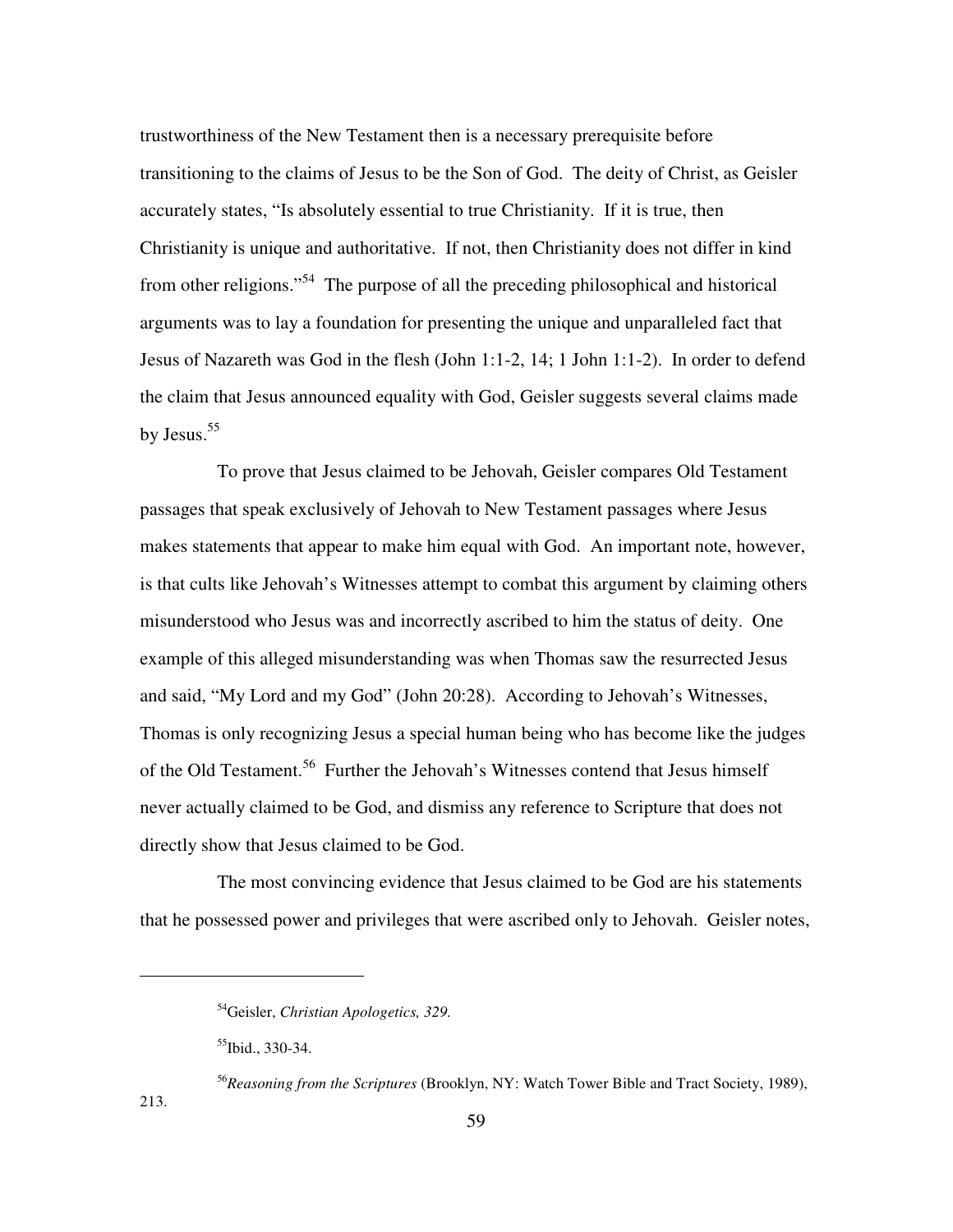The very things that the Jehovah of the Old Testament claimed for himself Jesus of Nazareth also claimed, as the following verses reveal: Jesus said, "I am the good shepherd" (John 10:11), but the Old Testament declared "Jehovah is my shepherd" (Ps. 23:1). Jesus claimed to be judge of all men and nations (John 5:27 f. and Matt. 25:31 f.) but Joel, quoting Jehovah, wrote: "for there I will sit to judge all nations round about" (Joel 3:12). Jesus said, "I am the light of the world" (John 8:12) whereas Isaiah says, "Jehovah will be unto thee an everlasting light, and thy God thy glory" (60:19). Jesus claimed in prayer before the Father to share his eternal glory, saying "Father, glorify thou me in thy own presence with the glory which I had with thee before the world was made." But Isaiah quoted Jehovah vowing, "my glory will I not give to another"  $(42.8)$ .

In direct refutation of the cult's view of Jesus, the New Testament offers evidence that Jesus claimed to be equal with God the Father. The Gospel of John provides the most striking claims of the deity of Christ. In chapter 5 of John, Jesus claims multiple deistic attributes: an intimate knowledge of the Father's work and plans (17, 19, 20); to possess the power to raise the dead (21); to judge the world (22); to receive the same honor as the Father  $(23)$ ; and the ability to grant eternal life  $(24)$ . The recorded Jewish response was to charge him with blasphemy, which resulted in killing him for claiming equality with the Father. Based on what the Jews heard plainly from the mouth of Jesus, they believed that Jesus was "calling God His own Father," and thus, "making himself equal with God" (John 5:18). Clearly, the original audience believed that Jesus was making himself equal with God; if he had not, they would not have accused him of blasphemy and sought his death.

Another convincing proof of the divinity of Jesus is his willingness to be worshipped. Throughout the Old Testament, worship of anyone but God is clearly forbidden (Exod 20:1-4; Deut 5:6-9).<sup>58</sup> Groothuis accurately notes, "that faithful Jews worshiped God alone, as God has commanded."<sup>59</sup> In this most hostile climate, one finds Jesus claiming to be God and receiving the adoration and worship that was to be given

<sup>58</sup>Ibid., 333.

<sup>57</sup>Geisler, *Christian Apologetics,* 331.

<sup>59</sup>Groothuis, *Christian Apologetics*, 493.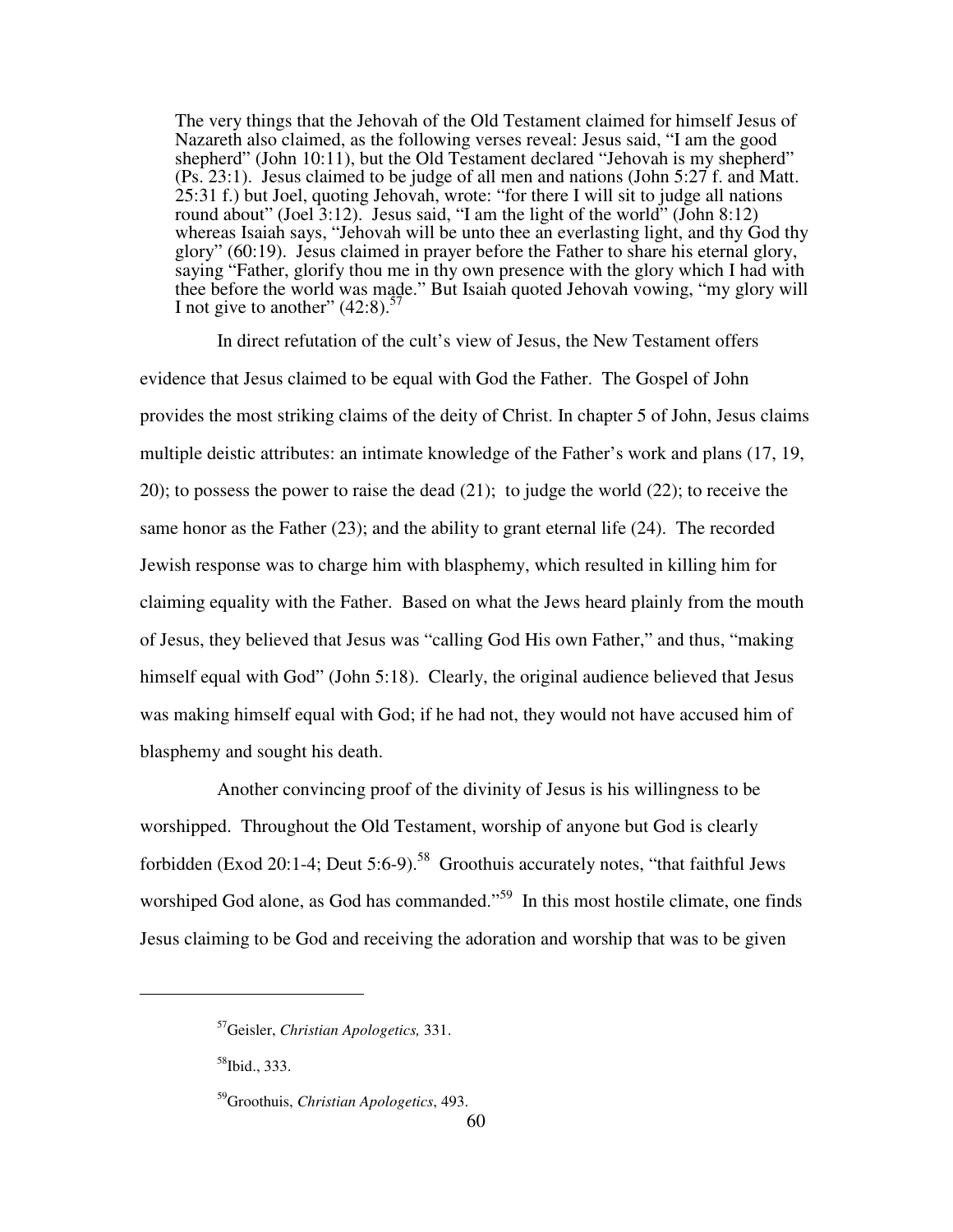only to God in Judaism. Unlike other surrounding polytheistic cultures that would have allowed for an additional god in their pantheon, the Jewish people believed that only Yahweh could be worshipped (Exod 20:1-3), yet in this strict monotheistic environment on at least nine occasions Jesus accepts worship (Matt 8:2; 9:18; 14:33; 15:25; 20:20; 28:9, 17; Mark 5:6; John 9:38; 20:28).<sup>60</sup> In further claims to deity, Jesus requires his followers to pray in his name (John 14:13, 14; 15:7) which is clearly a claim of deity in itself. Based on the previous evidence, there can be little doubt that Jesus, as well as his followers, understood that praying in his name (1 Cor 5:4), along with praying to him (Acts 7:59), was an act of worship. $61$ 

The resurrection of Jesus is further evidence of his deity. While some, like Jehovah's Witnesses, contend that Jesus could not be God because God cannot die, historical orthodox Christianity understands the resurrection as further proof of Christ's deity. The authors of the New Testament appealed to the resurrection as an apologetic for Jesus being the Christ (Acts 2:30-36; Rom 1:3-4; 1 Cor 15:1-28). Having already defended the historical reliability of the New Testament, the apologist can use the empty tomb, the eyewitness testimonies, and the testimony of the adversaries of Christ to make a comprehensive case for the resurrection of Jesus of Nazareth. An argument for the resurrection requires not only an examination of the evidence, but also a plausible explanation of the evidence.<sup>62</sup> The evangelist must keep in mind the goal is not to simply present the resurrection of Jesus as an historical fact, but more importantly to explain the significance of his conquering death and the grave. The purpose of apologetic evangelism is to present the gospel of Jesus Christ, stating that Jesus died for sin, was buried, and rose again the third day (1 Cor 15:3-4). As in all preceding arguments,

<sup>60</sup>Geisler, *Christian Apologetics,* 333.

 $^{61}$ Ibid., 334.

<sup>62</sup>Craig, *On Guard,* 219.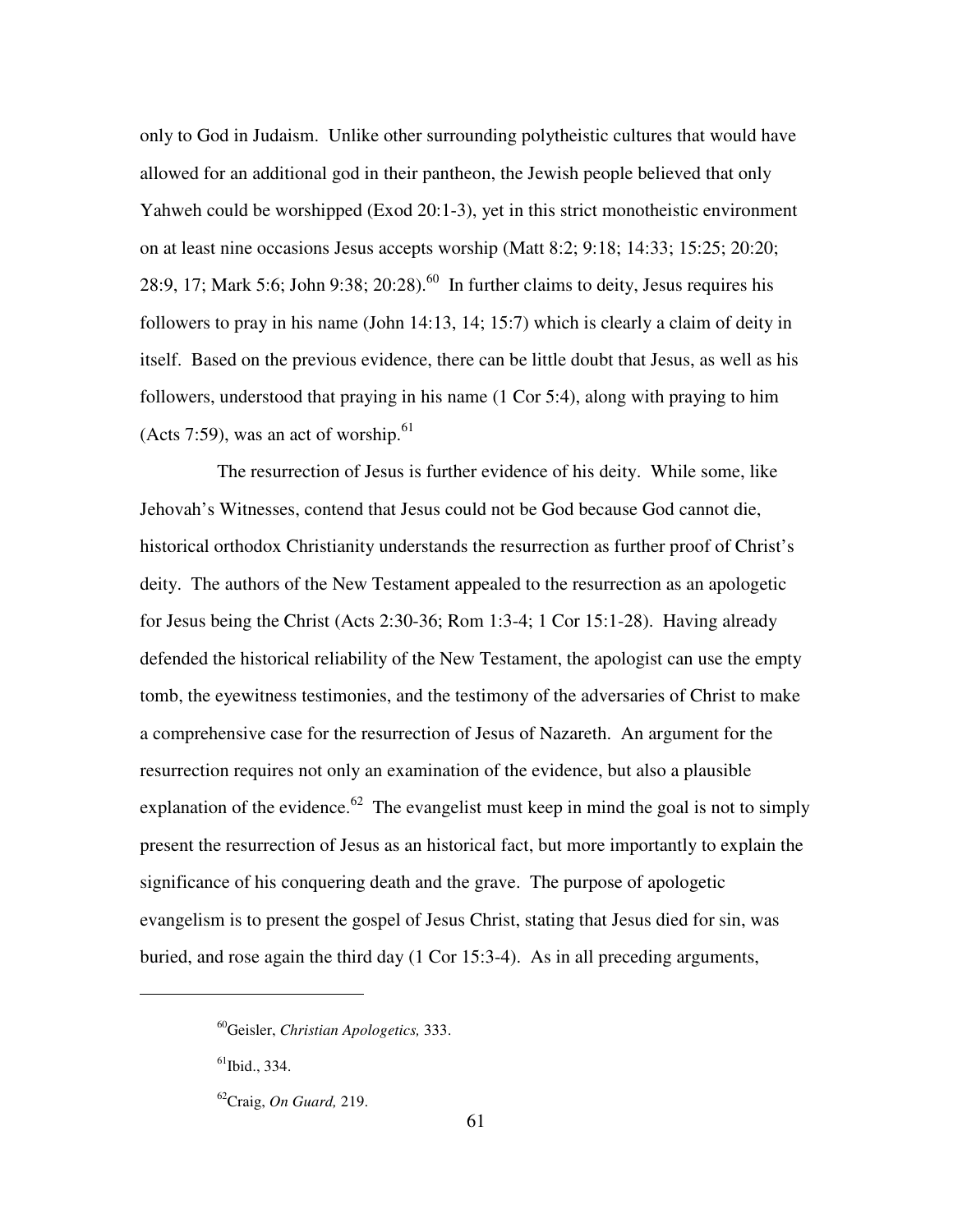evidence for the resurrection must be used as a means to present that God became a man in the person of Jesus Christ and died to free mankind from the eternal consequences of sin.

Inside the resurrection argument, the empty tomb is an essential piece of evidence for defending the resurrection of Jesus. Without the empty tomb, the disciples would have had no basis for believing that Jesus was alive. Furthermore, if they had intentionally lied, their enemies could have easily taken people to the tomb that held the body of Jesus.<sup>63</sup> The fact that the body of Jesus was never produced, when if he was still in the grave anyone could have taken the short trip to the garden to identify the place where he laid, serves to bolster the claim that he truly did come back to life. The Christian apologist can press the unbeliever for a plausible explanation because of the empty tomb. However, it is important for evangelists to be well versed in the most common objections to the empty tomb such as: the disciples stole the body; the women went to the wrong tomb; Jesus was not really dead but only unconscious (swoon theory); the eyewitnesses were hallucinating; the body was moved, or the disciples simply fabricated the story.

In addition to the evidence of the empty tomb, the eyewitness accounts of the resurrected Christ strengthen the argument that Christ had indeed been resurrected. The account of the women being the first to discover the empty tomb, and subsequently the first to encounter the risen Jesus (Matt 28: 1-10), is unlikely a fabrication of the early church because, in the first century, the Jews did not consider the testimony of women to be reliable, nor did they allow it as evidence in legal matters. Secondly, over five hundred eyewitnesses are recorded as seeing Jesus, in various places, times, and circumstances. The Apostle Paul provides a list of the eyewitness to the resurrected Jesus in 1 Corinthians 15, listing Peter, James, the twelve, a group of five hundred, and himself.

 $^{63}$ Ibid., 221.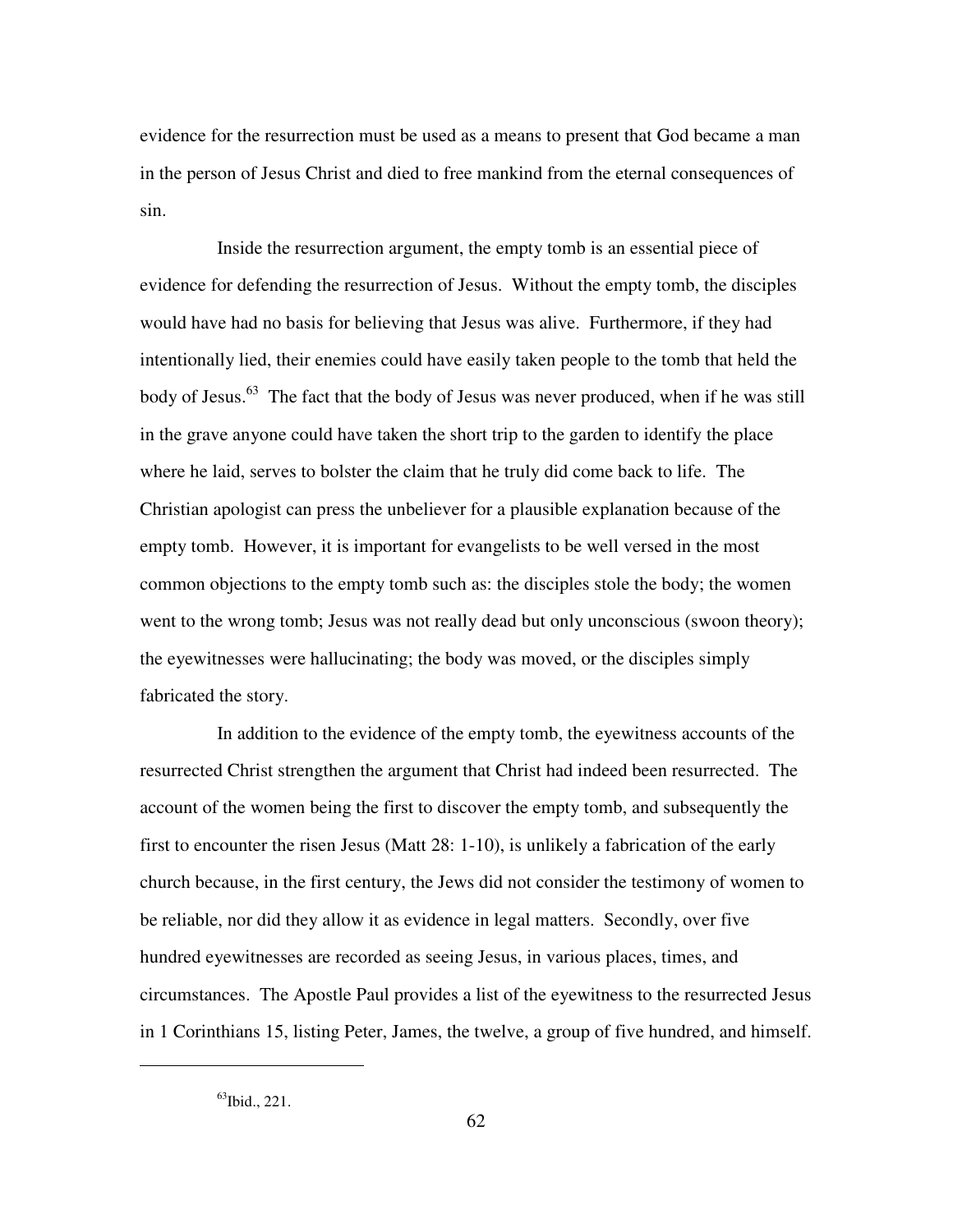Finally, the claim made by the adversaries of Jesus is further evidence of the resurrection of Jesus. As Craig states, "The Jewish authorities did not deny the empty tomb but instead entangled themselves in a hopeless series of absurdities trying to explain it away. In other words, the Jewish claim that the disciples had stolen the body presupposes that the body was missing."<sup>64</sup> Admitting there was an empty tomb, the Jewish leaders pay the guards to claim that the followers of Jesus stole the body in Matthew 28:11-15. It is unlikely that a group of professional soldiers, facing death if they failed in their mission, could have been overpowered by a group made up primarily of fisherman. Furthermore, the theory that the body was stolen by the disciples does not explain why all of them, except John, were willing to die horrible deaths based upon a lie. When all of the evidence is considered, the most plausible explanation is that God raised Jesus from the dead, thus providing validation of his previous claims of divinity and authority.

# **Conclusion**

In conclusion, the philosophical, historical, and biblical evidence make a strong case that Jesus of Nazareth was indeed God in the flesh (John 1:14). With that said, it follows that one must take seriously his statements about the human condition and the need for repentance and faith to enter the Kingdom of God (John 3:1-21). Understanding and knowledge is not enough for salvation; in fact, Jesus' claim to be the only way for a person to come to the Father (John 14:6) is significant in light of the evidence of his relation to the Father. This claim by Jesus removes the possibility for either pluralism (all paths lead to God) or universalism (all persons will be saved in the end). The exclusivity found in Jesus Christ's claim to be the only way to the Father must be taken seriously because if true, the consequences of unbelief are eternal condemnation and

 $^{64}$ Ibid., 229.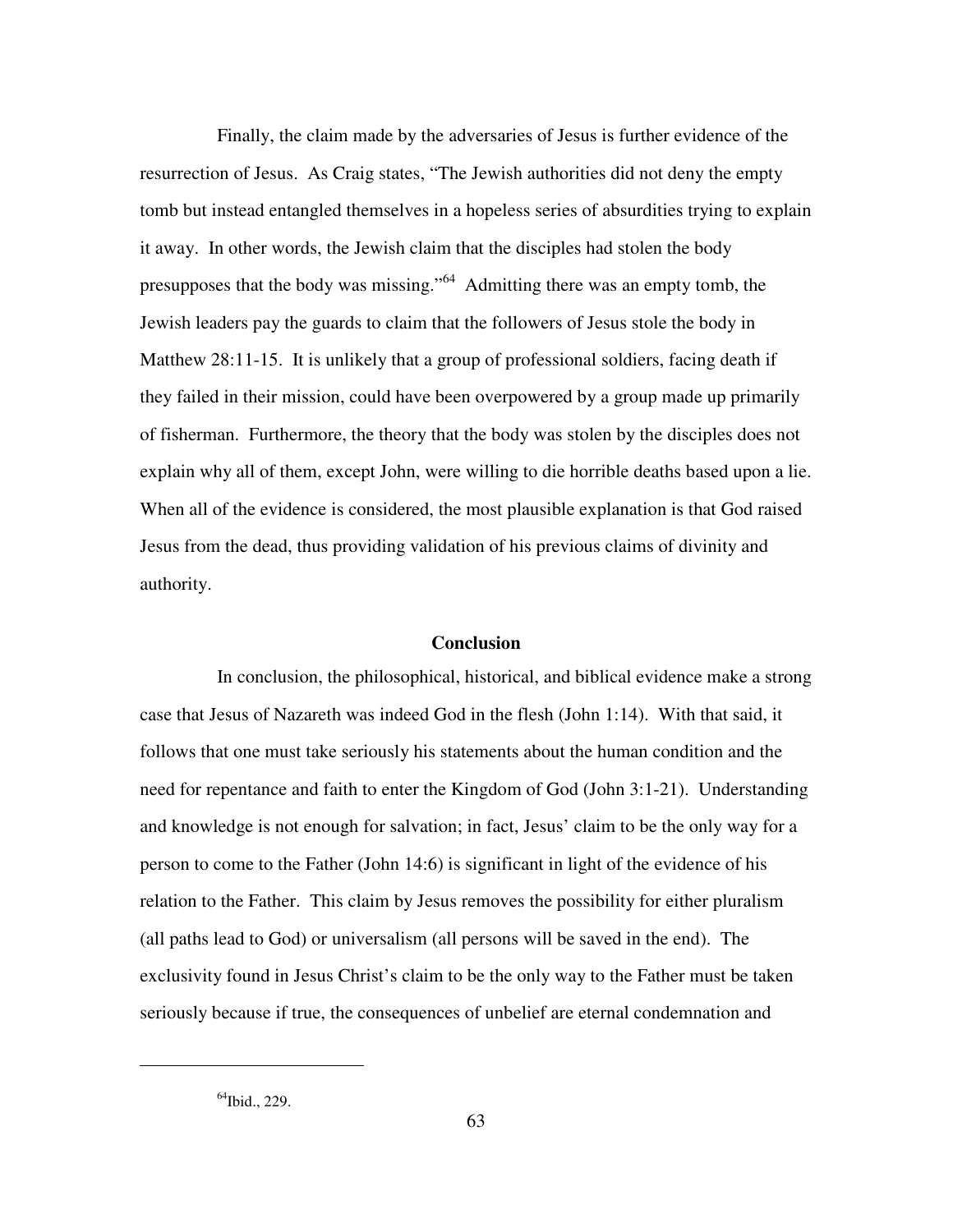separation from God. The purpose of using apologetics in evangelism must be to bring an unbeliever to the place where he or she is faced with the decision of whether to accept or reject Jesus Christ as Lord and Savior. The Christian apologist must be prepared to proclaim and defend the biblical truth that "there is salvation in no one else; for there is no other name under heaven that has been given among men by which we must be saved" (Acts 4:12).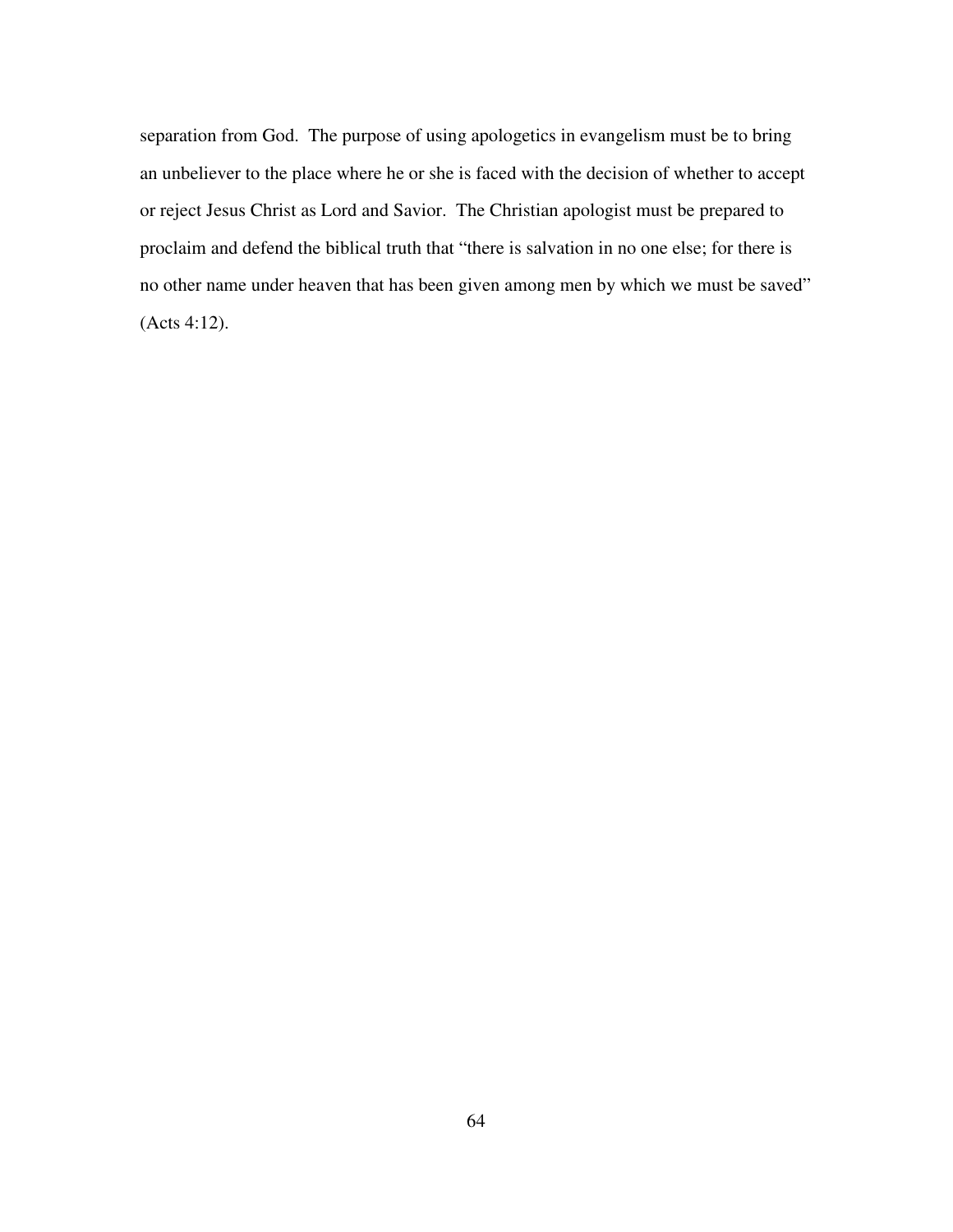# CHAPTER 4

## INTEGRATING APOLOGETICS IN EVANGELISM TRAINING

In January 2012, I enlisted ten members of First Baptist Church of Walton, Kentucky, to participate in this Doctor of Ministry project on integrating apologetics in personal evangelism training. At the completion of the project, only five members had completed both the seminars and the practicum. My objective in this project was to equip the participants to effectively share the gospel of Jesus Christ with unbelievers, especially those who are skeptical of Christianity.

In the first phase of the project, participants were recruited from the congregation of First Baptist Church of Walton, Kentucky. During this phase, information about the project was made available through the church bulletin, monthly newsletter, and announcements at the end of the worship services, as well as individual invitations given to members who had already demonstrated an interest in personal evangelism.

Once the participants were recruited, phase 2 was initiated, which included the five-week sermon series. During this phase, the congregation was challenged to consider the biblical commands to proclaim the gospel to unbelievers (Matt 28:18-20; Mark 16:15). Furthermore, the church gained a fuller understanding of what the Bible states about evangelism and apologetics (Matt 28:18-20; 1 Pet 3:15; Jude 3), the biblical paradigm for equipping believers to serve in ministry (Eph 4:11-12), and a model of integrating apologetics in evangelism (Acts 17:16-34) from the sermon series.

After completing the sermon series, the small group of participants began six weeks of evangelism training. The classes, which were held on Monday nights for two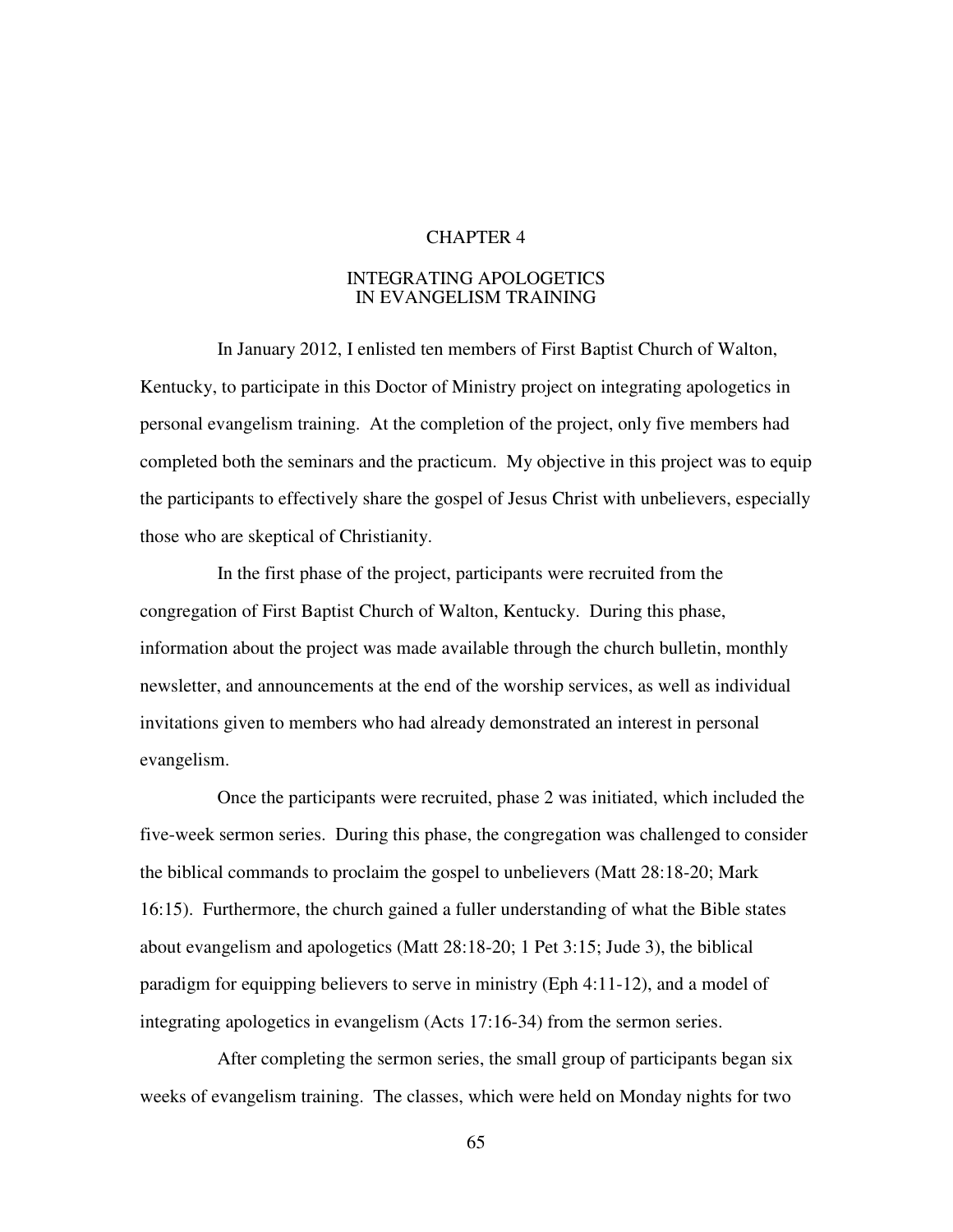hours, included lectures and group discussions. Each class member was encouraged to engage in the discussions and to raise issues or questions they had concerning evangelism as well as objections they had personally encountered when sharing the gospel.

The fourth phase provided an opportunity for the class members to apply all that they had learned in a personal evangelism practicum. This aspect of the project was meant to ensure that this project was more than just another evangelism training that would offer only theoretical knowledge of the subject. Putting into practice what they had learned through both the sermon series and the training classes in the practicum gave the participants real world experience in evangelism. During the practicum, they handed out nearly two hundred gospel tracts and nearly fifty Bibles to students and employees of Northern Kentucky University.

Due to the nature of the interviews, the last two phases of the project overlapped. Those who attended every stage of the project were interviewed individually and as a group. In order to ascertain the true impact of this project on the participants, the group interview took place immediately following the personal evangelism practicum. A week later, the same group was asked to reflect on the project as a whole and evaluate it based on the four primary goals.

#### **Phase 1: Enlistment of Participants**

Participation in the project required attending the second morning worship service for the five weeks of the sermon series, attending all six of the training sessions, and being involved in the outreach practicum at Northern Kentucky University. Originally, the total number of participants was limited in order to ensure that everyone had the opportunity to accompany the pastor on the outreach day. Due to the depth of the material covered in the training sessions, the group was limited to adults, with the exception of one mature teenager. The initial goal was to enlist 15 church members in the project; however, due to the subject matter and commitments involved in the project,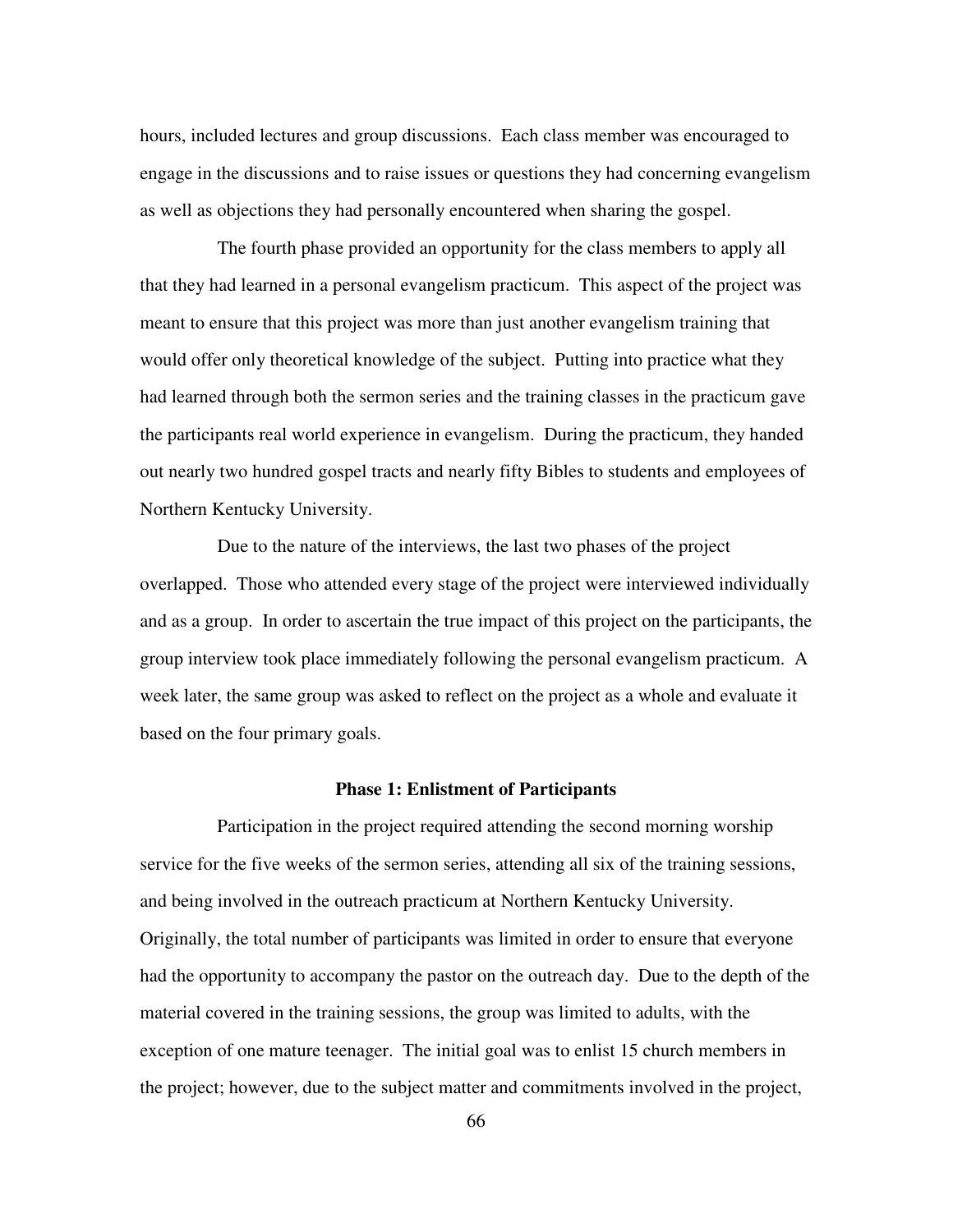many were not willing to participate. Of those who were recruited, all initially agreed to the entire process; however, only half of them finished. All of the participants attended the five sermons on apologetics and evangelism, and all were present the first week of the training. After the first week, however, 2 members dropped out of the training because of a scheduling conflict. At the end of the six seminars the remaining 8 were in agreement to attend the outreach practicum; yet, because of health issues and prior commitments, only 5 were present at the evangelism practicum. Since only 1 female finished the training, my wife accompanied the group during the outreach day.

#### **Phase 2: Sermon Series on the Biblical Mandates to Evangelize Unbelievers**

The primary purposes of the sermon series were to educate and to encourage the congregation to obediently respond to the biblical mandates, to be equipped to make disciples, and to engage unbelievers with the gospel (Matt 28:18-20; Eph 4:11-12). To accomplish these purposes, the congregation had to be taught and shown that integrating apologetics with personal evangelism would prepare them to effectively engage a larger spectrum of unbelievers. Moreover, the sermons served as a foundation for the group training and the personal evangelism practicum.

#### **Week 1: The Mandate to Make Disciples**

The primary text for the first sermon was Matthew 28:18-20, which is commonly referred to as the Great Commission. In this post-resurrection appearance, Jesus commands his followers to make disciples from every nation. First, they were to actively and intentionally go to where the people were with the purpose of proclaiming the gospel. From there, the followers of Christ were responsible to baptize those who had been converted as an act of obedience to Christ, but also as a means of assimilation into the body of Christ. Finally, the mandate states that those who have come into the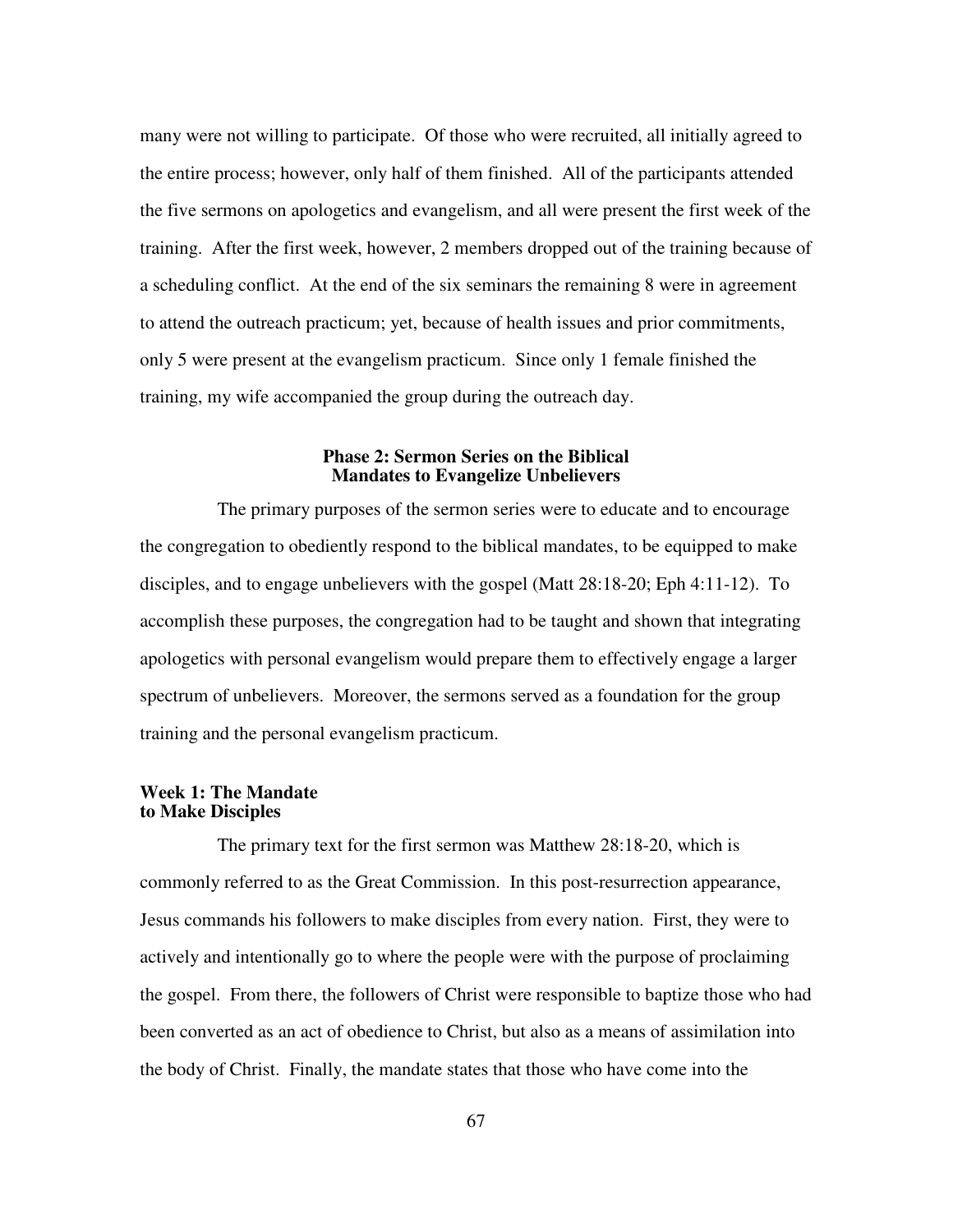community through profession of faith and then baptism are to be taught to obey all that Christ commanded. In this third component of making disciples, Jesus reveals that this process does not end with the convert's profession or baptism, but instead has just begun.

The responsibility to make disciples is given to all believers and is based on the authority of Christ. As the one who has received all authority in both heaven and earth, Jesus has the right to demand whatever he wills of his followers. Thus, those who are followers of Jesus are to heed his command and go into the world and declare the gospel to all, knowing that ultimately it is not they who will accomplish the commission, but Christ who is working through them. Jesus states that He will be with them, not in some distant memory or sentimental connection, but in a real and present way.

# **Week 2: The Mandate to Equip Disciples**

Since it is the responsibility of all Christians to intentionally and obediently participate in making disciples for the Lord Jesus Christ (Matt 28:18-20), then it logically follows that they must be properly equipped for the task. According to the Apostle Paul, this responsibility has been delegated to church leaders. Writing to the Ephesian church, Paul states that God has given the church numerous offices, such as apostles, prophets, evangelists, pastors, and teachers for the "equipping of the saints" (4:11).

First Baptist Church had previously adopted a ministry model that viewed the pastor's primary roles as preaching and visiting church members in the hospital. To counteract this view, this second sermon provided the congregation with a biblical basis for the pastor being the primary equipper of the church. This mandate was given by Paul in Ephesians 4:11 and states that the pastor-teacher is to primarily equip the members who are to participate and serve in the ministry and mission work of the church. Freeing up the pastor to train members to engage unbelievers allows the church to multiply its evangelistic impact on the surrounding community. Furthermore, by training a greater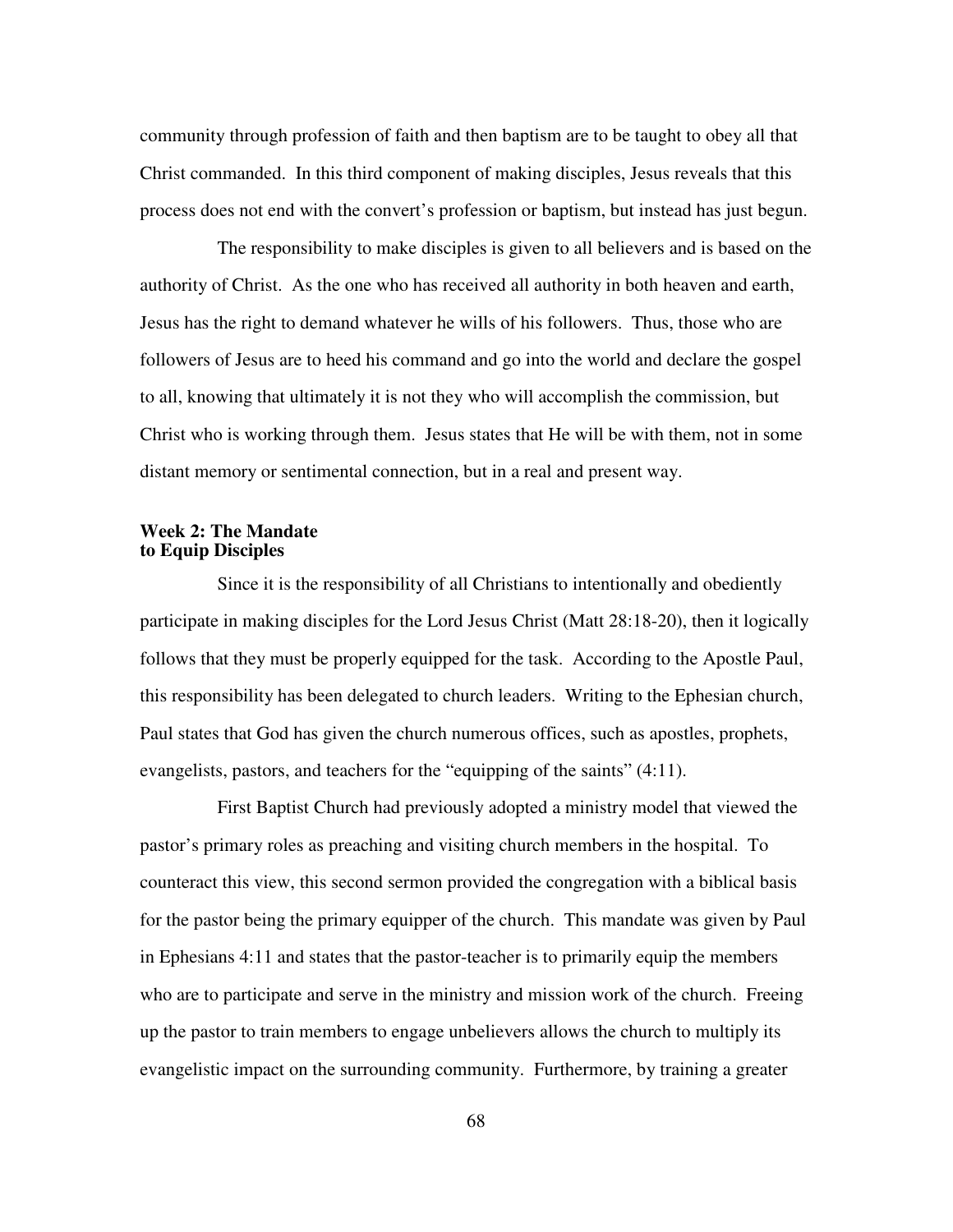number of Christians to make disciples, the church is empowered to obediently respond to the most ignored aspect of the Great Commission, which is teaching converts to obey all of the Lord's teachings (Matt 28:10).

#### **Week 3: The Mandate to Defend the Faith**

It is not uncommon to hear Christians state that they are unwilling to argue about religion because they feel that apologetics are either unbiblical or will drive non-Christians away from the gospel. During the course of this project, some believers stated their disgust towards anyone who would challenge another person's views on God or religion. It would be an understatement to say that fideism had become the dominant apologetic of the church members at First Baptist Church. Thus, I set out to not only dispel the negative attitude towards apologetics, but also to show that Scripture mandates that believers be "ready to make a defense to everyone who asks you to give an account for the hope that is in you" (1 Pet 3:15). According to Peter, providing a biblical defense of the faith will require the evangelist to submit to the sanctifying work of Christ and to show a Christ-like spirit when answering unbelievers. He states that first one must "sanctify Christ as Lord" in one's heart. Defending requires that the believer first submit himself to the Lordship of Jesus Christ before attempting to proclaim Christ's lordship to others. Furthermore, Peter states that apologetics, or evangelism for that matter, is to be done in a spirit of humility that shows respect for the other person. Through the sermon, members were taught that apologetics is not just arguing with unbelievers, but instead involves allowing the Spirit of Christ to use them to engage non-Christians with the only message of salvation, the gospel of Jesus Christ.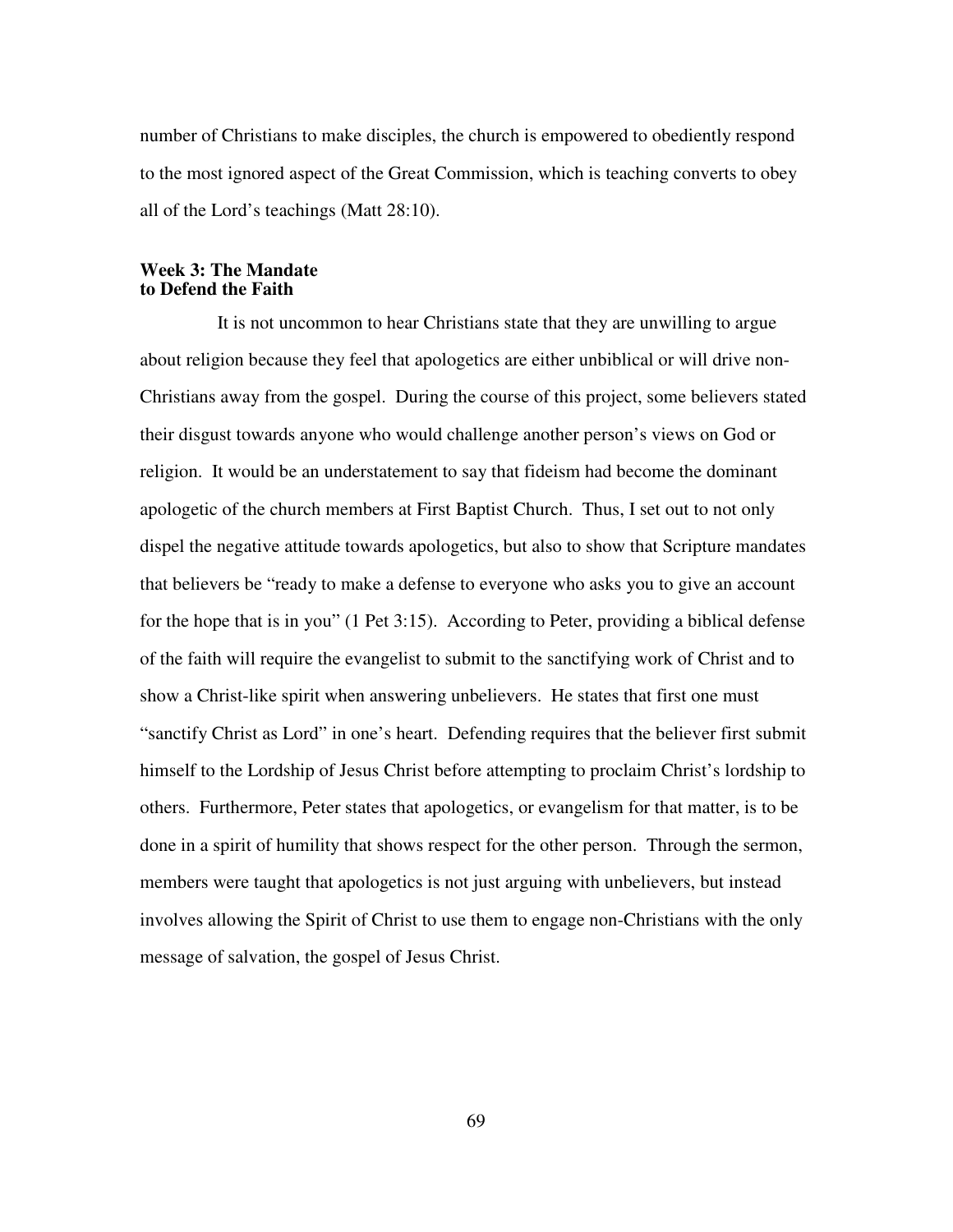# **Week 4: The Mandate to Contend for the Faith**

Obedience to the Great Commission also requires believers to contend for the purity of the gospel. Jude encouraged the early church to "contend earnestly for the faith which was once for all handed down to the saints" (Jude 3). It is essential that every Christian seek to engage unbelievers with a clear understanding of the fundamental doctrines of the Christian faith. At the center of these essential doctrines is an orthodox position on both the person and the work of Jesus Christ. A gospel that presents Jesus as a created being, an angel, or a lower god is not the message preached by the apostles or the early church. Furthermore, a gospel that is not grounded on the penal substitutionary death of Jesus Christ for sinners is insufficient and truly not the good news.

The false dichotomy between theology and missions that exists in many churches requires a presentation of the gospel that is grounded entirely in Scripture and void of the emotional trappings of inclusivism or universalism. Christians must be prepared to both defend the faith to unbelievers and contend for the purity of the message of Christ within the professing community. The battle is not only with those who have changed the message, but also with the individual temptation to change or even soften the gospel in an attempt to make it more appealing to non-Christians. This sermon served to teach the church that she cannot afford to compromise the gospel; there is too much at stake.

## **Week 5: A Model of Apologetic Evangelism**

After reviewing the pre-sermon questionnaire, it was apparent that the majority of the congregation did not have a favorable opinion of defending the Christian faith through natural or philosophical theology. Thus, it was essential to demonstrate that the Bible provides examples of Christians engaging unbelievers with the gospel by first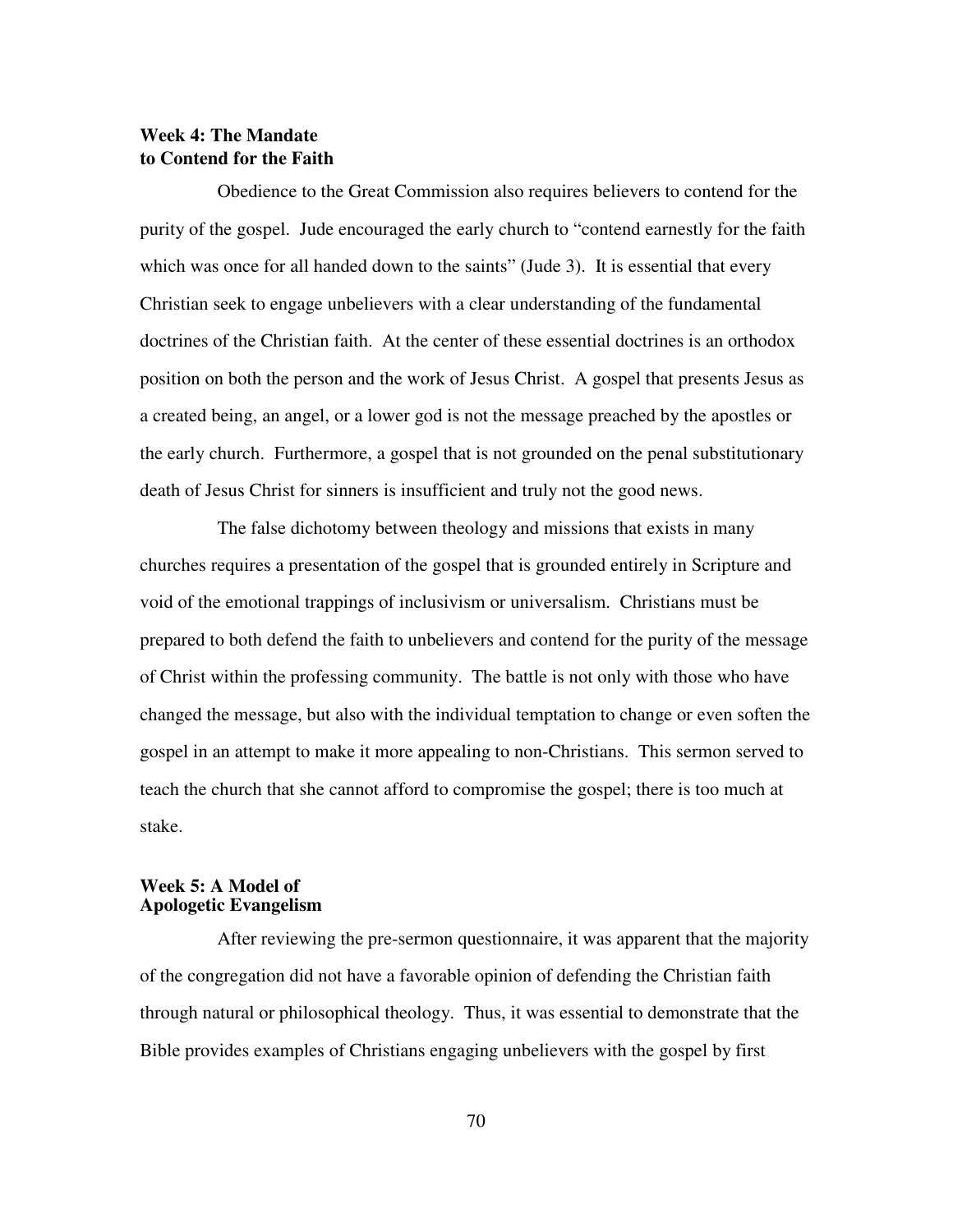appealing to natural theology, or making a case for the existence of God from creation, before transitioning to the death and resurrection of Jesus.

When Paul was at Thessalonica, he went to the synagogue and reasoned from the Scriptures giving evidence that Jesus was the Messiah. In that context, Paul's audience believed in the existence, transcendence, and special revelation of God. This common ground was the basis for Paul's preaching and evangelism. After Paul fled both Thessalonica and Berea, he landed in Athens, the city of the philosophers. His encounter there with the Stoics and the Epicureans serves as an example for preaching the gospel in a context that is not monotheistic and does not view Scripture as authoritative or inspired.

Standing in the Areopagus, Paul demonstrates that using natural theology in evangelistic engagements is an acceptable technique for building a bridge to proclaim the gospel. His familiarity with pagan religions and beliefs allowed him to lay a foundation for presenting a case for the existence of God. Cross-cultural evangelism requires Christians to be familiar with the beliefs and practices of the people they seek to convert to Christ. Following Paul's example means that Christians will have to become familiar with the writings and teachings of other religions as well as with popular atheists. Paul, who was a committed missionary, was familiar with the religions, philosophies, and social dynamics of other cultures. By following his example of cross-cultural evangelism, believers will be better equipped to proclaim the gospel of Jesus Christ in hostile settings. After establishing common ground and demonstrating respect for and knowledge of his audience's beliefs, Paul set out to explain how the God of creation has revealed Himself in Jesus Christ. In the end, no amount of natural theology or gospel preaching would impress or convince some of Paul's audience. Some, however, did believe and followed Paul (Acts 17: 34). This sermon presented the church with a biblical basis for apologetics being used in evangelistic encounters and served as the primary example in Scripture for this project.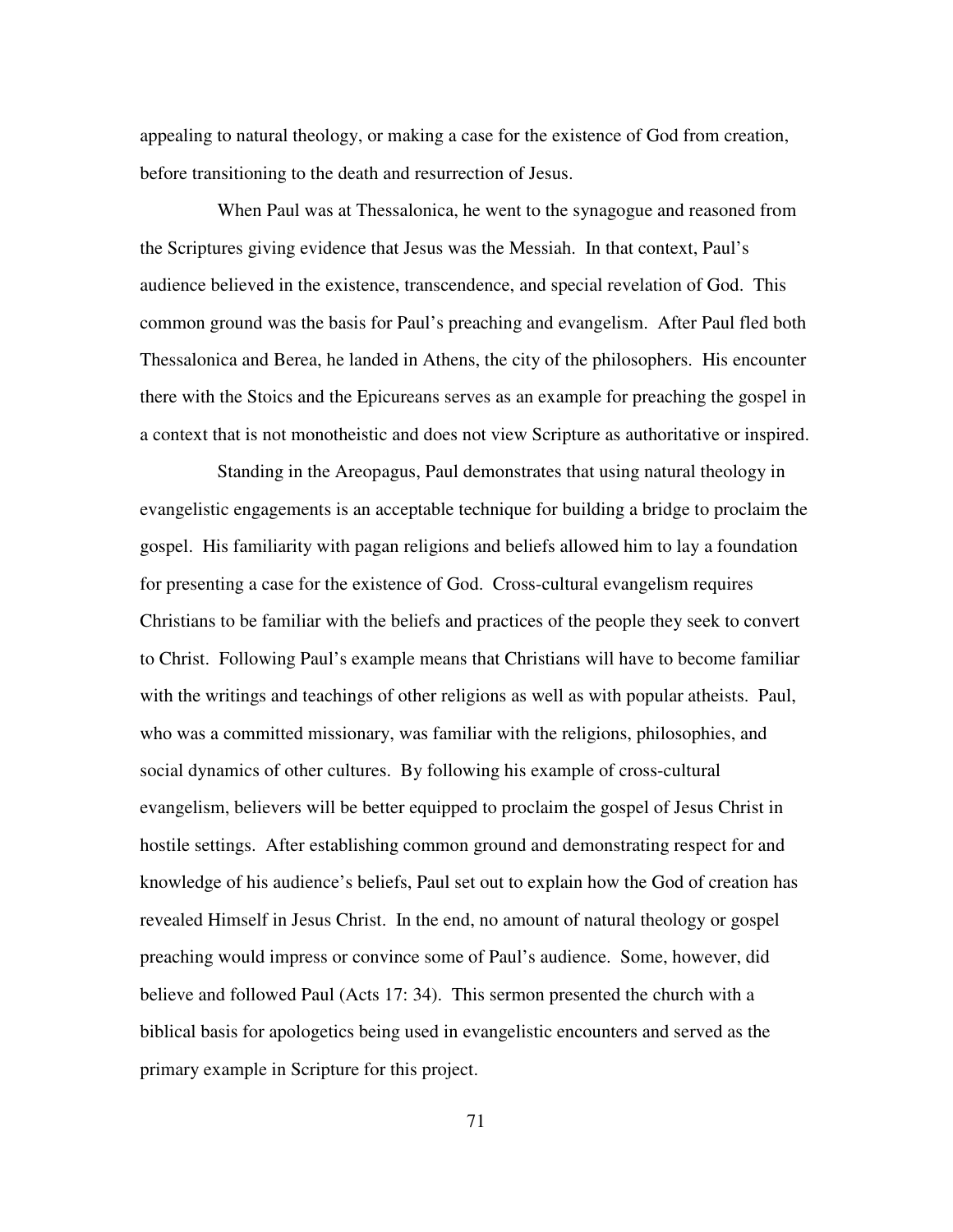# **Phase 3: Group Training on Implementing Apologetics in Evangelism**

Due to the limitations of a fifteen-week project, the training component was limited to six weeks. To ensure that class members could continue their training in both apologetics and evangelism, they were encouraged to read several books, including *The*  Universe Next Door<sup>1</sup> by James Sire, On Guard<sup>2</sup> by William Lane Craig, and *Evangelism* and the Sovereignty of God<sup>3</sup> by J. I. Packer. In addition, they were given an outline of class topics to be discussed throughout the training. Advanced knowledge of lecture topics allowed the participants to be better prepared for the group discussions.

## **Week 1: Defining the Gospel**

 $\overline{a}$ 

The foundation of evangelism is a biblical understanding of salvation. It was not uncommon to hear members of First Baptist give testimonies of salvation that involved a magic or mystical incantation. Though no one in the group agreed with an easy beliefism approach to evangelism, it was still important to biblically define the gospel. In response to false concepts of salvation, the first lecture covered the primary elements of soteriology. The material was primarily taken from Bruce Demarest's book The Cross and Salvation.<sup>4</sup> Due to the time limitation, this lecture was merely an overview of the following topics: foreknowledge, predestination, election, the general and effective call, regeneration, faith, repentance, justification, union with Christ, sanctification, preservation and perseverance, and glorification.

<sup>&</sup>lt;sup>1</sup> James W. Sire, *The Universe Next Door: A Basic Worldview Catalog (Downers Grove, IL:* IVP Academic, 2004).

<sup>&</sup>lt;sup>2</sup>William Lane Craig, *On Guard: Defending Your Faith with Reason and Precision* (Colorado Springs, CO: David C. Cook, 2010).

<sup>3</sup> J. I. Packer, *Evangelism and The Sovereignty of God* (Downers Grove, IL: IVP Academic, 1961).

<sup>4</sup>Bruce Demarest, *The Cross and Salvation: The Doctrine of Salvation* (Wheaton, IL: Crossway, 1997).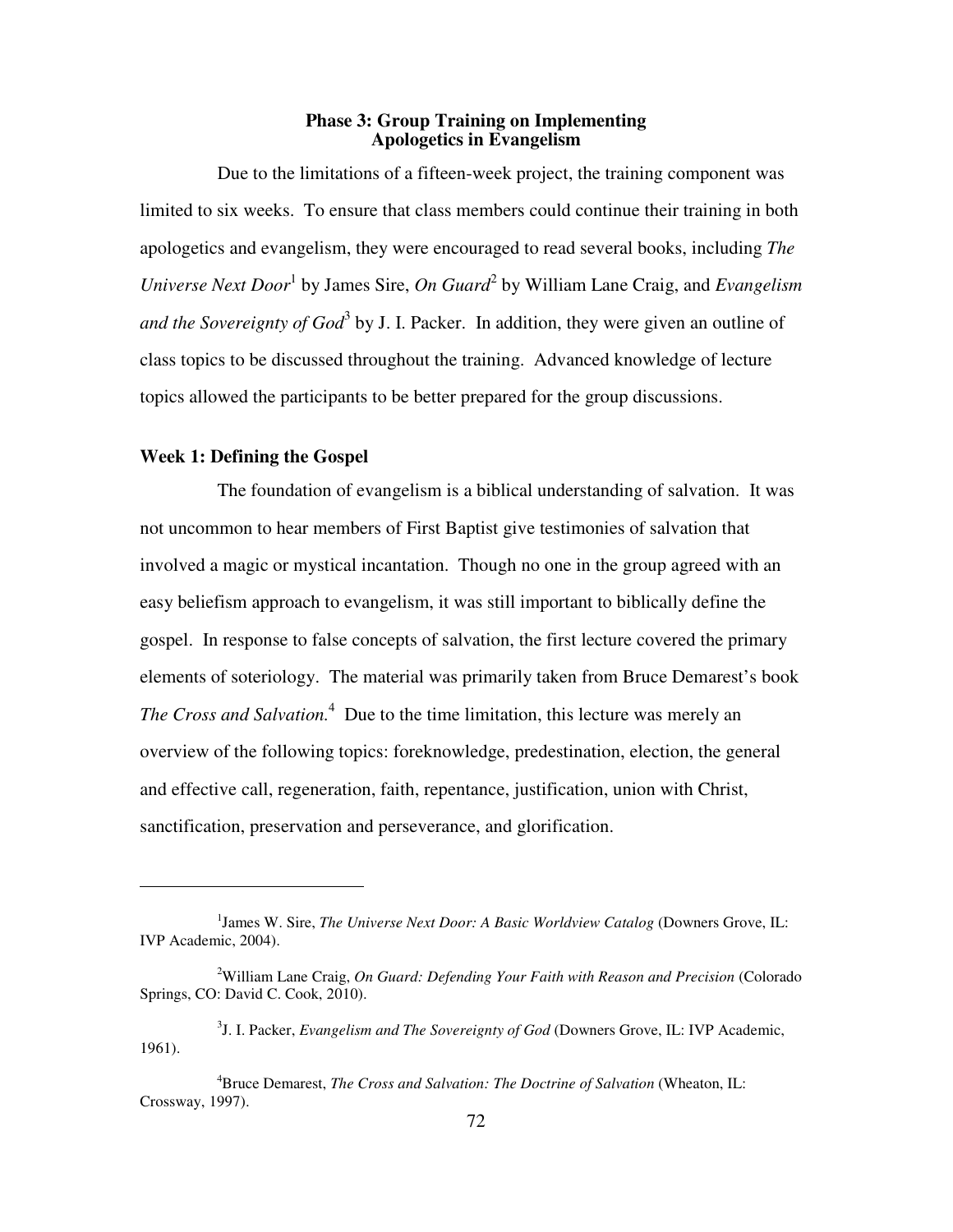Class members were also presented with the gospel presentation as found in the *Experiencing God's Grace*<sup>5</sup> gospel tract. Using the acronym "grace" the participants were able to easily memorize a concise and biblically accurate outline of the gospel. The following outline was presented to and used by the class in personal evangelism:

G – God is our Holy Creator—Gen 1:26-28

- R Rebellion (Because of sin we are broken & fallen)—Gen 3:1-24
- A Atonement (Jesus' sacrificial death on the cross for our sins)—Rom 5:6-8
- C Conversion (Repentance, Faith, & Dedication)—Rom 10:9-10, 13
- E Eternal Life (Given to all who are converted)— John 3:16-18; Rom  $6:23^6$

## **Week 2: Introduction to Apologetics & Worldviews**

Since the majority of the class had little to no understanding of either apologetics or worldviews, it was important that both be clearly defined. Apologetics was defined as the defense of the Christian faith. Apologetic evangelism requires believers to defend elements of Christianity such as the deity of Christ and the historicity of the Bible. Conversely, when the apologist is on the offensive, he or she must point out the inconsistencies or self-refuting nature of other religions and worldviews with the goal of demonstrating the superiority of the Christian faith.

To provide a comprehensive understanding of what is meant by the term "worldview," the class was presented with three definitions, as well as an outline of the basic questions a worldview must answer. The majority of the group was already familiar with the teaching ministry of John MacArthur and his definition served as the primary references for the group. His definition is that a "worldview is, first of all, an explanation and interpretation of the world and second, an application of this view of

 $\overline{a}$ 

<sup>5</sup> *Experiencing God's Grace* (Louisville: The Southern Baptist Theological Seminary, 2008).

 $<sup>6</sup>$  Ibid.</sup>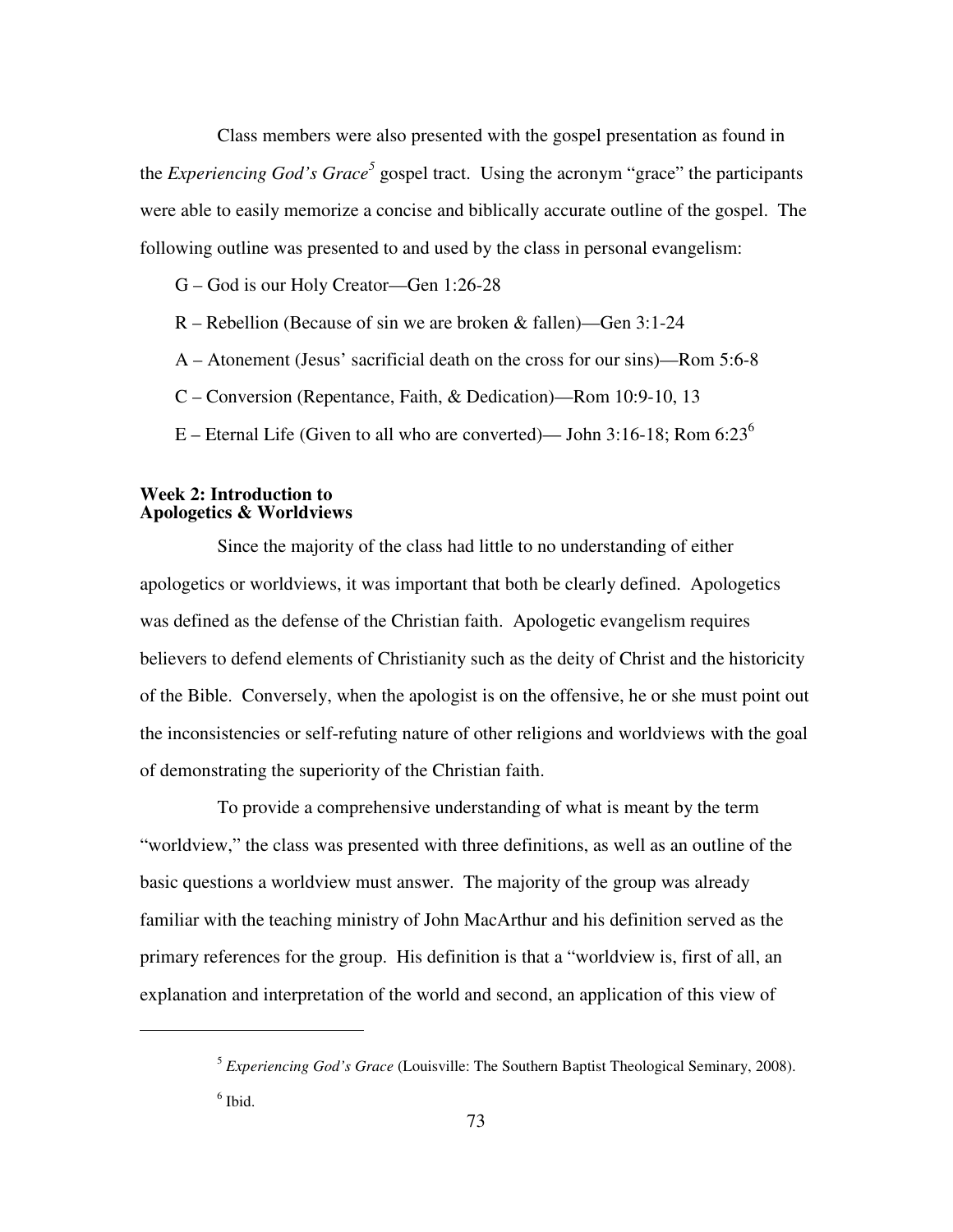life."<sup>7</sup> Additionally the group was challenged to consider a leading scholar on worldview analysis, James Sire, who classifies a worldview as,

a commitment, a fundamental orientation of the heart, that can be expressed as a story or in a set of presuppositions (assumptions which may be true, partially true or entirely false) which we hold (consciously or subconsciously, consistently or inconsistently) about the basic constitution of reality, and that provides the foundation on which we live and move and have our being."

And finally, the class was presented with Ronald Nash's definition of a worldview as a "conceptual scheme by which we consciously or unconsciously place or fit everything we believe and by which we interpret and judge reality."<sup>9</sup>

To demonstrate how apologetics and worldviews can be implemented in personal evangelism, the class was trained to understand the basic questions that every worldview seeks to answer. According to Sire, there are seven questions that every person's worldview will seek to answer.<sup>10</sup> The first two questions, "What is really real?" and "What is the nature of that reality?" establish whether any common ground exists between the two parties. Before addressing the incorrect answers to these questions, the class was given the Christian answers to the questions. The answer for the first question is that the God of the Bible is the prime reality, and for the second, that the universe and all of creation exist for His glory. These are not, however, the answers given by atheistic or agnostic unbelievers. Thus, it is important in evangelism to determine how the unbeliever views the world before moving forward in the conversation. If the person does not believe in God, it will be difficult to skip a case for theism and immediately present Jesus as the Son of God who was offered a propitiation for sin.

 $\overline{a}$ 

<sup>10</sup>Sire, *The Universe Next Door,* 20-21.

<sup>7</sup> John MacArthur, ed., *Think Biblically: Recovering a Christian Worldview* (Wheaton, IL: Crossway, 2003), 13.

<sup>8</sup> Sire, *The Universe Next Door,* 17.

<sup>9</sup>Ronald H. Nash, *Faith and Reason: Searching for a Rational Faith* (Grand Rapids: Zondervan, 1988), 24.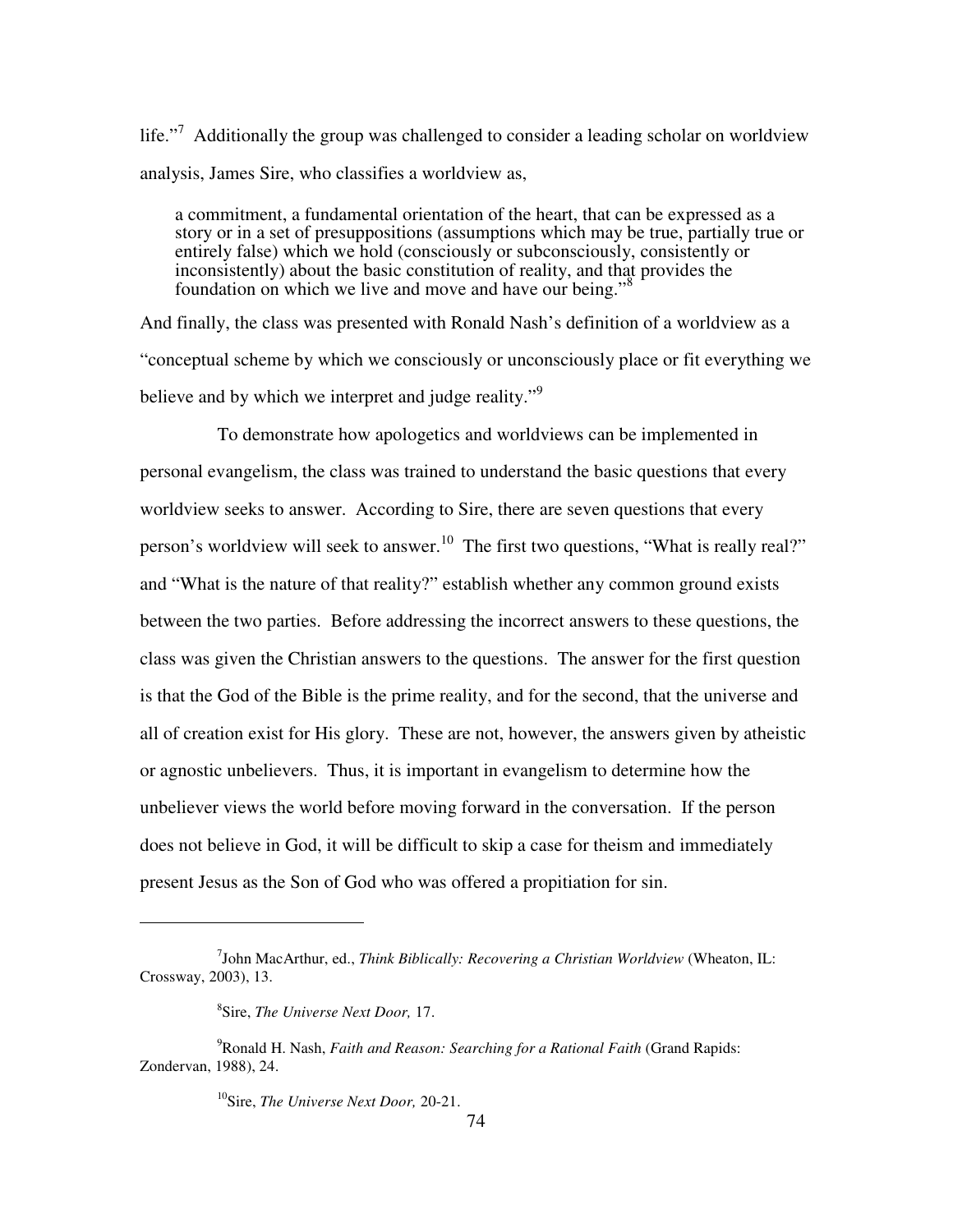Continuing the engagement through worldview questions demonstrates a genuine interest in the person. Furthermore, asking questions such as, "What is a human being?" or "What happens to a person at death?" will give further insight concerning what direction to take in the gospel presentation. Class members were given the example of an atheist who believes that human beings are merely machines that eventually cease to exist. This objection can be challenged concerning the basis for the atheist's view on morality. At this point, one can introduce another worldview question which is, "How do we know what is right or wrong?" By making a moral argument for the existence of God, the evangelist is able to build a bridge to presenting the biblical view of humanity's condition and destiny. In addition to the argument from morality, the atheist can be presented with an epistemological question such as, "How can one know anything at all?"

Using what this author has termed as a "Socratic Method" which involves asking specific questions in order to bridge the conversation to the gospel, the participants were given a way to engage unbelievers in an unthreatening way. The following questions served as a general outline used by participants to engage unbelievers about what they believed:

1. Where did we come from?

2. Who are we?

3. Why are we here?

4. How should we live?

5. Where are we going?

By allowing unbelievers to share their beliefs, the evangelists are able to respectfully point out inconsistencies in the non-Christian worldviews and offer Christianity as the only reasonable and consistent alternative. This method is only a means, and was not presented as the only way to share the gospel. Participants were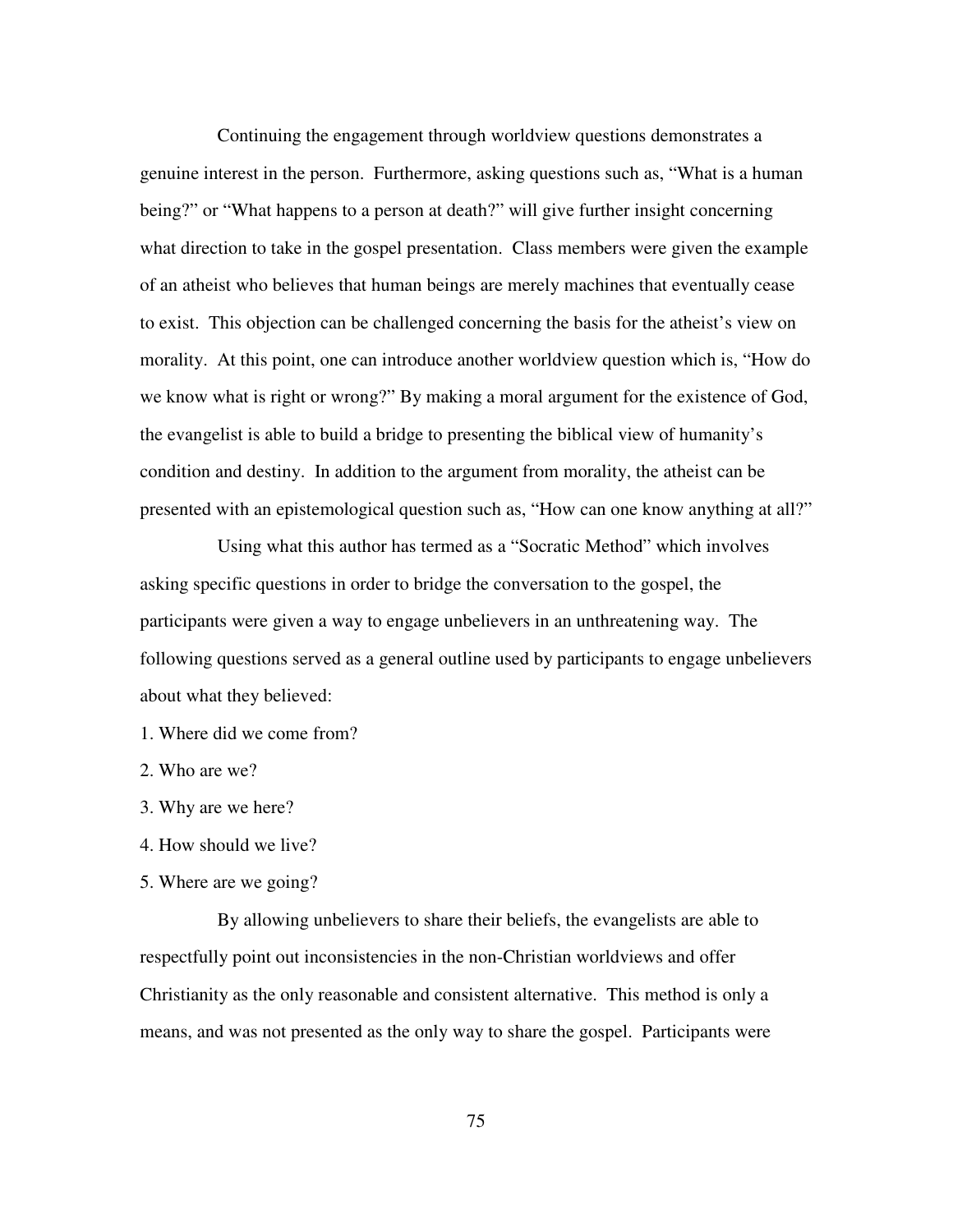taught not to be confident in the method of evangelism, but instead to trust in the power of the message (Rom 1:16).

## **Week 3: Arguments for the Existence of God**

In order to prepare the class for evangelistic encounters with atheists, deists, and agnostics, they were introduced to three philosophical arguments for the existence of God. It is vitally important that believers be prepared to answer the objections of unbelievers (1 Peter 3:15). Philosophical answers, however, are not an end in and of themselves. Instead, these arguments must only be used as a means to the end, which is proclaiming the gospel of Jesus Christ.

The foundational philosophical argument used in this class was the Kalam cosmological argument, which states,

- 1. Whatever begins to exist has a cause of its existence.
- 2. The universe began to exist.

 $\overline{a}$ 

3. Therefore, the universe has a cause of its existence.<sup>11</sup>

Each participant was encouraged to memorize this syllogism and to consider possible objections to each point. For the most part, the class members had not been formally introduced to any extra-biblical arguments for God's existence. Thus, it was important to examine both the major and minor premises before attempting to claim the conclusion to be reasonable. The major premise is based on what is clearly observed in all of creation, namely that nothing comes into existence without a cause. If this statement is true for everything in creation, then it follows it is true of the creation itself. If one were able to reverse the expansion of the universe, one would eventually end with nothing. Thus, it would be difficult for one to conclude that the universe is eternal. So it follows that since

<sup>&</sup>lt;sup>11</sup>William L. Craig, *On Guard: Defending Your Faith with Reason and Precision* (Colorado Springs, CO: David C. Cook, 2010), 74.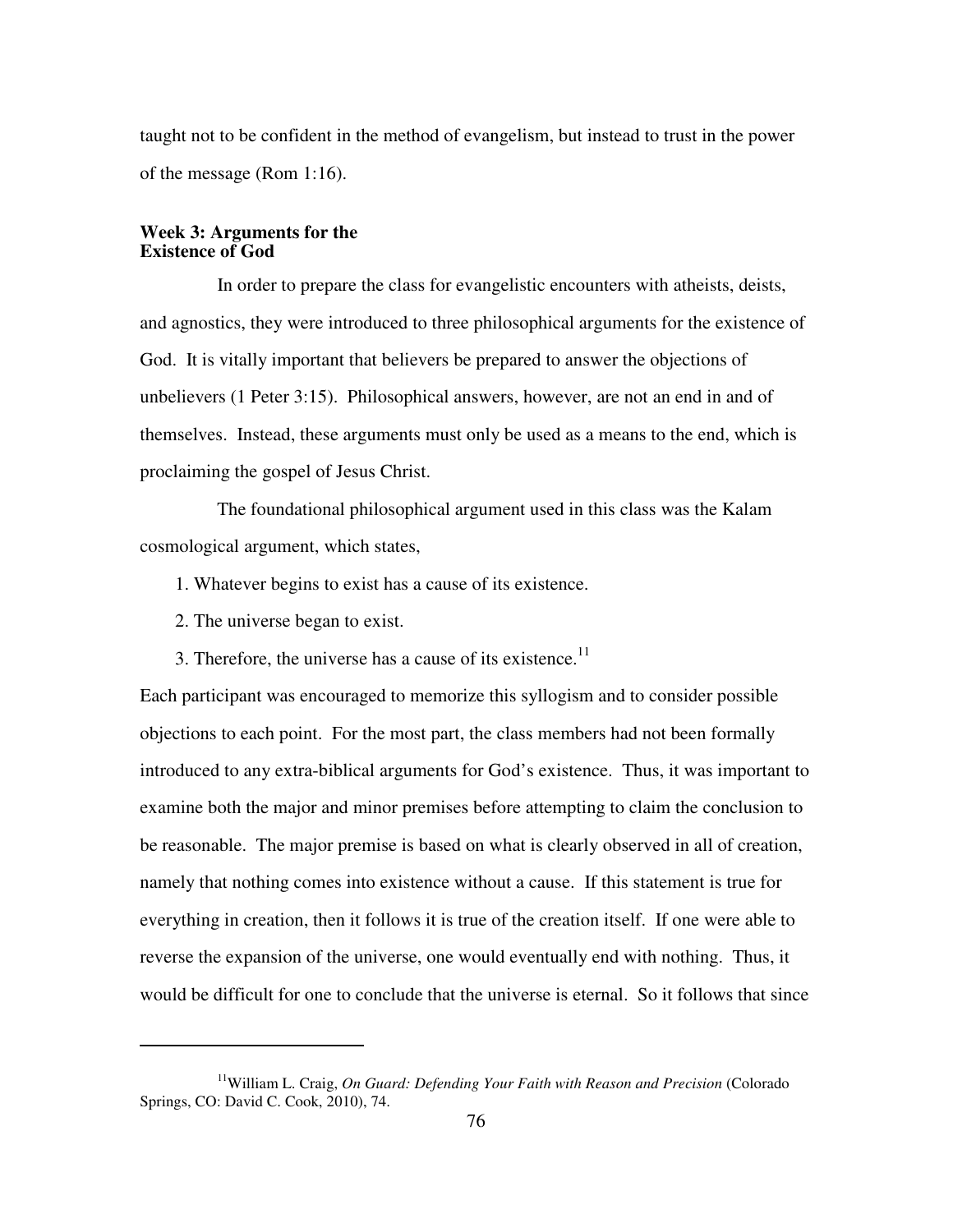the universe had a beginning, it has to have a cause. The theist believes that the first uncaused cause of the all things, including the universe, is God.

Building on the cosmological argument that merely seeks to establish the existence and initial work of a creator, the teleological argument seeks to take the discussion one step further by presenting the creator as intelligent and purposeful. In order to make this case, the evangelists were encouraged to use the following syllogism:

- 1. Every design had a designer.
- 2. The universe has highly complex design.
- 3. Therefore, the universe had a Designer.<sup>12</sup>

It would be an understatement to say that creation is highly complex and has the appearance of design. Unbelievers, however, can be easily blinded to the obvious and will need to be challenged to consider the origins of such design and intentionality in creation. Hence, the participants were challenged to press this point and in so doing transition the conversations to the only real and reasonable answer to the design in creation, which is the God of the Bible.

The moral argument, which was in part included in the presentation of the seven questions every worldview seeks to answer, was addressed in greater detail. This argument, as presented by William Lane Craig states,

- 1. If God does not exist, objective moral values and duties do not exist.
- 2. Objective moral values and duties do exist.
- 3. Therefore, God exists. $^{13}$

 $\overline{a}$ 

By introducing the moral argument, the evangelist is able to build on the previous conclusions by showing that not only is the creator intelligent but that he is also holy.

<sup>12</sup>Norman L. Geisler and Frank Turek, *I Don't Have Enough Faith to Be an Atheist* (Wheaton, IL: Crossway, 2004), 95.

<sup>13</sup>Craig, *On Guard*, 129.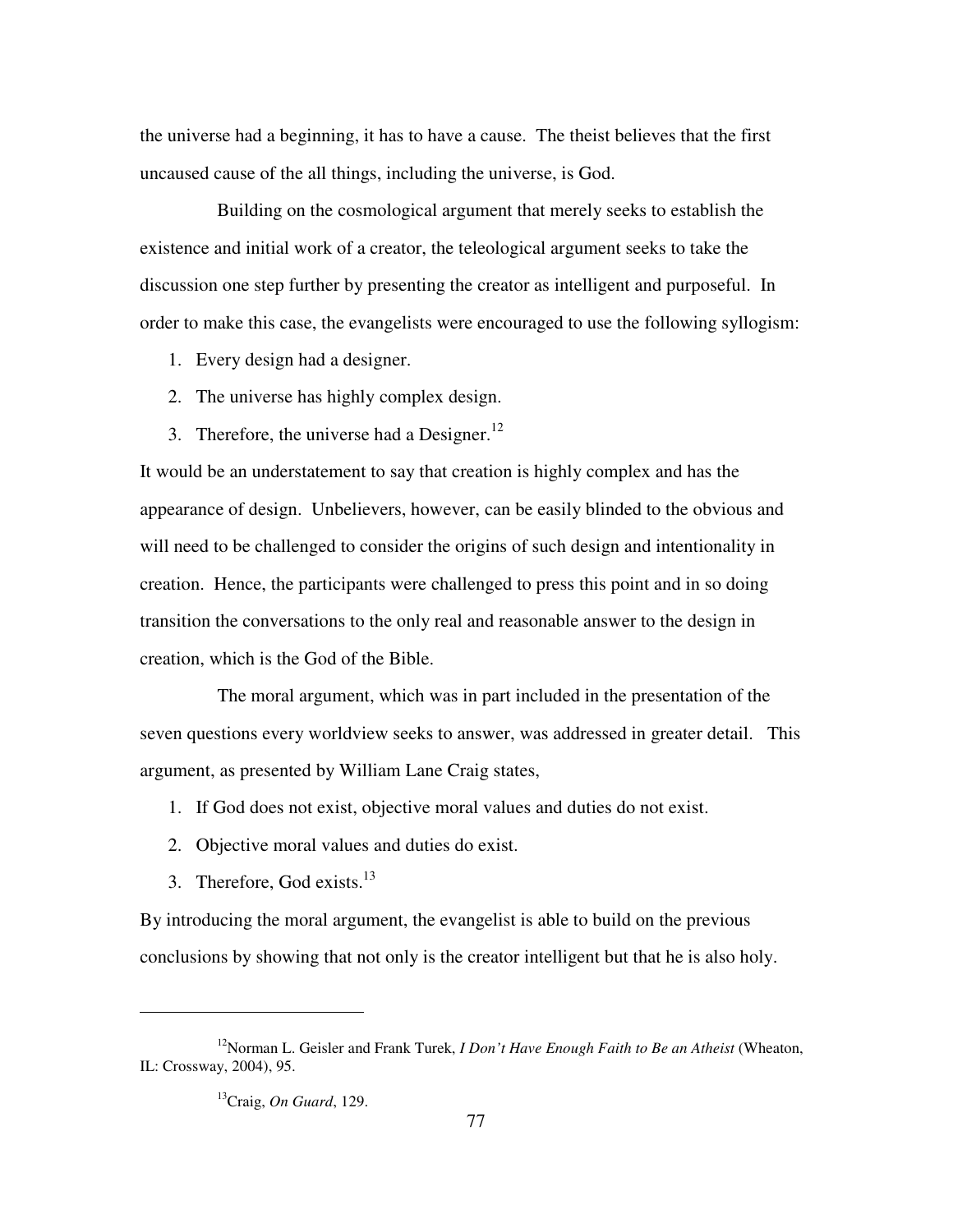Again, this argument like the others by itself will not be enough to save an unbeliever from the wrath of God; however, it can be a bridge to the gospel. The class members were told to immediately transition from the moral argument to the fall of mankind (Gen 3). In light of the holiness of God, unbelievers must be challenged to consider their own fallenness. This truth serves as the basis of the gospel and is the ideal transition to presenting the purpose of Christ's sacrificial death on the cross.

Participants were cautioned to not view any of the above philosophical arguments as an evangelistic presentation. Instead they were instructed to use these arguments to afford them an opportunity to proclaim the good news of Jesus Christ, which is itself evangelism.

## **Week 4: The Historical Reliability of the New Testament, and the Deity and Resurrection of Jesus**

In many cases, the person being evangelized believes in a supreme being or a god; however, he might be struggling with the truthfulness of the Bible. In other instances where the unbeliever is a theist, she might not believe in the deity of Jesus Christ. In both cases, the evangelist must be prepared to offer a concise case for the trustworthiness of the Bible because the evidence for the divinity of Jesus Christ comes from the testimony in the Bible.

First, to establish the reliability of the Bible, one can appeal to the extra-Biblical evidence found in the writings of non-Christian historians such as Flavius Josephus, Tacitus, Celsus, as well as the Jewish Talmud. Additionally, the trustworthiness of the Bible is supported by the massive number of manuscripts of the New Testament. Finally, Christians must appeal to the eyewitness testimony recorded in the Bible concerning the events surrounding the life of Jesus 3 (John 19:33-35; 20:24-30; Acts 2:32; 3:15; 4:18-20; 5:30-32; 10:39-40; 1 Pet 5:1; 2 Pet 1:16; 1 John 1:1-2).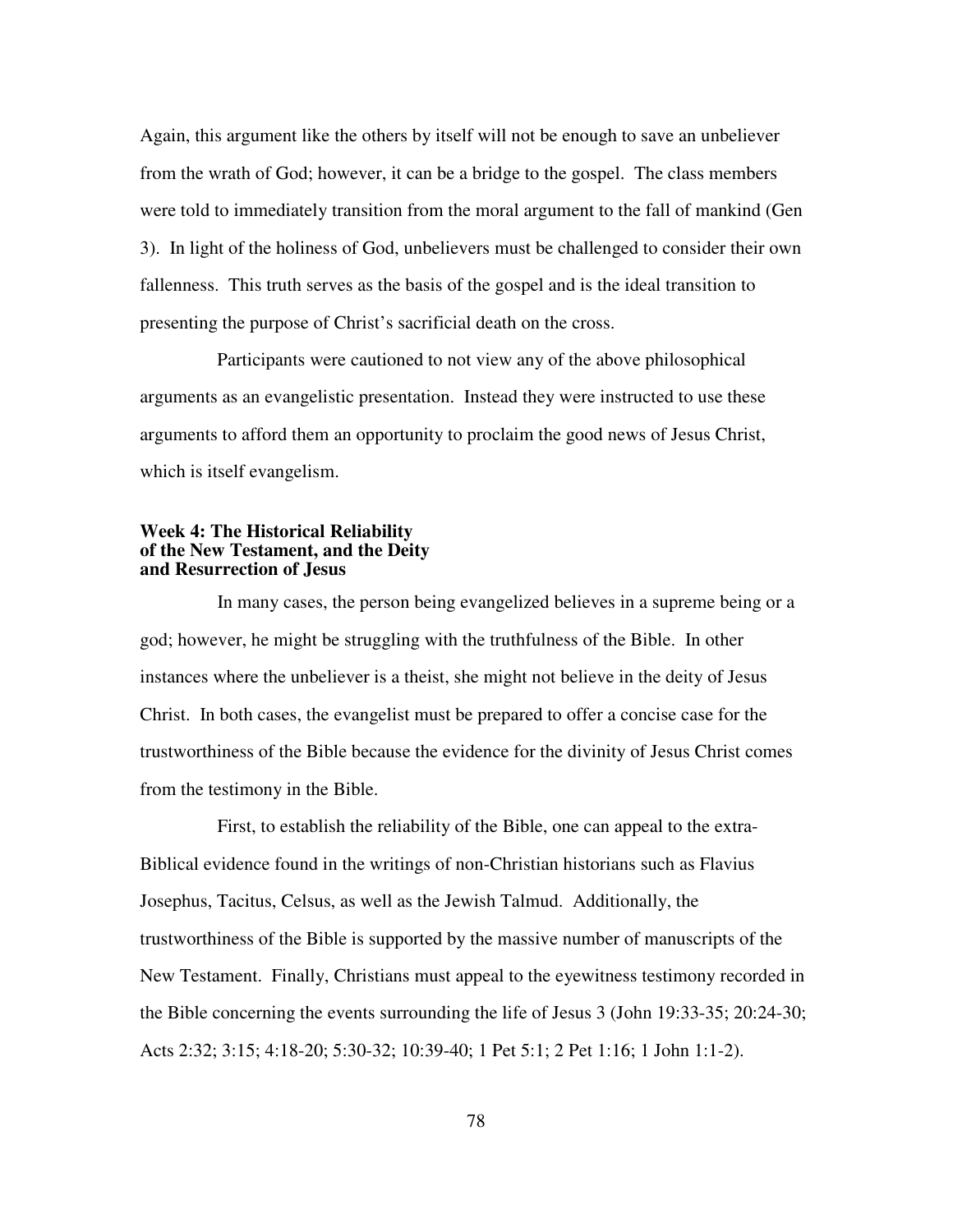Once the question of historicity has been dealt with, the evangelist can transition to what the Bible says about the person of Jesus Christ. The class members were instructed to keep a list of passages that established the deity of Jesus such as: Matt 28:18-20; John 1:1-3, 14; 5:17-31; 8:56-58; 20:28; Phil 2:5-8; Heb 1:-3. The biblical evidence reveals that the disciples believed that Jesus was God in the flesh. Moreover, Scripture testifies that Jesus himself claimed to be God (John 5:17-31;8:56-58).

In addition to the claims of Jesus Christ to his own divinity, an examination of the evidence surrounding his bodily resurrection from the grave helps to establish a strong case. The class was directed to study and be familiar with the arguments for the resurrection presented by the Apostle Paul to the Corinthian church (1 Cor 15:1-58), as well as the evidence presented by the four canonical Gospels (Matt 27:57-28:20; Mark 15:42-16:12; Luke 23:50-24:53; John 20:1-21:25). Based on both Paul's argument and the evidence presented by the four evangelists, Christians can confidently offer eyewitness testimony to the empty tomb, the bodily resurrection of Jesus, and the testimony of more than five hundred eyewitnesses.

After presenting the evidence for the reliability of the Bible and the deity of Jesus Christ, the evangelist must then confront the person with the importance of submitting to the Lordship of Jesus Christ and receiving the salvation that has been offered through his sacrificial death on the cross. It is not enough to present the person and message of Jesus Christ; the evangelist must ask the person to respond to what has been presented. At this point, class members were warned not to shy away from asking an unbeliever to believe in and follow Jesus as Lord and Savior. Likewise, they were cautioned to avoid manipulative tactics in an attempt to simply get the unbeliever to recite what has been commonly referred to as the sinner's prayer, which is not found in Scripture. Instead, the evangelists were encouraged to call for a decision and if the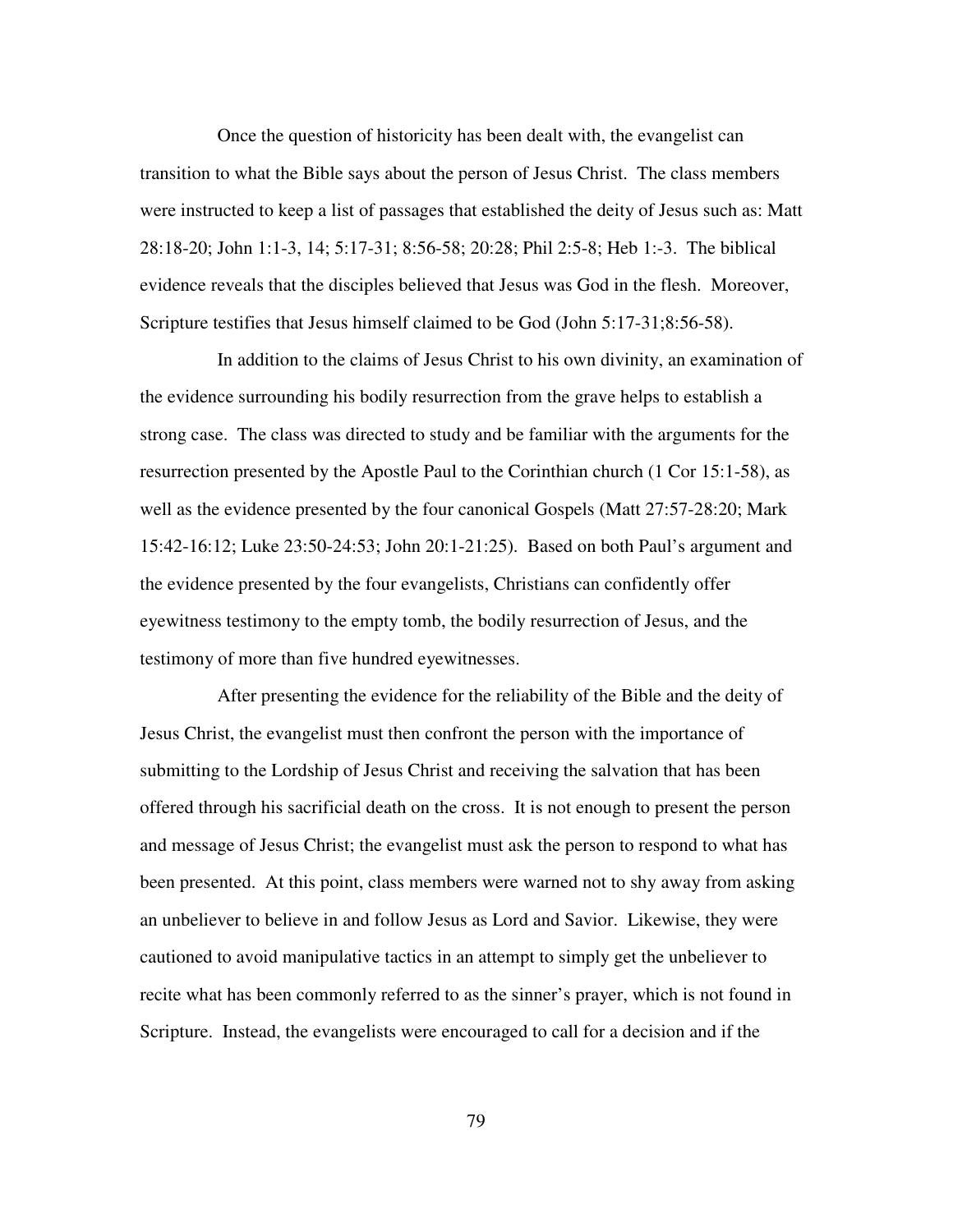person responded favorably, they were to pray for and give the unbeliever an opportunity to pray to God seeking salvation through the Lord Jesus Christ.

#### **Week 5: The Problem of Evil**

One of the primary objections to theism and Christianity is the so-called problem of evil, which is occasionally presented by unbelievers in an attempt to undermine the Christian claim that God is both good and all powerful. Unfortunately, the false dichotomy that God cannot be both all good and all powerful because evil exists has been viewed by many as irrefutable. This claim, however, is neither irrefutable nor logically consistent. In order to prevent the evangelists from getting bogged down in a deep philosophical argument about the nature and existence of evil, they were encouraged to turn the perceived problem on its head by asking the question, "On what basis are you referring to an act as evil?" Or, in other words, how can you classify a person or act as evil without an absolute standard to measure them by? By allowing the unbeliever the opportunity to ponder on what basis he or she was claiming that anything was evil, the evangelists would be given the opportunity to show the necessity of an absolute holy and perfect standard. Such an example and standard is found in the God of the Bible, who, on more than one occasion, claims to be holy (Lev 11:44; 1 Pet 1:16).

When the evangelist realizes that the so-called problem of evil is not an argument against God but for Him, then he or she will be able to turn this objection into an opportunity to make a case for God by using the moral argument, followed by a presentation of the gospel which gives the answer to the problem of evil. This objection should be welcomed because it provides the perfect opportunity for discussing the sinfulness of humanity in light of the holiness of God, both of which are essential elements to a biblically accurate gospel presentation.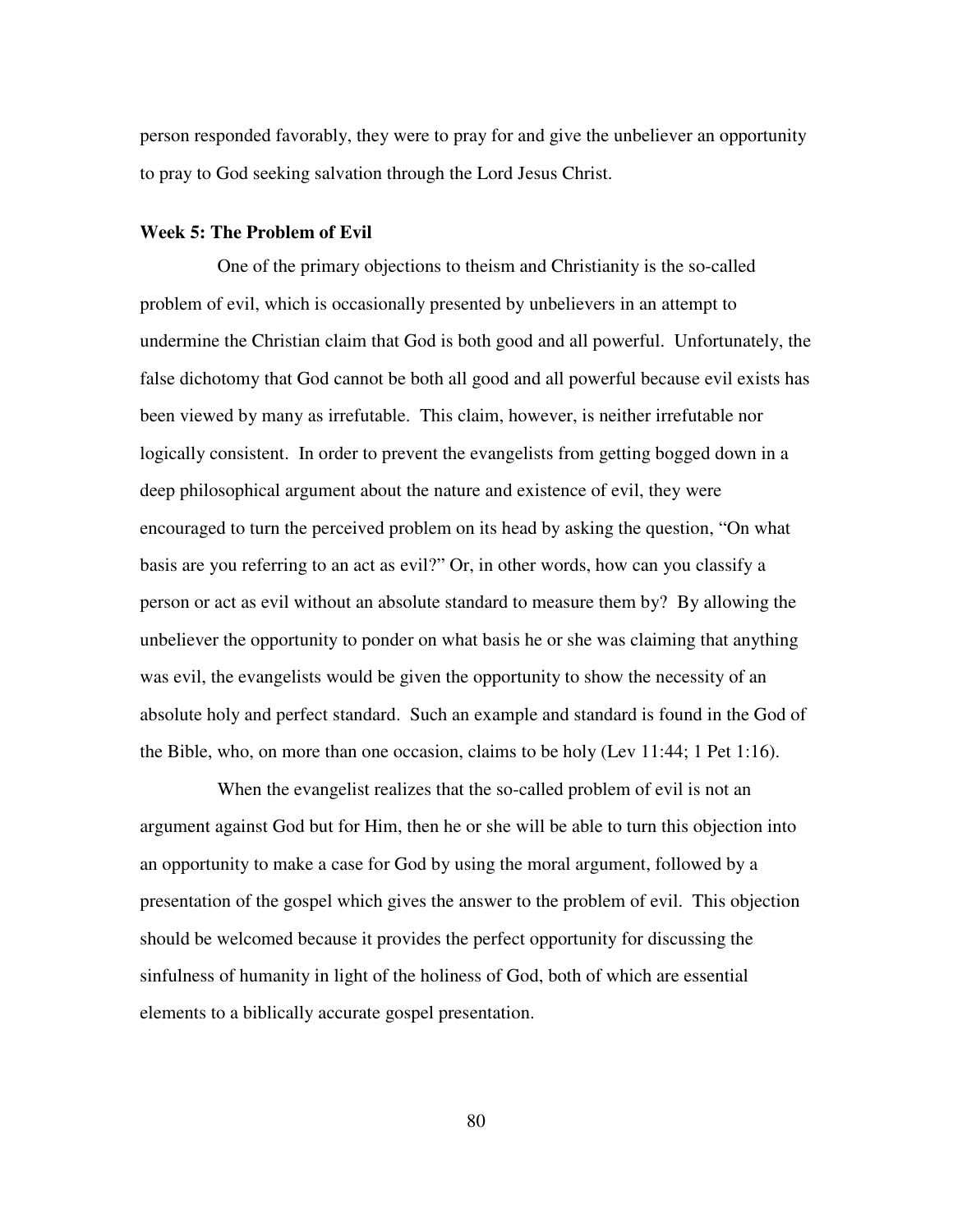## **Week 6: How to Use Questions and Objections in Evangelism**

In the final week of class, each class member was challenged to consider how he or she would react when unbelievers responded to the gospel. Some would be indifferent, others would be negative, but some would be open and possibly respond. Preparing the class for objections was not difficult because throughout the previous five weeks they had been challenged to consider how to handle the objections and questions of unbelievers. At this point, it was crucial to walk through practical ways to transition the conversations from merely a discussion about God to a biblical presentation of the gospel of Jesus Christ.

Each objection, whether it concerns the existence of God, the reliability of the Bible, or the person of Jesus Christ is an opportunity to present the gospel. If the unbeliever is engaged in a respectful dialogue where both parties are able to state their positions and beliefs, then each encounter can be easily transitioned to the gospel. Each class member was taught to offer the gospel of Jesus Christ as the only answer to humanity's greatest problem, which is sin that has led to the spiritual separation between mankind and God. By answering the objections of unbelievers in a respectful and gracious manner, the participants established some credibility to then present a case for Jesus Christ as the only means of salvation for humanity. In other words, answering their questions and objections will often times create a curiosity on the part of the unbeliever that will allow the Christian to state further what he or she believes about the meaning and purpose of life, as well as the answer to life's biggest questions.

One of the most difficult aspects of personal evangelism is answering the question, "Now what?" Christians who graciously answer the objections of unbelievers and present the claims of Jesus Christ must be willing at any point to transition to the point where the person being evangelized can be challenged to surrender his or her life to Christ. Participants were instructed to directly ask the person to respond by both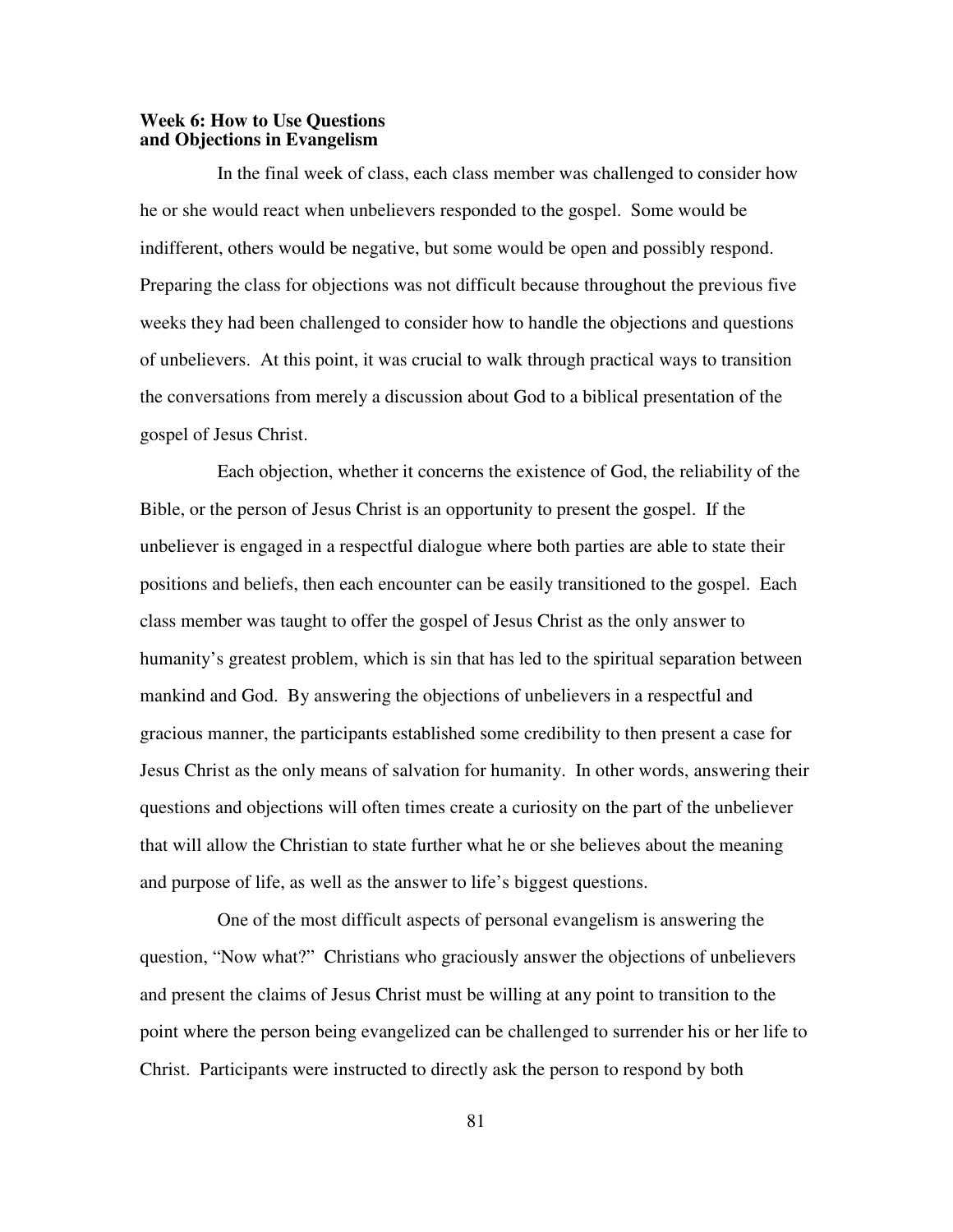privately and publicly repenting of their sinful rebellion and unbelief and by faith turning to Jesus Christ as Lord and Savior. If the unbeliever is hesitant, the Christian can share his or her own conversion experience and commit to walking the non-Christian through the same decision.

# **Phase 4: Personal Evangelism Practicum at Northern Kentucky University**

Northern Kentucky University (NKU) is located in Highland Heights, Kentucky, which is approximately twenty miles from First Baptist Church of Walton, Kentucky. The school's website states that the university employs more than two thousand faculty members for approximately fifteen thousand students.<sup>14</sup> Currently, the campus is home to the Baptist Campus Ministry (BCM) led by Brian Combs. The BCM hosts numerous bible studies, outreach events, and serves as a hub for Christians as well as unbelievers who are curious about Christianity. Presently, the BCM hosts a Thursday night worship service that gives believers on campus a time and place to worship. Additionally, the worship service provides an opportunity for unbelievers to be engaged with the gospel.

Prior to taking the participants to NKU, my family and I attended one of the Thursday night worship services. The evening included a meal, followed by a time of music, and ended with time for students to hang out and have a gospel-centered dialogue. We were informed that the BCM was in the midst of a campaign to open the gospel dialogue with other groups and ethnicities on campus. The night we attended was focused on the African-American community with special attention given to Christian music produced and performed by young rappers and singers.

 $\overline{a}$ 

 $14$  Northern Kentucky University [on-line]; accessed 12 June 2012; available from http://www.nku.edu/about/index.php; Internet.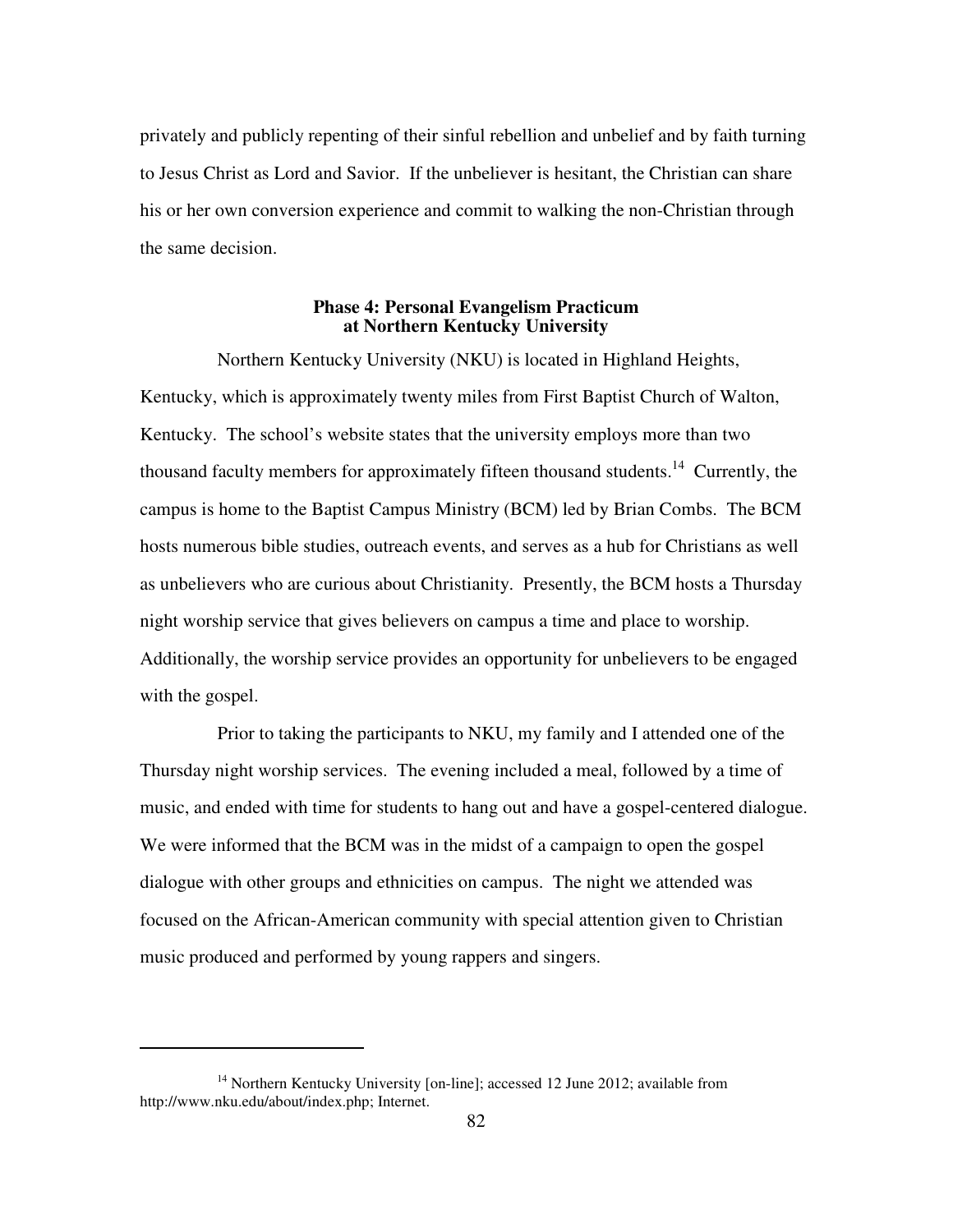Based on this initial visit, it was determined that the outreach practicum should take place several hours before the Thursday night worship gathering at the BCM to ensure that the students and faculty who were contacted could be invited to that evenings' event. Furthermore, during this visit, the BCM director pointed out the highest traffic areas on campus. Based on his advice, we selected three areas to evangelize. The first area was near a common area that students had to pass through to get the parking lot. The area around the dorms was chosen as the second location because of the high concentration of students. To impact the greatest number of students, the target area around the dorms was assigned to two groups with each one covering a different end of the area. Finally, a high traffic area between the dorms and the main buildings was assigned to the fourth group. Based on the amount of traffic in these areas on our preliminary visit, it was plausible that each team could have at least twenty to thirty meaningful contacts.

# **The Evangelistic Encounters**

The participants were divided into four groups and assigned to the predetermined areas of the campus. Each group carried Bibles and gospel literature. After a time of prayer and brief instructions, the groups set out to engage unbelievers with the gospel.

Each encounter was unique. However, only a few contacts were negative or hostile to the groups. For the most part, people who were not interested just simply ignored the group members or they politely declined to stop and talk. Participants had been previously instructed to be gracious to those who showed no interest in conversing about God or Jesus. Reacting negatively toward unbelievers could potentially close the door to future opportunities to engage the person with the gospel.

The majority of the evangelistic encounters were with Catholics, nominal Christians, and Muslims. Most of the Catholics claimed to believe in God and Jesus;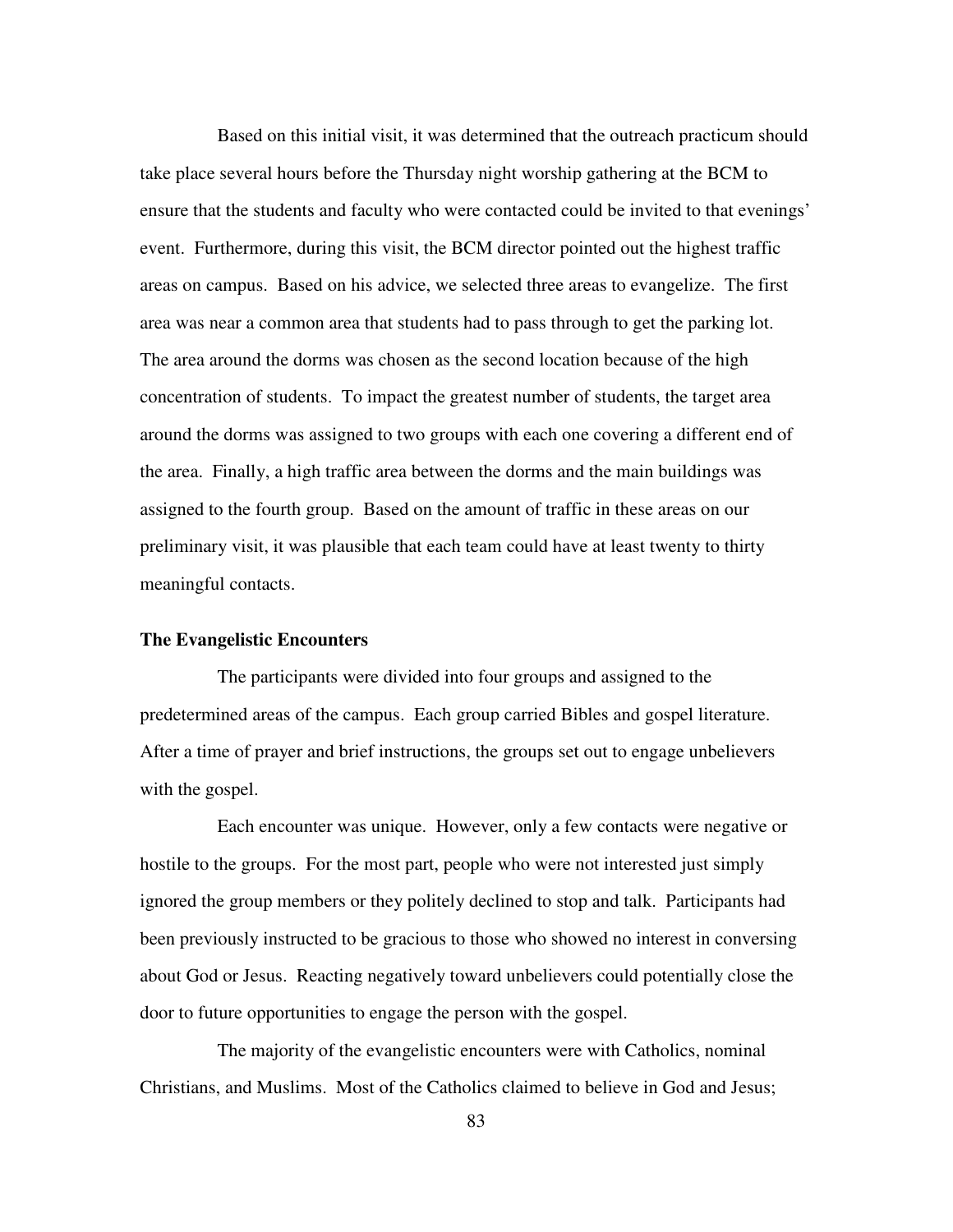however, many of them admitted that they were not truly committed to their faith. Several of the encounters with Catholics revealed that they had never heard or understood the gospel. None of the Catholics were willing to make a commitment to the message of Christ as it was presented. This reaction demonstrated that to effectively engage Catholics with the gospel, a group of believers would have to commit to having a regular presence on the campus.

Several of the people the groups engaged claimed to be Christians. When pressed on what made them Christians, the majority said either baptism or being a good person. Among this group, there was an openness to hear the gospel presentation; however, none of them were willing to commit at that moment.

The diversity of the campus provided an opportunity for the groups to engage with people from other faiths, as well people from other countries. Of all of the ethnic and religious groups, the Muslim students were the most open to dialoguing about religion. Moreover, all were willing to receive a copy of the Bible, so much so that one of the groups ran out of Bibles. One particular group of Muslims stated that they would be willing to listen to why they should convert to Christianity, if in turn, they were allowed to present reasons why Christians should convert to Islam. After presenting the evidence for the New Testament, the resurrection of Jesus, and Jesus' claims to be deity, the Muslims agreed to take more time to consider each aspect of the gospel presentation. Because they were not proficient in speaking English, they asked if it were possible to email information about Christians who had converted to Islam. That evening the Muslims sent an email with video clips about a former Christian pastor who had converted to Islam and now was a cleric and apologist for the religion. After reviewing the video, I sent a response to set up a time to meet and discuss Christianity and Islam again, but the man never responded.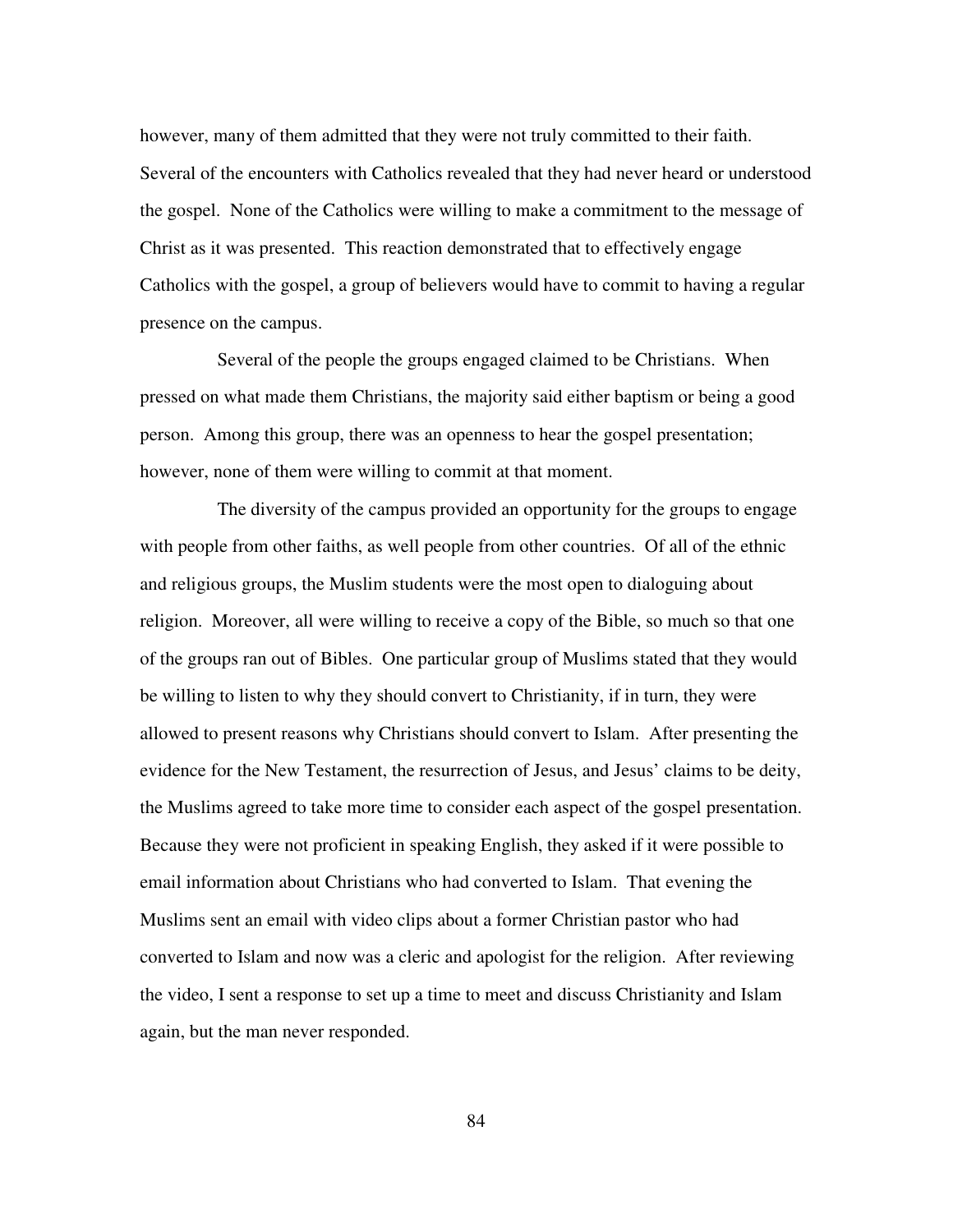On at least two occasions, self-professed homosexuals were confronted with the gospel. The first was a group of young men who were willing to listen for only a minute or so and then quickly left. Another man, when presented with the gospel, wanted to steer the conversation to the rejection of homosexuality by Christians; however, I refused to deal with the subject before explaining the gospel. After listening to the gospel presentation, the man showed a great deal of interest in what the Bible had to say about forgiveness and salvation. During the remainder of the conversation, we did not talk about homosexuality, and the man agreed to consider the gospel, but was unwilling to commit to anything at that moment. Like the previous evangelistic encounters, the conversations with the homosexuals revealed that to effectively engage them with the gospel, believers would need to be prepared for their feelings of rejection by the Christian community and be determined to stay on topic.

Only one of the interactions with unbelievers became hostile. The two women in our group attempted to engage with the gospel a woman who became extremely aggressive and demanded that they leave the campus housing area. Prior to sending out the groups, the BCM director instructed the two teams that were going to be near the housing to not go into any of the buildings. Remaining outside of the building in the common areas, however, was permitted by the campus authorities. After the women refused to leave, the irate woman called an official at the campus who then instructed her that our group could remain on campus because we had not violated any of the predetermined guidelines.

Lastly, several people who were engaged with the gospel were very open to conversing about religion. When these persons were pressed to why they were so willing to listen to the gospel presentations, several related that other religious groups who had come on campus were pushy and demeaning during their evangelistic efforts. The students and many of the employees welcomed the dialogue, but none of them was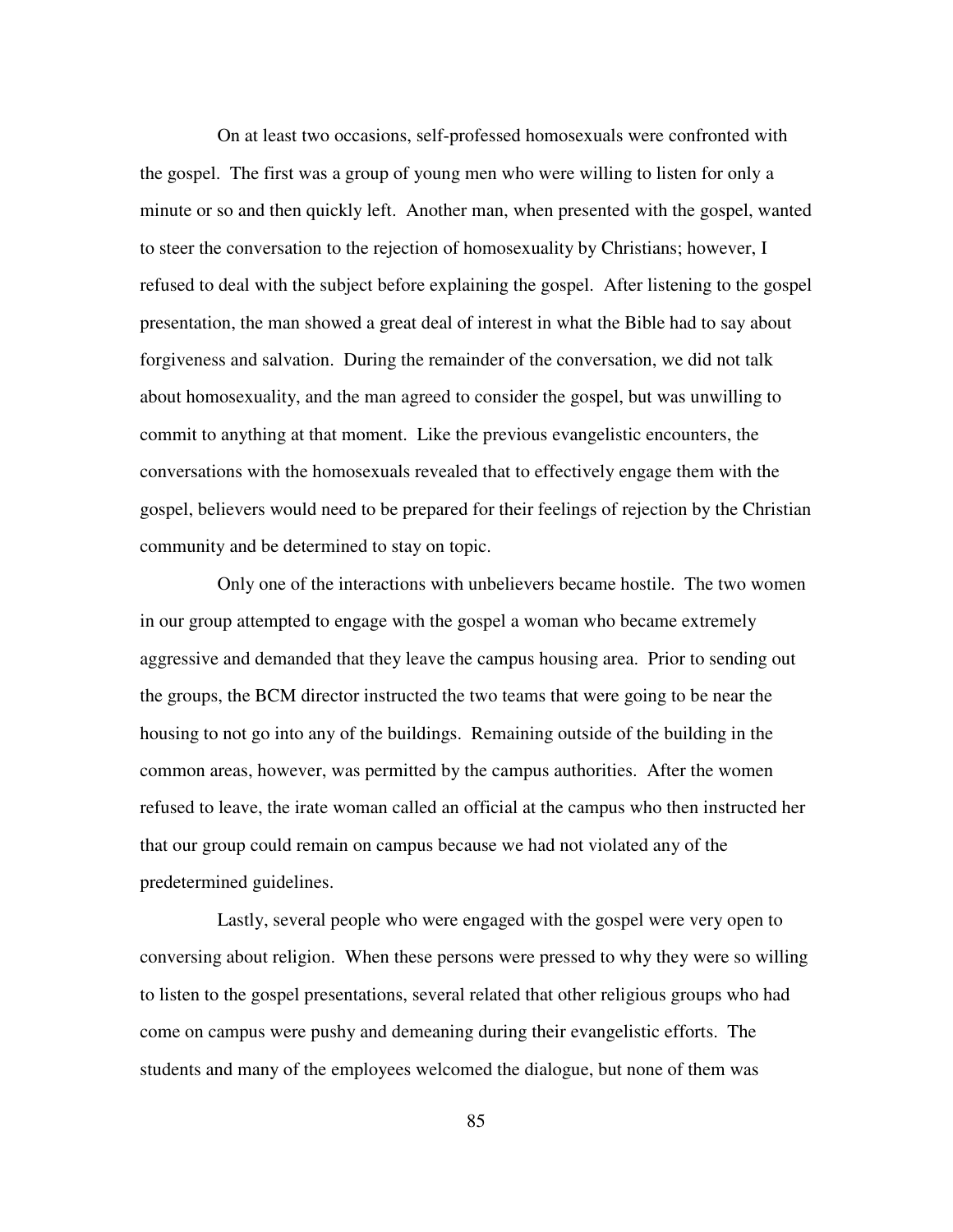willing to commit to Christ after only the one conversation. It quickly became obvious that in order for this type of evangelistic activity to be effective, a church would need to have a regular presence on the campus.

### **The Debriefing of Participants**

Assessing the impact of evangelistic efforts on the campus after only one visit would be extremely difficult. Measuring the effect the practicum had on the participants, however, could be analyzed if the group was immediately debriefed. Each group member was asked to explain how he or she interacted with unbelievers, giving special attention to how they overcame objections to the gospel. Due to the lack of resistance to the group's presence and to the gospel presentation, only a few engagements required anyone to offer rebuttals to objections. Moreover, the majority of the questions people were asking did not reflect an atheistic mindset. Instead, the primary line of questions revolved around works or being a good person. The lack of objections surprised everyone in the group. The dominant attitude of the participants in the debriefing was shock at how open the students and employees were to listening to the gospel. All agreed that the church needed to establish a regular presence on the campus and continue to engage unbelievers there with the gospel.

In addition, each member was asked how the practicum had affected his or her view of personal evangelism. Every group member confessed that at some level they all had been apprehensive about participating in the practicum. Primarily, they were fearful that the people would be hostile and reject them outright. What they found served to ease their fears and to create a hunger to do more personal evangelism. One man in particular confessed that he had never viewed personal evangelism as his "cup of tea," but after the practicum, he felt more confident in sharing the gospel with unbelievers.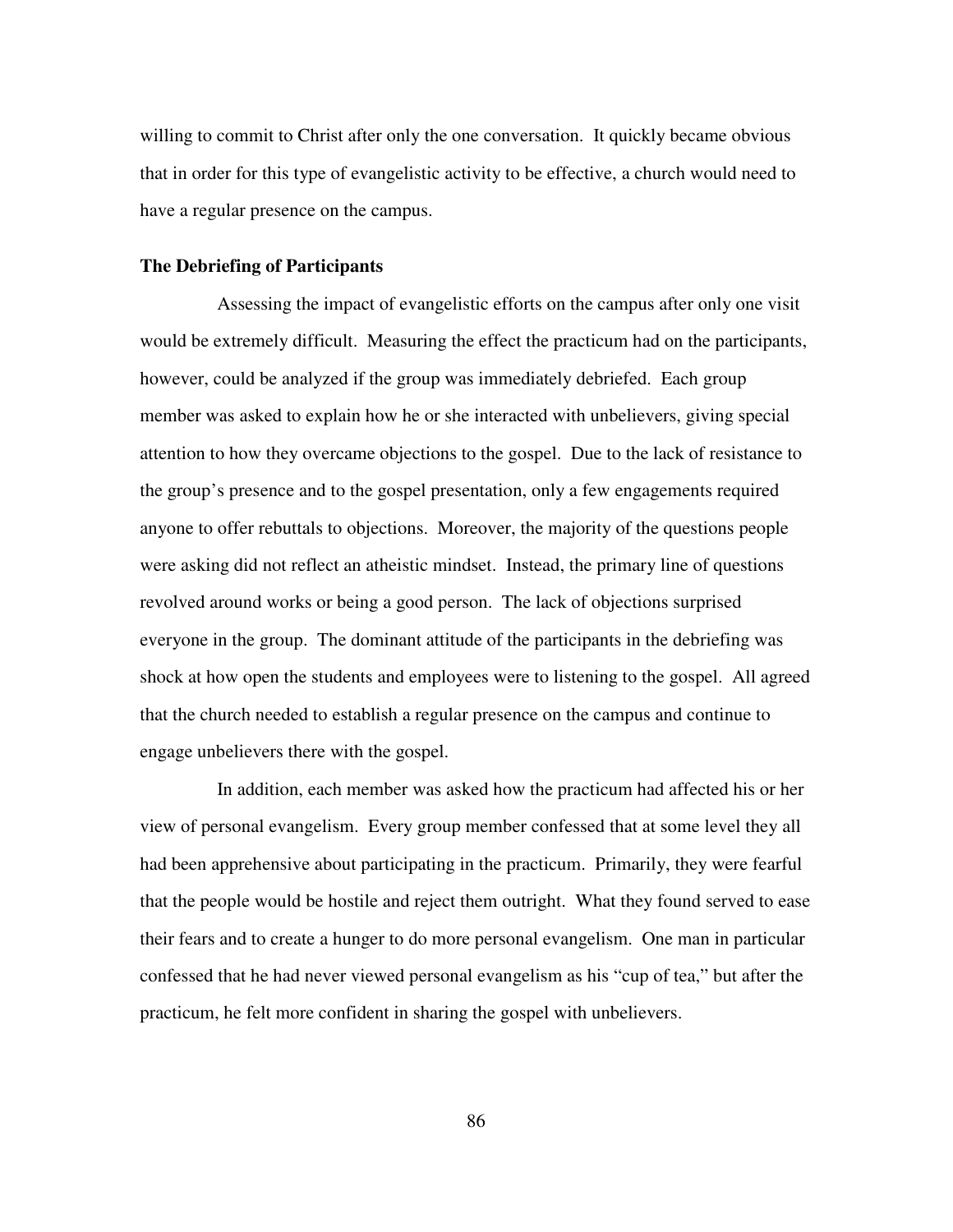## **Phase 5: One on One and Small Group Interviews Assessing the Effectiveness of the Evangelism Training and Practicum**

The goals for this project were divided into four categories: knowledge goals, attitude goals, skills goals, and my personal goal. In order to determine which, if any, of these goals were achieved, this project included a variety of questionnaires, as well as group and individual interviews. From the outset of this project, the principal goal was to train believers to use apologetics as a bridge to proclaiming the gospel of Jesus Christ.

## **The Pre- and Post-Sermon Questionnaire**

The pre-sermon questionnaire was handed out at random to 25 members of First Baptist Church who were in attendance for the first of the five sermons on apologetic evangelism. Additionally, those who had previously agreed to participate in the project were given a pre-sermon survey. All of the participants returned the presermon survey; however, only 10 of the other surveys were correctly filled out and returned.

At the conclusion of the five-week sermon series, the persons who had correctly filled out and returned the pre-sermon survey were given the post-sermon survey. The only significant change between the pre- and post-surveys was a change in the perception of apologetics and the role that the discipline played in evangelism. Prior to the sermon series, the concept of apologetics was somewhat foreign to those surveyed, however, after the sermon series their responses became favorable regarding the use of apologetics, especially philosophical arguments for the existence of God in personal evangelism.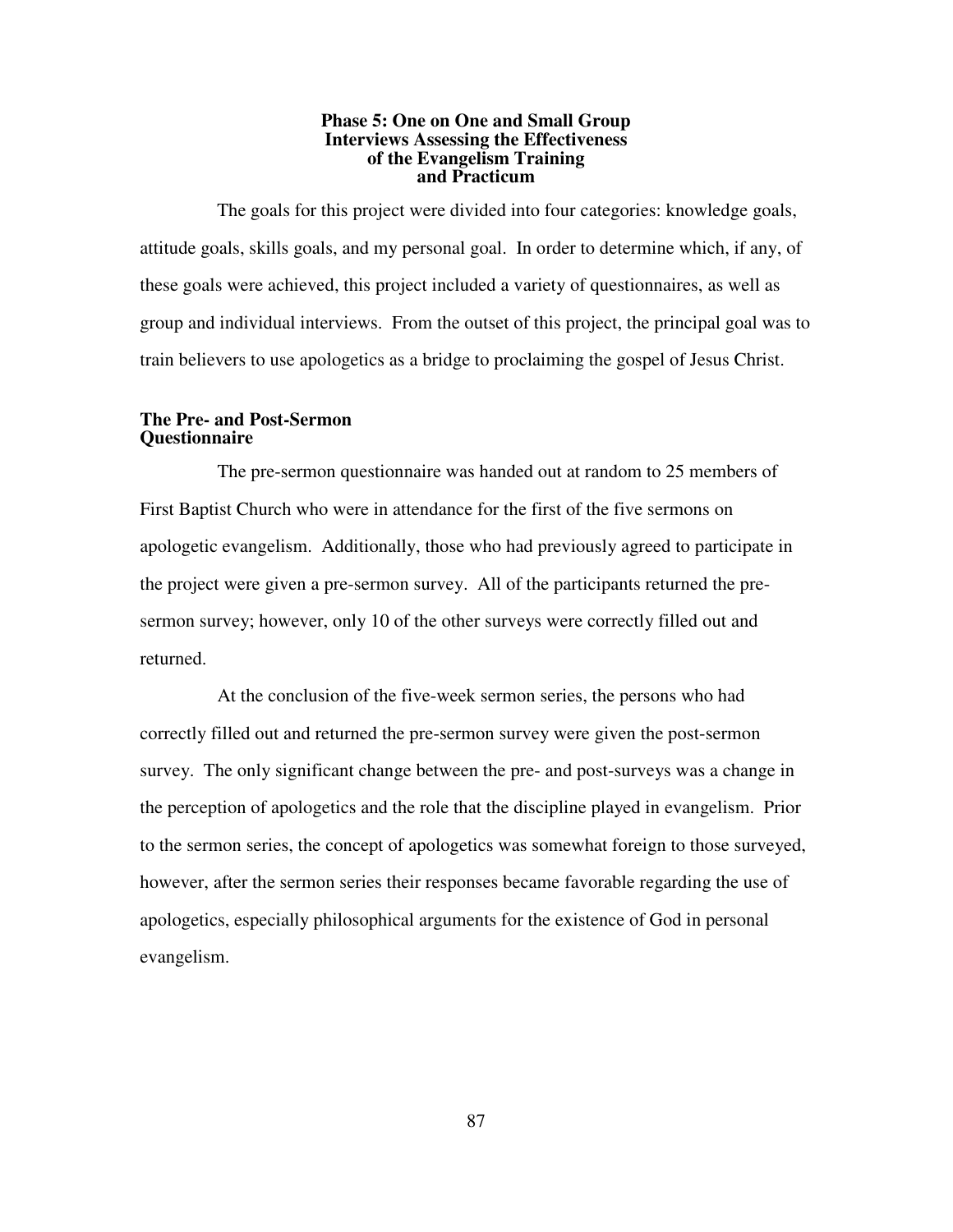# **The Pre- and Post-Seminar Questionnaire**

At the beginning of the first class, members were given a brief survey regarding their understanding of apologetics and evangelism. Additionally, the questionnaire asked them to state how often they shared their faith with unbelievers, and what fears, if any, they had when proclaiming the gospel to an unbeliever. The preseminar interview revealed that all participants were engaging unbelievers on at least a weekly basis, but most felt unequipped to handle the major objections to Christianity. Moreover, all stated that they would feel more comfortable sharing their faith if they had more training.

After six weeks of training, the participants were given the post-seminar survey. The questionnaire revealed that all of the participants felt more adequately trained to evangelize; however, many still had a fear of rejection. The classroom setting could not completely equip the members to deal with the rejection of fear. This fear would be dealt with and overcome during the practicum component.

# **Post-Training Interviews**

To further evaluate and measure if this project accomplished the four original goals the participants were asked the following: (1) "Did your knowledge and understanding of the questions that unbelievers are asking about Christianity and Theism increase?" (2) "After the training and practicum, is your attitude different about those who don't know Christ as Lord?" (3) "After the training, are you more skilled in both basic apologetics and personal evangelism?" (4) "In light of the sermons, seminars, and practicum, evaluate the proficiency and effectiveness of the pastor in equipping believers to share the gospel." Additionally, the post-training interviews revealed several strengths and one obvious weakness of the project, all of which are covered in chapter 5 of this project.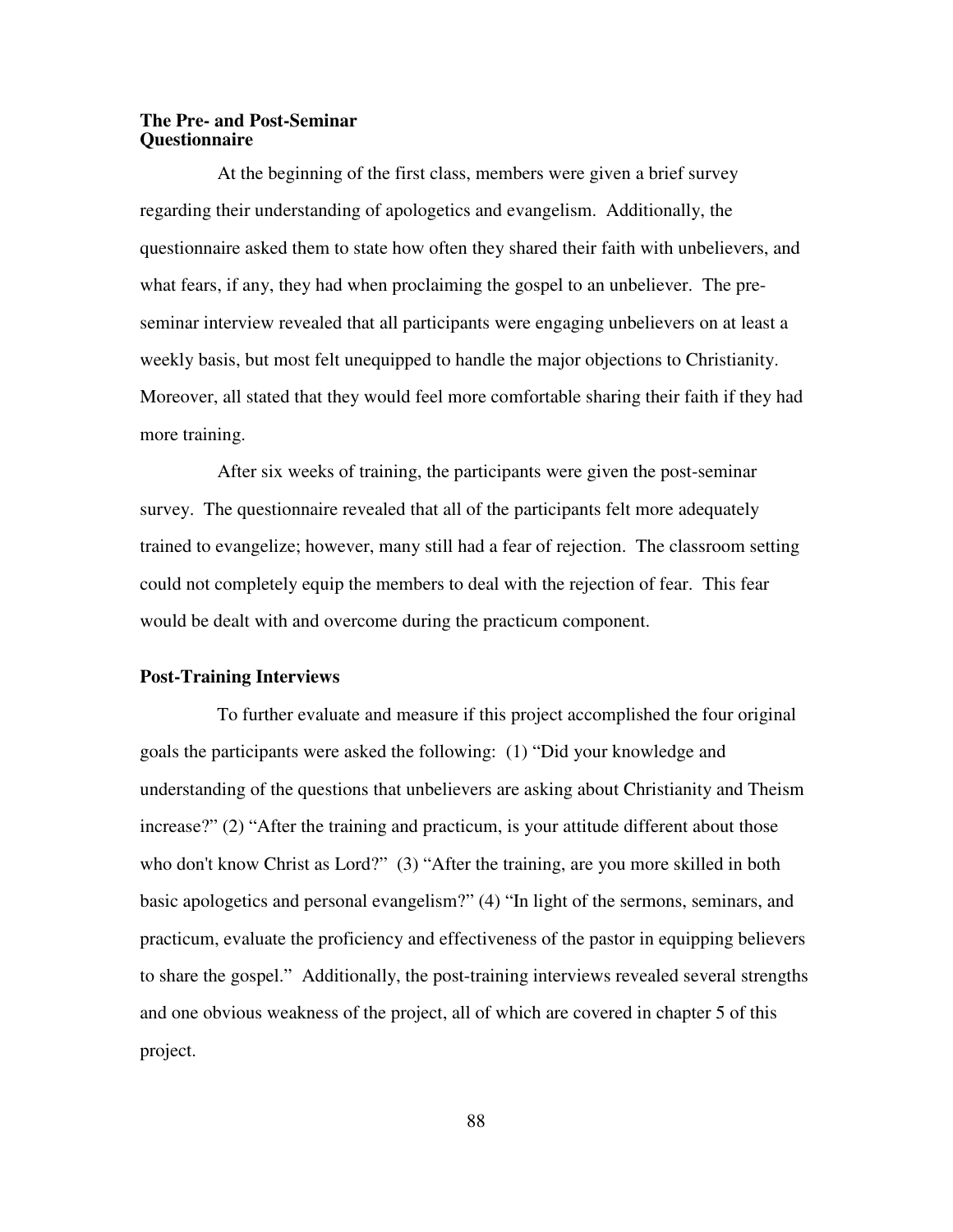# **Conclusion**

After fifteen weeks of planning, preaching, teaching, evangelizing, interviewing, and compiling data, it is obvious that this project was more than an academic exercise. The structure of this project allowed the participating members of Frist Baptist Church of Walton, Kentucky, to take the initial steps in transitioning from a church that is fearful of personal evangelism to a church that obediently obeys Christ's command to proclaim the gospel to all nations (Matt 28:18-20; Mark 16:15). Furthermore, each component of this project provided an opportunity for the theoretical aspects of apologetics and evangelism to be applied to real-world scenarios.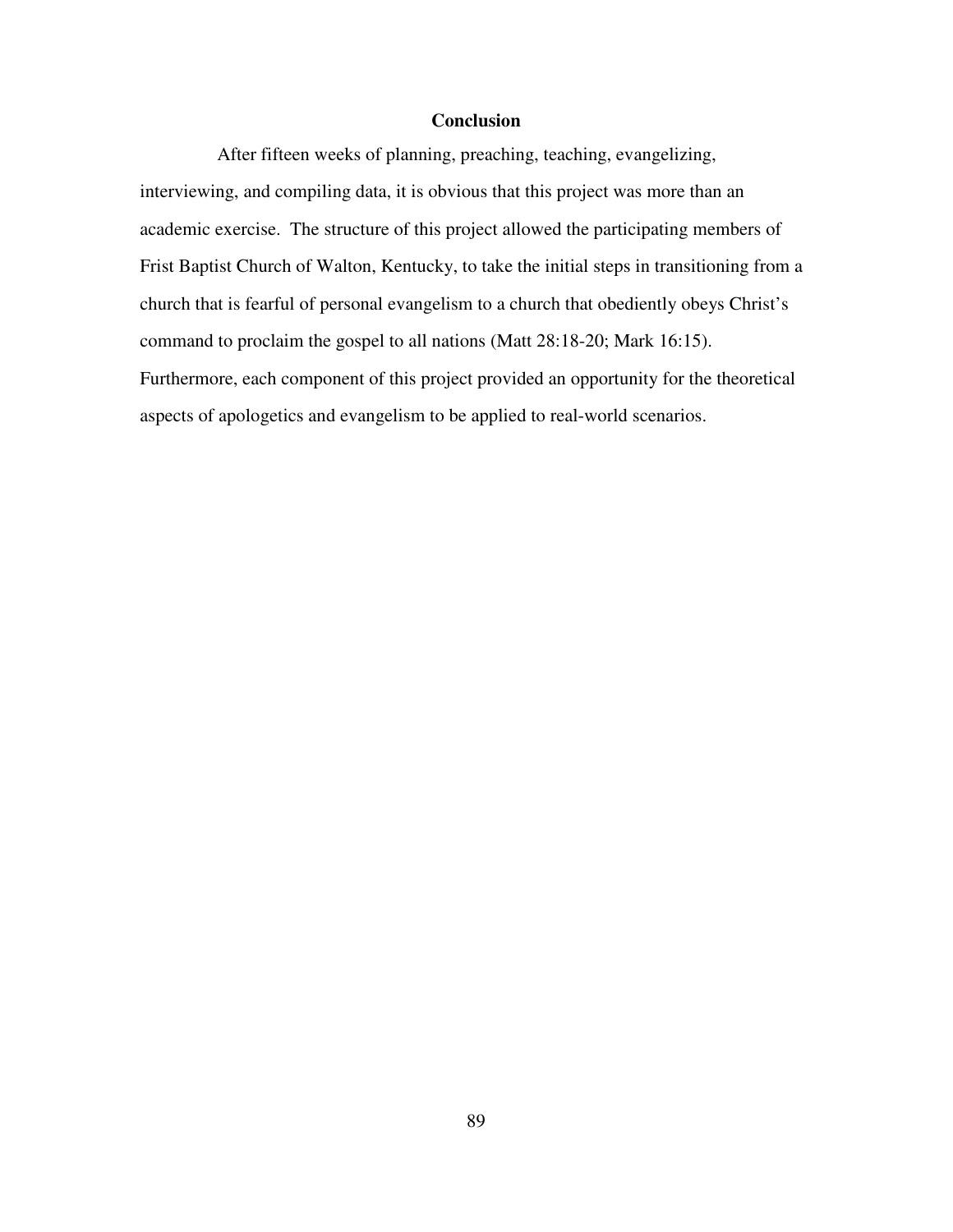# CHAPTER 5

# EVALUATION OF THE PROJECT

The evaluation includes an examination of the purpose and the goals, as well as the strengths and the weaknesses of each stage of this project. The proposed modifications in this evaluation are based primarily on the weaknesses; however, some of the strengths should also be modified. Finally, before offering any personal reflections, this analysis considers the overall project in light of the theological basis upon which it was built.

#### **Evaluation of the Project's Purpose**

The purpose of this project was to equip the participants to share the gospel of Jesus Christ effectively with unbelievers, especially those who are skeptical of Christianity. Based on the practicum, interviews, the pre- and post-seminar questionnaires, and considering the time limitation of fifteen weeks this project achieved its goal. It would have been more realistic and accurate to set a goal that the members who participated would be introduced to the basics of integrating apologetics with personal evangelism. Participants who completed the project, however, reported in their group and individual interviews that they were now better equipped to evangelize unbelievers. Moreover, the participants all stated that they are more open to having gospel-centered conversations with those who are skeptical of the Christian faith.

In addition to preparing members to engage unbelievers with the gospel, this project served to sharpen the instructor in the discipline of personal evangelism. Throughout the training seminars, new questions and objections were raised, many of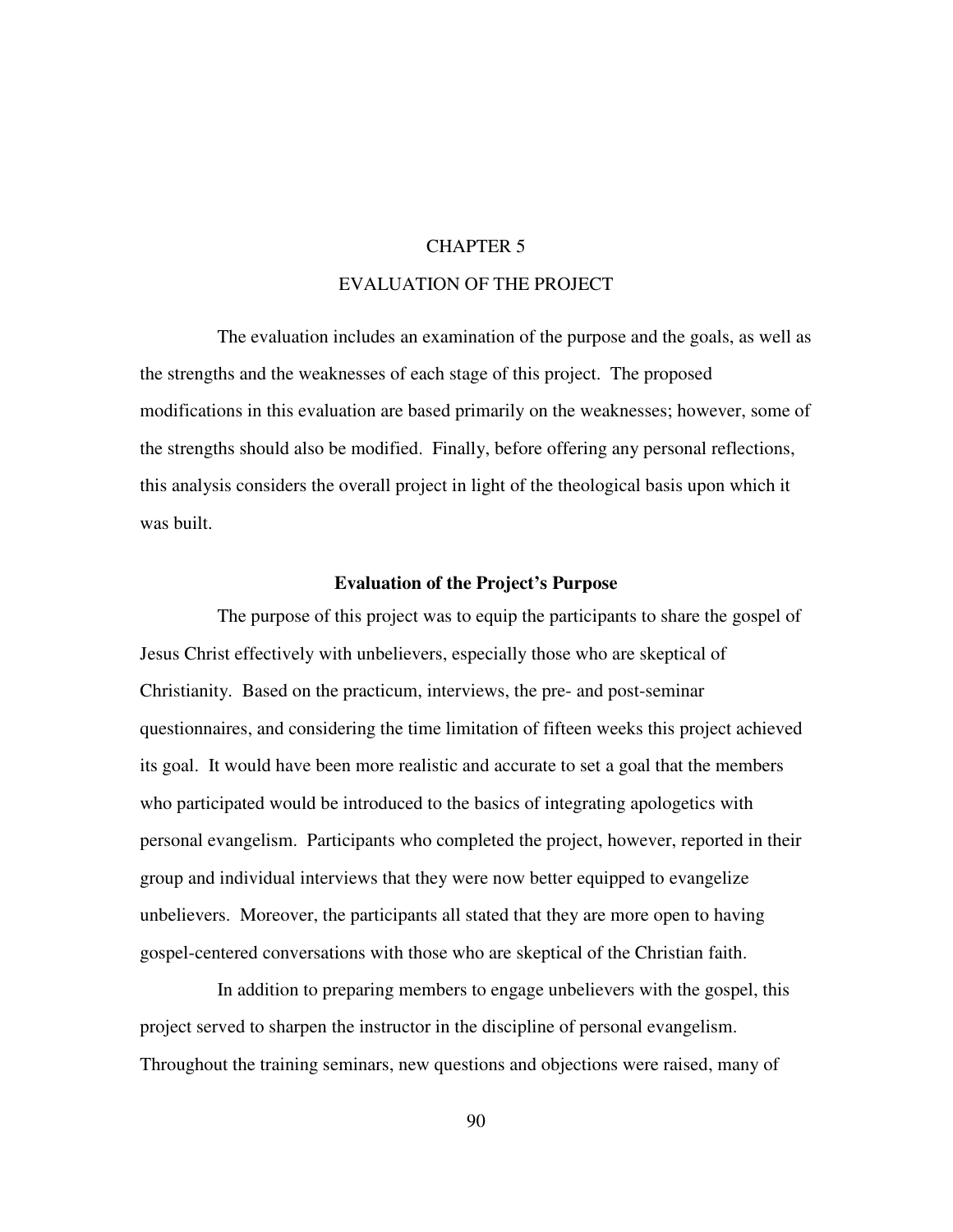which I did not think would be asked by unbelievers. For example, one member stated that she had a former student who was forced to combat claims that the four evangelists had contradicted one another when writing the Gospels. It was naïve on my part to think that these arguments are reserved for theologians and scholars. What was discovered, however, was that high school and college students are being told that the Bible is not trustworthy because of so-called contradictions in the accounts of Jesus' life and ministry. Because others in the group reported hearing similar objections, in future evangelism training**,** much more attention will be given to resolving the alleged contradictions within the Gospels.

Taking the group to the Northern Kentucky University provided an excellent opportunity to develop my skills in personal evangelism. The objections that one would have expected to hear were never raised. At the same time, issues that this project had not considered arose in nearly every conversation. For the most part, people the group encountered did not raise questions about the existence of God, the reliability of the Bible, or the person of Jesus. Instead, the group consistently dialogued with people who claimed to be religious or at least spiritual, but who were truly ignorant of the gospel. Discovering that most of the students were open to religion was one of the most eyeopening experiences of this project. Furthermore, it was encouraging to witness the curiosity of the students and employees who apparently had never heard the gospel. Taking the group out onto the mission field provided the perfect opportunity for members to witness first-hand how painless it is to share the message of Jesus Christ with unbelievers. The practicum did more to achieve the purpose of this project, for both the instructor and the participants, than the sermons or the lectures combined.

## **Evaluation of the Project's Goals**

In order to evaluate the goals of this project, participants were given pre- and post-sermon surveys, pre- and post-training surveys, and interviewed as a group and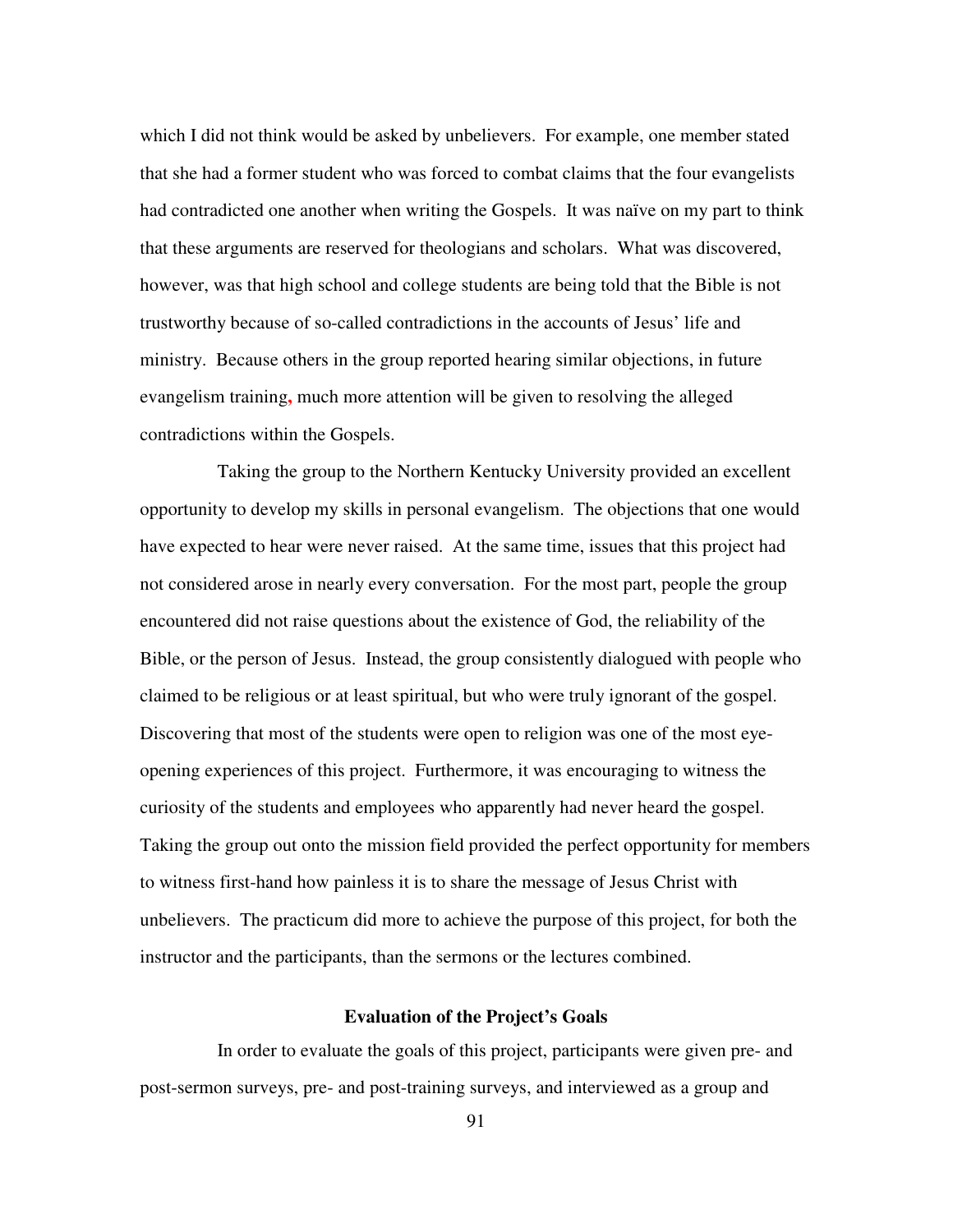individually. While a few of the participants were vague in their responses, others provided a great deal of feedback concerning the impact of this project on their attitudes and abilities both prior to and after the project.

The project's primary goal was to equip the members to integrate apologetics into personal evangelism. According to all who were surveyed, this goal was accomplished. Keeping in mind the limitations of the project, as well as the group's limited knowledge of apologetics in the beginning of the project, it is not difficult to comprehend why participants believed they were now better equipped to share the gospel. It is an overstatement to claim that after fifteen weeks the group is fully equipped and prepared to effectively evangelize unbelievers. However, at the end of the project, members were much more prepared to share the gospel than when they started.

All participants acknowledge that their attitudes had changed to some degree towards apologetics, evangelism, and unbelievers. Prior to the project, several of the members had never heard of apologetics, and others had a negative opinion about the discipline of defending the faith. By the end of the project, all but one person stated that their view of apologetics had changed. One member continued to hold to a fideist mindset**,** believing that apologetics was unnecessary and that people would respond to or reject the gospel based only on faith. Conversely, the rest of the group expressed excitement that the apologetics component of the training was not likely previous evangelism training programs. Overall, the project was successful in creating not only a favorable attitude toward both apologetics and evangelism, but because of the practicum their attitudes about unbelievers were positively changed. The entire group acknowledged that before the practicum they did not believe non-Christians would be so open to participating in gospel-centered discussions. Interacting with real people provided the ideal scenario for altering the group's perception of how unbelievers would respond to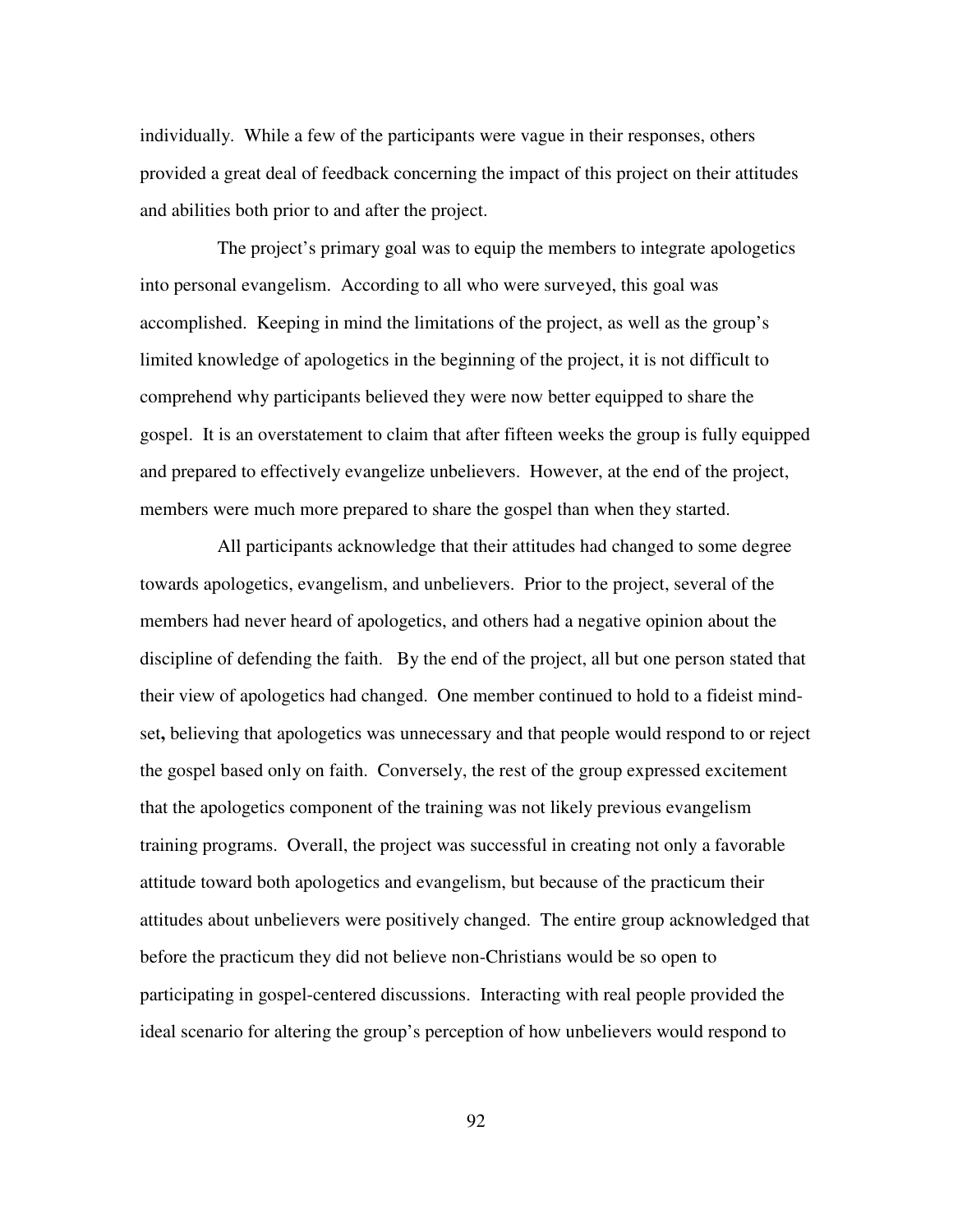the gospel. Even though none of the persons evangelized openly committed their lives to Christ, their openness to listen to the gospel served to change the opinions of the group.

# **Strengths of the Project**

Based on both the surveys and the interviews, this project's greatest strength was the way it changed participants' attitudes towards the discipline of apologetics. At the beginning of the project, several in the group could not define or state the purpose of apologetics. Even worse, those who knew something about the discipline had a negative opinion about using it in personal evangelism. The group, however, was open to learn and by the end of the fifteen weeks**,** all but one had drastically different opinions about apologetics as a discipline and about employing it evangelism. The change can be accredited to two aspects of the project. First, the sermon series demonstrated that defending the Christian faith was an imperative, not an option. Second, the questions raised in the training seminars were all answered using both revelation and reason. Answering questions and objections that participants had either heard or raised themselves created a group enthusiasm for Christian apologetics.

In addition to altering the group's attitude about apologetics, the project helped many members overcome their fears about witnessing to unbelievers. During the group interview, one man shared that before completing the training, he was terrified to share the gospel, but now he had gained confidence and would be more willing to witness to non-Christians. After hearing this man's testimony, several others in the group stated that they too had been nervous or afraid of sharing the gospel, but after the project, and especially the practicum, they were now much more comfortable with telling others about Jesus.

The final strength of this project was the interaction with unbelievers that was made possible through the practicum at Northern Kentucky University. Without the opportunity to apply what they had learned, many of the members would not have taken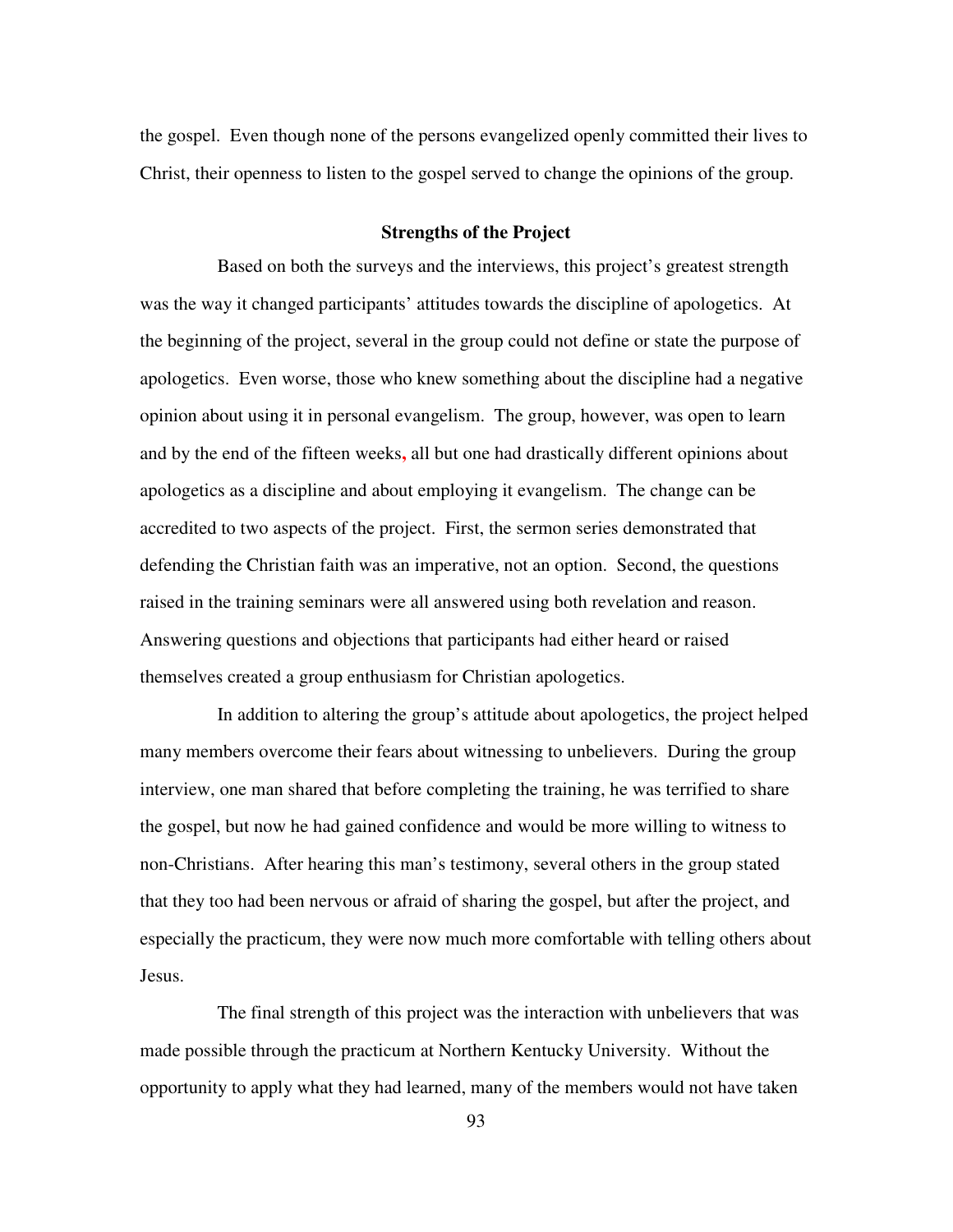the next step. Of those who participated in the practicum, all reported that the real interaction with non-Christians forced them to immediately apply what they had learned in the class. Additionally, all of the members who had experienced other evangelism training classes stated that previous programs did not require them to immediately witness to unbelievers. The practical application of apologetics and evangelism made this project more than just another training program that the members would soon forget.

#### **Weaknesses of the Project**

Interviews with the members of the project revealed that, due to the nature of the subject matter in this project, the material was at times too in-depth for this training. For the most part, all of the material was simplified in order to provide practical evangelism training that incorporated apologetics as a bridge to sharing the gospel. Many of the members, however, had never heard a philosophical argument for the existence of God and felt that the concepts were difficult to understand. To combat this weakness, the training included easy to remember syllogisms for the cosmological, teleological, and moral arguments.

Additionally, two members stated that the project needed more role-playing before the practical application. One man stated that he was a manager who had led numerous training groups that included role playing. Due to his secular experience in training new employees he knew the value of having people interact in a non-threatening environment before actually entering the field. While the project did incorporate time to discuss how to handle objections to Christianity, it would have been much more effective had it included a break-out session for members to practice sharing the gospel with one another before participating in the outreach day.

Finally, after reviewing the pre and post-sermon series surveys, it was apparent that the second phase had not impacted the church as a whole. While many of the members of the project stated that they were more open to apologetics after the sermon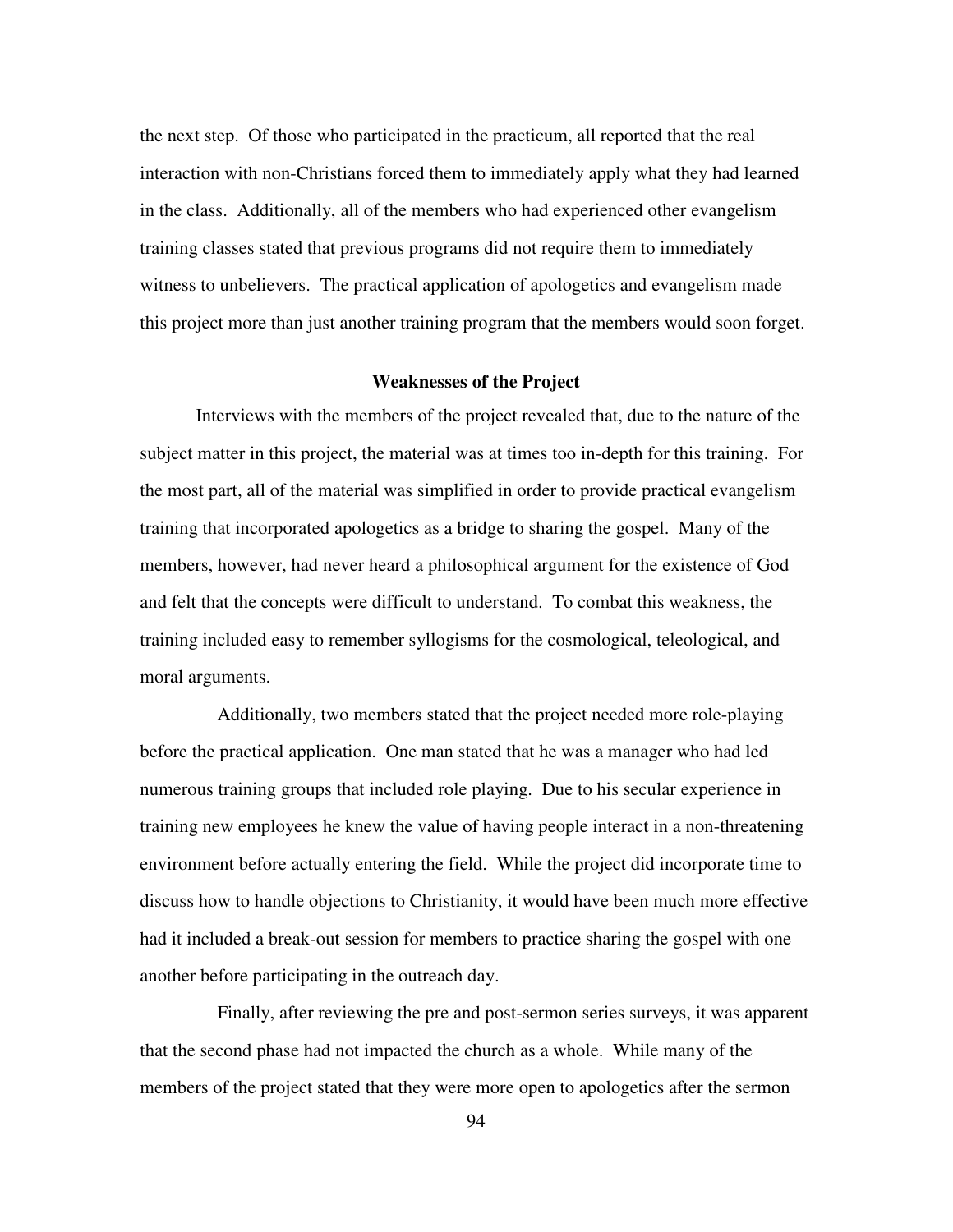series, surveys from church members who did not participate in the training showed that they were relatively unchanged in their attitudes and knowledge. One factor that could have caused this problem was that a natural disaster struck the area during the sermon series, which required a message on God's goodness in the midst of suffering and trails. On the other hand, the sermons were only thirty minutes in length compared to the twohour seminar sessions. To make the needed impact, the sermons should have been fortyfive minutes to an hour, or should have taken more than the five weeks allotted in this project.

## **Project Modifications Needed**

If this project were to be duplicated in the future**,** several enhancements should be made to ensure that it would address the weaknesses and expand upon the strengths. First, the sermon series should either be shortened to allow for more seminars and practicums, or the sermons should be lengthened from thirty minutes to one hour. This modification would allow the instructor to give more attention to the biblical and theological basis for integrating apologetics in evangelism.

Also, taking the advice of one of the members, the project would include a seminar focused on role-playing where each member would have an opportunity to share the gospel in a non-threatening environment. Members would be asked to partner up and take turns playing the parts of evangelist and skeptical unbeliever. Additionally, each seminar could include a time for role-playing to address the specific apologetics arguments that were taught during that session. Following the one on one time, the teams would be asked to interact in front of the entire group, which would allow their presentations to be critiqued by their peers. After evaluating how each member performed in sharing the gospel and overcoming objections, the instructor could partner the more confident members with those who need more instruction with the goal that the teams would stay intact for the practicum.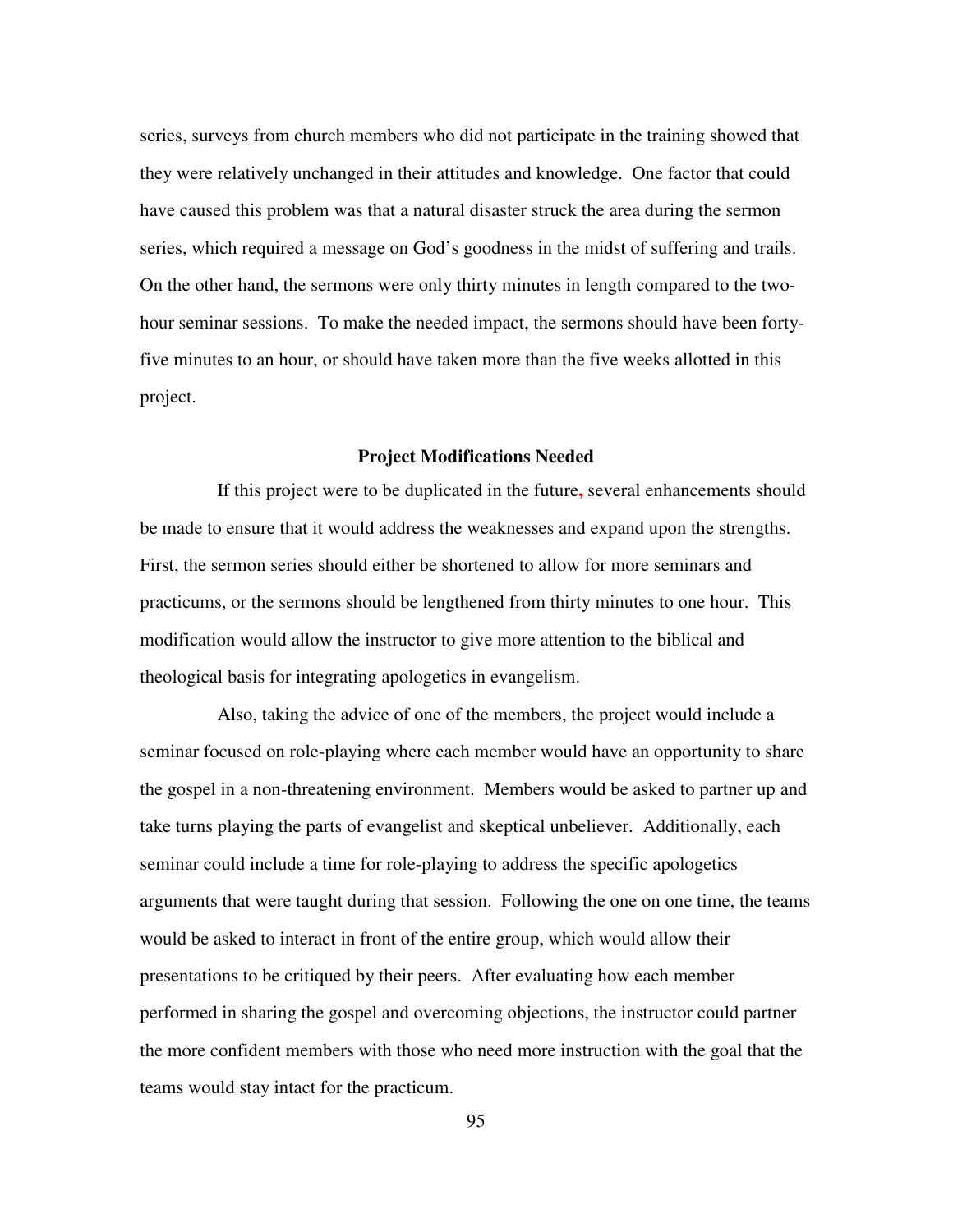Due to the success of the practical application phase, the practicum should be expanded. If one day of sharing the gospel had a significant impact on the members, then it follows that they would benefit from two or three days of witnessing. The project included two weeks of practicum, and provided four different dates to accommodate various schedules. The groups, however, all wanted to go on the same day and unfortunately were all only able to go on the last scheduled day. Thus, in the future all four dates should be used to allow for the maximum amount of interaction with unbelievers.

Finally, because of the depth of the material covered, it would be wise to have the participants read some of the material before the classes begin. The seminars would have been far more productive had the members already been familiar with many of the key terms and concepts such as: worldviews, apologetics, and philosophical arguments for the existence of God. By reading and researching the topics ahead of time, the members would have been able to spend more time implementing the concepts instead of simply being introduced to them for the first time. Additionally, in the future this ministry project could include both introductory and intermediate classes. This approach would ensure that the level of material covered would be appropriate for the specific class.

#### **Theological Reflections**

This project was built on the biblical basis that all Christians are to actively and aggressively participate in the evangelizing of non-Christians (Matt 28:19-20). None of the phases of this project were an end in and of themselves, but instead worked together as means of training and motivating members of First Baptist Church of Walton, Kentucky, to obediently participate in the Great Commission. While the objective of this project was to train and equip members to share the gospel by implementing apologetics in personal evangelism, the primary goal of all Christian activity is to bring glory to God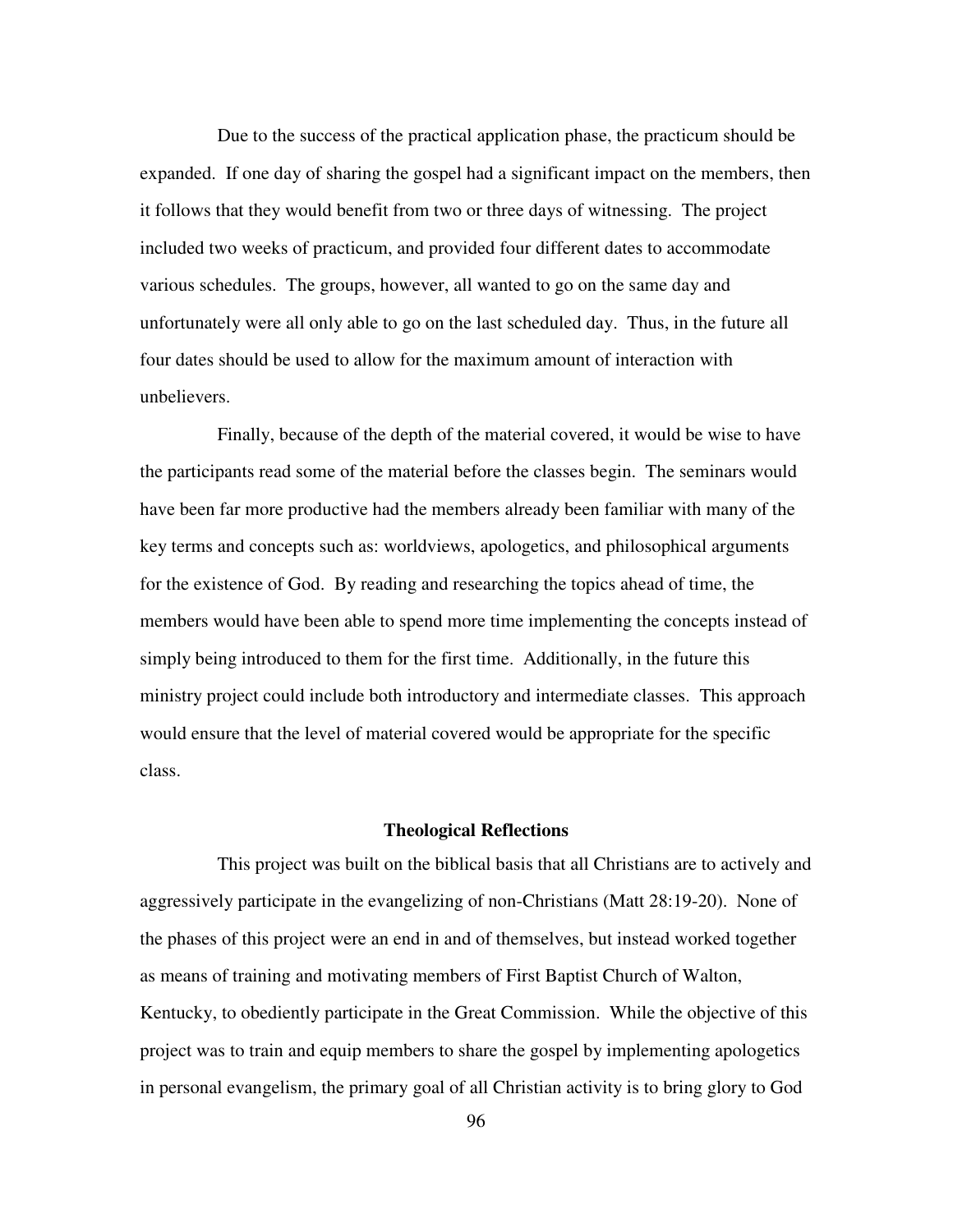(1 Cor 10:31). Thus, by obediently responding the Lord's command to go and proclaim the gospel to everyone (Mark 16:15), the members were actively participating in bringing glory to God.

Multiplication is the key to an effective evangelism program in a local church. In the past, it was not difficult for the pastor to take a few people out to do evangelism in the community. Members were invited to accompany the pastor with the intention of learning how to share their faith in Christ with unbelievers. This project, unlike previous outreach efforts, allowed members to receive both classroom and field training. Additionally, because of the group size not everyone could directly accompany the pastor during each evangelistic encounter. In each group of two, both members had to take initiating conversations with unbelievers. This project forced the members to step out of the role of observer and into the position of evangelist. Moving forward, each member who completed the project can train another Christian on how to share the gospel. By multiplying the amount of people who are equipped to evangelize, the church will be far more effective in its efforts to get the gospel to as many people as possible.

Prior to this project, I believed that the primary work of an apologist was to defend the gospel against the attacks of skeptics. Defending the faith, however, is only one aspect of the role of an apologist. In order to defend the gospel, apologists must first be able to articulate the gospel. As they seek to evangelize unbelievers, they must be focused on clarifying the message. It would be futile simply to defend the Christian faith without clearly presenting Jesus Christ and His sacrificial death as the only means whereby a person can be saved from the wrath of God. Apologists must see themselves as evangelists first because their call is not to win arguments with unbelievers, but to declare Jesus as the only way a person can be saved (John 14:6; Acts 4:12; Rom 10:14- 17). Ensuring that the gospel is proclaimed to unbelievers must be the motivation for and goal of both the discipline of apologetics as well as the apologists.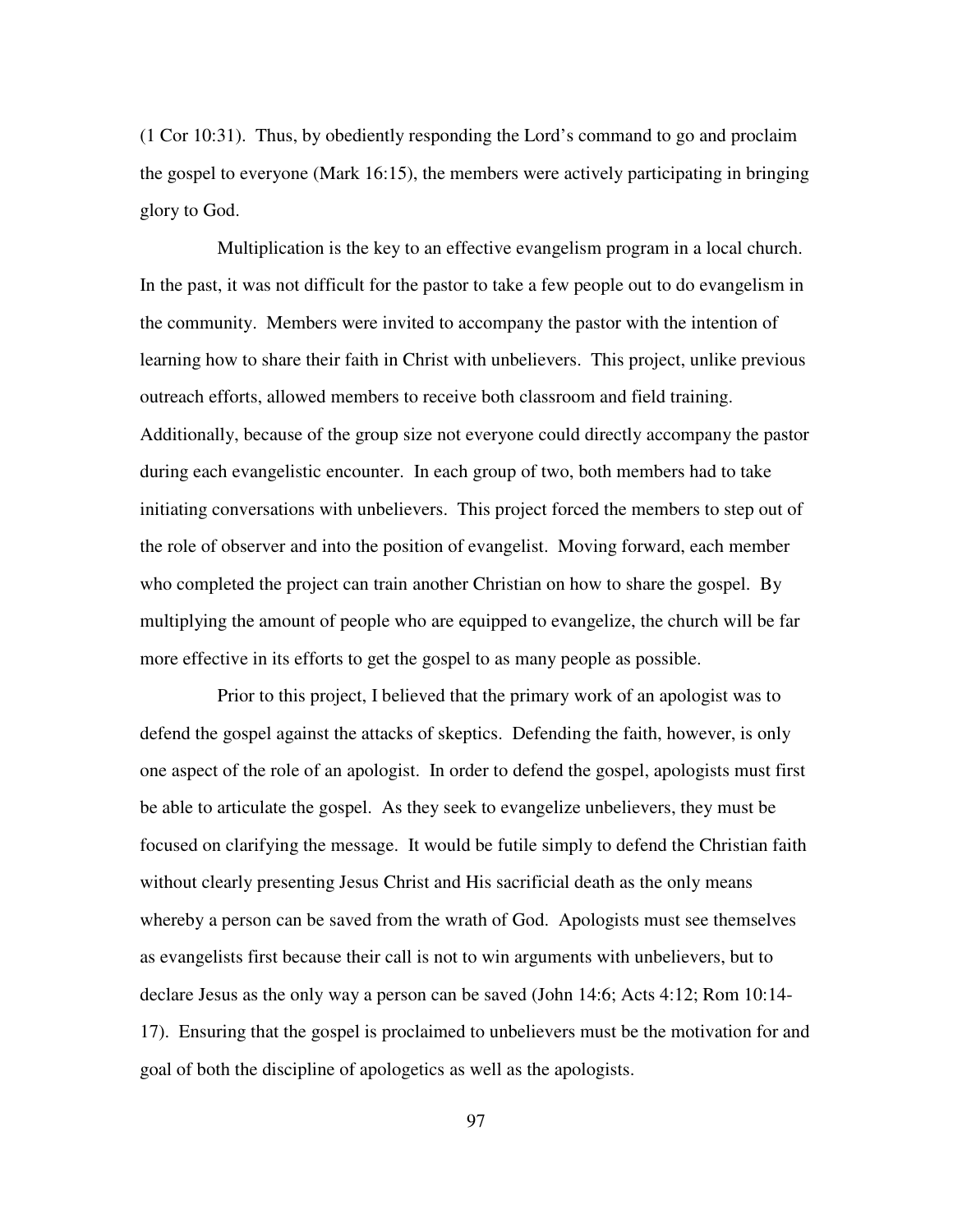Finally, one might be tempted to believe that college campuses are void of any theists who are open to hearing the good news of Jesus Christ. After a few visits and conversations, one will discover that there are a lot of people interested in having a spiritual or religious conversation. Based on first-hand experiences through this project, it has become apparent that a greater amount of attention should be given to knowing and defending the purity of the gospel (Jude 3) than ensuring that every objection or question offered by unbelievers can be answered precisely. According to Paul, the gospel is the power of God to transform an unbeliever (Rom 1:16). While it is important to be ready to give an answer to anyone who questions the Christian faith (1 Pet 3:15), it is equally important to be able to give a clear answer for the hope that one has in Christ. Thus, it is my conviction that before people attempt to study or employ apologetics, they should be certain that they clearly understand and can effectively communicate the gospel message. In no way should one minimize or ignore the role of apologetics in evangelism. Instead, apologetics must be used as a bridge to proclaiming the gospel.

## **Personal Reflections**

After spending months in preparation for this project, plus the actual fifteen weeks of preaching, training, evangelizing, and evaluating, I have once again discovered my passion for the Great Commission (Matt 28:18-20). First, I realized that I enjoy training and leading Christians to tell others about Jesus. As a pastor, it is frustrating to witness how many members of the church are not interested in telling anyone about the good news of Jesus. This frustration can easily lead to apathy in the areas of evangelism and church growth. This project, however, helped me to discover once again that numerous Christians are interested in proclaiming the gospel; they are just waiting to be equipped. It is my firm conviction that I must continue to offer regularly scheduled classes on personal evangelism that will include both training seminars and practical application.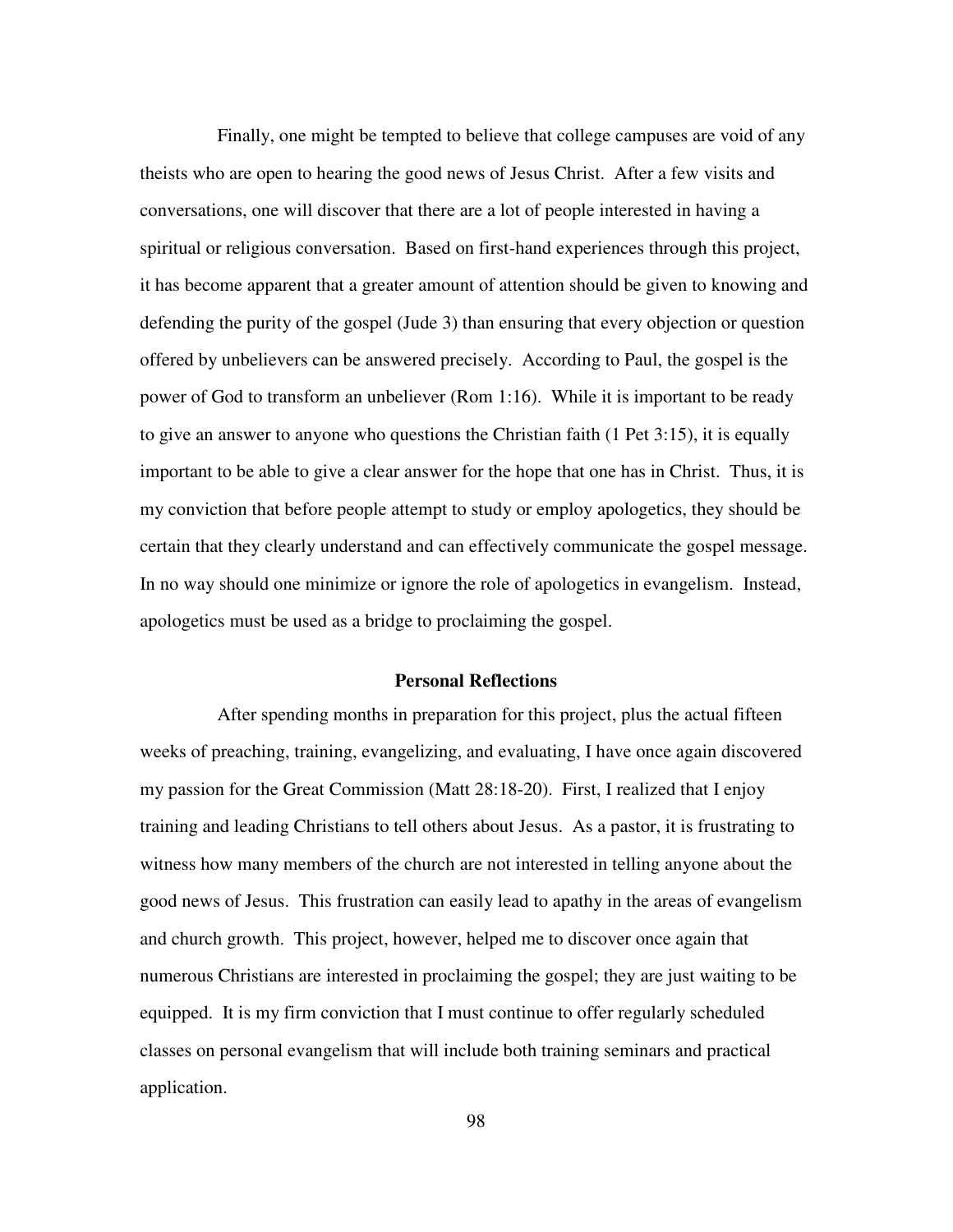Throughout the fifteen weeks of this project, I was blessed to watch several members become excited about sharing their faith in Christ. Each week of the seminar phase, members would share their excitement about learning ways to faithfully proclaim the gospel. While it was a blessing to hear their passion for evangelism, it could not compare to the attitudes that were displayed immediately following the practicum. In fact, several weeks later**,** one member shared with me that he was still using what he had learned in the project to share Jesus with local teenagers. Another man testified that he had learned more about sharing his faith during this project than in his entire Christian life. Witnessing God's work in the lives of each member during and after the project was truly a blessing.

Finally, after everything that I learned through this project, I realize that I still have a great deal to learn about apologetics, evangelism, and leading a group. My goal is to be a life-long learner who is always sharing the knowledge that he has obtained. This project is not the completion of my training in evangelism, but instead is the beginning of a new phase of training. I desire to continue to read, research, listen, and learn from others on how to be more effective in evangelism, and to train others to do likewise.

#### **Conclusion**

This project served as the culmination of a three-year process of earning my Doctor of Ministry degree. From beginning to end, I have been challenged by my professors and peers to pursue excellence in serving Christ. During every seminar, I received the necessary training to proclaim the gospel of Jesus Christ to unbelievers. Additionally, I was instructed in how to grow the local church by implementing biblical principles. One of those principles, training others to evangelize the lost, was the heart of this project. This project provided the opportunity to implement nearly all that I had learned over the past two years in both the seminars and the applied ministry experience courses. Without this project, the Doctor of Ministry program would have been merely a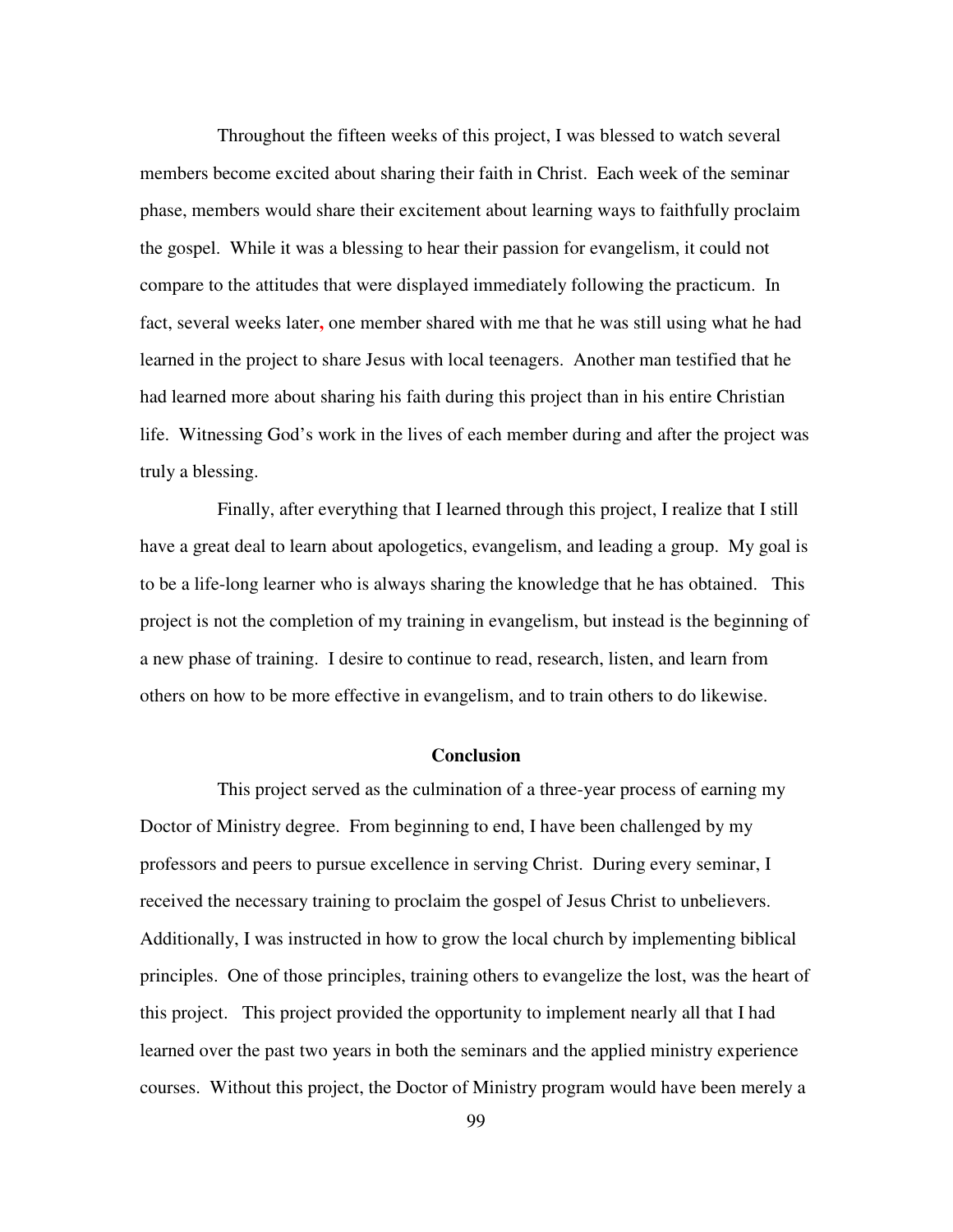theoretical degree on how to reach the nations for Christ. This program and this project, however, were constantly focused on applying the biblical principles in my specific cultural context. I believe that had I not completed this project, the doctoral program would have not had its intended impact on my life and ministry. Only through the process of planning and executing a ministry project did I truly come to appreciate all of the components that go into making a successful ministry.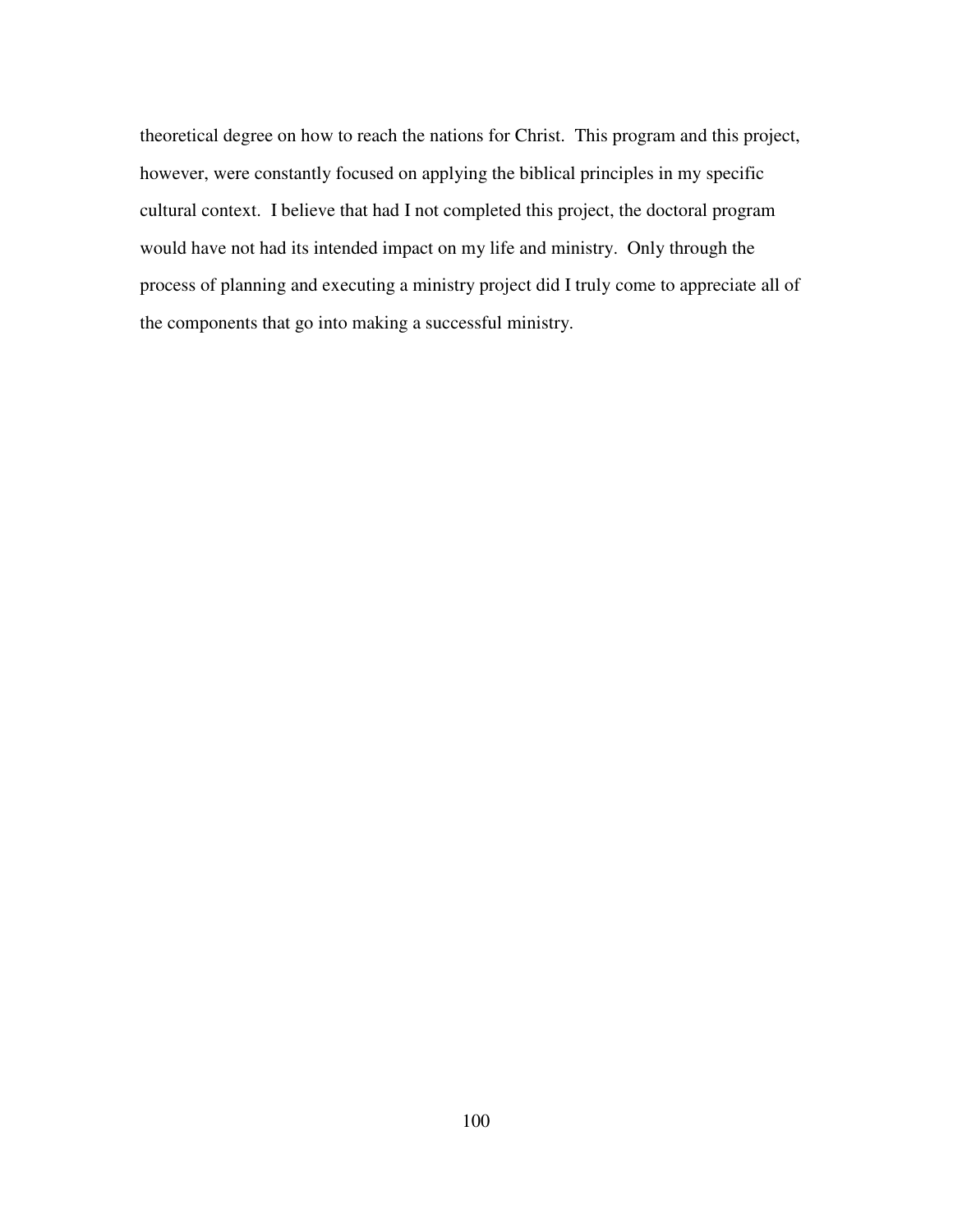# PRE- AND POST-SERMON SERIES SURVEY

The purpose of this research is to evaluate the attitude of the adult members of First Baptist Church toward apoplectics, evangelism, and unbelievers. An analysis of the data will allow the pastor of the church to gauge the effectiveness of the current sermon series. Furthermore, the data will assist the church in determining what changes need to be implemented in the current outreach strategy.

A portion of the adult members of the church will receive a copy of the apologetics and evangelism survey. In order to evaluate the effectiveness of the sermon series, this survey will not be anonymous and will require the participants to identify themselves on both the pre- and post-surveys.

# **Agreement to Participate**

The research in which you are about to participate is designed to gather opinions about various doctrinal issues with specific attention to apologetics and evangelism. This research is being conducted by Thomas W. Francis Jr. for the purpose of obtaining information for doctoral research. In this research, you will be asked to answer several questions about your personal religious beliefs. Any information you provide will be held strictly confidential, and at no time will your name be reported or identified with your responses. Participation in this study is totally voluntary and you are free to withdraw from it at any time.

|                                                           |  |  |  | 1 2 3 4 5 6 7 8 9 10 |  |
|-----------------------------------------------------------|--|--|--|----------------------|--|
| Strongly Disagree Disagree Uncertain Agree Strongly Agree |  |  |  |                      |  |

- 1. \_\_\_\_\_\_ Faith in Jesus Christ is the only way for a person to be saved (born again).
- 2. \_\_\_\_\_\_ All believers are to participate in missions.
- 3. \_\_\_\_\_\_ Followers of Christianity, Islam, & Judaism all believe in the same God.
- 4. \_\_\_\_\_\_ People who never hear the gospel can still be saved.
- 5. \_\_\_\_\_\_ All believers are commanded to share their faith in Christ.
- 6. \_\_\_\_\_\_ The Great Commission (Matt 28:19-20) states that believers are to "make
- disciples" of unbelievers through evangelization, assimilation, and education.
- 7. \_\_\_\_\_\_ Evangelism is a gift that only some people have.
- 8. \_\_\_\_\_\_ There is no evidence for the existence of God apart from the Bible.
- 9. Followers of religions other than Christianity will be in heaven.
- 10. \_\_\_\_\_ All Christians are called to contend for the purity of the gospel message.
- 11. \_\_\_\_\_ Arguments for the existence of God can be used in evangelism.
- 12. \_\_\_\_\_ All followers of Jesus Christ are commanded to defend the Christian faith.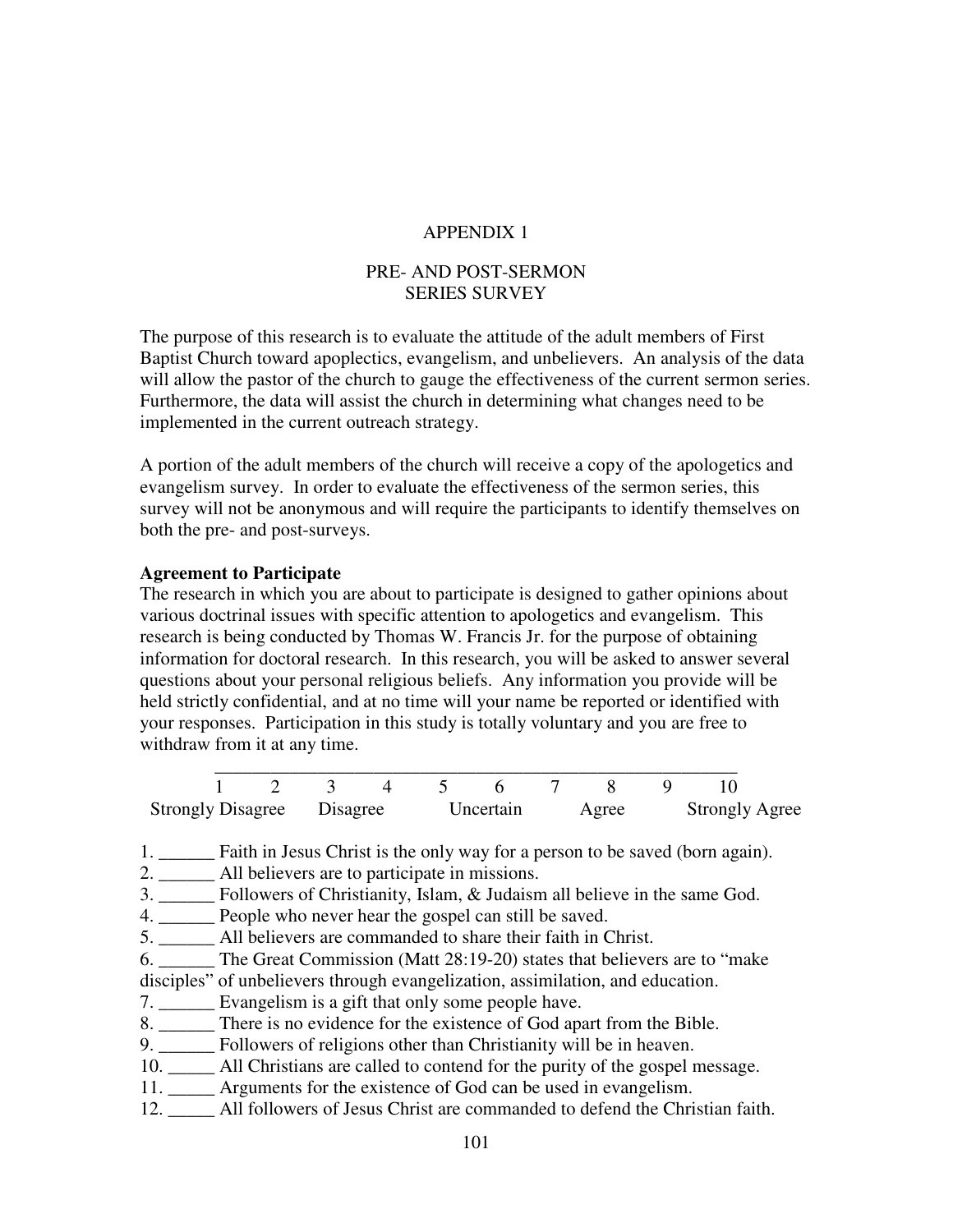- 13. \_\_\_\_\_ The primary role of the pastor is to equip believers for ministry.
- 14. \_\_\_\_\_ Evangelism should only be done by those who have received formal training.
- 15. \_\_\_\_\_ Mohammad, Buddha, Confucius, and Joseph Smith were all prophets of God.
- 16. \_\_\_\_\_ The primary purpose of the church is missions.
- 17. \_\_\_\_\_ Christians must be prepared to answer the objections of unbelievers.
- 18. \_\_\_\_\_ Paul quoted pagan philosophers to make a case for the existence of God.
- 19. \_\_\_\_\_ The primary purpose of the church is to worship God through His Son Jesus Christ.
- 20. \_\_\_\_\_ All Christians are to financially support the church and missions.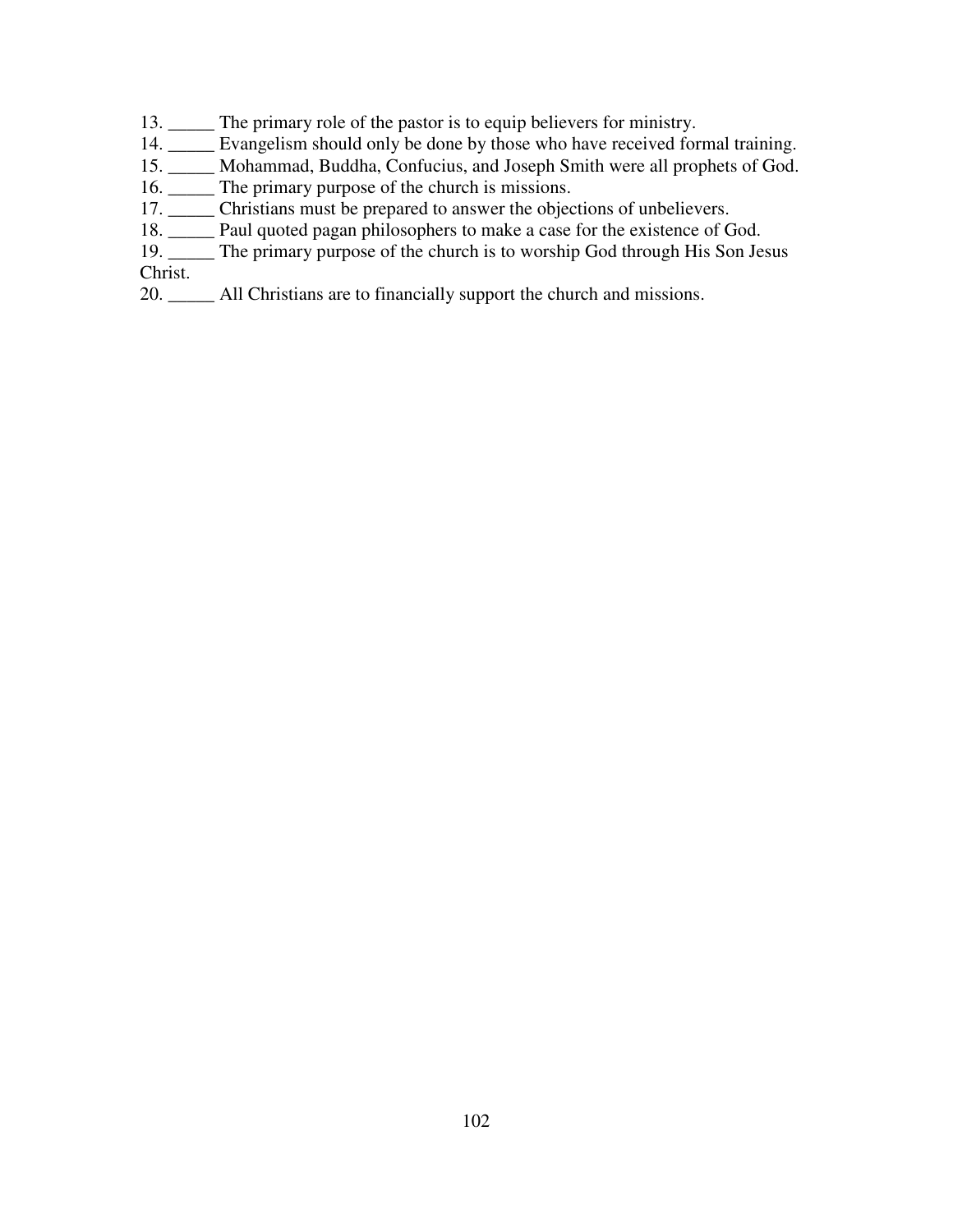### PRE- AND POST-SEMINAR QUESTIONNAIRE FOR CLASS PARTICIPANTS

The purpose of this research is to evaluate the biblical and theological knowledge of participants in the evangelism training in apoplectics and evangelism. An analysis of the data will allow the pastor of the church to gauge the effectiveness of the six week personal evangelism training. Furthermore, the data will assist the church in determining what changes need to be implemented in the current discipleship strategy.

All participants in the apologetic and evangelism training will receive a copy of the biblical and theological survey. In order to evaluate the effectiveness of the training, this survey will not be anonymous and will require the participants to identify themselves on both the pre- and post-surveys.

# **Agreement to Participate**

The research in which you are about to participate is designed to gather opinions about various doctrinal issues with specific attention to apologetics and evangelism. This research is being conducted by Thomas W. Francis Jr. for the purpose of obtaining information for doctoral research. In this research, you will be asked to answer several questions about your biblical and theological knowledge, as well as your personal religious beliefs. Any information you provide will be held strictly confidential, and at no time will your name be reported or identified with your responses. Participation in this study is totally voluntary and you are free to withdraw from it at any time.

A. General Information

|                                        |       | Occupation:                                                 |         |                            |
|----------------------------------------|-------|-------------------------------------------------------------|---------|----------------------------|
| Age: Race:                             |       |                                                             | Gender: |                            |
| B. Biblical and Theological Questions: |       | How long have you been a Christian?                         |         |                            |
|                                        |       |                                                             |         |                            |
|                                        |       | For each of the following statements answer between $1 - 5$ |         |                            |
|                                        |       | 3                                                           |         | 5                          |
| <b>Strongly Agree</b>                  | Agree | Uncertain                                                   |         | Disagree Strongly Disagree |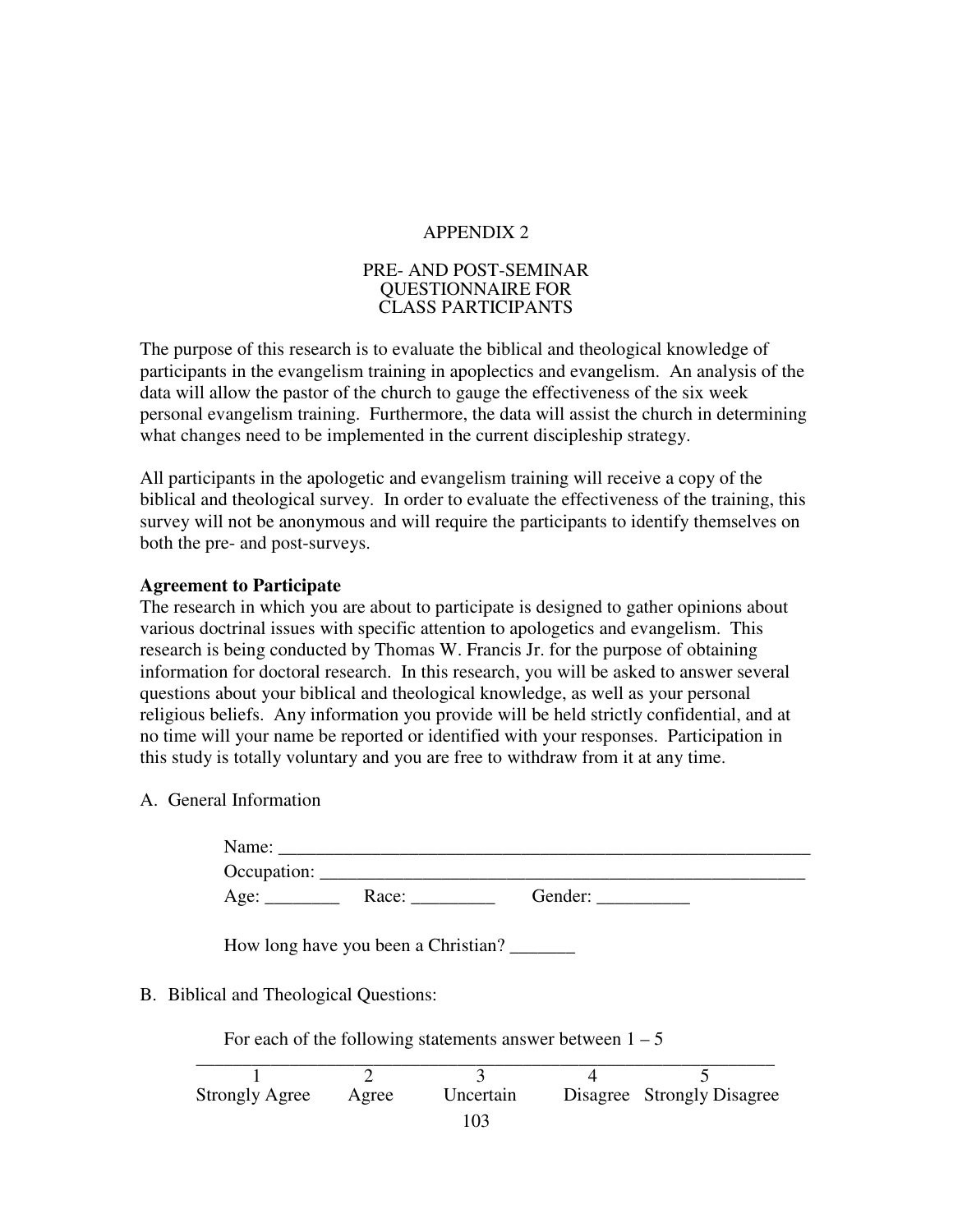- 1) \_\_\_\_\_ The Bible contains errors.
- 2) \_\_\_\_\_ Jesus is the only way a person can be saved.
- 3) All Christians are commanded to share the gospel with others.
- 4) \_\_\_\_\_ All religions lead to God.
- 5) \_\_\_\_\_\_ Science has disproven the Bible.
- 6) \_\_\_\_\_ Apologetics is a method to apologize for Christian mistakes.
- 7) \_\_\_\_\_ God used evolution to create mankind.
- 8) \_\_\_\_\_ The Bible offers eyewitnesses accounts of the life, death, resurrection and ascension of Jesus.
- 9) \_\_\_\_\_ Jesus bodily and literally resurrected from the grave.
- 10) \_\_\_\_\_ Arguments for the existence of God are logical and reasonable.
- 11) \_\_\_\_\_ Truth is subjective.
- 12) \_\_\_\_\_ Truth is relative.
- 13) \_\_\_\_\_ The Bible commands believers to defend the Christian faith.
- 14) Those who have not placed their faith in Jesus Christ are condemned to spend eternity in Hell.
- 15) \_\_\_\_\_ As a Christian I am responsible to share the gospel of Jesus Christ with everyone I know.
- 16) \_\_\_\_\_ Apologetics is the practice of defending the Christian faith by responding to questions, objections, and attacks.
- C. Evangelism Questions
	- 1) How often do you share your faith in Christ with an unbeliever?

Never Once a year Once a month Once a week Several times a week

2) What is the greatest hindrance for you sharing your faith in Christ?

Fear I don't know enough knowledge I feel unworthy

- 3) The gospel of Jesus Christ includes: (Choose all that apply)
	- i. Good works
	- ii. \_\_\_\_ Repentance
	- iii. Faith
	- iv. Obedience
	- v. \_\_\_\_ Baptism
	- vi. \_\_\_\_\_ New life
	- vii. \_\_\_\_ Sacraments (The Lord's Supper, Confirmation, etc.)
	- viii. \_\_\_\_ Church membership
- 4) I would share the gospel more if I: (Choose all that apply)
	- i. was trained in evangelism methods.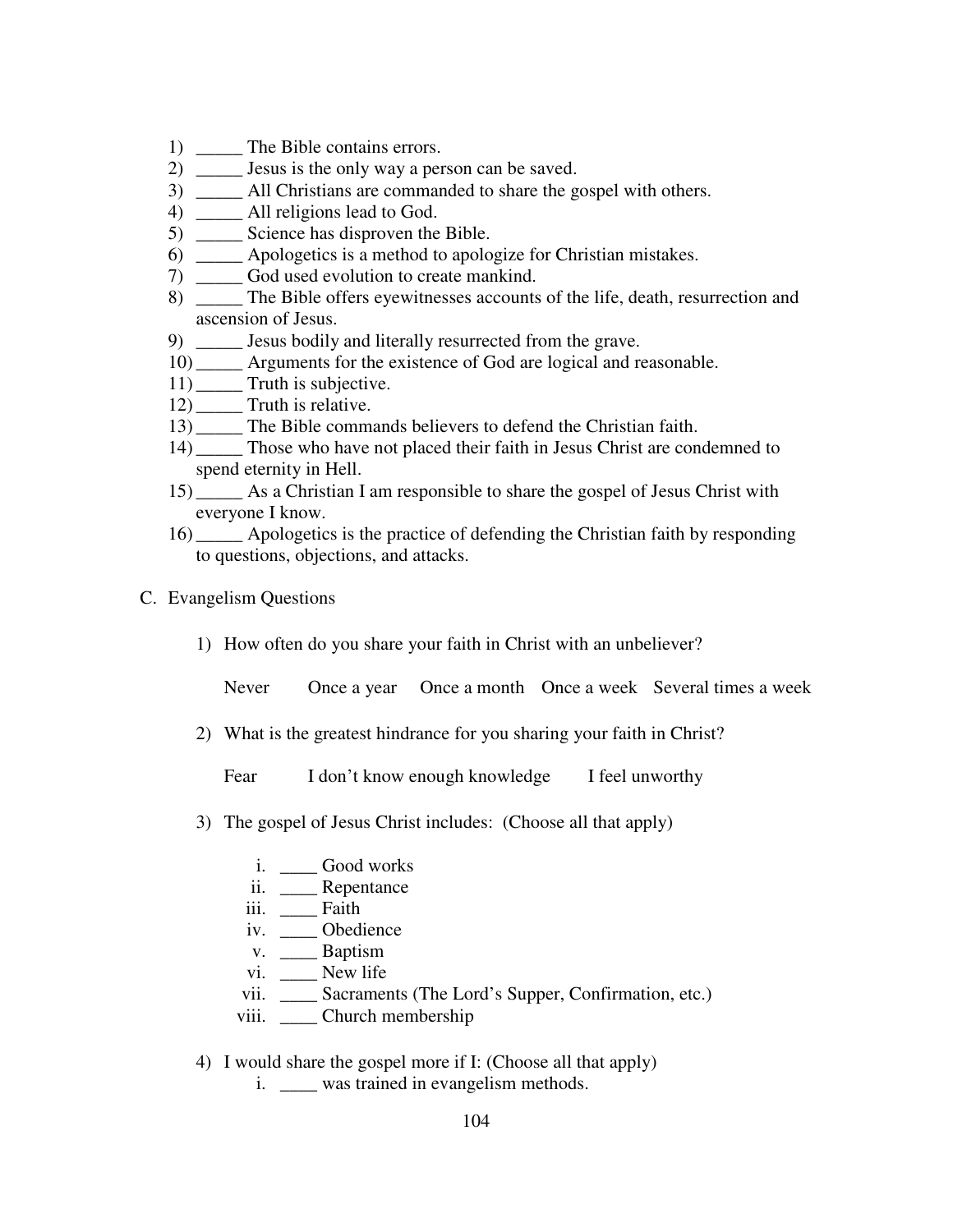- ii. \_\_\_\_ had more knowledge of the Bible.
- iii. <u>\_\_\_\_</u> had answers to the questions unbelievers ask.
- iv. \_\_\_\_ understood how to defend the Christian faith.
- v. \_\_\_\_ was mentored by someone who was effective in sharing the gospel.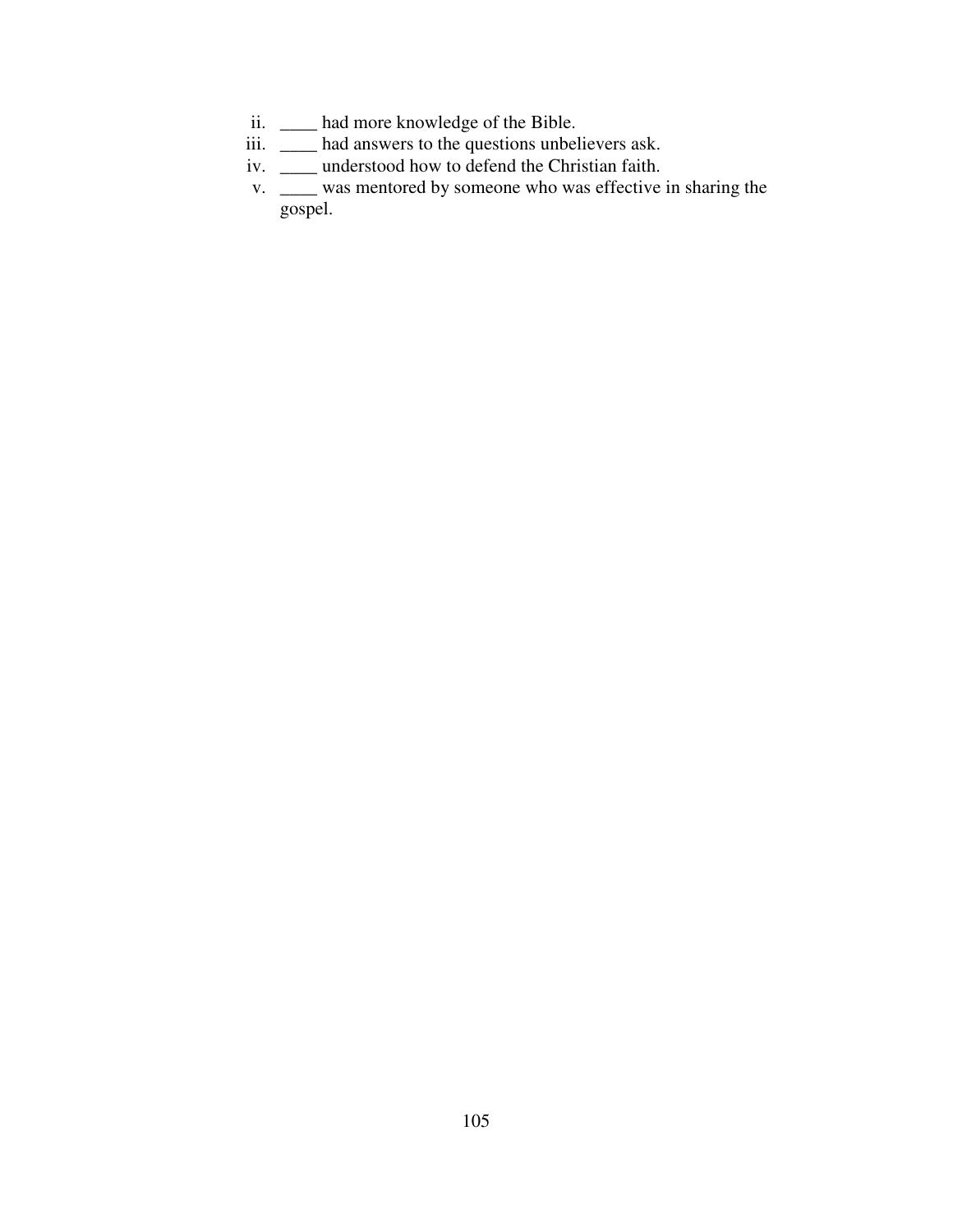# SERMON OUTLINES

| Sermon 1            | Matthew 28:18-20                                                | "The Mandate to Make Disciples"                        |  |  |  |
|---------------------|-----------------------------------------------------------------|--------------------------------------------------------|--|--|--|
| Ι.                  | The Authority of Jesus Christ in the Great Commission           |                                                        |  |  |  |
| Π.                  | The Essential Elements of the Great Commission                  |                                                        |  |  |  |
| Sermon <sub>2</sub> |                                                                 | Ephesians 4:11-12 "The Mandate to Equip Disciples"     |  |  |  |
| I.                  | The Pastor-Teacher as Equipper                                  |                                                        |  |  |  |
| Π.                  | The Role of Laity in Ministry                                   |                                                        |  |  |  |
| Ш.                  | The Goal of Ministry Training                                   |                                                        |  |  |  |
| Sermon <sub>3</sub> | 1 Peter 3:15                                                    | "The Mandate to Defend the Faith"                      |  |  |  |
| I.                  | The Role of Sanctification in Apologetics                       |                                                        |  |  |  |
| Π.                  | The Imperative to Defend Christianity                           |                                                        |  |  |  |
| Ш.                  |                                                                 | The Proper Attitude in Apologetic Evangelism           |  |  |  |
| Sermon 4            | Jude 3                                                          | "The Mandate to Contend for the Faith"                 |  |  |  |
| I.                  | Contending for the Purity of the Gospel                         |                                                        |  |  |  |
| Π.                  |                                                                 | Committed to Clarity in the Proclamation of the Gospel |  |  |  |
| Sermon 5            | Acts 17:16-34                                                   | "A Model of Apologetic Evangelism"                     |  |  |  |
| I.                  | Contextualizing the Gospel                                      |                                                        |  |  |  |
| Π.                  | Communicating the Gospel Cross-Culturally                       |                                                        |  |  |  |
| Ш.                  | Natural Theology as a Foundation for Preaching the Resurrection |                                                        |  |  |  |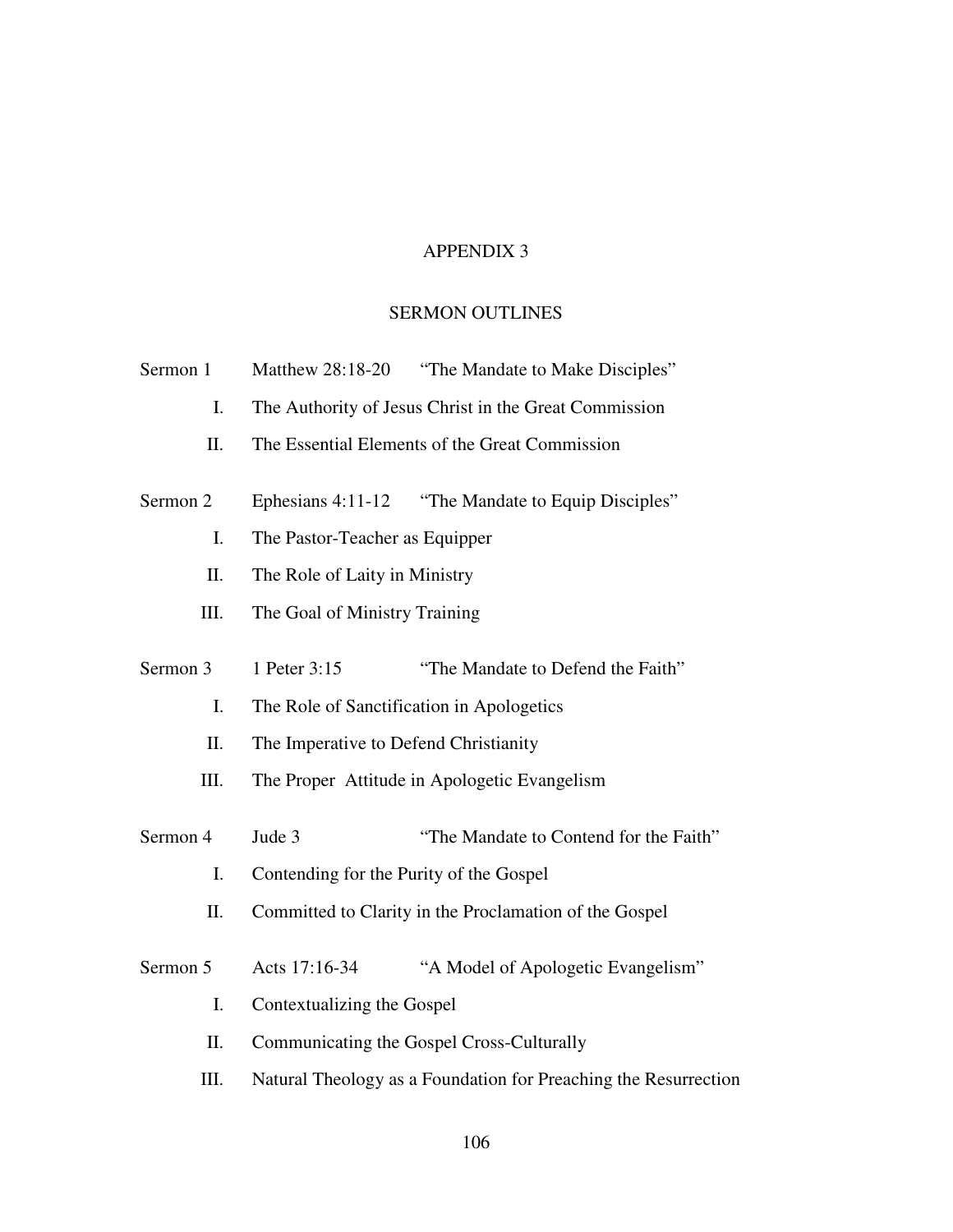### SEMINAR OUTLINES

| Seminar 1 | Defining the Gospel |  |
|-----------|---------------------|--|
|           |                     |  |

- I. G God is our Holy Creator—Gen 1:26-28
- II. R Rebellion (Because of sin we are broken & fallen)—Gen 3:1-24
- III. A Atonement (Jesus' sacrificial death on the cross for our sins)—Rom 5:6-8
- IV. C Conversion (Repentance, faith, and dedication)—Rom 10:9-10, 13
- V. E Eternal Life (Given to all who are converted)—John 3:16-18; Rom 6:23
- Seminar 2 Introduction to Apologetics and Worldviews
	- I. Where did we come from?
	- II. Who are we?
	- III. Why are we here?
	- IV. How should we live?
	- V. Where are we going?
- Seminar 3 Arguments for the Existence of God
	- I. The Kalam Cosmological Argument
	- II. The Teleological Argument
	- III. The Moral Argument
- Seminar 4 The Historical Reliability of the New Testament, and the Deity and Resurrection of Jesus
	- I. Extra-biblical Evidence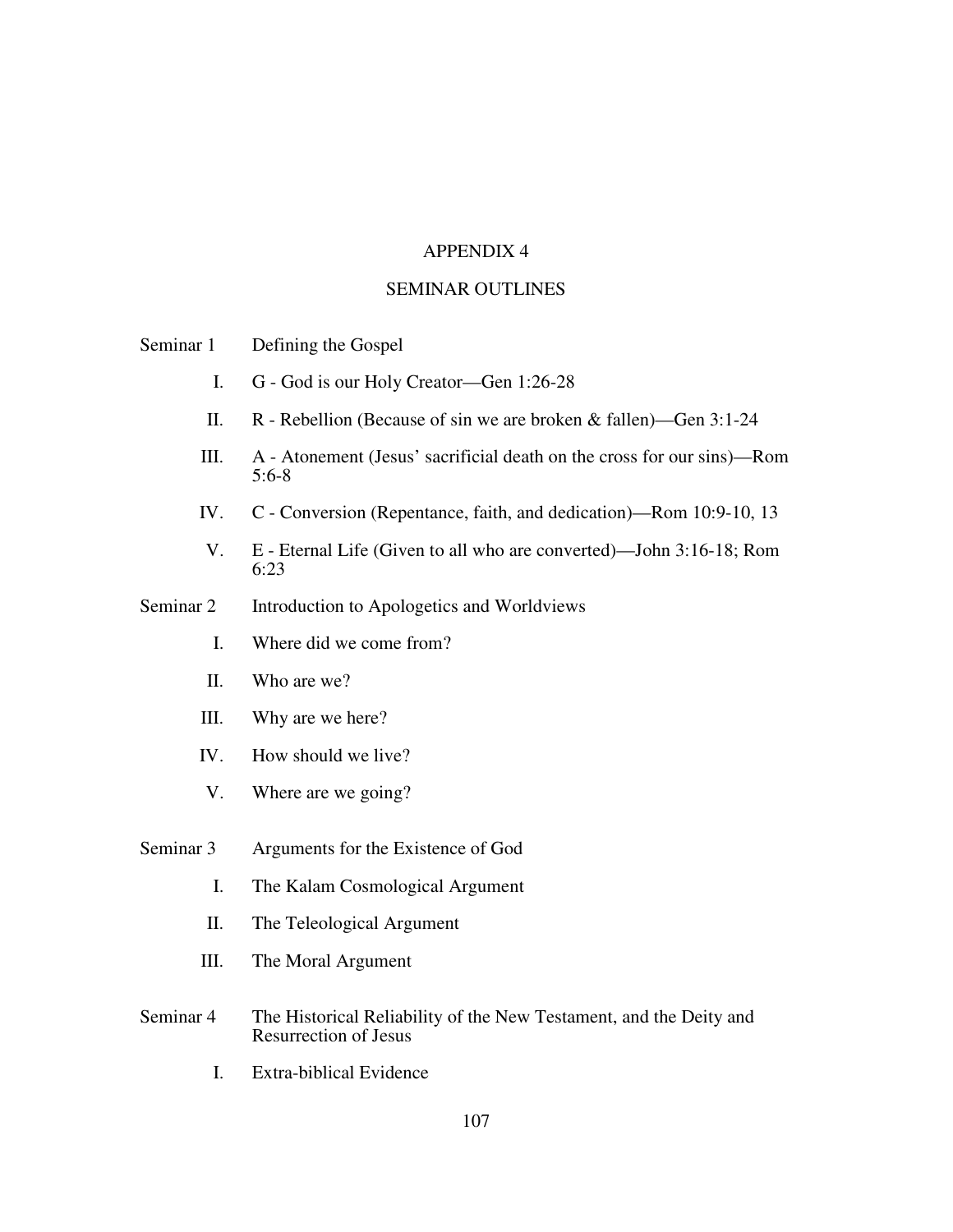- II. Internal Biblical Evidence
- III. The Person of Jesus
- IV. Overcoming Objections to the Deity of Jesus
- V. Overcoming Objections to the Resurrection of Jesus
- Seminar 5 The Problem of Evil
	- I. The Moral Argument
	- II. Turning the Tables: Using the Problem of Evil as an Apologetic for the Existence of God
- Seminar 6 How to Use Questions and Objections in Evangelism
	- I. Common Questions and Objections
	- II. Using Worldview Questions
	- III. Using Syllogisms in Apologetic Evangelism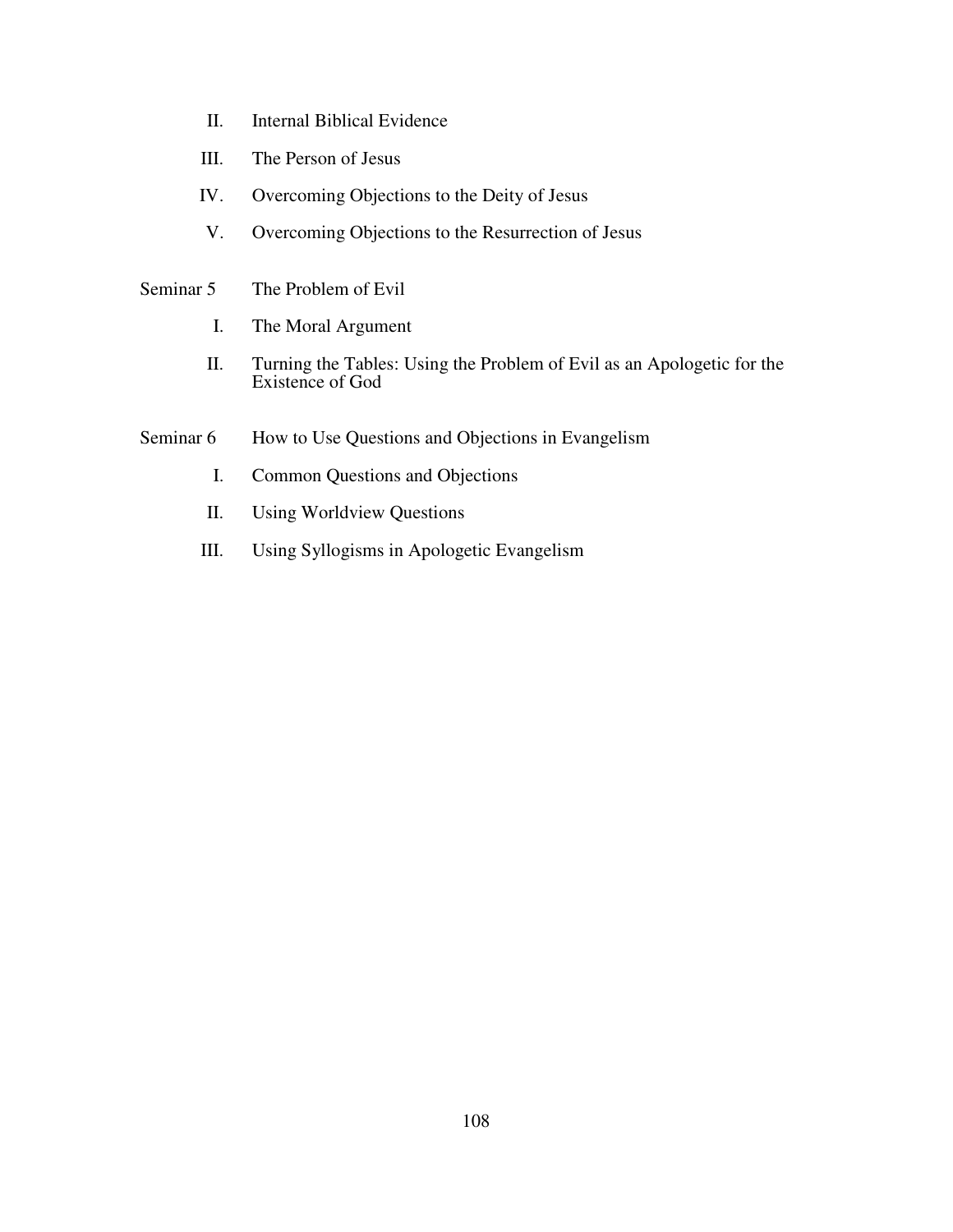### BIBLIOGRAPHY

### **Books**

- Bahnsen, Greg L. *Van Til's Apologetic: Readings and Analysis.* Phillipsburg, NJ: P & R Publishing, 1998.
- Batten, Don, ed. *The Revised & Expanded Answers Book: The 20 Most-Asked Questions About Creation, Evolution, and The Book of Genesis, Answered!* Green Forest, AR: Master Books, 1990.
- Beare, Francis W., and Theodore O. Wedel. *The Epistle to the Ephesians.* In vol. 10 of *The Interpreter's Bible Commentary.* Edited by George A. Buttrick, 597-749. Nashville: Abingdon, 1953.
- Beougher, Timothy K. *Overcoming Walls to Witnessing.* Charlotte, NC: Billy Graham Evangelistic Association, 1993.
- Blamires, Harry. *The Christian Mind: How Should a Christian Think?* Ann Arbor, MI: Servant Books, 1978.

\_\_\_\_\_\_\_\_. *Recovering the Christian Mind: Meeting the Challenge of Secularism.*  Downers Grove, IL: Inter Varsity Press, 1988.

- Blomberg, Craig L. *Matthew.* The New American Commentary, vol. 22. Nashville: Broadman Press, 1992.
- Blum, Edwin A. *1, 2 Peter, Jude.* In vol. 12 of *The Expositor's Bible Commentary.* Edited by Frank E. Gaebelein, 209-54, 381-96. Grand Rapids: Zondervan, 1981.
- Boa, Kenneth D., and Robert M. Bowman Jr. *Faith Has Its Reasons: An Integrative Approach to Defending Christianity.* Colorado Springs, CO: Navpress, 2001.
- Boyd, Gregory A. *Cynic, Sage, or Son of God? Recovering the Real Jesus in an Age of Revisionist Replies.* Wheaton, IL: Bridge Point, 1995.
- Broadus, John A. *Commentary on Matthew.* Grand Rapids: Kregel Publications, 1990.
- Bruce, F. F. *The Acts of the Apostles.* Grand Rapids: Eerdmans, 1979.
- Bush, L. Russ, ed. *Classical Readings in Christian Apologetics: A.D. 100-1800.* Grand Rapids: Zondervan, 1983.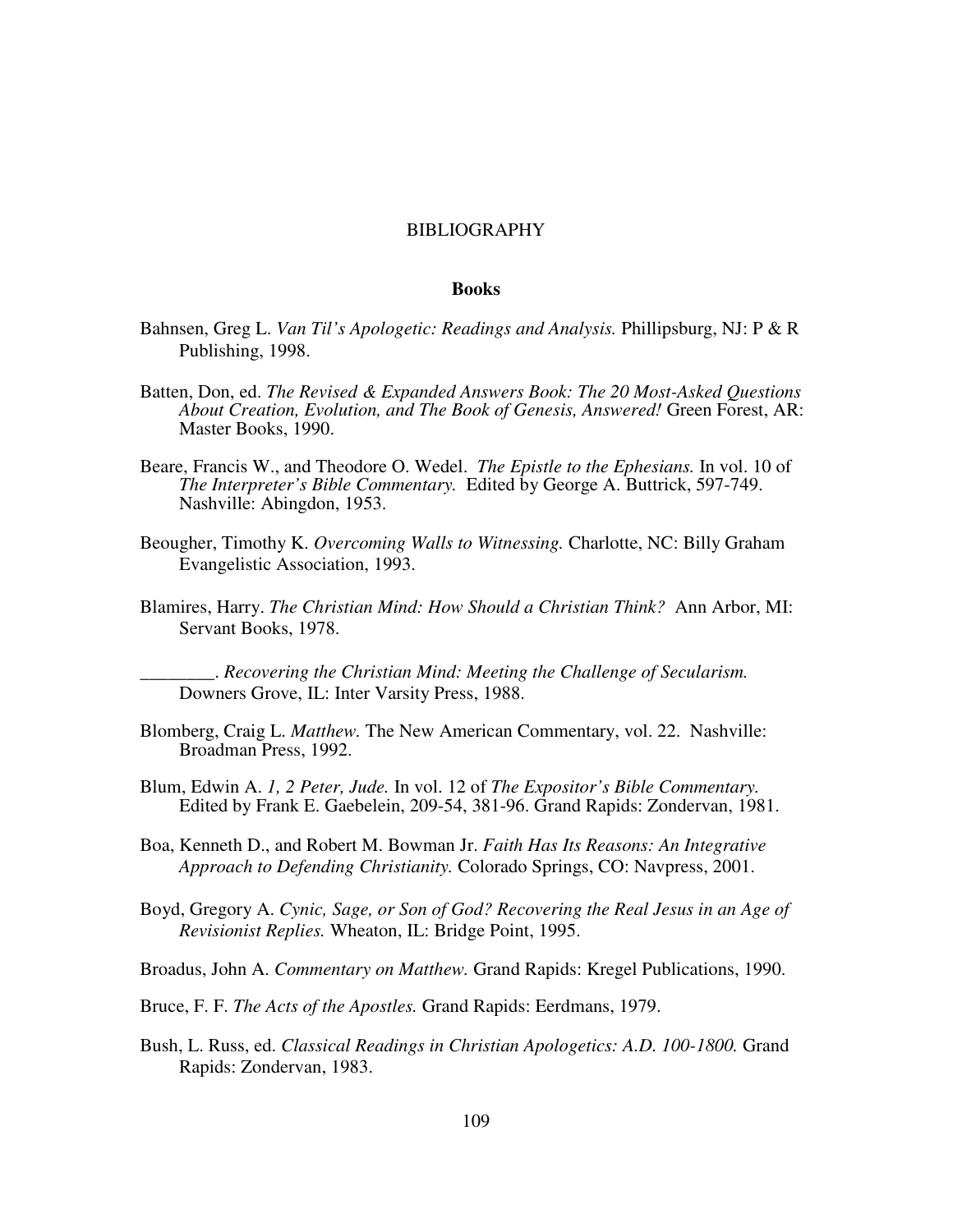Carnell, Edward John. *An Introduction to Christian Apologetics: A Philosophical Defense of the Trinitarian-Theistic Faith.* Grand Rapids: Eerdmans Publishing, 1948.

Carver, William O. *The Acts of the Apostles.* Nashville: Broadman, 1916.

- Chapell, Bryan. *Ephesians*. Reformed Expository Commentary. Phillipsburg, NJ: P&R Publishing, 2009.
- Clowney, Edmund. *The Message of 1 Peter.* The Bible Speaks Today. Downers Grove, IL: Inter Varsity Press, 1988.
- Coleman, Robert E. *The Master Plan of Evangelism.* Grand Rapids: Revell, 1972.
- Copan, Paul. *Is God a Moral Monster? Making Sense of The Old Testament God.* Grand Rapids: Baker Books, 2011.

\_\_\_\_\_\_\_\_. *True For You But Not For Me: Overcoming Objections to Christian Faith.* Minneapolis: Bethany House, 2009.

- Copan, Paul, and William Lane Craig, eds. *Contending with Christianity's Critics: Answering New Atheists & Other Objectors.* Nashville: B&H Academic, 2009.
- Cowan, Steven B., ed. *Five Views on Apologetics.* Grand Rapids: Zondervan, 2000.
- Cowan, Steven B., and James S. Spiegel. *The Love of Wisdom: A Christian Introduction to Philosophy.* Nashville: B & H Publishing, 2009.
- Craig, William L. *On Guard: Defending Your Faith with Reason and Precision.*  Colorado Springs, CO: David C. Cook, 2010.

\_\_\_\_\_\_\_\_\_\_\_\_. *Reasonable Faith: Christian Truth and Apologetics.* 3 rd ed. Wheaton, IL: Crossway, 2008.

- Dembski, William A. *Intelligent Design: The Bridge Between Science & Theology.* Downers Grove, IL: Inter Varsity Press, 1999.
- Dulles, Avery. *A History of Apologetics.* Eugene, OR: Wipf and Stock Publishers, 1999.
- Eddleman, H. Leo. *An Exegetical and Practical Commentary on Acts.* Dallas: Books of Life Publishers, 1974.
- Evans, C. Stephen. *The Historical Christ & The Jesus of Faith: The Incarnational Narrative as History.* New York: Oxford Press, 1996.
- Evans, Craig A. *Fabricating Jesus: How Modern Scholars Distort the Gospels.* Downers Grove, IL: Inter Varsity Press, 2006.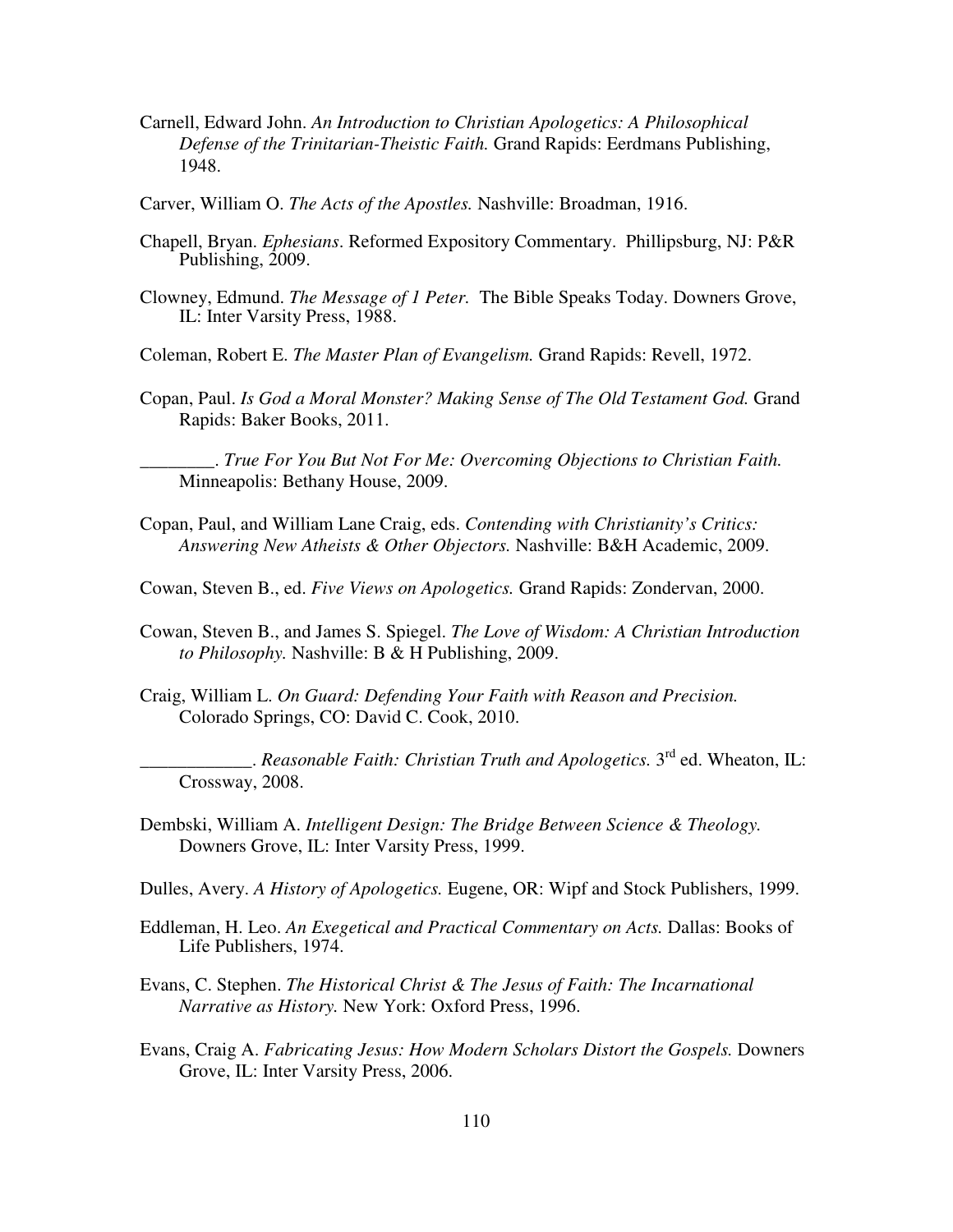Frame, John M. *Apologetics to the Glory of God: An Introduction.* Phillipsburg, NJ: P & R Publishing, 1994.

Geisler, Norman L. *Christian Apologetics.* Grand Rapids: Baker Books, 1976.

\_\_\_\_\_\_\_\_, ed. *Baker Encyclopedia of Christian Apologetics.* Grand Rapids: Baker Academic, 1999.

- Geisler, Normal L., and Paul D. Finberg. *Introduction to Philosophy: A Christian Perspective.* Grand Rapids: Baker Academic, 1980.
- Geisler, Normal L., and Thomas Howe. *When Critics Ask: A Popular Handbook on Bible Difficulties.* Grand Rapids: Baker Books, 1992.
- Geisler, Normal L., and Chad V. Meister, eds. *Reasons for Faith: Making A Case for the Christian Faith.* Wheaton, IL: Crossway Books, 2007.
- Geisler, Norman L., and Frank Turek. *I Don't Have Enough Faith to be an Atheist.*  Wheaton, IL: Crossway Books, 2004.
- Geisler, Normal L., and Patrick Zukerman. *The Apologetics of Jesus: A Caring Approach to Dealing with Doubters.* Grand Rapids: Baker Books, 2009.
- Geivett, Douglas R. and Gary R. Habermas, eds. *In Defense of Miracles: A Comprehensive Case For God's Action in History.* Downers Grove, IL: Inter Varsity Press, 1997.
- Goothuis, Douglas. *Christian Apologetics: A Comprehensive Case for Biblical Faith.* Downers Grove, IL: IVP Academic, 2011.
- Guinness, Os. *Fit Bodies Fat Minds: Why Evangelicals Don't Think and What to Do about It.* Grand Rapids: Baker Books, 1994.
- Hackett, Stuart C. *The Resurrection of Theism: Prolegomena to Christian Apology*. 2<sup>nd</sup> ed. Grand Rapids: Baker Book House, 1957.
- Ham, Ken. *Effective Evangelism: How to turn "Greeks" into "Jews."* Petersburg, KY: Answers in Genesis, 2006.

\_\_\_\_\_\_\_\_. *Is there Really a God?* Petersburg, KY: Answers in Genesis, 1998.

\_\_\_\_\_\_\_\_. *The Lie Evolution: Genesis—The Key to Defending Your Faith.* Green Forest, AR: Master Books, 1987.

\_\_\_\_\_\_\_\_. *Why Is There Death & Suffering?* Petersburg, KY: Answers in Genesis, 2006.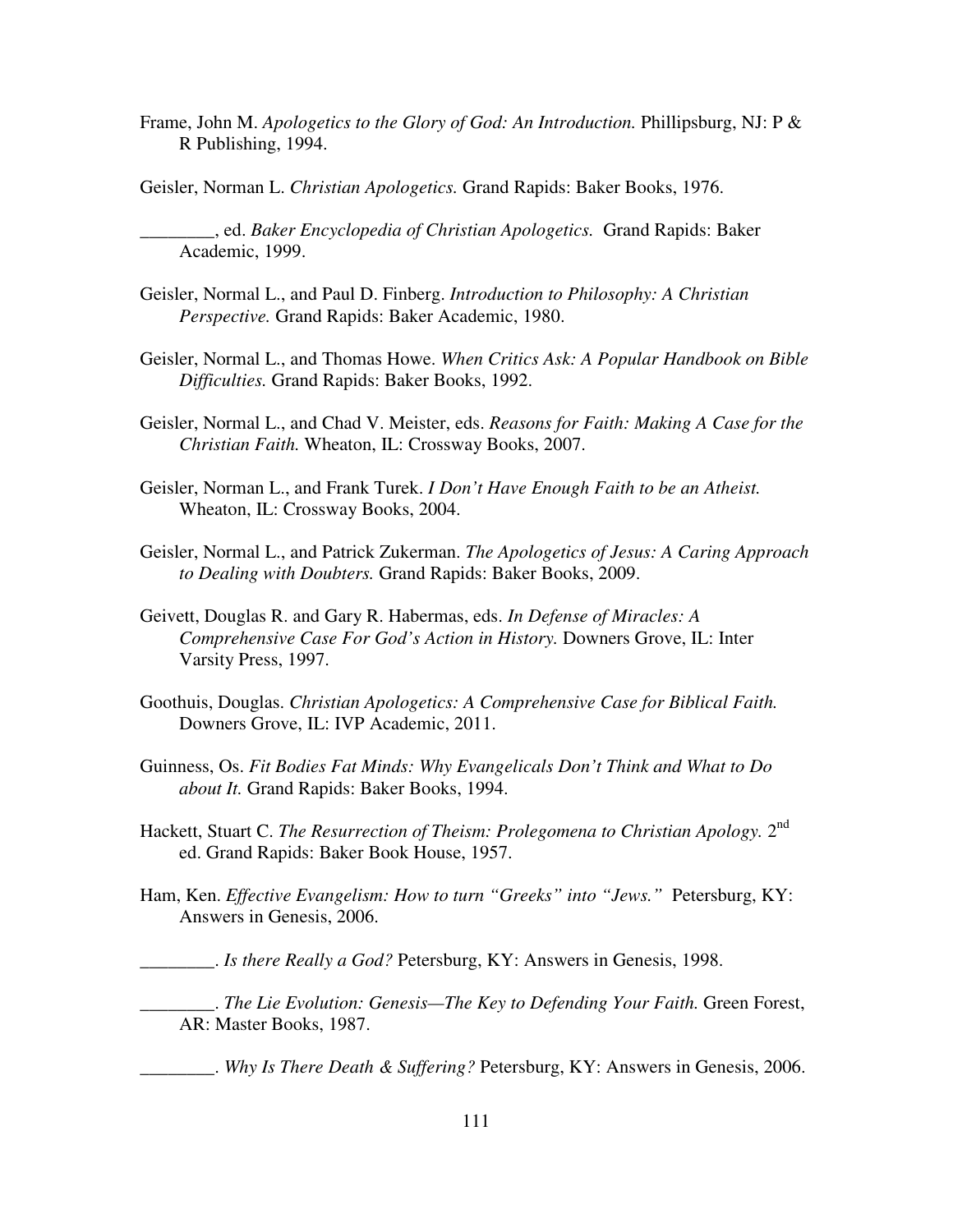- Helm, Paul. *Faith & Understanding.* Grand Rapids: Eerdmans Publishing Company, 1997.
- House, H. Wayne, and Dennis W. Jowers. *Reasons for Our Hope: An Introduction to Christian Apologetics.* Nashville: B&H Academic, 2011.
- Jamieson, Robert, A.R. Fausset, and David Brown. *Matthew—Revelation.* A Commentary on the Old and New Testaments, vol. 3. Peabody, MA: Hendrickson, 2002.
- Johnson, Phillip E. *Reason in the Balance: The Case Against Naturalism in Science, Law & Education.* Downers Grove, IL: InterVarsity Press, 1995.
- Jones, Timothy Paul. *Misquoting Truth: A Guide to the Fallacies of Bart Ehrman's Misquoting Jesus.* Downers Grove, IL: Inter Varsity Press, 2007.
- Kaiser, Walter C., Jr. *Toward An Exegetical Theology: Biblical Exegesis for Preaching & Teaching.* Grand Rapids: Baker Books, 1981.
- Kaiser, Walter C., Jr., Peter H. Davids, F. F. Bruce, and Manfred T. Brauch eds. *Hard Sayings of the Bible.* Downers Grove, IL: Inter Varsity Press, 1996.
- Keller, Timothy. *The Reason for God: Belief in an Age of Skepticism.* New York: Riverhead Books, 2008.
- Kreeft, Peter, and Ronald K. Tacelli. *Handbook of Christian Apologetics: Hundreds of Answers to Crucial Questions.* Downers Grove, IL: Inter Varsity Press, 1994.
- Lawless, Chuck. *Discipled Warriors: Growing Healthy Churches that are Equipped for Spiritual Warfare.* Grand Rapids: Kregel, 2002.
- Little, Paul E. *How to Give Away Your Faith.* Rev. ed. Downers Grove, IL: Inter Varsity Press, 1988.
- Manton, Thomas. *The Epistle of Jude.* A Geneva Series Commentary. Carlisle, PA: The Banner of Truth Trust, 1958.
- MacArthur, John. *Acts 13-28*. *The MacArthur New Testament Commentary Series*. Chicago: Moody Press, 1996.

\_\_\_\_\_\_\_\_. *Ephesians*. *The MacArthur New Testament Commentary Series*. Chicago: Moody Press, 1986.

\_\_\_\_\_\_\_\_. *1 Peter*. *The MacArthur New Testament Commentary Series*. Chicago: Moody Press, 2004.

\_\_\_\_\_\_\_\_, ed. *Fools Gold? Discerning Truth in an Age of Error.* Wheaton, IL: Crossway Books, 2005.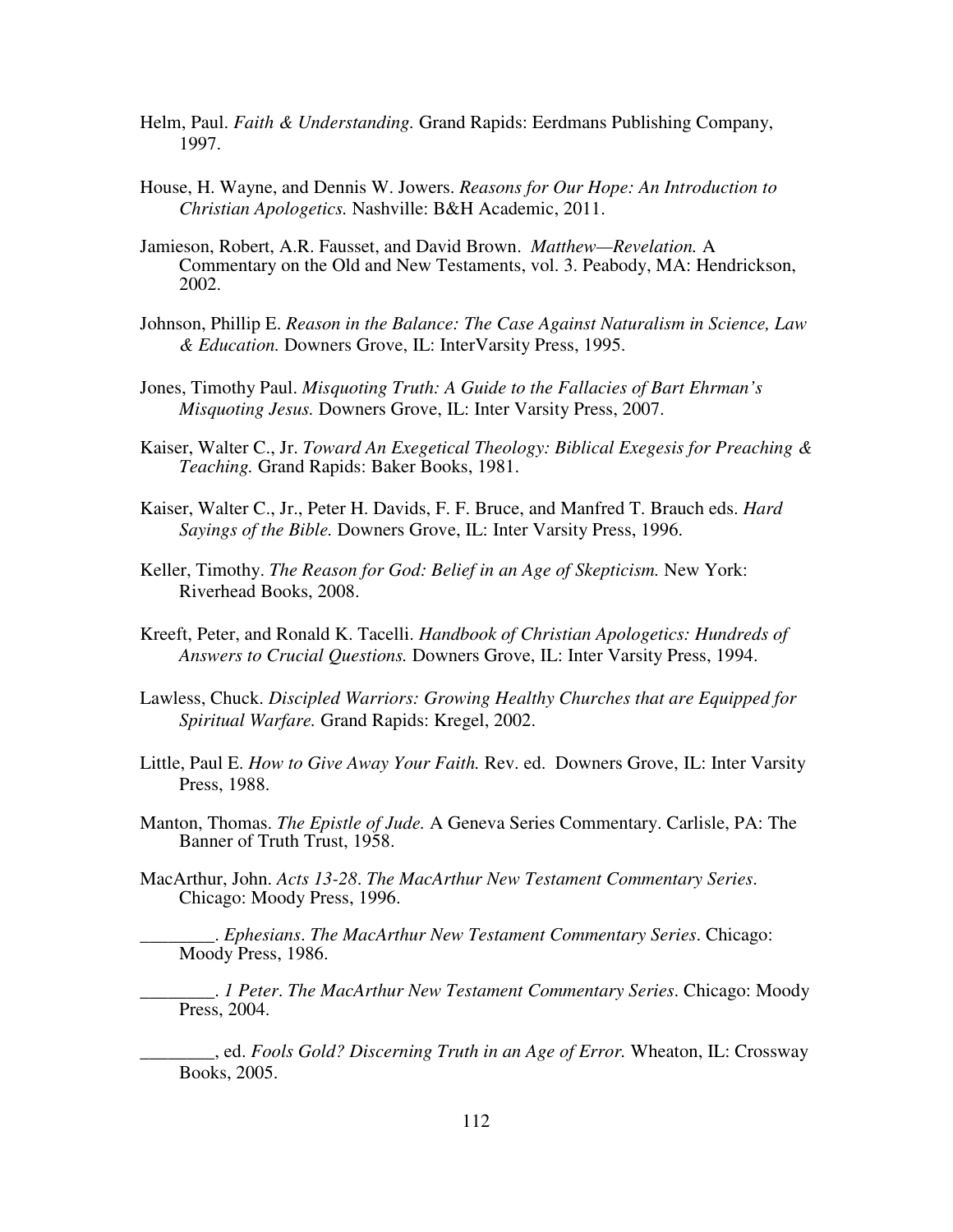\_\_\_\_\_\_\_\_. *Matthew 24-28. The MacArthur New Testament Commentary Series*. Chicago: Moody Press, 1989.

\_\_\_\_\_\_\_\_. *2 Peter & Jude. The MacArthur New Testament Commentary Series*. Chicago: Moody Press, 2005.

\_\_\_\_\_\_\_\_. *Thinking Biblically: Recovering a Christian Worldview.* Wheaton, IL: Crossway Books, 2003.

\_\_\_\_\_\_\_\_. *The Truth War: Fighting for Certainty in an Age of Deception.* Nashville: Thomas Nelson Publishers, 2007.

McDowell, Josh. *The New Evidence That Demands A Verdict: Evidence I & II Fully Updated in One Volume to Answer Questions Challenging Christians in the 21st Century.* Nashville: Thomas Nelson Publishers, 1999.

\_\_\_\_\_\_\_\_. *The Resurrection Factor: Does the Historical Evidence Support the Resurrection of Jesus Christ?* San Bernardino, CA: Here's Life Publishers, Inc., 1981.

- McDowell, Josh, and Bill Wilson. *He Walked Among Us: Evidence for the Historical Jesus.* San Bernardino, CA: Here's Life Publishers, 1988.
- Metzger, Will. *Tell the Truth: The Whole Gospel to the Whole Person by Whole People.*  Downers Grove, IL: Inter Varsity Press, 2002.
- Mohler, R. Albert. *Culture Shift: Engaging Current Issues with Timeless Truth*. Colorado Springs, CO: Multnomah Books, 2008.
- Moreland, J. P., and William Lane Craig. *Philosophical Foundations for a Christian Worldview.* Downers Grove, IL: IVP Academic, 2003.
- Moser, Paul K., ed. *The Oxford Handbook of Epistemology.* New York: Oxford University Press, 2002.
- Moser, Paul K., and Arnold Vander Nat. *Human Knowledge: Classical and*  Contemporary Approaches. 3<sup>rd</sup> ed. New York: Oxford University Press, 2003.
- Mounce, Robert H. *Matthew.* New International Biblical Commentary, vol. 1. Peabody, MA: Hendrickson, 1991.
- Murphy, Gannon. *Voices of Reason in Christian History: Their Lives and Legacies.*  Camp Hill, PA: Christian Publications, Inc., 2005.
- Nash, Ronald H. *Faith & Reason: Searching for a Rational Faith.* Grand Rapids: Zondervan, 1988.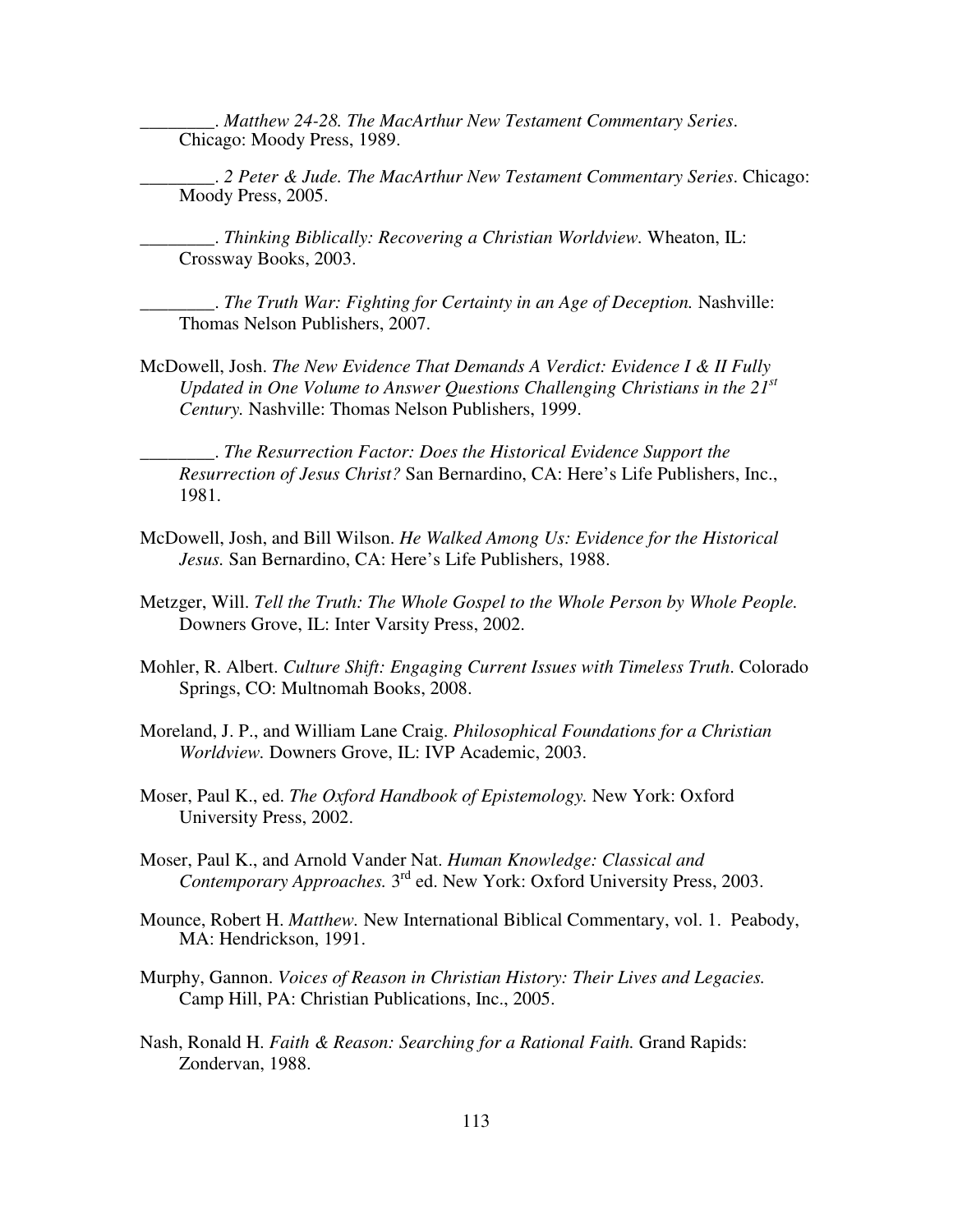\_\_\_\_\_\_\_\_. *Life's Ultimate Questions: An Introduction to Philosophy.* Grand Rapids: Zondervan, 1999.

- Packer, J. I. *Evangelism & The Sovereignty of God.* Downers Grove, IL: IVP Academic, 1961.
- Plantinga, Alvin. *Warranted Christian Belief.* New York: Oxford University Press, 2000.
- Plantinga, Alvin, and Nicholas Wolterstorff, eds. *Faith and Rationality: Reason and Belief in God.* Notre Dame, IN: Notre Dame Press, 1983.
- Pojman, Louis P. *Philosophy of Religion: An Anthology*. 2<sup>nd</sup> ed. Belmont, CA: Wadsworth Publishing, 1994.
- Polhill, John B. *Acts.* The New American Commentary, vol. 26. Nashville: Broadman Press, 1992.
- Rainer, Thom S. *Breakout Churches: Discover How to Make the Leap.* Grand Rapids: Zondervan, 2005.

\_\_\_\_\_\_\_\_. *The Book of Church Growth: History, Theology, and Principles.* Nashville: B& H Publishing, 1993.

- Sarfati, Jonathan. *Refuting Evolution: A Response to the National Academy of Sciences' Teaching About Evolution and the Nature of Science.* Green Forest, AR: Master Books, 1999.
- Schaeffer, Francis A. *The Complete Works of Francis A. Schaeffer: A Christian Worldview.* Wheaton, IL: Crossway, 1968-1984.
- Schreiner, Thomas R. *1, 2 Peter, Jude.* The New American Commentary, vol. 37. Nashville: Broadman Press, 2003.
- Sire, James W. *The Universe Next Door: A Basic Worldview Catalog.* 4<sup>th</sup> ed. Downers Grove, IL: Inter Varsity Press, 2004.
- Stark, Rodney. *For the Glory of God: How Monotheism led to Reformations, Science, Witch-hunts, and the End of Slavery.* Princeton, NJ: Princeton University Press, 2003.

\_\_\_\_\_\_\_\_. *What Americans Really Believe.* Waco, TX: Baylor University Press, 2008.

- Stein, Robert H. *A Basic Guide to Interpreting the Bible: Playing by the Rules.* Grand Rapids: Baker Books, 1994.
- Stott, John R. W. *The Message of Acts.* The Bible Speaks Today. Downers Grove, IL: Inter Varsity Press, 1990.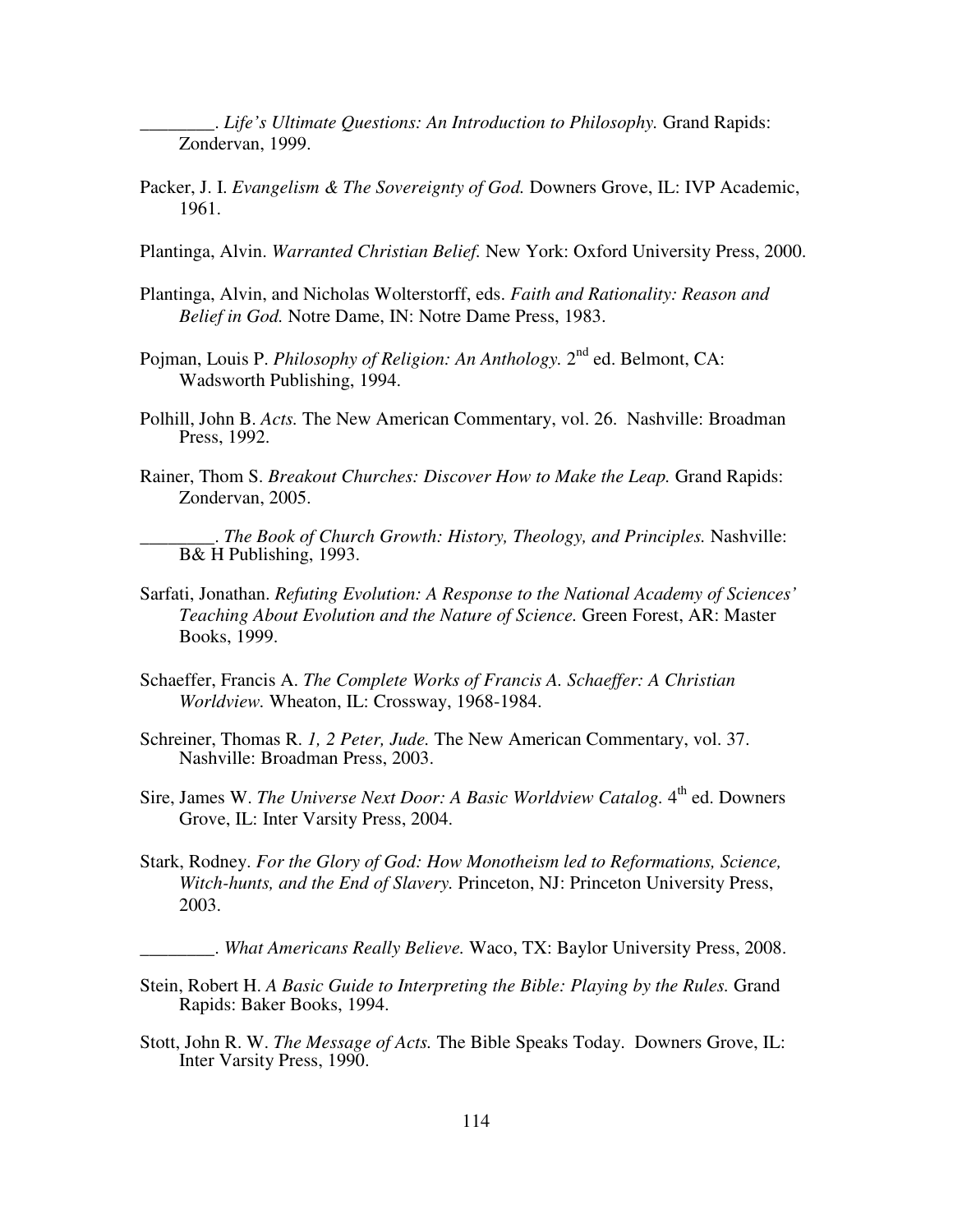Strobel, Lee. *The Case for Christ: A Journalist's Personal Investigation of the Evidence of Jesus.* Grand Rapids: Zondervan, 1998.

\_\_\_\_\_\_\_\_. *The Case for a Creator: A Journalist Investigates Scientific Evidence that Points toward God.* Grand Rapids: Zondervan, 2004.

- Taliaferro, Charles. *Contemporary Philosophy of Religion.* Malden, MA: Blackwell Publishing, 1998.
- Wegner, Paul D. *The Journey from Texts to Translations: The Origin and Development of the Bible*. Grand Rapids: Baker Academic, 1999.
- White, James E. *A Mind for God.* Downers Grove, IL: Inter Varsity Press, 2006.
- Witherington, Ben. *What Have They Done with Jesus?: Beyond the Strange Theories and Bad History—Why We Can Trust the Bible.* New York: Harper One, 2006.
- Wood, A. Skevington. *Ephesians.* In vol. 11 of *The Expositor's Bible Commentary.* Edited by Frank E. Gaebelein, 3-92. Grand Rapids: Zondervan, 1978.
- Wood, Barry. *Questions Non-Christians Ask Today.* Old Tappan, NJ: Power Books, 1986.
- Wright, Christopher J. H. *The God I Don't Understand: Reflections on Tough Questions of Faith.* Grand Rapids: Zondervan, 2008.
- Zacharias, Ravi, and Norman Geisler*. Who Made God? And Answers to Over 100 Other Tough Questions of Faith.* Grand Rapids: Zondervan, 2003.
- Zacharias, Ravi, and Norman Geisler, eds. *Is Your Church Ready? Motivating Leaders to Live an Apologetic Life.* Grand Rapids: Zondervan, 2003.

#### **Internet Resources**

- Bahnsen, Greg. "Evangelism and Apologetics." Covenant Media Foundation [on-line]. Accessed 7 September 2011. Available from http://www.cmfnow.com/ articles/PA013. htm; Internet.
- Hawking, Stephen W. "The Origin of the Universe." [on-line]; Accessed 18 November 2011. Available from http://www.hawking.org.uk/index.php/lectures/ publiclectures/94 html; Internet.
- Holding, James P. "When Apologetics Was Evangelism." Christian Research Institute [on-line]. Accessed 7 September 2011. Available from http://www.equip.org/ articles/Christian-evangelism-apologetics-and-evangelism/ htm; Internet.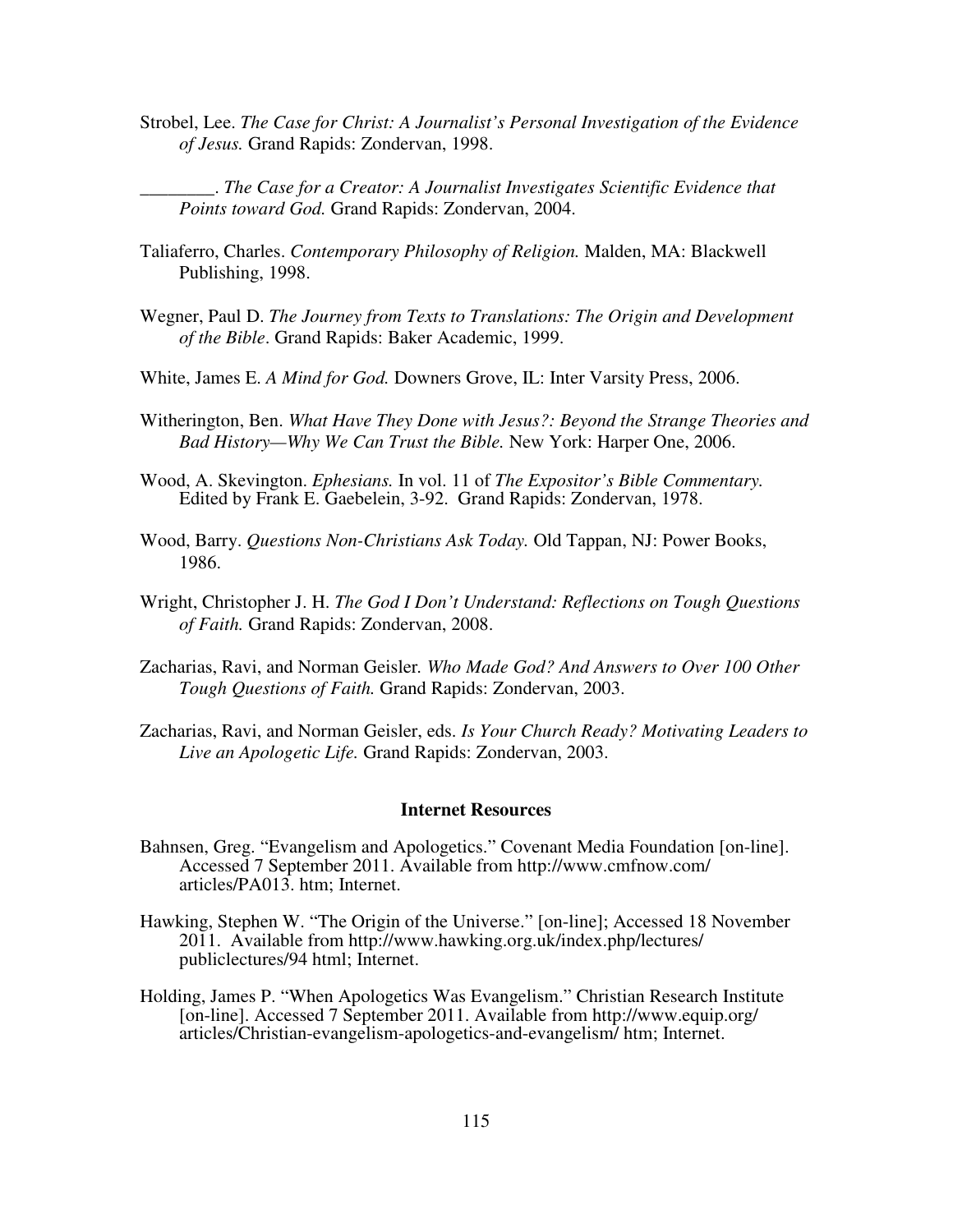# ABSTRACT

### TRAINING CHURCH MEMBERS TO INTEGRATE APOLOGETICS WITH EVANGELISM AT FIRST BAPTIST CHURCH OF WALTON, KENTUCKY

Thomas William Francis Jr., D.Min. The Southern Baptist Theological Seminary, 2012 Faculty Supervisor: Dr. Adam W. Greenway

The purpose of this project was to equip members of First Baptist Church in Walton, Kentucky, to boldly share the gospel of Jesus Christ by training them in apologetics and evangelism. Additionally, this project provides a reproducible program to be used by other churches to implement evangelism training.

Chapter 1 gives an overview of the entire project. This overview covers the demographic information of the surrounding community, along with information about the recent history of the church. Moreover, this chapter gives the rationale for offering apologetic evangelism training at First Baptist Church, Walton, Kentucky. Finally, this chapter serves as an outline for the rest of the project and includes project goals and research methodologies.

Chapter 2 provides a biblical and theological basis for apologetics and evangelism. The following passages of Scripture are examined in detail and serve as the basis for the project: Matthew 28:18-20, Acts 17:16-34, Ephesians 4:11-12, 1 Peter 3:15, and Jude 3.

Chapter 3 evaluates the major taxonomies in apologetics. This chapter evaluates classical, evidential, cumulative case, prepositional, experiential, and reformed epistemological apologetics. Additionally, this chapter provides an integrated approach that employs aspects from some of the primary apologetic methods.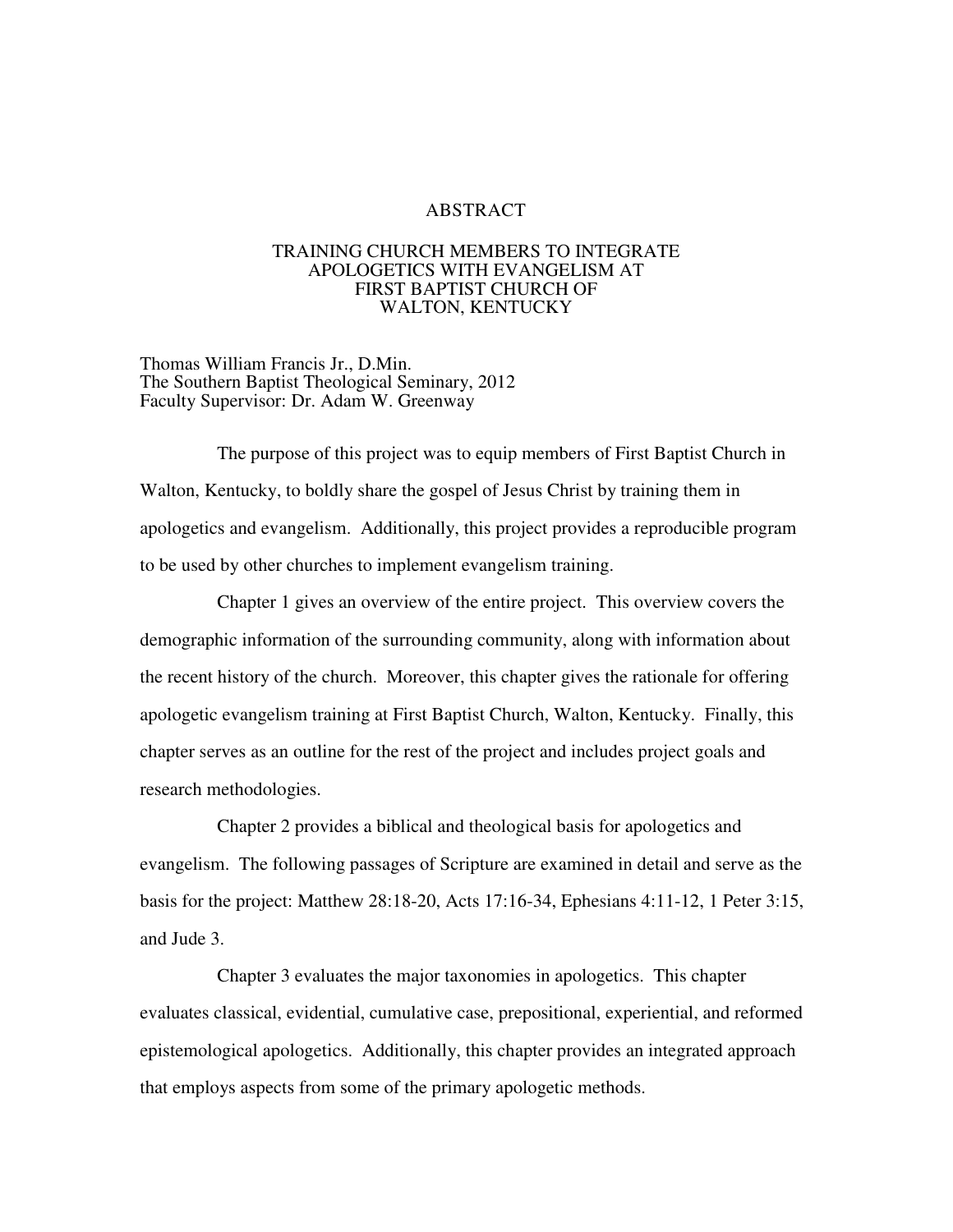Chapter 4 describes in detail the fifteen weeks of this project. This chapter breaks down each phase of this project and includes details about the recruiting, training, and practicum.

Chapter 5 is an evaluation of the project. This chapter analyzes the short-term effectiveness of this project on the participants and the trainer. Furthermore, the final chapter includes the strengths and weakness of each phase, as well as suggestions on how to improve this project.